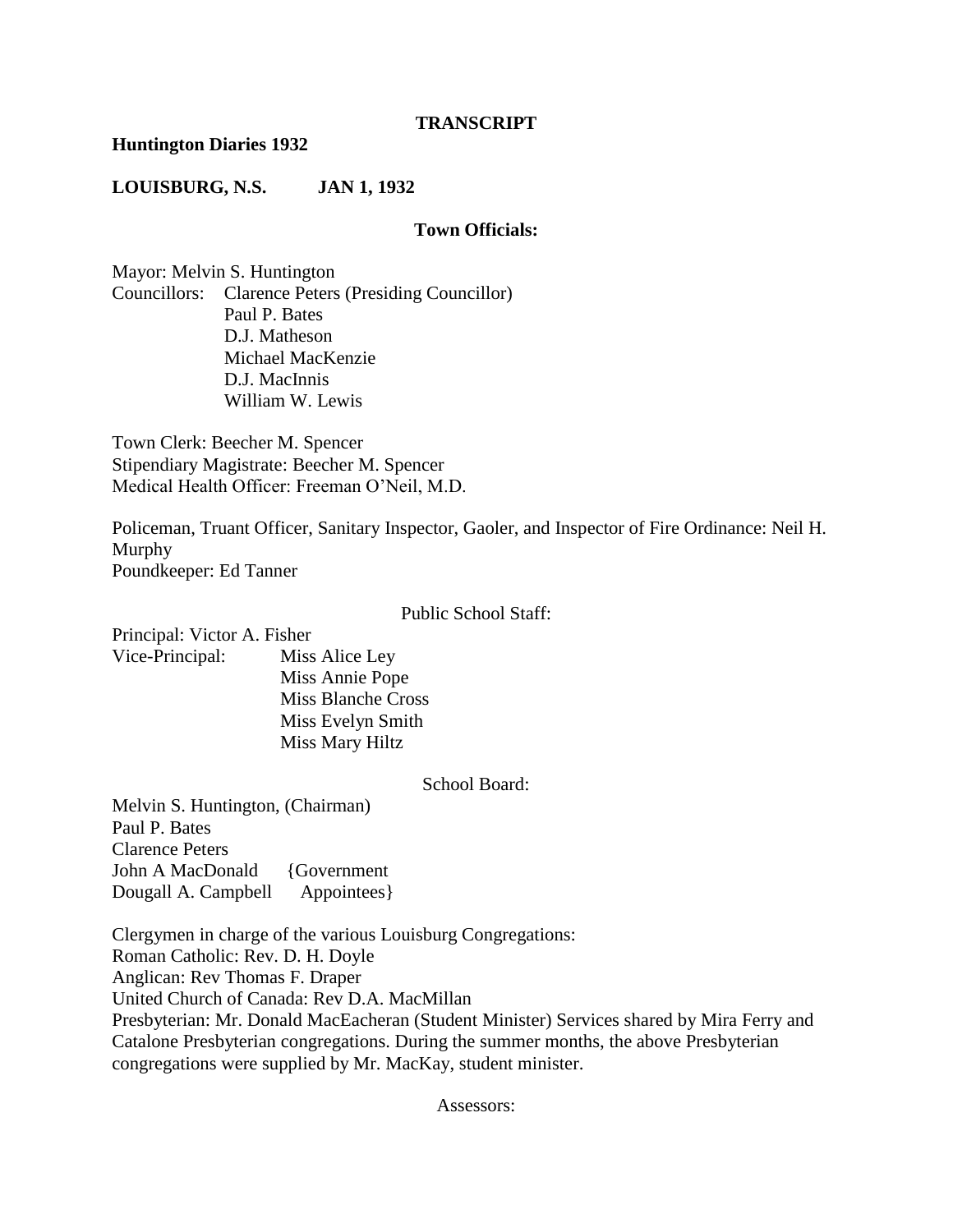Beecher M. Spencer, (Town Assessor) John N. MacDonald Dougall A. Campbell

Revisors of Voters List: Robert A. Peters Duncan Lamont Harold MacQueen

# **JANUARY 1932**

**Friday 1** Louisburg, N.S. Comparatively mild and remarkably clear with light northwest wind. A perfect day.

Our annual New Year family gathering was held at our home as usual. The following were present at dinner: Mrs. Z.W. Townsend, Mr. & Mrs. Fletcher Townsend, Mr. & Mrs. Emerson Grant, Wesley Townsend and Mrs. J.N. Spencer, Emeline and myself. For supper: Mrs. Z.W. Townsend, Mr. & Mrs. Fletcher Townsend, Wesley Townsend, Mrs. J.N. Spencer, Emeline and myself.

There is excellent skating on the lakes and ponds and the great majority of the young people of the town and some of the older ones spent a large part of the day on the ice. The streets and all the open fields are almost entirely bare of snow, a condition very unusual for this time of the year. Up to the present time we have experienced very little frost.

#### **Death of Simon Hare**

The death occurred at 7 P.M. of Simon Hare. Mr. Hare had been in failing health for the past two years, but was able to be up and around until about two months ago. He was a native of Newfoundland but had made Louisburg his home for upwards of thirty years. He was in the 52<sup>nd</sup> year of his age.

Mr. Gordon Ott, Anglican Student Minister, who has been an assistant to Rev. T.F. Draper since May 10, 1931 left here today to resume his studies at Kings College, Halifax, N.S.

# **JANUARY 1932**

**Saturday 2** Louisburg, N.S. Cloudy and mild with light northwest wind.

# **JANUARY 1932**

**Sunday 3** Louisburg, N.S. Cloudy and very chilly with moderate to fresh northeast wind. Storm threatening.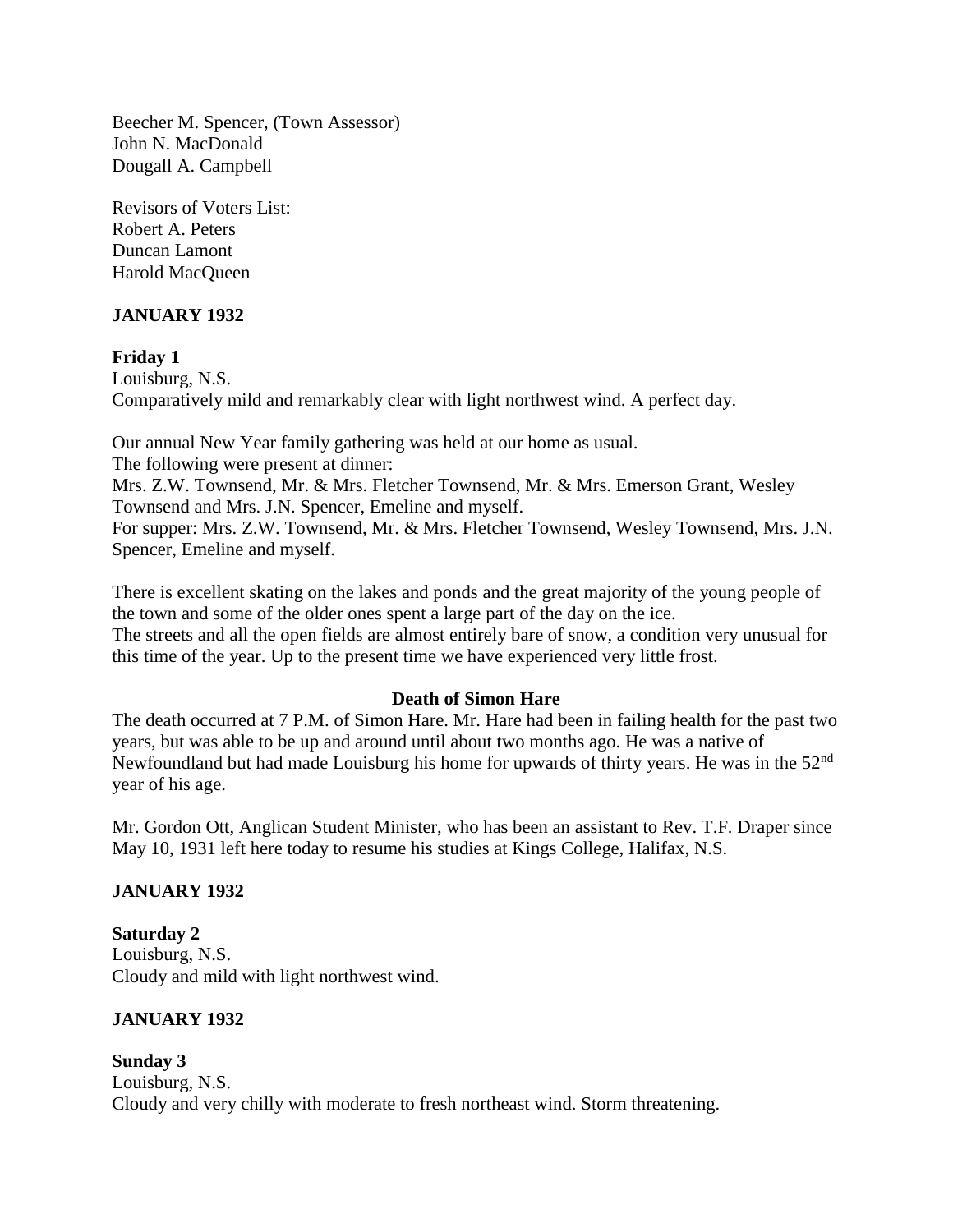In company with Emeline, I attended service in the First United Church at 11 A.M. and 7 P.M. Both morning and evening services were in charge of Mr. MacVicar, a student minister from Sydney.

At 3 P.M., in company with William Phalen and John A. MacDonald, I attended the funeral of the late Simon Hare, The funeral service was conducted in St. Bartholomew Church by Rev. Mr. Whally of Sydney, assisted by Rev. T. F. Draper of Louisburg. At the grave the service was conducted by Rev. Mr. Whally. The funeral was attended by members of the I.O.O.F. and Great War Veterans, in a body. Interment took place in the Anglican Cemetery on Clarkes Road.

# **JANUARY 1932**

# **Monday 4**

Louisburg, N.S. Mostly clear and comparative mild with moderate to fresh northeast wind.

At 7:30 P.M. I attended and presided at a special meeting of the Town Council. This meeting was called for the purpose of dealing with the application for relief received from Mr. Diering and Mr. King of Havenside. The matter was a motion handed over to the Poor Committee to be dealt with as they saw fit.

Councillors present: Peters, Bates, Lewis, Matheson and MacInnis.

# **JANUARY 1932**

# **Tuesday 5**

Louisburg, N.S. Mild and remarkably clear with light northwest wind. A perfect day. In all my experience I do not remember seeing a more beautiful January day.

Attended and presided at a regular meeting of the School Board at 7:30 P.M. Commissioners present: Peters, MacDonald and Bates. At this meeting, Miss Mary Hiltz of the Primary Dept. was granted leave of absence, for the purpose of completing her course in normal school. Miss Rachel MacLean was accepted as a substitute until the end of the term.

# Hike through the Woods

At about 9:30 A.M., I went for a "hike" through the woods, returning home at about 4 P.M. After leaving town I went out Whalen's Road to where it intersects the French Road which runs from "Old Town" to the Sydney Road. Thence following the French Road until I came to the Old Ned Holland Farm. From this farm I followed an old road in a southwesterly direction until I came to a marsh with a brook running through it, called "Nicholas Brook". Along the northern side of this marsh skirting the woods at the foot of a hill I discovered a stone wall about 3 or 4 feet high, 4 feet thick and with the exception of two breaks of 5 paces each, extending southeast and north west for a distance of about 170 paces. This wall is mostly covered with moss and is of ancient construction. Just for what purpose it was used I am not prepared to say, but am of the opinion that it was constructed as a defense against the attack of an enemy during the siege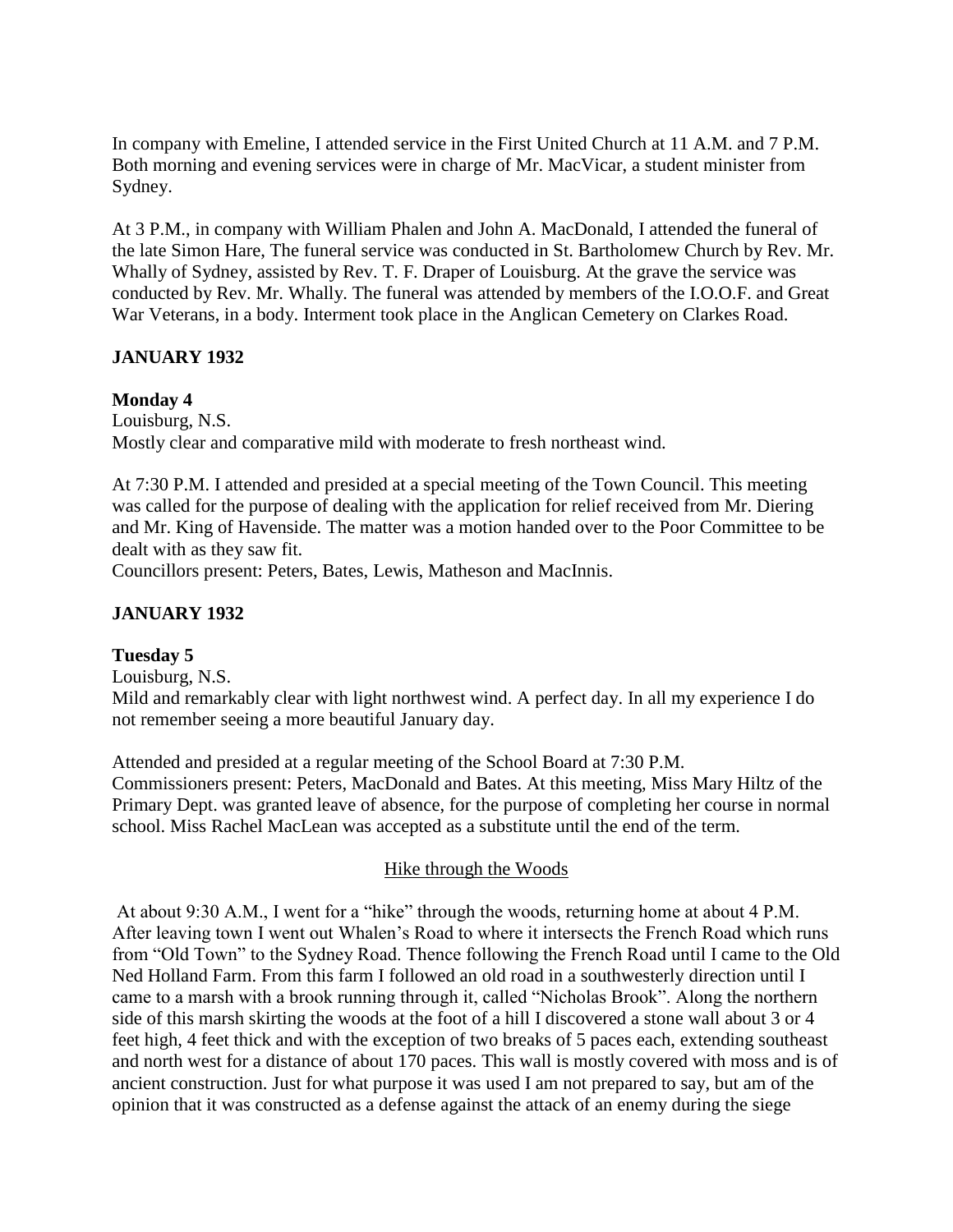operations against Louisburg in 1758. From thence, I followed the brook all the way up to where it branches off from Forbes Brook, and thence To Kelley's Lake. From Kelley's Lake to Stewart's Lake, back to Kelley's Lake. From Kelley's Lake by a wood road to Sydney Road. Thence via Sydney Road, French Road to the Bridge on "Nicholas Brook." Thence direct through the woods to town, passing north of "Wolfes Camp".

# **JANUARY 1932**

# **Wednesday 6**

Louisburg, N.S.

Mild and clear becoming cloudy about the middle of the afternoon. Light northerly wind which changed to southwest. An ideal day. Rain during the night.

In company with Emeline, I attended choir practice in the First United Church at 9 P.M. At the close of the practice the choir held their annual business meeting. Miss Margaret Stacey, Secretary Treasurer, reported \$187.00 raised by the choir during 1931 with disbursements amounting to \$ [blank], leaving a balance on hand of \$ [blank]. On motion it was decided to donate \$50.00 of this balance to the regular church fund. Owing to the fact that Miss Stacey is leaving shortly for Montreal, to enter the Royal Victoria Hospital as a Student Nurse she tendered her resignation as Secretary Treasurer, which was duly accepted. The following officers were elected for the current year: Chairman: M.S. Huntington, Choir Leader: John A. MacDonald, Secretary Treasurer: Miss Bessie MacInnis.

# Hike to Landing Coves

At about 11 A.M. I started on a trip to the Landing Coves, via Mr. Cross's field and a path across the northern side of the marsh. (The landing coves are situated about one mile east of the Lighthouse). On arriving at the deepest cove I cruised through the woods in search of any trace of General Wolfes' 1758 encampment. In a short time I was rewarded by finding a stone entrenchment or breastwork which had evidently been erected to defend the camp. This work is about 2 or 3 feet thick, and in some places 2 or 3 feet high. It is built in sort of a semicircle, is now almost entirely covered with moss, and is about 175 paces in length. At the extreme southwest end of this wall, a small hill rises abruptly to a height of about fifteen feet about the surrounding ground.

(continued on next page)

# **JANUARY 1932**

# **Thursday 7**

Louisburg, N.S.

Rain during the early morning, continued until shortly before noon. Cloudy during the afternoon, clearing during the night. Wind southwest.

Attended and presided at a regular meeting of the Town Council at 7:30 P.M. Councillors present: Lewis, Bates, Peters and Matheson.

(Continued from preceding page)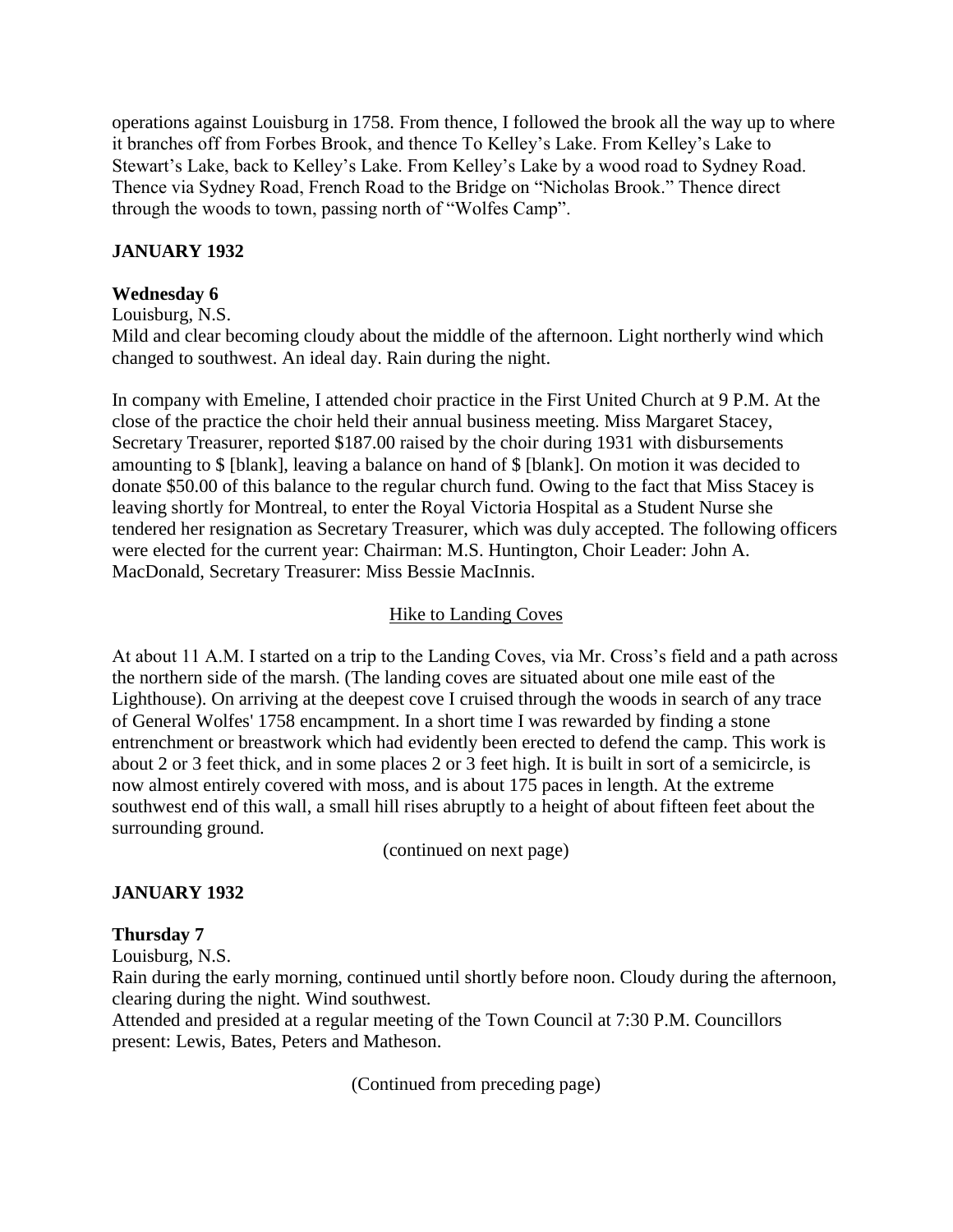On investigation I found almost the entire top of this elevation enclosed in a breastwork similar to the one I have already described. The length of this enclosure is about 40 paces and the width about half the length. I traveled around for considerable distance in search of old foundations or other signs of the encampment, but was successful in finding only one. This appeared to be the foundation of a building, about 12 x 15 feet in size. This foundation is on the west side of the eastern cove, and quite near the old trench which forms a semicircle around the head of the Cove. The stone entrenchment which I have described are, I should judge, about 200 yards in a southeasterly direction from the head of the eastern cove, and are situated on heavily wooded ground. After leaving the Coves I traveled southwesterly through the woods in the direction of the Lighthouse, in the hope of finding some trace of the road which was constructed from the Landing Coves to the Lighthouse Battery, during the sieges, but was unsuccessful. On reaching the line of old trenches, about 200 yards east of the Lighthouse, and which run in a northerly direction from the shore for a distance of at least 400 yards, I headed northwesterly, coming out to the Main Road and returned home, arriving at about 4 P.M.

# **JANUARY 1932**

# **Friday 8**

Louisburg, N.S.

Mild with light southwest wind. Clear and bright during the first half of the day, becoming overcast and threatening in the afternoon.

# **JANUARY 1932**

# **Saturday 9**

Louisburg, N.S. Cloudy and mild with light west to southwest wind.

Miss Margaret Stacey, who has been employed by me as Clerk in my shop since March 25, 1929, terminated her services at 10:30 P.M. today. Miss Stacey intends leaving for Montreal on or about the 18<sup>th</sup> of this month for the purpose of entering the Royal Victoria Hospital as a student nurse. During the time she was in my employ, I always found her very trustworthy and dependable and her services generally satisfactory.

Owing to the business depression, of which our town has its share, I intend to carry on without a clerk for a time, or until business conditions improve.

Emeline has signified her intention of coming to my assistance, during her spare time.

# Death of Mrs. D. Stanley Hooper

The death occurred today at Sydney of Mrs. D. Stanley Hooper. Mrs. Hooper was the daughter of Mr. & Mrs. R.R. Morrison of Gabarus. Mr. and Mrs. Hooper were residents of Louisburg for upwards of twenty-five years, where Mr. Hooper ran a general store as well as an insurance business. They removed to Sydney about four or five years ago. Mrs. Hooper later returned to Louisburg and occupied the old home until it was destroyed by fire in the spring of 1931. The funeral is to take place at Gabarus on next Monday.

# **JANUARY 1932**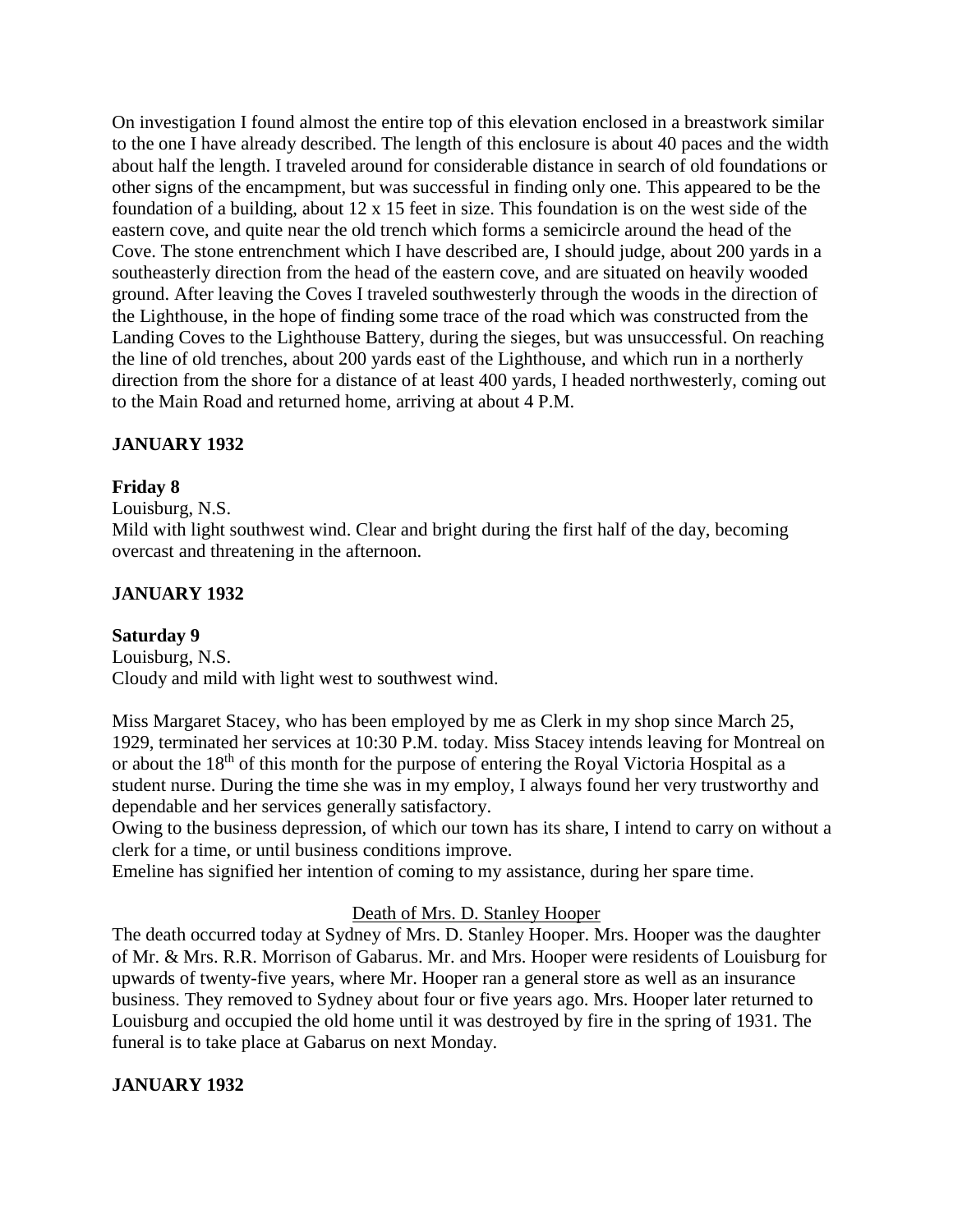#### **Sunday 10**

Louisburg, N.S.

Snow began to fall at about 7 A.M. and continued until about 1 P.M. A light drizzle of snow and part rain in the afternoon and evening.

Moderate to fresh north east wind which changed to more northerly in the evening and increased to a moderate gale during the night. Snow fall about 6 inches. Today's snow storm is the biggest and in fact the only real snow storm we have had this season.

Emeline and I attended service in the First United Church at 11 A.M. and 7 P.M. Rev. A.D. MacDonald was the preacher at both the morning and evening services.

# **JANUARY 1932**

# **Monday 11**

Louisburg, N.S.

Mostly clear and moderately cold with moderate to fresh northwest wind. Enough snow for sleighing but not enough to entirely stop automobile traffic. Consequently we have both runners and wheels on the streets today.

The annual United Church "Week of Prayer" services began at 7:30 P.M. with Rev. A.D. MacDonald in charge of the service.

The funeral of the late Mrs. D.S. Hooper took place today at Gabarus.

Owing to the continued illness of Rev. D.A. MacMillan, Pastor of the First United Church, congregation of this town the Week of Prayer services will be in charge of the Glace Bay Ministerial Association instead of the regular pastor.

# **JANUARY 1932**

# **Tuesday 12**

Louisburg, N.S.

Clear and moderately cold, becoming mild in the afternoon and evening. Moderate to strong northwest to southwest winds.

Attended "Week of Prayer" services in the First United Church at 7:30 P.M. Rev. Mr. Boyce of Epworth United Church, Glace Bay, was in charge of the service. For a week night service there were a large congregation in attendance.

City of Sydney Civic Elections

The City of Sydney Civic Elections resulted as follows: For Mayor: William Fitzgerald 3301 Carl D. Ryan 2604 Majority for Fitzgerald 697

For Aldermen: Ward One: S.E. Muggah, Acclamation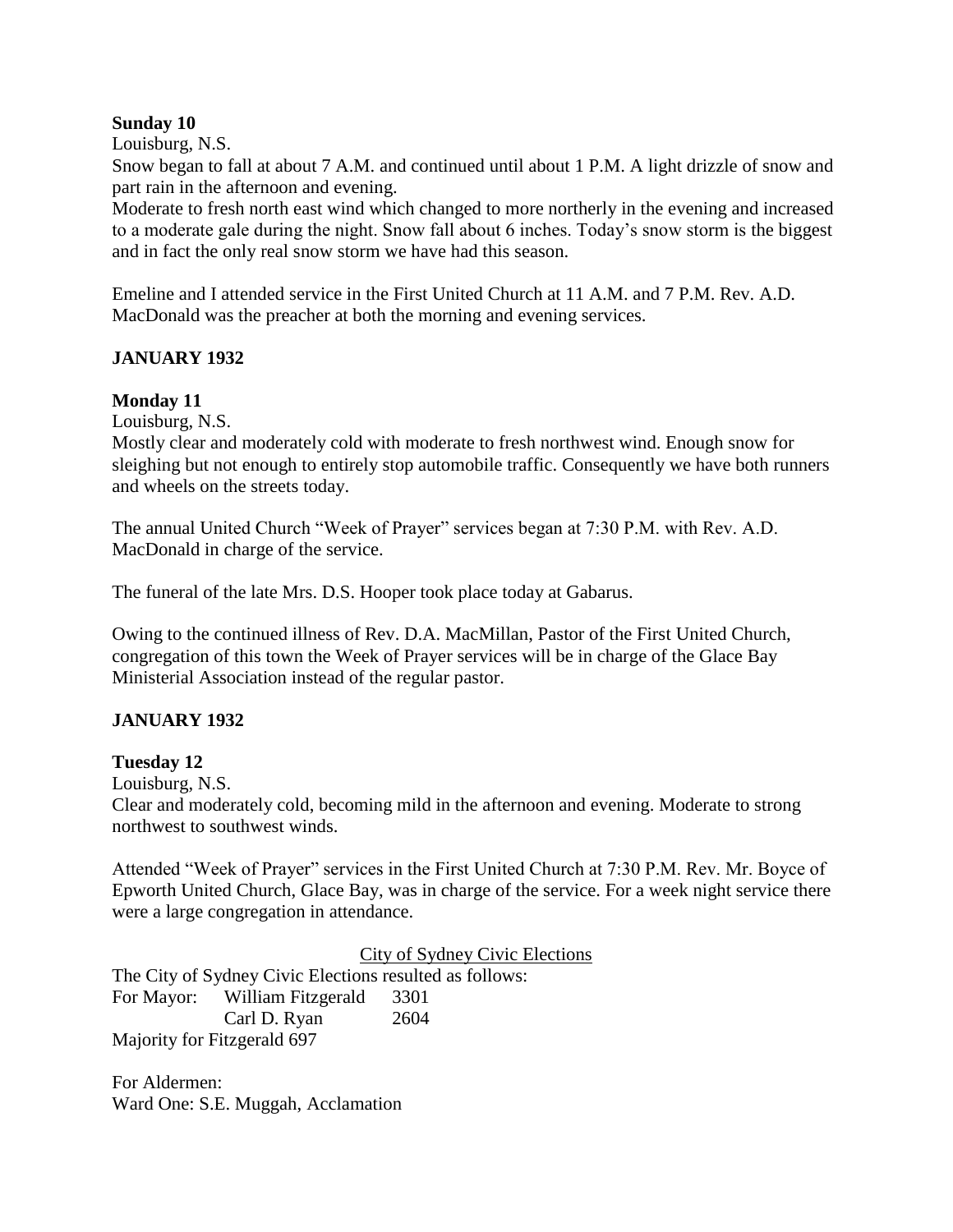Ward Two: Angus MacDonald Ward Three: Kenneth MacKenzie, Elected over Aldan MacDonald Ward Four: Seymour Hines, Acclamation Ward Five: James Pride, Elected over Dan J. Gallivan Ward Six: Starr MacLeod Acclamation

The new council shall be as follows: Mayor: William Fitzgerald Ward One Aldermen: John Gallivan and S.E. Muggah Ward Two Alderman: A.E. Sullivan and Angus MacDonald Ward Three Alderman: Rannie Morrison and Kenneth MacKenzie Ward Four Alderman: G.M. Prouse and Seymour Hines Ward Five Alderman: H.N. Chisholm and James Pride Ward Six Alderman: Allan MacAskill and Starr Macleod

Mayor Fitzgerald was mayor of Sydney for a number of years previous to the 1924 election, when he was defeated by James McConnell, who has held the office continuously since that time.

### **JANUARY 1932**

#### **Wednesday 13**

Louisburg, N.S.

Cloudy and mild. Rain began to fall in the pre-noon and continued until after nightfall, moderate to fresh southwest wind. The snow that fell on last Sunday is rapidly disappearing and bare ground taking its place.

Attended "Week of Prayer" service in the First United Church at 7:30 P.M. Rev. Mr. MacLellan of Knox United Church, Glace Bay was in charge of the service. At the close of the service, Emeline and I attended choir practice.

Government Steamer "ARRANMORE" which was anchored in the upper harbour since last night docked in the evening.

#### **JANUARY 1932**

### **Thursday 14**

#### Louisburg, N.S.

Warm and mostly clear with light east to west wind. A perfect day and a most remarkable one for this season of the year. The air was as soft and balmy as a day in June and continued so during the entire day. No sign of frost during the 24 hours. Maximum temperature about 55 which prevailed the greater part of the day.

Streets and sidewalks entirely free from snow and but a few patches of snow in the fields.

Attended "Week of Prayer" service in the First United Church at 7:30 P.M. Rev. Mr. Burge of the United Church at Dominion, No .6 was in charge of the service. Quite a large congregation present.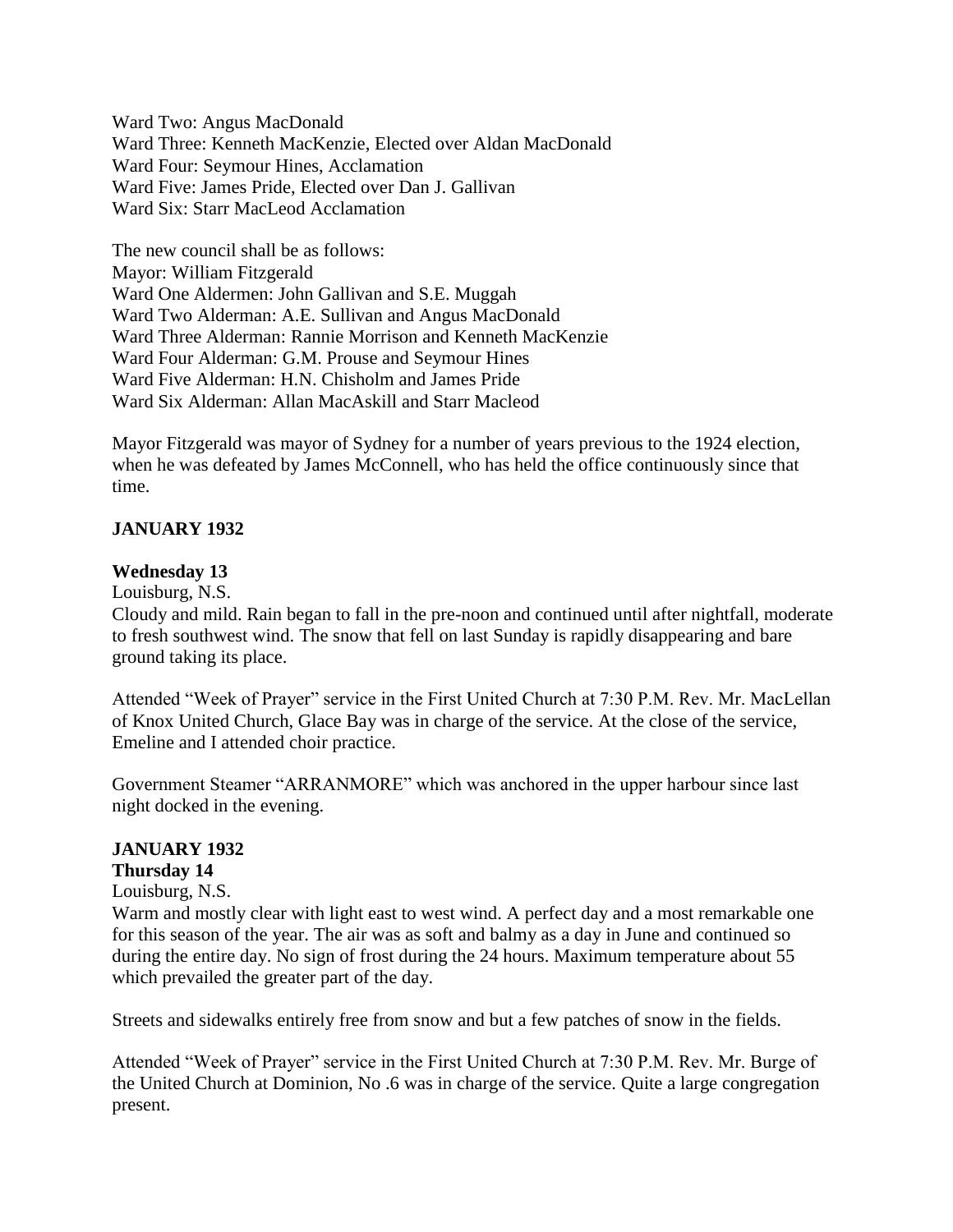### **JANUARY 1932**

#### **Friday 15**

Louisburg, N.S. Very mild throughout the day with moderate southwest wind. Clear in the early part of the day becoming cloudy in the afternoon. Showers in the evening. No frost.

#### Visitors from Pennsylvania

On the arrival of the Morning train three men from Pennsylvania, U.S.A. called on me for the purpose of getting some information respecting the early history of Louisburg. Their names were: Mr. Graham, Mr. Hoffman and Mr. Lovell. I accompanied them to the National Park at about 11 A.M. and spent about three hours showing them the various points of interest and in giving them a talk on the Louisburg of the past. Two of these men are connected with the Pennsylvania Railway and have been at the Steel Plant at Sydney for a day or two inquiring into a new process for manufacturing rails, mostly discovered by Mr. I. C. Mackie of Sydney. On coming back from the park, I introduced them to Mr. A.A. Martell, M.L.A. and after some time spent in conversation mostly in connection with the historic past of our Town, we escorted them to the water front and to the train which bore them back to Sydney.

At 7:30 P.M. I attended the "Week of Prayer" service in the First United Church. Rev. W.B. Bezanson, of the Baptist Church at Glace Bay was in charge of the service. Mr. Bezanson arrived on the evening train and is our guest while in town.

At the close of the service I attended a meeting of the Board of Stewards. The following members of the Board were present: John Skinner, Chairman; J.A. MacDonald, J.N. MacDonald, W. Phelan and myself. At this meeting the estimates for the church year amounting to over \$4000.00 were brought down and approved.

#### **JANUARY 1932**

#### **Saturday 16**

Louisburg, N.S.

Mild in the morning, becoming cold during the day. Very chilly and raw. Mostly clear with a few light snow squalls. Fresh to strong northwest to north winds. Streets bare and very dusty owing to the high wind.

#### Constable Wentzill

Constable Wentzill of the Nova Scotia Police Force arrived in town yesterday and before leaving on the afternoon train yesterday served subpoenas on the following persons of this town, in the case of the King verses Mike Hennick, of New Waterford. Mrs. Julia Hunt, Walter Tucker, Percy MacKinnon, Stephen Murphy and Neil Murphy (Policeman). According to press reports Mike Hennick was arrested on Jan 14, at New Waterford on a charge of setting fire to the Silverman Building in this town on the night of October 21, 1931. His preliminary hearing is to take place before Stipendiary MacGillivrary on Wednesday next, Jan 20.

Constable Wentzill also had a subpoena for Hugh Braker, but owing to his absence from town the Constable was unable to serve it while here. Supt. Hambly of the Nova Scotia Police Force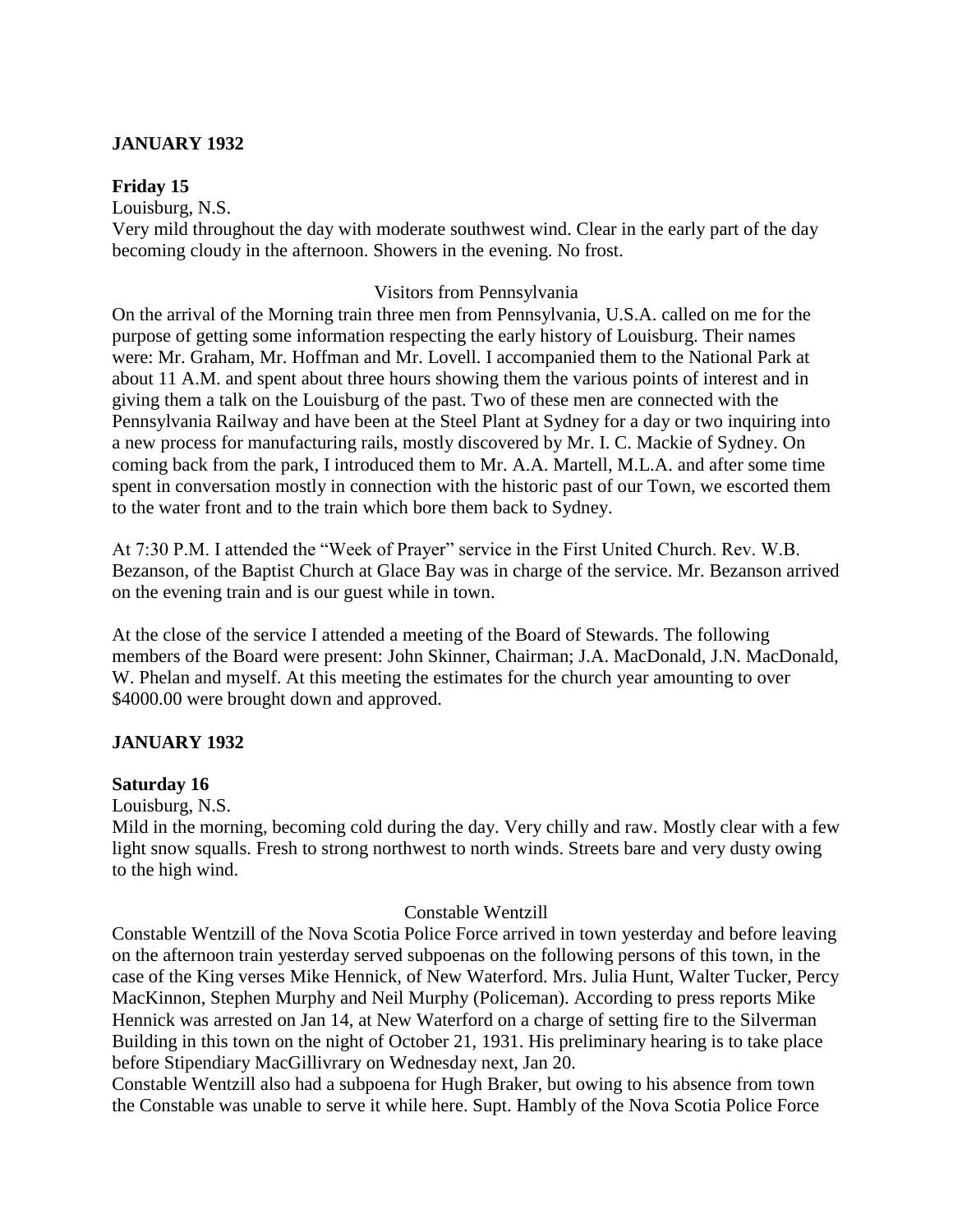and others have been working on this case ever since the fire which occurred on the  $21<sup>st</sup>$  of October last and I understand have obtained some very damaging evidence.

### **JANUARY 1932**

### **Sunday 17**

Louisburg, N.S. Mostly clear and moderately cold with moderate northwest wind.

Government Steamer "LADY LAURIER" arrived.

At 11 A.M. and 7 P.M. Emeline and I attended services in the First United Church. Rev. Mr. MacKay of Reserve was in charge of both the morning and evening services. The sacrament of the Lord's Supper was dispersed at the morning service.

#### **JANUARY 1932**

#### **Monday 18**

Louisburg, N.S.

Snow began to fall at about 8 A.M. and was followed by rain at about 11 A.M. which continued until about 3 P.M. Strong southwest wind which shifted to northwest in the late afternoon. Clearing at about 4 P.M. Snowfall about 3 inches, the greater part of which disappeared owing to the rain and thaw.

#### Storm Signal

The government Storm Signal tower at Havenside fell down last night or early this morning. Probably owing to the heavy wind which however was not more than a moderate gale.

The following persons belonging to this town have obtained employment on the Transcontinental Highway which is under construction between Sydney and St. Peter's and left here this morning enroute to the scene of operations: Paul Burke, Dan J. MacLeod, Adolphus Garnier Sr. and [blank] Williams.

#### **JANUARY 1932**

#### **Tuesday 19**

Louisburg, N.S. Clear and moderately cold with fresh to moderate northwest wind.

#### Tax Sale

At 10:30 A.M. I attended the tax sale, which was adjourned from December 22, 1931. The following properties were approved for sale for arrears of taxes by B.N. Spencer, Town Clerk. Property of the Angus MacCormack Estate

- " " " George Dickson
- " " "  $Gordon MacDonald$ <br>" "  $R R Conper$
- D.S. Hooper
- " " " Henry Tutty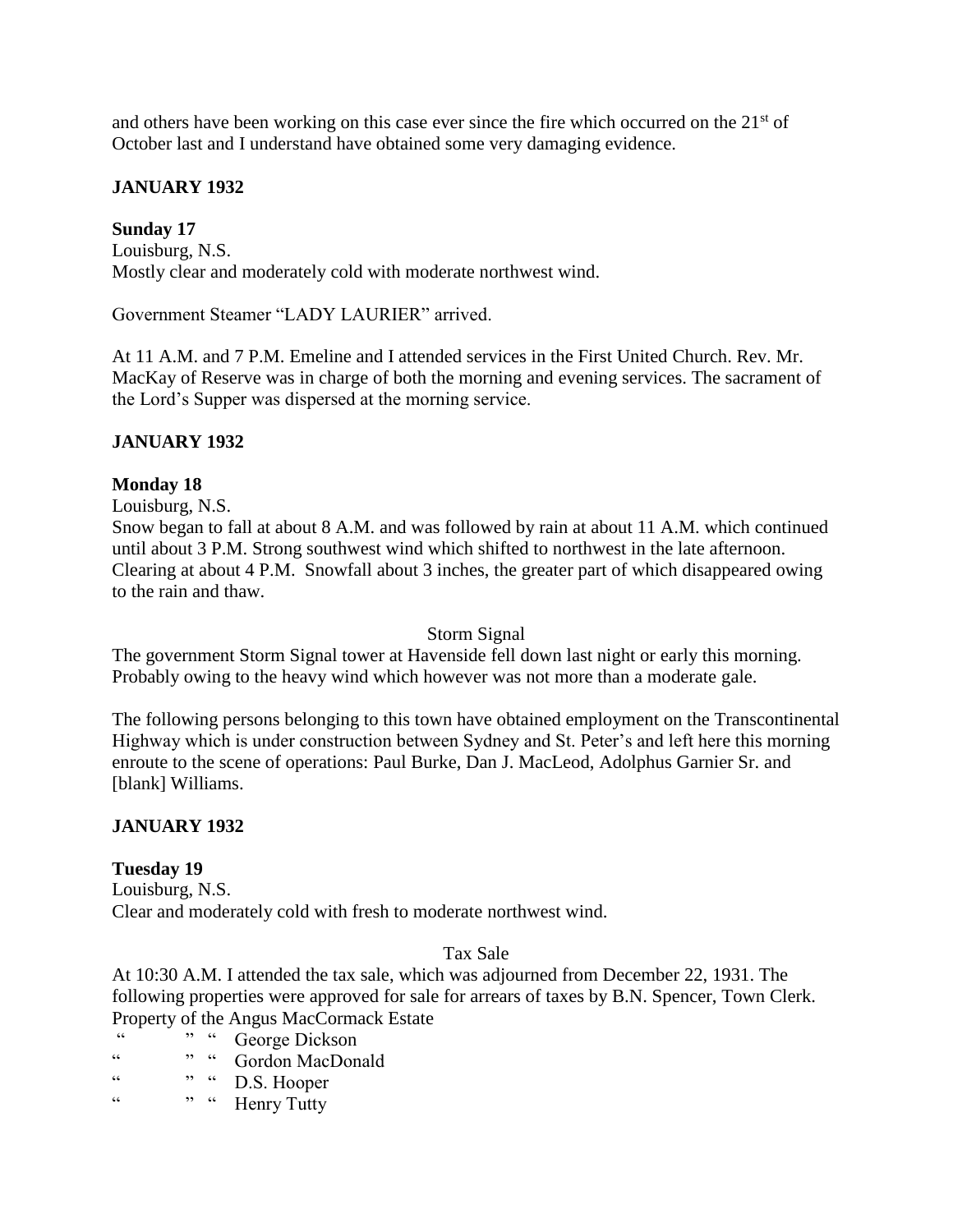An offer of \$25.00 was made by G.B. Hiltz for the Gordon MacDonald property, but this offer was not considered sufficient, so no sale took place. The George Dickson property was sold to G.B. Hiltz for \$40.00 subject to the usual conditions. No bids were made for any of the other three properties.

### **JANUARY 1932**

#### **Wednesday 20**

Louisburg, N.S.

Clear and moderately cold becoming mild during the noon hours. Cloudy in the afternoon with light snow squalls in the evening. Wind northwest changing to south west and increasing at night.

#### Mike Hennick

Mike Hennick of New Waterford who was arrested a few days ago on the charge of setting fire to the Silverman Building at Louisburg on Oct 21, 1931 was up for a hearing before stipendiary A.B MacGillvray of Glace Bay today. A number of witnesses were examined including Mrs. Julia Hunt, Walter Tucker, Stephen Murphy, Neil Murphy and Percy MacKinnon, all of Louisburg. Frank Noggy of New Waterford, Mrs. Silverman of Sydney and Rod MacNevin of Catalone. Criminal Investigator Nicholson of Glace Bay represented the Crown while A. MacGillivray of Glace Bay, appeared on behalf of Hennick. No decision given but I understand it is to be handed down on next Tuesday, Jan 26.

Mr. Richard Carter of Sydney, who has been engaged to audit the books of the Town of Louisburg arrived here by the morning and began our annual audit.

#### **JANUARY 1932**

#### **Thursday 21**

Louisburg, N.S. Sydney, N.S. Clear and cold with fresh northwest wind. A few snow squalls during the forenoon.

I motored to Sydney in the morning in one of Abe Cameron's trucks (Eddie Wilcox, driver) for the purpose of attending the regular meeting of the Cape Breton Joint Expenditure Board. Arrived in Sydney at 10:15 A.M. The Board was called to order at about 10:45 A.M. with D.H. MacLean, warden of Cape Breton County in the chair. County Clerk, James MacNeil, called the roll and the following delegates answered to their names:

Warden D.H. MacLean and Deputy Warden A.D.H. MacKinnon, for the Municipality of Cape Breton Co. Mayor William Fitzgerald, Deputy Mayor Chisholm, Alderman S. E. Muggah, Alderman Sullivan and Alderman MacAskill for the City of Sydney. Deputy Mayor Peter MacIntyre, Councillors Michael Morrison and Wilton, for Town of Glace Bay Mayor F. Kelly and Councillor Hackett for Town of North Sydney. Councillors Cann and R.J. MacDonald for Town of Sydney Mines. Mayor Hinchey for Town of New Waterford. Mayor F.J. Mitchell for Town of Dominion. Mayor M.S. Huntington for Town of Louisburg. The morning sessions was taken up with hearing the auditors report, reports of the Cape Breton Hospital and County Jail,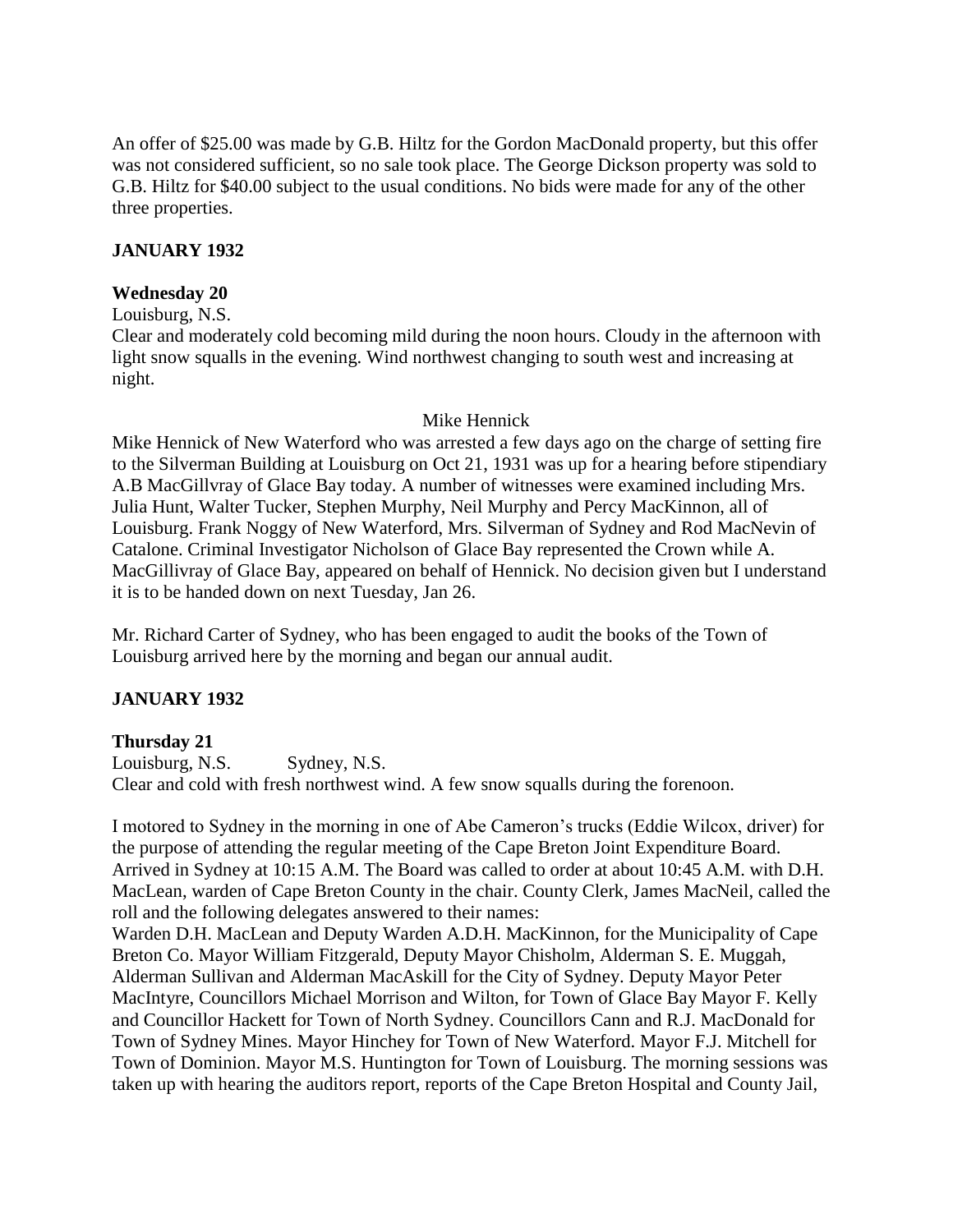Commissions and reports of the Physicians of the above institutions. The afternoon session was called to order at about 2:30 P.M. with all of the above named delegates present. At 7:30 P.M. was present at a meeting of the Council of the City of Sydney, in the City hall. Mayor Fitzgerald presiding. Being noticed in the audience I was called upon for an address. I responded with a few remarks. I took my meals and lodged at the Vidal Hotel. Mr. Hutchinson, proprietor.

# **JANUARY 1932**

# **Friday 22**

Sydney, N.S.

Mostly cloudy, moderately cold in the morning and becoming mild in the afternoon and night. Light westerly wind which shifted to easterly in the afternoon.

Attended a session of the Joint Expenditure Board at 10:30 A.M. with all of yesterdays delegates present. After a discussion had arisen respecting the suitability of the recently acquired jail farm, it was decided that the entire board should visit the farm in order to obtain first hand information. We adjourned at about 11:30 and motored to the farm, returning at about 1 P.M. As a result of the visit I think all concerned were satisfied with the selection.

Attended the afternoon session at 2:30 which proceeded to finish the work of the convention. This session was punctuated with a few lively verbal tilts between Warden MacLean and Mayor Kelly. All business being finished at about 5:30, we adjourned.

I spent the evening with Judge Walter Crowe at his home at 233 Esplanade. Returned to the Vidal Hotel and retired at about 10:30 P.M.

The Norwegian Steamer "LOM" arrived at Louisburg at about 9 P.M. yesterday for bunker coal. After coaling, she sailed for St. John, N.B at about 10 A.M. today. This is the first ship to call at Louisburg for coal since shipping closed last spring.

# **JANUARY 1932**

# **Saturday 23**

Sydney, N.S. Louisburg, N.S.

Mostly cloudy with light winds. Southwest in the evening and increasing during the night. I left Sydney for Louisburg at 7:55 A.M. on the Sydney and Louisburg Railway, arrived at Louisburg at about 10 A.M. and found everything OK. Mrs. Huntington who has volunteered to assist me in running the shop was in charge during my absence and got along very satisfactorily.

# **JANUARY 1932**

# **Sunday 24**

Louisburg, N.S.

Snow followed by rain in the early morning. Ceased raining at about 11 A.M., clearing in the afternoon. Snowfall about 4 inches. Very southerly wind which shifted to west and southwest during the afternoon. Light frost at night.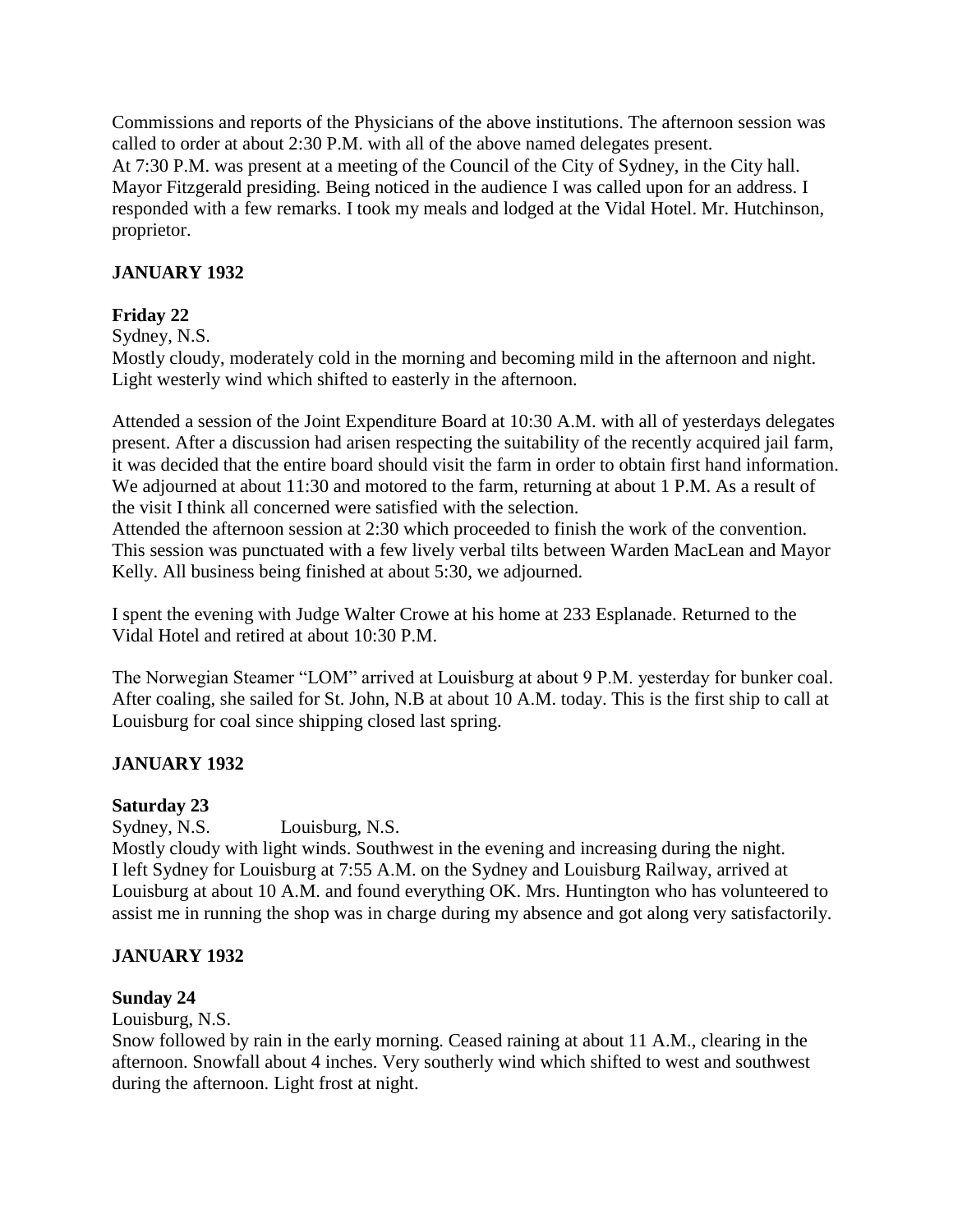Emeline and I attended services in the First United Church at 11 A.M. and 7 P.M. Rev. A.D. MacDonald was the preacher at both the morning and evening services.

# Death of Mrs. Bates

The death occurred during the night of Mrs. Albert Bates of Big Lorraine. Mrs. Bates had been ill with Tuberculosis for some months and her death was not unexpected. Mrs. Bates was before her marriage Miss Laura MacKenzie, daughter of the late Kenneth MacKenzie, and Mrs. MacKenzie of this town. The funeral is to take place at Big Lorraine on Tuesday next. Interment in the Anglican Cemetery.

# **JANUARY 1932**

# **Monday 25**

Louisburg, N.S.

Clear and moderately cold with moderate northwest wind. Streets partly covered with ice and frozen snow, but not sufficient for good sleighing.

# Population 971

The figures as announced by the Dominion Statistician and published in today's issue of the Sydney Daily Post, give the Town of Louisburg a population of 971. As a result of the 1931 census. By the 1921 census Louisburg was credited with a population of 1152. The population of the City of Sydney and the other towns in Cape Breton County are as follows: City of Sydney: 23,089; North Sydney, 6139; Sydney Mines 7745; Dominion 2846; Glace Bay 20,706; New Waterford 7745; Cape Breton Island 132,581; Province of Nova Scotia 512,846. The 1921 census gave the Province 523,837.

# Council Meeting

Attended and presided at a special meeting (for regular business) of the Town Council at 7:30 P.M. Among other business, election officials for the coming town election on Feb 2, were appointed as follows: Presiding Officers: James S. MacLean and Thomas Bagnell, Poll Clerk: Lawrence O'Toole and Jeremiah Smith Jr. Doorkeepers: Joseph Curry and Nelson Tanner. At this meeting the resignation of Councillors: D.J. MacInnis and D.J. Matheson were placed before the Council and on motion accepted. These two resignations were tendered voluntarily in order to comply with the Incorporation Act., in respect to elections. At the town elections of 1931 there were five vacancies on the Council Board and five Councillors were elected by acclamation with no way of determining which two were to retire at the end of one year. It was therefore mutually agreed among these five councillors that two should resign, with the above result. These two have however expressed a willingness to file nomination papers for the election on Feb 2, 1932.

# **JANUARY 1932**

# **Tuesday 26**

Louisburg, N.S.

Clear and moderately cold with fresh to strong northwest wind. Min temperature about 15 above zero.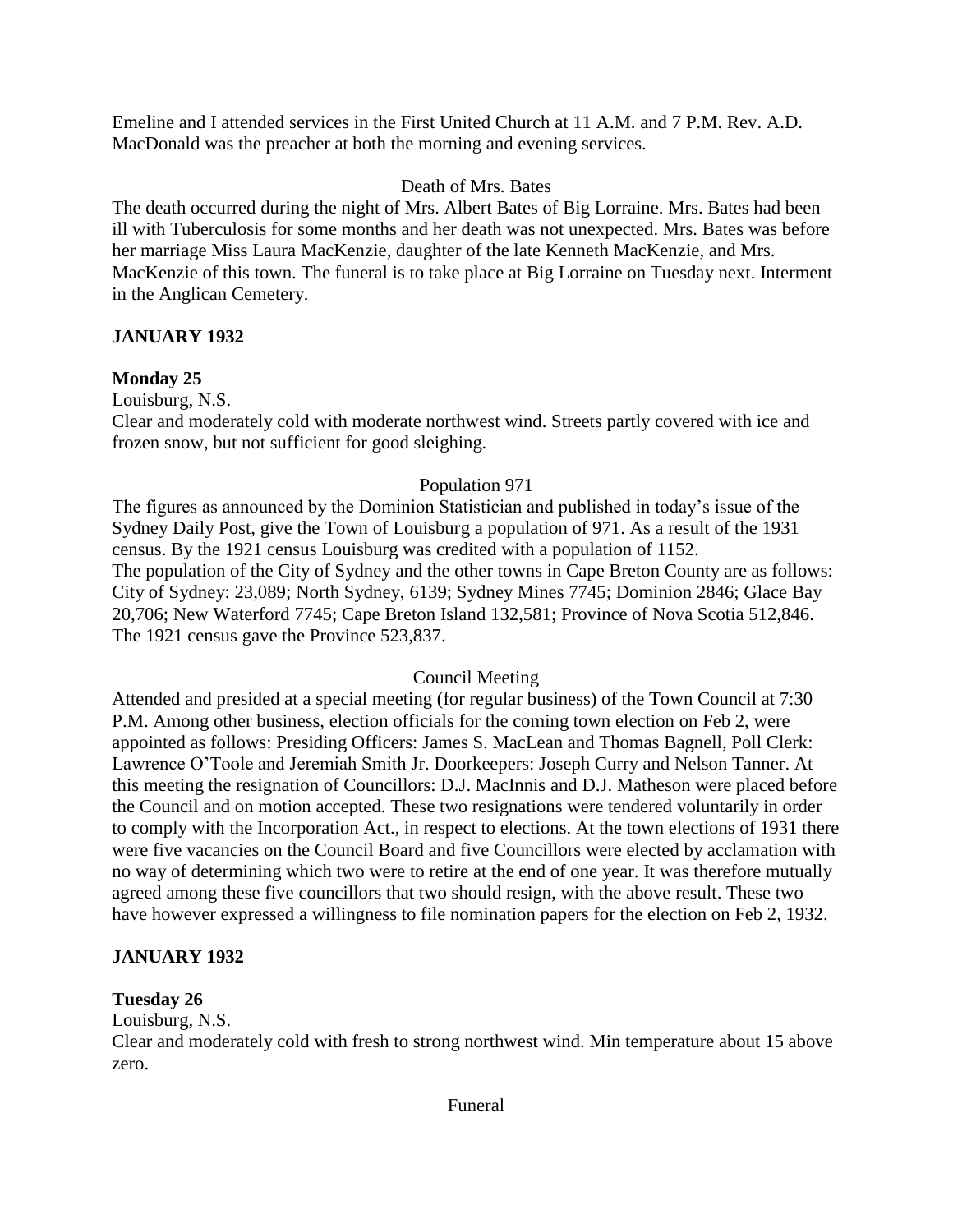The Funeral of the late Miss Margery Plowman, 14 years old, daughter of the Rev. Mr. Plowman of Margaree took place on the arrival of the morning train from Sydney. The funeral service was conducted by Rev. A.D. MacDonald. Interment in the United Church cemetery on Clarke's Road. I met the funeral party at the station and accompanied it to the cemetery.

#### Town Nominations

The following filed nomination with the Town Clerk: For Mayor: M.S. Huntington For Councillor: Clarence Peters D.J. MacInnis D.J. Matheson

As there are only one nomination for Mayor and only three nominations to fill three vacancies for councillors, all of the above shall be returned by acclamation on Tuesday, Feb 2, 1932

### Annual Meeting

The annual meeting of the First United Church took place in the church at 7:30 P.M. Arthur Townsend, Chairman and John MacRury, Secretary. Reports were read from the various church societies and on motion adopted. The following officials were elected: Stewards for three year terms: D.J. MacInnis, Louisburg; Alex MacLean, Kennington Cove and Roddie MacLean, Catalone. Treasurer: John N. MacDonald, Assistant Treasurer; M.S. Huntington, Secretary; Mrs. John N MacDonald. Ushers: D.J. MacInnis, B.N. Spencer, [blank] MacLean and [blank]. Auditors: N.A. Fisher and John MacRury. At this meeting it was unanimously decided not to dispose of the former Calvin Church Building. Was present at the above meeting.

# **JANUARY 1932**

# **Wednesday 27**

Louisburg, N.S.

Cloudy and chilly with fresh southerly wind. A light drizzle of snow which lasted all the afternoon was followed by rain at about 6 P.M. which continued throughout the night. Snowfall about 2 inches.

According to reports as published in todays Sydney papers, Mike Hennick of New Waterford, who was up before Stipendiary, A.B. MacGillivray of Glace Bay, last Wednesday on a charge of setting fire to the Silverman Building at Louisburg on October 21, 1931 was yesterday committed to stand trial at the February sitting of the Supreme Court.

# Storing Ice

Began harvesting the 1932 ice crop today. Received 2 loads on a truck wagon this afternoon. The ice is much thinner that it usually is at this time of year, being only about 8 inches thick. It is my intention to store the usual amount, about 15 tons. This is the  $26<sup>th</sup>$  successive winter in which I have stored an ice supple for my own use. Thomas Cunnington and Sons have cut and hauled my supply during all these years.

# **JANUARY 1932**

**Thursday 28**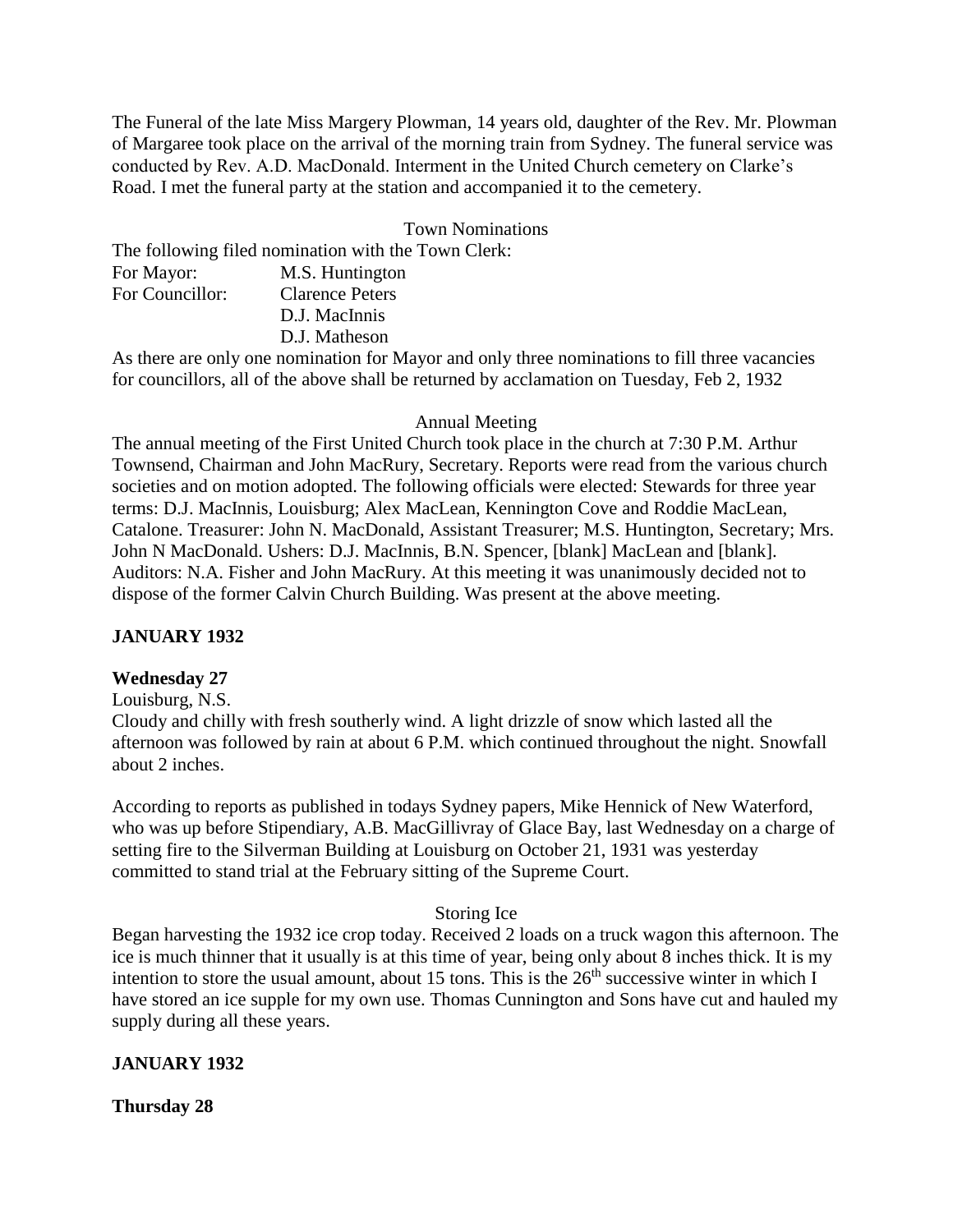Louisburg, N.S.

Cloudy with a light drizzle of snow. Mild in the morning and becoming colder as night approached. Fresh to strong northwest winds which at times reached gale proportions. Streets covered with ice and very slippery.

# **JANUARY 1932**

# **Friday 29**

Louisburg, N.S.

Clear and moderately cold with northwest gale wind, moderated in the evening, becoming calm after nightfall.

On the invitation of some of the members of the Catalone United Church congregation Emeline and I attended a surprise party at the home of Mr. and Mrs. John A. MacDonald in the evening. Mr. and Mrs. MacDonald were presented with a reading lamp by the Catalone Congregation. The Louisburg United Choir were the guests of the Catalone congregation for the evening.

# **JANUARY 1932**

# **Saturday 30**

Louisburg, N.S.

Cloudy and mild. Rain began to fall at about noon and continued during the afternoon. Silver thaw, all out of doors covered with ice, making traveling either on foot or in vehicles very dangerous. The rain froze as it fell so that even where the ground was bare it was in a short time covered with about ½ inch of ice. Wind southwest. Foggy at night.

Fred Cunnington, who had the contract of cutting and hauling my ice supply, finished the job today, delivering in all 210 blocks. The price charged for cutting and hauling is 15ct a block.

# **JANUARY 1932**

# **Sunday 31**

Louisburg, N.S.

Clear and mild with fresh to moderate northwest to west winds. Cloudy and overcast in the late afternoon and evening. Streets covered with ice and very dangerous to pedestrians.

In company with Emeline, I attended service in the First United Church at 11 A.M. and 7 P.M. The morning service was in charge of Mr. A.W. Stacy, while Arthur Townsend was in charge at 7 P.M.

# **FEBRUARY 1932**

# **Monday 1**

Louisburg, N.S.

Clear and cold with fresh northwest wind. Min temperature about 4 above zero. Snow squalls during the night. Snowfall about 2 inches.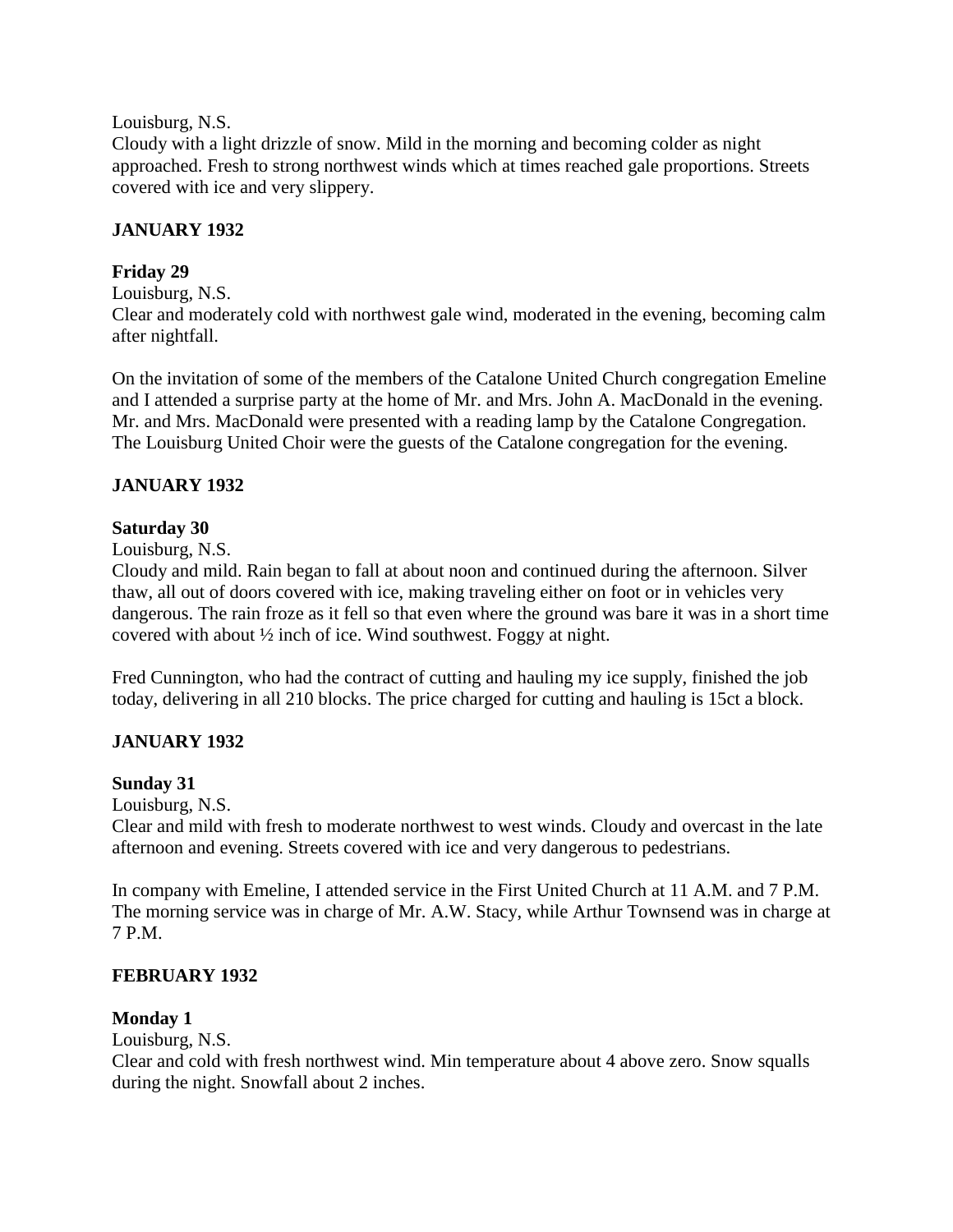#### **FEBRUARY 1932**

#### **Tuesday 2**

Louisburg, N.S.

Clear and cold with moderate northeast wind. Min temperature about zero. The snowfall of last night has greatly improved the streets and roads. The snow together with the ice which is on the streets has made fairly good sleighing.

#### Town Elections

At 9 A.M. I visited the Town hall and was declared elected to the office of Mayor for the Town of Louisburg, by B.M. Spencer, Town Clerk. Immediately after, I was sworn into office by B.M. Spencer, who holds the office of Stipendiary Magistrate, as well as Town Clerk. The three councillors who were also declared elected by acclamation, (but were not present) were: Clarence Peters, Donald J. Matheson and Dan J. MacInnis. Today's election marks the fourth time I have been elected to the office of Mayor for a two year term. In every instance by acclamation. The other mayors elected in the other towns in Cape Breton County, today are as follows: North Sydney: F.L. Kelly, acclamation; Dominion: F.J. Mitchell, acclamation; New Waterford, W.J. Hinchy, defeating G.D. Walker and Kenneth MacKay by 325 and 1123 respectively. Sydney Mines: A.C. MacCormack was elected over Michael Dwyer by a majority of 167.

#### **FEBRUARY 1932**

### **Wednesday 3**

Louisburg, N.S.

Clear and cold during the first half of the day, becoming mild and overcast in the afternoon. Snow began to fall at about 7 P.M. and continued throughout the night. Snowfall during the night about 10 inches.

At 9 P.M. I attended choir practice in the First United Church.

#### **FEBRUARY 1932**

#### **Thursday 4**

Louisburg, N.S.

Mild and mostly cloudy with light variable wind, mostly southwest. Ground covered with about 10 inches of light feathery snow, as a result of last nights storm.

At 7:30 P.M. I attended and presided at a regular meeting of the Town Council. This meeting was the first after the annual Town election. The following were sworn in by me, as councillors for the Town of Louisburg: D.J. MacInnis, D.J. Matheson and Clarence Peters. Amongst other business to come before the meeting was the appointing of standing committee which are the same as last year with the exception of substituting councillor Paul P. Bates for Michael MacKenzie, on the street and Bridge committee. The auditors report for the year 1931, as prepared by Richard Carter of Sydney was received and will be dealt with at a future meeting. The personnel of the Town Council for 1932 is the same as in 1931 consisting of: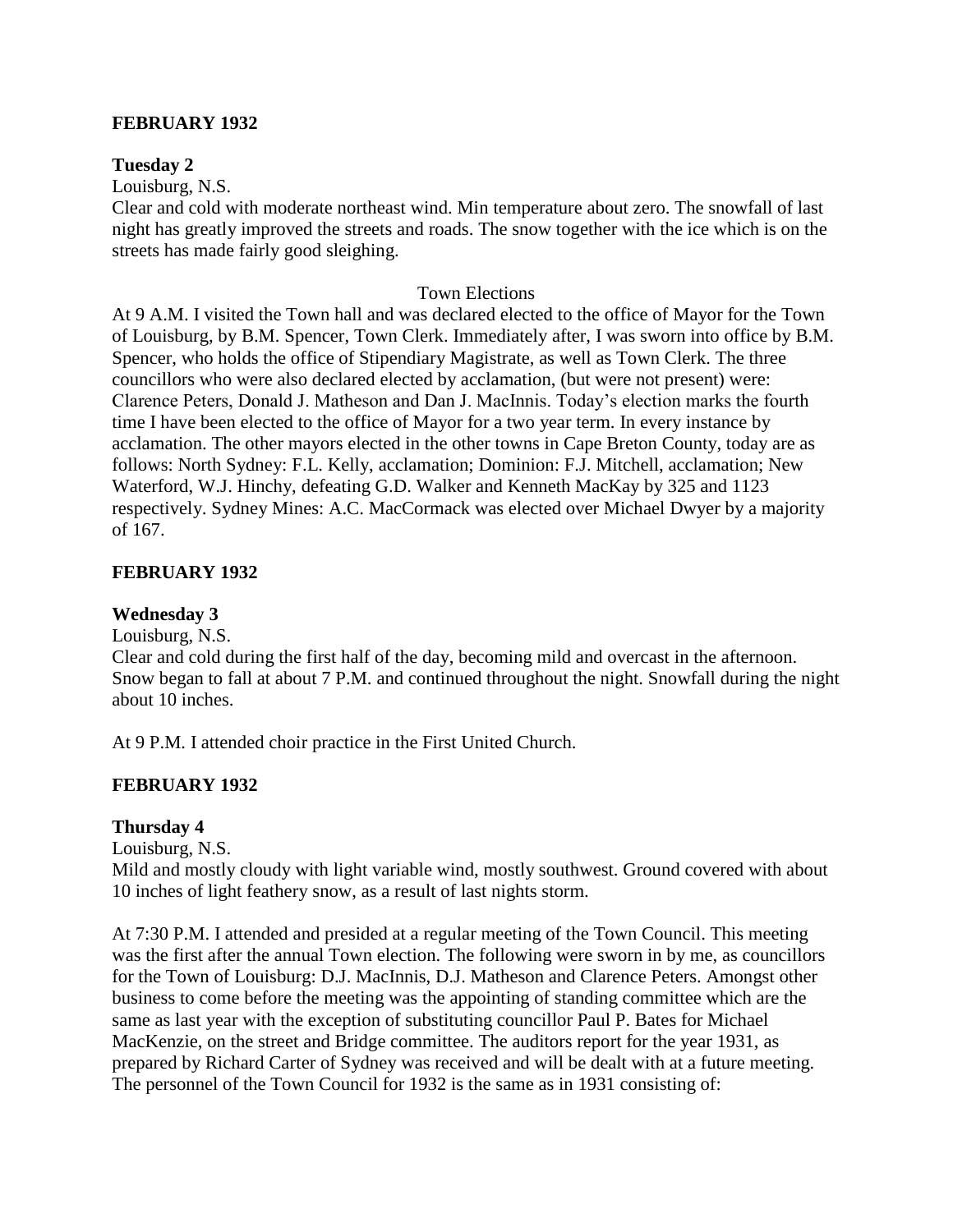M.S. Huntington, Mayor; Councillor: Clarence Peters, Paul P. Bates, D.J. MacInnis, D.J. Matheson, Michael MacKenzie and William W. Lewis.

At tonights meeting Dr. Freeman O'Neil was reappointed Health Officer for the Town of Louisburg at a salary of \$150.00 year. This salary is \$50.00 less than he has been receiving for the last number of years as Medical Health Officer.

# **FEBRUARY 1932**

# **Friday 5**

Louisburg, N.S.

A snow storm which began at about 7 A.M. accompanied by strong northeast wind which during the day developed into a terrific gale, continued all day and until a late hour at night. The worst snow storm for a number of years. Snowfall about 18 inches.

# **FEBRUARY 1932**

**Saturday 6** Louisburg, N.S. Moderately cold and remarkably clear with light northwest wind. An ideal day.

Streets badly blocked with snow as a result of yesterdays storm. Streets had to be shoveled in many places before traffic could be resumed and there were horses and sleighs only. Automobile traffic completely tied up.

# **FEBRUARY 1932**

**Sunday 7** Louisburg, N.S. Clear and moderately cold with light northwest to west winds.

At 11 A.M. and 7 P.M. I attended service in the First United Church. Rev. A.D. MacDonald was in charge of both the morning and evening services.

# **FEBRUARY 1932**

# **Monday 8**

Louisburg, N.S.

Cold and clear during the early part of the day. Cloudy and mild in the afternoon. Light, northwest wind which shifted to south west, increasing at night. Snow began to fall at about 7:30 P.M. and continued during the night, followed by rain. Snowfall during the night about 6 inches.

Cable Steamer "CYRUS FIELD" arrived in the afternoon and anchored in the stream.

# **FEBRUARY 1932**

**Tuesday 9** Louisburg, N.S.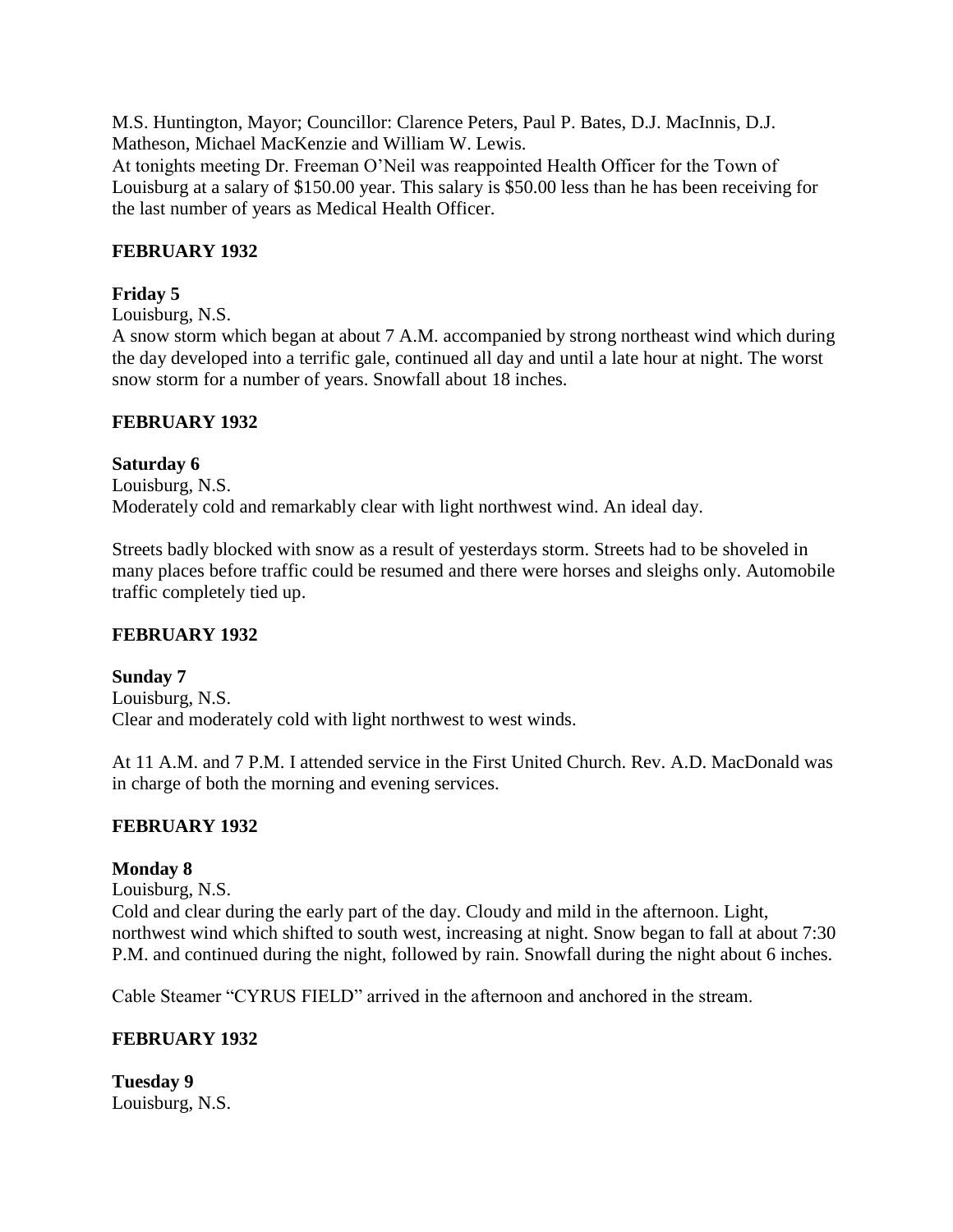Partly clear with fresh to strong north west wind. Mild in the morning, becoming cold at night. Snow squalls during the day.

Cable Steamer "CYRUS FIELD" which arrived here yesterday for shelter, sailed in the afternoon.

Attended and presided at the regular annual meeting of the School Board at 7:30 P.M.

# **FEBRUARY 1932**

### **Wednesday 10**

Louisburg, N.S. Clear and cold with light westerly wind. Min temperature about zero.

Steamer "WATUKA", Capt. Luke Holmes, arrived in the afternoon and loaded a cargo of coal during the night. This is the first boat to load a cargo of coal at the port so far this season.

Dominion Coal Company's tug "CRUIZER", Capt. Bragg, arrived from Sydney in the afternoon. The Cruizer will likely remain here during the remainder of the winter, as she has no permanent crew on board, except the Captain and Chief Engineer. She may lay up at the wharf.

# **FEBRUARY 1932**

**Thursday 11** Louisburg, N.S. Cloudy and mild with light variable wind. Partly clear in the afternoon.

Attended and presided at a special meeting of the School Board at 7:30 P.M. Commissioners present: Paul Bates, Clarence Peters, John A. MacDonald and myself. This meeting was called for the purpose of appointing a teacher to take the place of Miss Rachael MacLean who became suddenly ill on Wednesday night. There were two applications before the Board for the position of substitute teacher: Mrs. Fleet and Mrs. Bates. Mrs. Fleet was chosen to fill Miss MacLean place on the teaching staff until Miss MacLean is able to resume her duties.

# **FEBRUARY 1932**

# **Friday 12**

Louisburg, N.S.

Rainy and drizzly during the first half of the day with "Silver Thaw". Mild and foggy in the afternoon and night. Light south east to south west winds.

#### Death of Miss MacLean

The death occurred at the home of Mrs. J.N. Spencer, at about 5:30 P.M. of Miss Rachael MacLean. Miss MacLean had been appointed on the teaching staff of the Louisburg School on Jan 5, 1930 in the place of Miss Hiltz, who had been granted leave of absence for the purpose of attending the Provincial Normal School at Truro. Miss MacLean had been in poor health during the past year but had recovered sufficiently to again undertake the work of teaching. She entered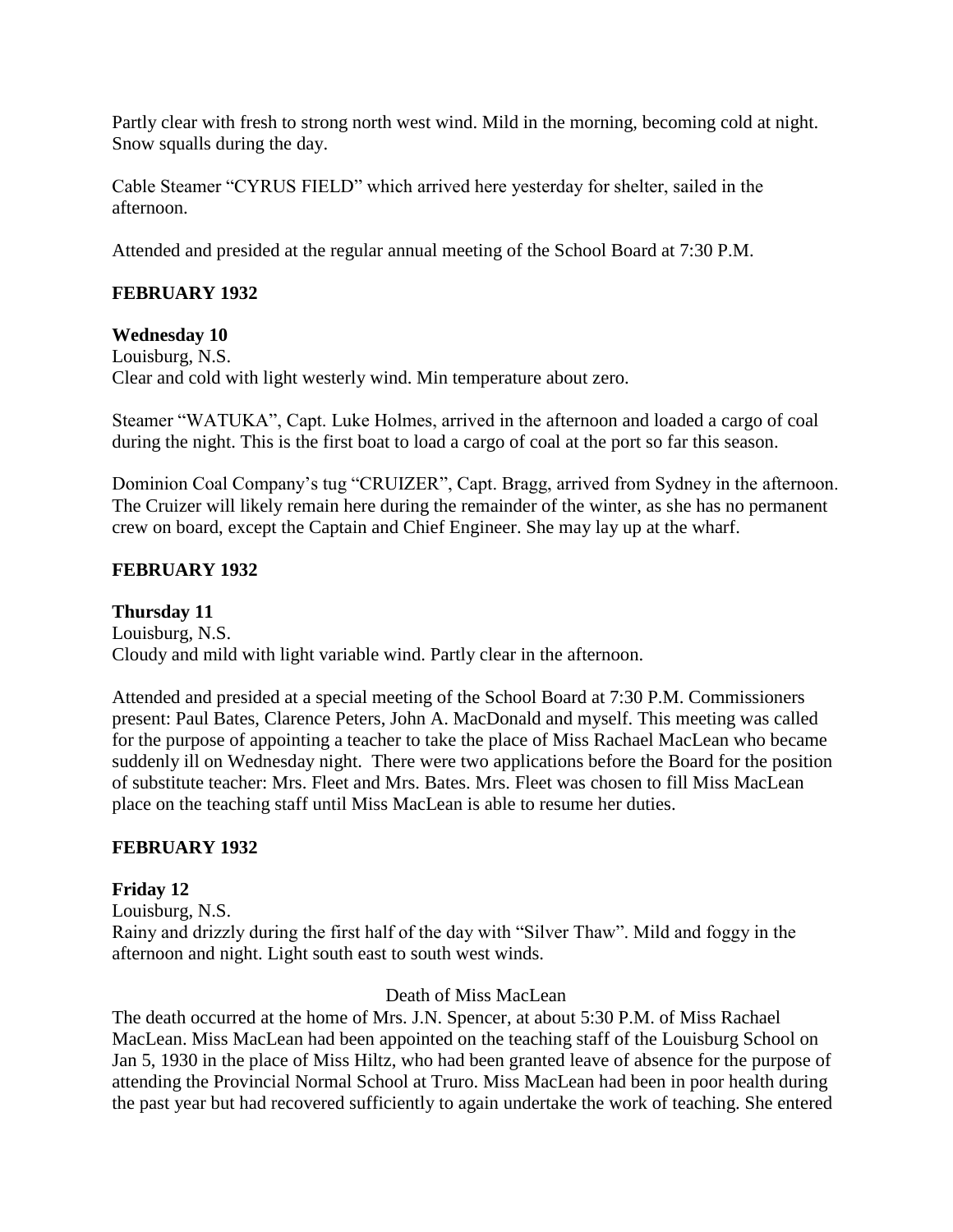on her duties on last Monday, but had to quit after teaching three days. She had engaged board and intended to remain with Mrs. Spencer during the winter, so she would be near her work. She is survived by two sisters: Mrs. Dan MacLean and Mrs. James S. MacLean, both of this town and one brother, Neil who resides in the west.

### **FEBRUARY 1932**

### **Saturday 13**

Louisburg, N.S.

Mostly clear and very mild with light variable wind. A perfect day. Snow melting very fast and streets slushy.

The remains of the late Miss Rachael MacLean, who passed away at the home of Mrs. J.N. Spencer yesterday evening were removed to the home of Miss MacLean's sister, Mrs. James MacLean. The funeral has been arranged to take place on Monday, Feb 15.

# **FEBRUARY 1932**

#### **Sunday 14** Louisburg, N.S. Clear and moderately cold with moderate north west wind.

Steamer "FERNFIELD" arrived for bunker coal.

I attended services in the First United Church at 11 A.M. and 7 P.M. Both morning and evening services were in charge of Mr. Dan Nicholson (Elder)

At 4 P.M. I attended choir practice in the First United Church. This practice was held for the purpose of practicing Male Choruses. Present at this practice were a number of recruits who may eventually be taken into the choir.

# **FEBRUARY 1932**

# **Monday 15**

Louisburg, N.S.

Clear and moderately cold with moderate northwest wind. Min temperature about 10 above zero.

#### Funeral

At 1:30 P.M. I attended the funeral of the late Miss Rachael MacLean. The service at the house and grave were conducted by Rev. Mr. MacLennan of Knox Church, Glace Bay. Interment took place in "Willow Grove" cemetery on Clarkes Road.

Steamer "FERNFIELD" bunkered and sailed.

# **FEBRUARY 1932**

# **Tuesday 16**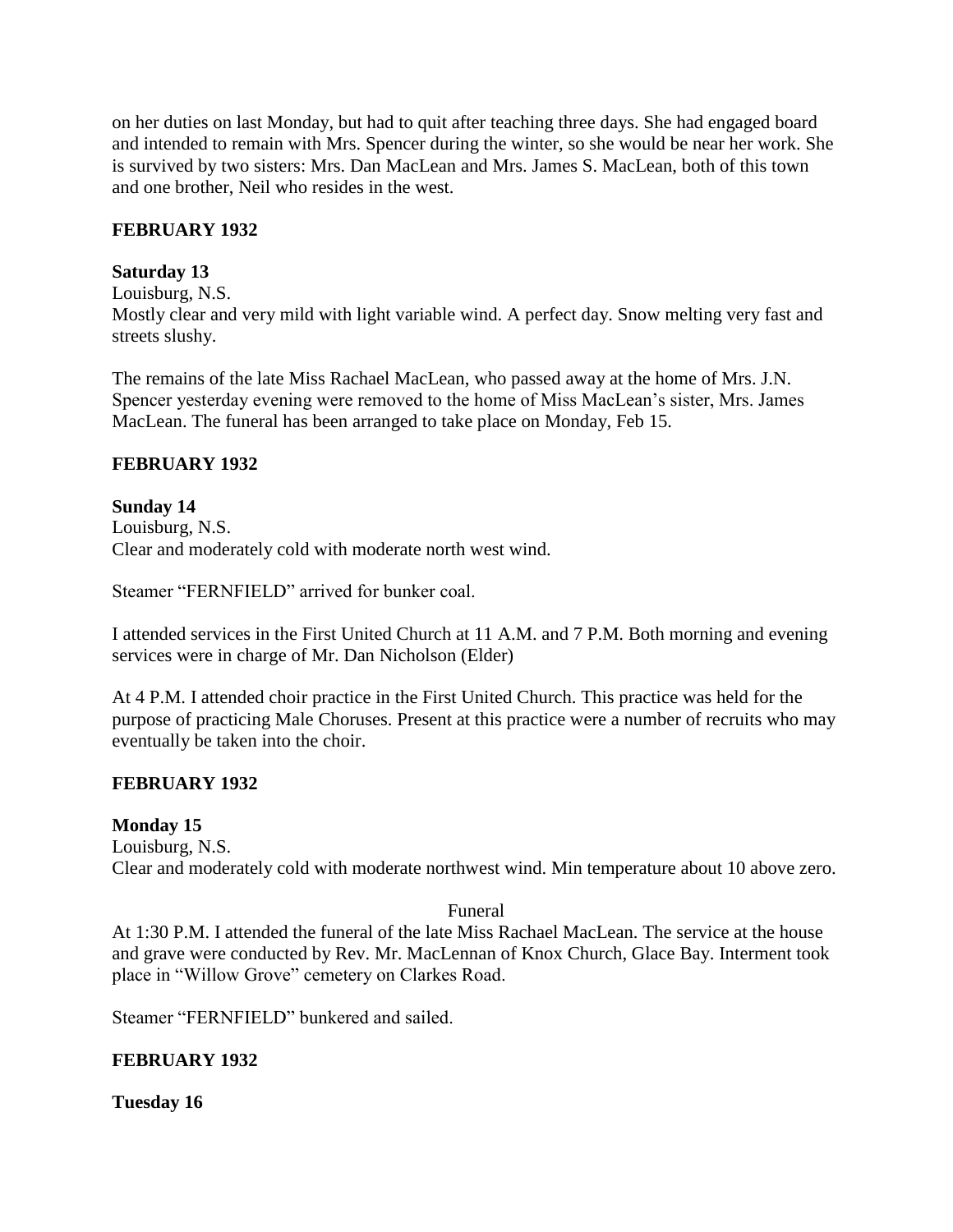Louisburg, N.S.

Cold and mostly cloudy with fresh northerly wind, very chilly and raw. Min temperature about 10 above zero.

Steamer "WATUKA", Captain Luke Holmes arrived from Liverpool, N.S. for a cargo of coal.

### **FEBRUARY 1932**

#### **Wednesday 17**

Louisburg, N.S. Clear and moderately cold with light variable wind. Min temperature about 10 above zero.

Steamer "WATUKA", Capt. Holmes sailed for St. John's, Newfoundland with a cargo of coal. Attended choir practice in United Church at 9 P.M.

Steamer "COALBY", Captain Rod MacDonald, arrived for a cargo of coal.

### Fishermen Union

At 1:30 P.M., a meeting of the Fishermen Union was held in their lodge room in the Town hall. This meeting was called for the purpose of discussing the advisability of having the Lobster fishing season open at the first of May instead of the fifteenth as at present. Mr. Sutherland of Halifax, Supervisor of Fisheries for the Maritime Provinces was present and heard the argument for having an early season. Others present besides the fishermen were: A.G. MacLeod, Inspector of Fisheries for Cape Breton; William MacAulay of Catalone, Inspector of Fisheries for Louisburg and vicinity. John A. MacDonald of Louisburg, President of the Conservative Association for Cape Breton West and Richmond. Fletcher Townsend, B.M. Spencer and myself. Bert Wilcox was chairman of the meeting. Being called upon by the chairman, I extended to Mr. Sutherland a welcome to Louisburg in behalf of its Citizens and gave a short talk on Louisburg's record as a fishing port in the days of the French Regime.

#### **FEBRUARY 1932**

#### **Thursday 18**

Louisburg, N.S.

Cloudy and mild. Snow began to fall at about 8:30 A.M., and continued all day and far into the night. Moderate southerly wind which shifted to east and northeast. Snowfall about 12 inches.

At 7:30 P.M. I went to the Town hall to attend a regular meeting of the Town Council, but as Councillor Peters was the only Councillor present there were no quorum, consequently no meeting.

#### Presbyterian Church

I learned today that the Presbyterian Congregation of this town had purchased the store owned and for many years occupied by James MacPhee. This building is to be used as a church for the Presbyterian congregation.

#### **FEBRUARY 1932**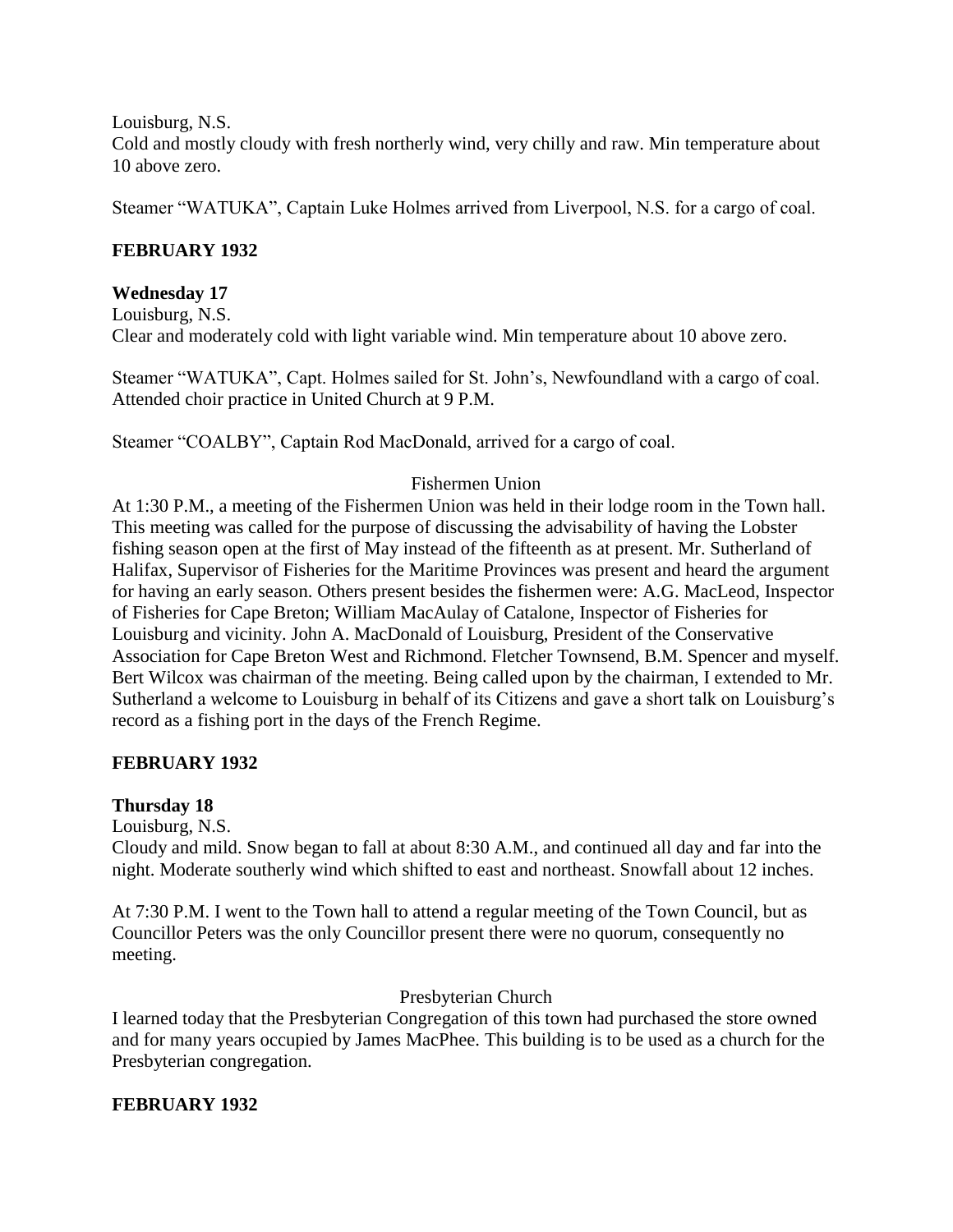### **Friday 19**

Louisburg, N.S.

Moderately cold and partly clear with gale from northwest. Very blustery. Snow which fell yesterday having drifted into huge banks which seriously interfered with traffic. A very unpleasant day. Cold at night with heavy gale.

Steamer "COALBY", Captain Rod MacDonald, finished loading a cargo of coal and sailed for Halifax in the afternoon.

### **FEBRUARY 1932**

### **Saturday 20**

Louisburg, N.S.

Moderately cold and partly clear with strong northwest wind which moderated to some extent in the evening. Min temperature about 10 above zero.

### **FEBRUARY 1932**

### **Sunday 21**

Louisburg, N.S.

Cold and mostly clear with moderate to fresh northwest wind. Min temperature near the zero mark. Max Temperature about 12 above.

I attended service in the First United Church at 11 A.M. and 7 P.M. The morning service was in charge of Mr. A.W. Stacy (Elder) while the evening service, which was largely a service of song was conducted by Mr. Arthur Townsend (Elder). The music at both the morning and evening services was in charge of the recently organized male choir under the leadership of J.A. MacDonald, the regular choir leader. This was the first appearance of the new male choir, which seemed to be greatly appreciated by the congregations. Emeline was not out to church in the morning, but accompanied me in the evening.

# **FEBRUARY 1932**

# **Monday 22**

Louisburg, N.S. Clear and cold with moderate northwest wind.

Attended and presided at a special meeting (for regular business) of the Town Council at 7:30 P.M. The following Councillors were present: P.P. Bates, C. Peters, Michael MacKenzie, D.J. Matheson and W.W. Lewis. At the meeting the Auditor's Report for the year 1931, as submitted by Richard Carter of Sydney was adopted. Mr. Carter's bill for his services at \$10.00 per day and expenses amounted to \$113.80. The Council passed the bill, less \$8.00 for typing the report. The balance of \$8.00 will likely have to be paid later on. A lively discussion took place as to the wisdom of spending so much for an audit, when the highest amount previously was \$50.00 and for the last five years only \$40.00 per audit.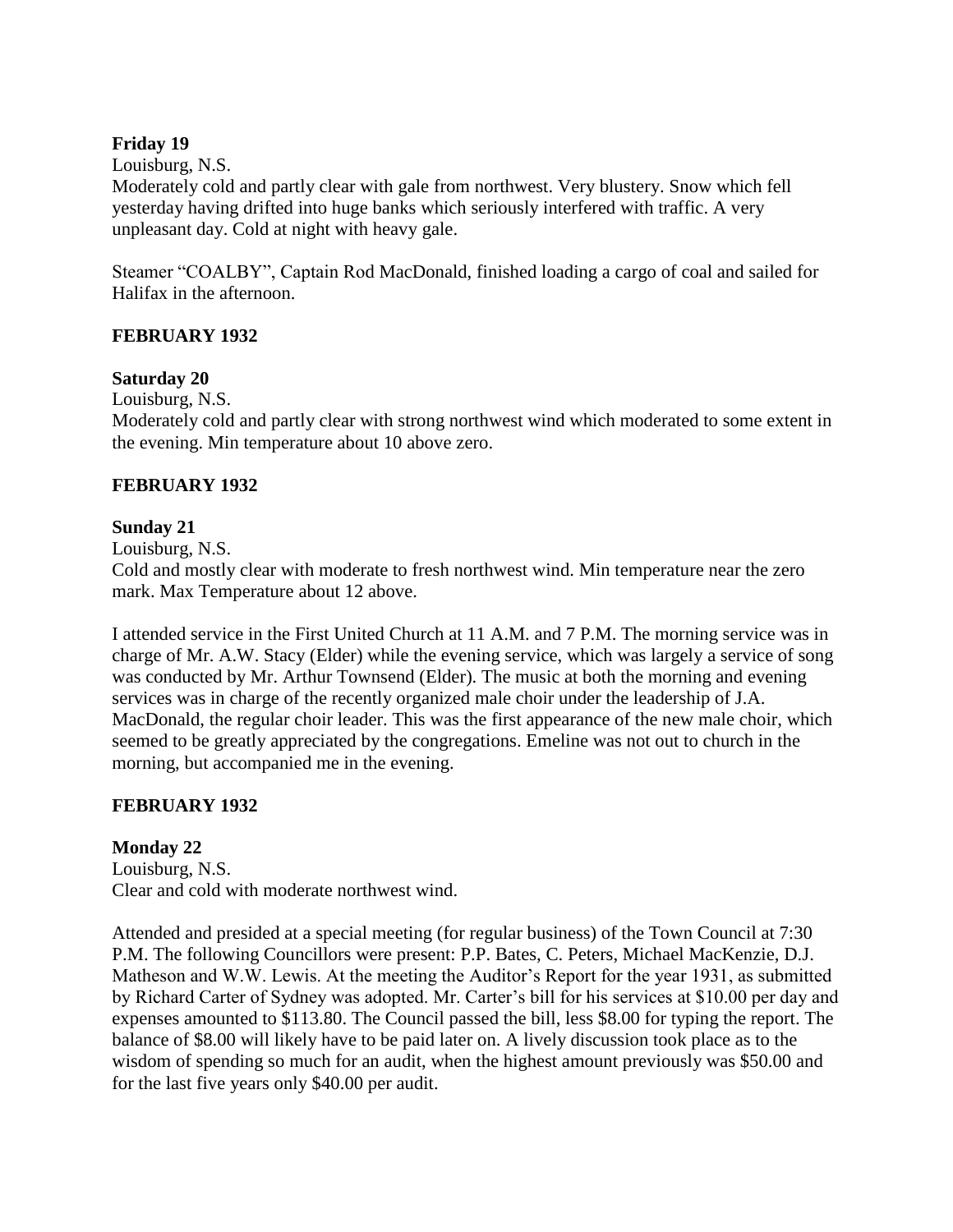Paul Bates Sr. reappointed Supt of Streets, wages 40 cts per hour for time worked.

# **FEBRUARY 1932**

**Tuesday 23** Louisburg, N.S. Clear and cold with light northwest wind. Min temperature about zero.

# Trial of Mike Hennick

Mike Hennick of New Waterford was tried in the Supreme Court today at Sydney on a charge of having set fire to the Silverman building at Louisburg on the night of Oct 21, 1931. The Trial finished in the afternoon resulting in a verdict of guilty. Judge W.L. Hall, presided at the court. The witnesses from Louisburg who gave evidence at the above trial were as follows: James H. MacKinnon, Percy MacKinnon, Mrs. Fred Hunt, Stephen Murphy and Neil H. Murphy (Policeman)

#### Assessment Appeal Court

At 2:30 P.M. I attended and presided at the Annual Session of the Appeal Court which consisted of Councillor Clarence Peters, Michael MacKenzie and myself. The three assessors: John N. MacDonald, D.A. Campbell and B.M. Spencer were also present. The only appeal to come before the court was that of Gordon Cameron. This appeal was made on the grounds of excessive valuation. After hearing evidence the appeal was dismissed, therefore confirming the assessment of \$225.00 on the property in question.

#### **FEBRUARY 1932**

#### **Wednesday 24**

Louisburg, N.S. Clear and cold with light northwest wind. Min temperature about zero.

Steamer "FERNFIELD" arrived in the afternoon, bunkered and sailed.

At 9 P.M. Emeline and I attended choir practice in the First United Church.

# **FEBRUARY 1932**

# **Thursday 25**

Louisburg, N.S. Clear and cold with moderate northwest wind. Min temperature about 5 below zero.

Government Steamer "MONTCALM", Captain O'Hearn arrived in the afternoon and took up the harbour buoys. The MONTCALM will likely remain here for the balance of the winter season.

# Mike Hennick Sentenced

Mike Hennick of New Waterford who was found guilty in the Supreme Court at Sydney of setting fire to the Silverman building at Louisburg on Oct 21, 1931 was today sentenced, by Judge Hall to serve three years in Dorchester Penitentiary.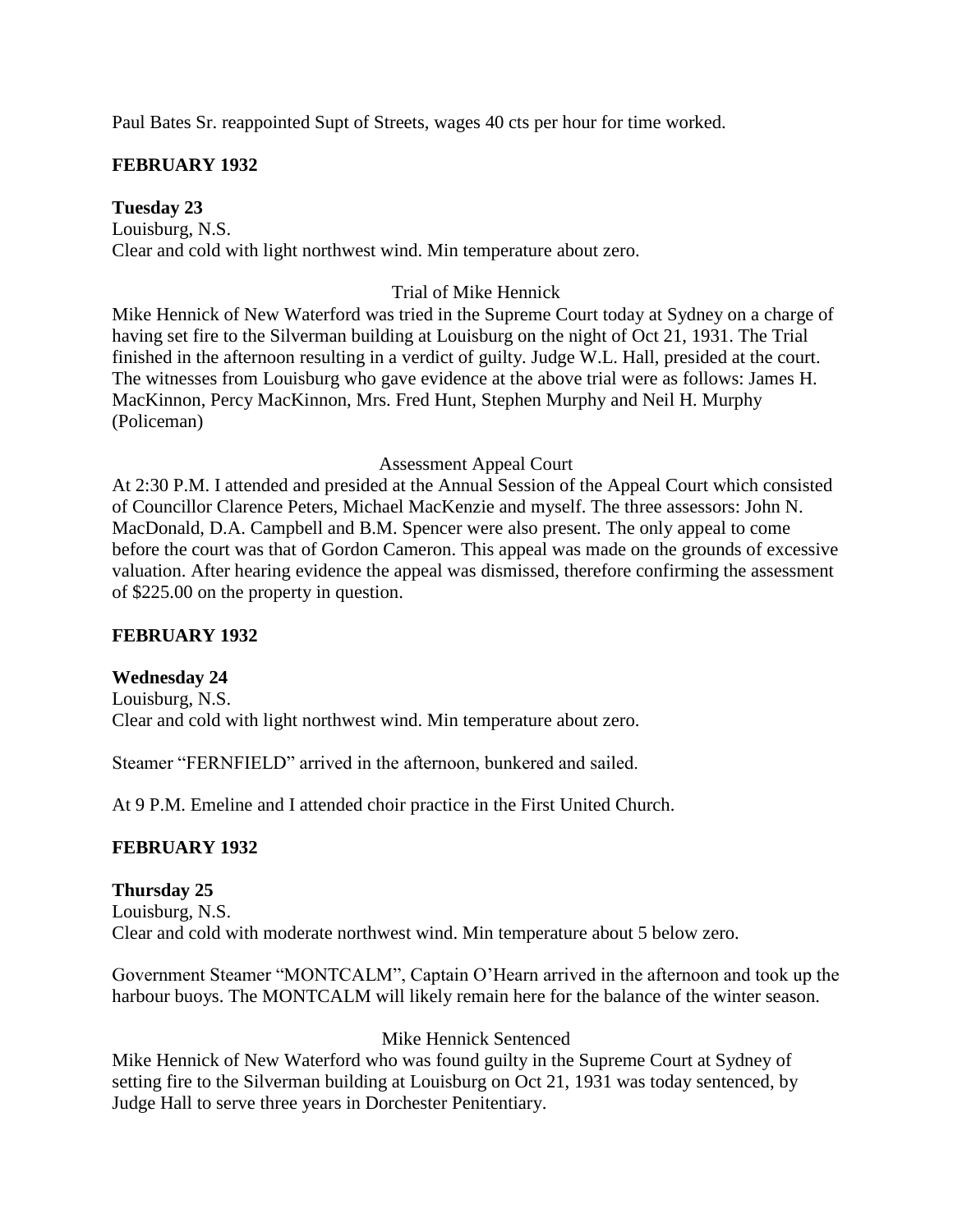#### **FEBRUARY 1932**

#### **Friday 26**

Louisburg, N.S. Clear and cold with light variable wind. Min temperature about 5 below zero.

#### **FEBRUARY 1932**

#### **Saturday 27**

Louisburg, N.S.

Clear and cold in the morning and becoming mild during the day. Cloudy in the evening. Light variable wind. Min temperature about zero.

Steamer "WATUKA", Capt. Holmes was reported in the ice about fifty miles off the coast making slow heading for Louisburg. In the afternoon the Government Steamer "MONTCALM", Capt. Hearne, sailed to her assistance.

### **FEBRUARY 1932**

#### **Sunday 28**

Louisburg, N. S. Cloudy, chilly and raw with moderate to fresh northeast wind.

Government Steamer "MONTCALM", Capt. Hearne which went to the assistance of the Steamer "WATUKA", Capt. Holmes, yesterday afternoon, arrived back in port at about 10 A.M. and was followed a few minutes later by the "WATUKA".

Newfoundland Steamer "CARIBOU", Capt. Taverner, arrived at about 4:30 P.M. from Port-au-Basque with passengers and mails. This is the first trip of the Newfoundland passenger boat to this port this season.

Emeline and I attended services in the First United Church at 11 A.M. and 7 P.M. Rev. A. D. MacDonald was in charge of both the morning and evening service. After the close of the evening service the choir visited Rev. D.A. and Mrs. MacMillan, at the manse where we spent about two hours in hymn singing.

#### **FEBRUARY 1932**

#### **Monday 29**

Louisburg, N.S.

Cloudy, chilly and raw with a light drizzle of rain during part of the day. Moderate northeast wind.

#### **MARCH 1932**

#### **Tuesday 1**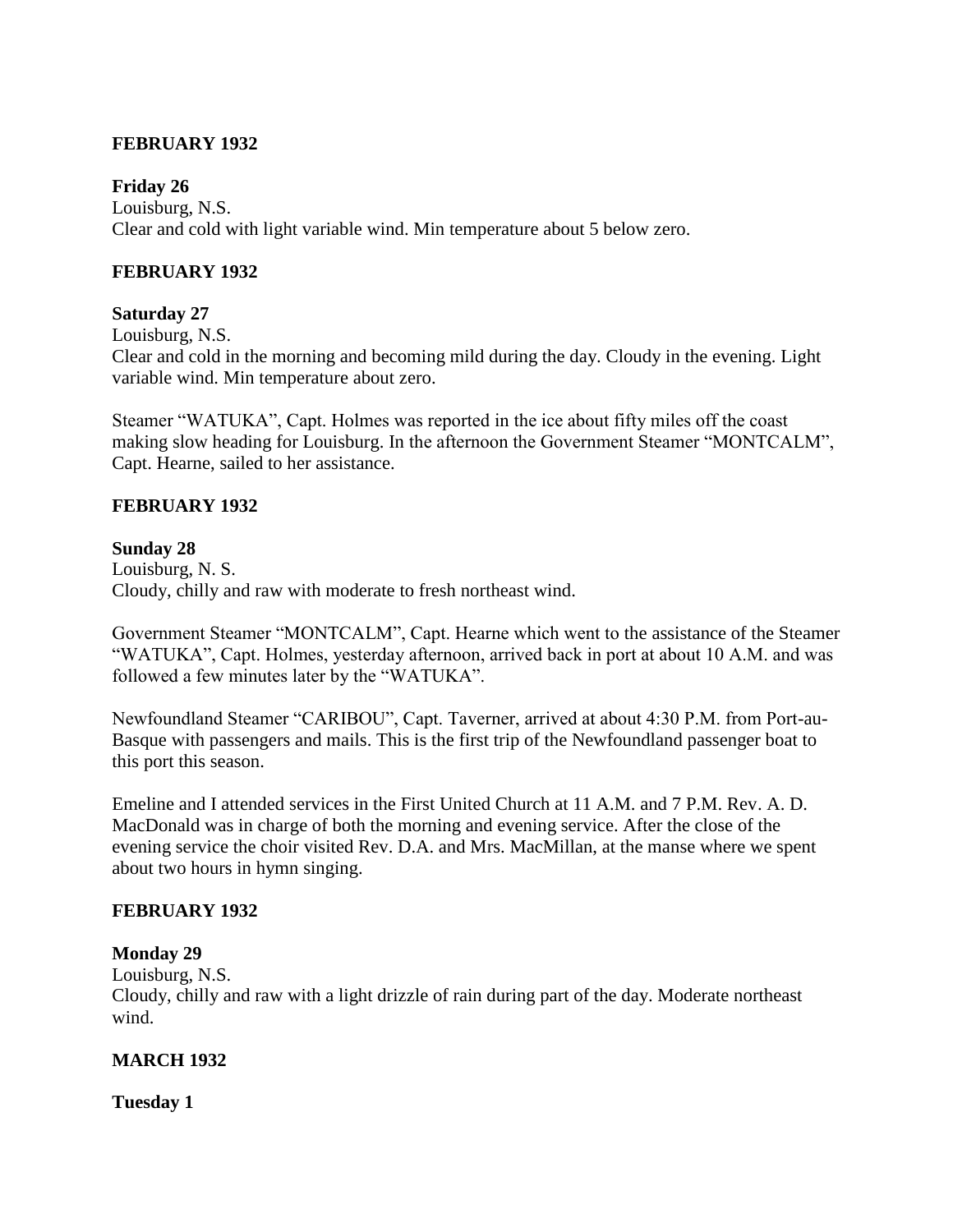Louisburg, N.S.

Cloudy with a light drizzle of rain all day, increasing at night. Moderate to strong northeast wind. Snow melting fast and streets very slushy.

Attended and presided at a regular meeting of the School Board at 7:30 P.M. Commissioners present: Clarence Peters, John A MacDonald and myself. Estimates for the year were fixed at \$4980.00 by motion of the Board.

#### Glace Bay Town Elections

Charles MacVicar elected Mayor by a majority of 339 over former Mayor D.W. Morrison, his nearest rival. In the mayoralty contest the votes stood as follows: Charles MacVicar, 2339, D.W. Morrison, 2002, Augustus MacGillivray 1374.

#### Charles A. Lindbergh

Infant son of Colonel Charles A. Lindbergh, noted Aviator, kidnaped from his home at Hopewell, New Jersey, U.S. A. A nation wide search being instituted for his recovery. (See entry, May 13, 1932)

### **MARCH 1932**

### **Wednesday 2**

Louisburg, N.S. Rained all day with fresh to strong northeast wind. Very disagreeable.

Newfoundland Steamer "CARIBOO", Capt. Taverner arrived at about 12:30 P.M. from Port-au-Basque with passengers and mails.

Steamer "COALBY" Capt. Rod MacDonald arrived shortly after noon for a cargo of coal.

# **MARCH 1932**

#### **Thursday 3**

Louisburg, N.S. Rained heavily during the greater part of the day. Fresh to strong northeast wind.

Newfoundland Steamer "CARIBOO" sailed in the afternoon for Port-au-Basque with passengers and freight.

#### Meeting of Fire Brigade

The annual meeting of the Louisburg Fire Brigade took place at 8 A.M. The following officers were elected for the ensuing year. Chief: Guy B. Hiltz, Capt. Robert A. Peters, First-Lieut. M.S. Huntington, Walter Tucker, Secretary Treasurer. All of the above reelected, Second Lieut. Fred Burke.

#### **MARCH 1932**

**Friday 4**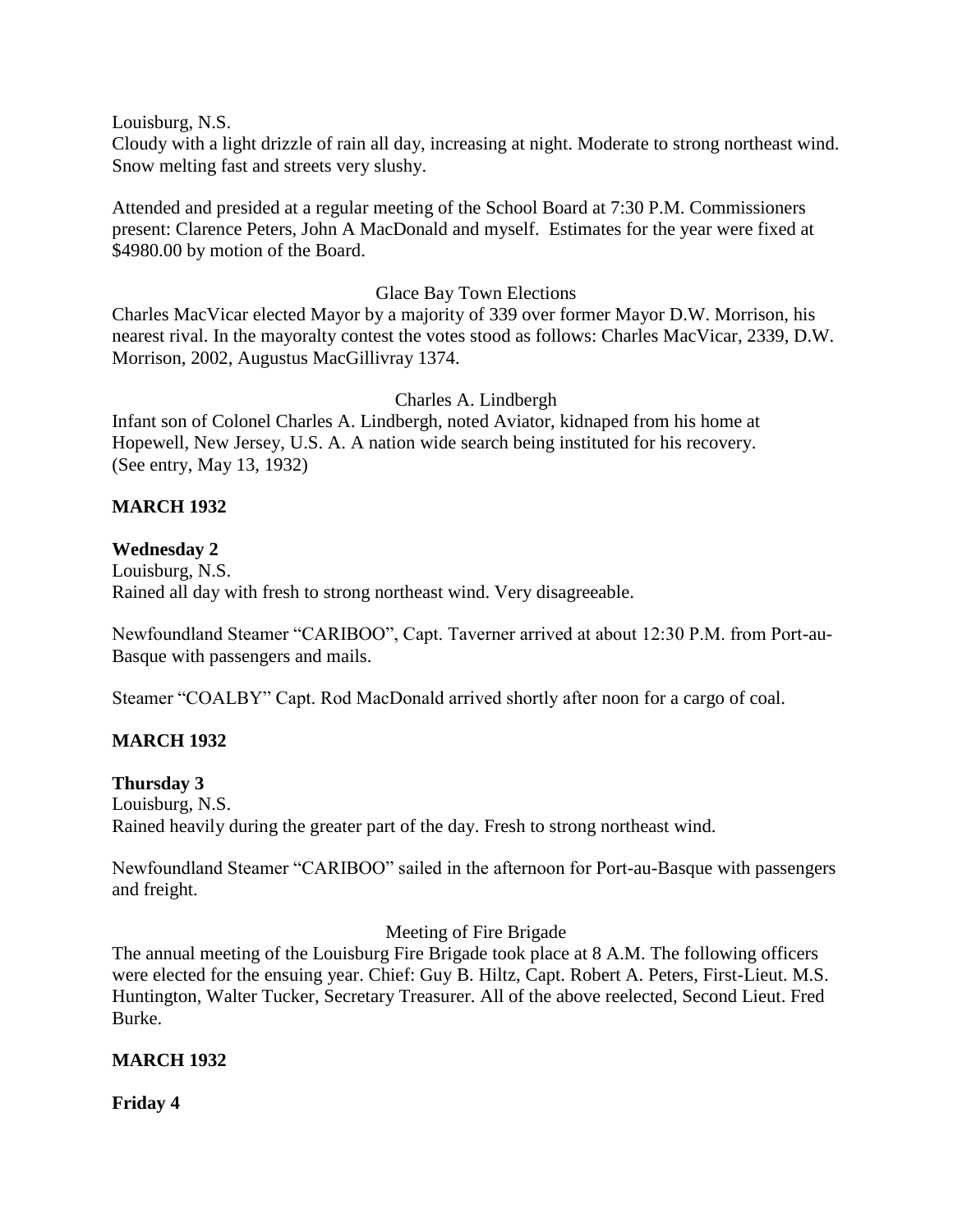Louisburg, N.S. Cloudy, mild and showery with moderate northeast wind.

Coast blocked with drift ice.

# **MARCH 1932**

# **Saturday 5**

Louisburg, N.S. Cloudy and mild. Showery in the early part of the day and becoming partly clear in the afternoon. Light northeast wind.

Harbour partly filled with drift ice.

Steamer "WATUKA" Capt. Holmes sailed with a cargo of coal for Liverpool, N.S.

Steamer "COALBY", Capt. MacDonald sailed for Halifax with a cargo of coal.

# Death of Mrs. Laybolt

Mrs. Josiah Laybolt passed away this morning after an illness of several months. Mrs. Laybolt was for many years a resident of this town and had reached the age of about 80 years. She was married twice; her first husband was Capt. [blank] Cann of Louisburg. Before her marriage to Capt. Cann she was Miss Catherine Day. Her second husband survives her.

# Grand Battery

In the afternoon, at the request of Judge Walter Crowe of Sydney, a former member of the Historic sites and monuments board, I visited the site of Grand Battery for the purpose of obtaining some information respecting the dimensions of the block of land known as the "Battery property".

# **MARCH 1932**

# **Sunday 6**

Louisburg, N.S.

Clear and very mild with light northeast wind. Snow thawing very fast and the streets almost entirely bare. The rain of the past week had played havoc with the snow so that a comparatively small amount remains.

In company with Emeline, I attended service in the First United Church at 11 A.M. and 7 P.M. Rev. A.D. MacDonald was in charge of both the morning and evening service.

In the afternoon Mr. and Mrs. Phalen, Emeline and I visited the home of the late Mrs. Laybolt at Havenside.

At 4 P.M. I attended choir practice in the United Church which was held for the benefit of the newly organized male choir.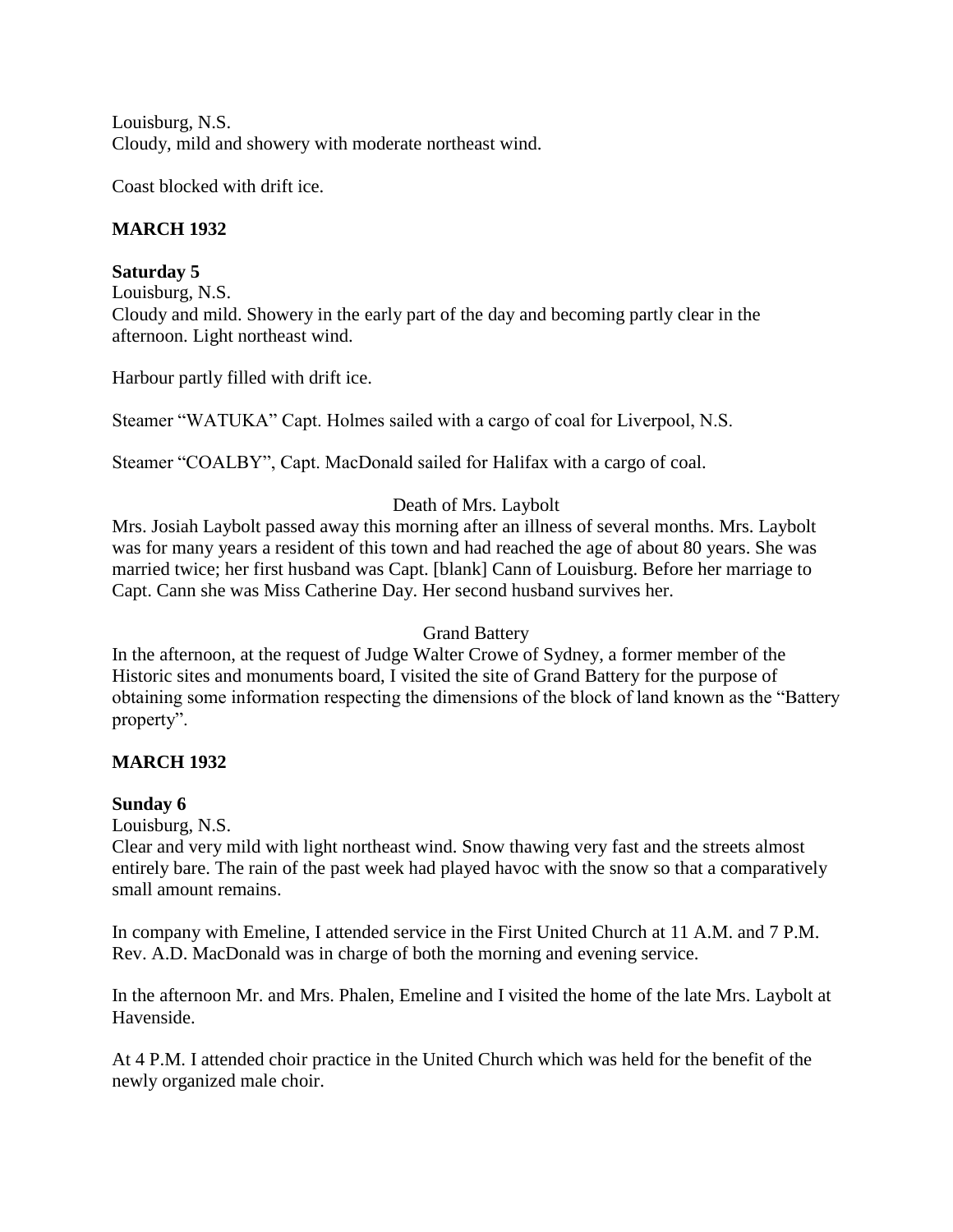Newfoundland Steamer "CARIBOO", Capt. Taverner arrived at 7 A.M. with passengers and mails from Port-au-Basque., Newfoundland.

### **MARCH 1932**

### **Monday 7**

Louisburg, N.S.

Cloudy and mild. Rain began to fall at about 10 A.M. and continued until about the middle of the afternoon. Wind easterly.

Funeral of Mrs. Laybolt

At 8 A.M. I attended the funeral of the late Mrs. Laybolt from her home at Havenside to the Roman Catholic Church, where service was held by Rev. Father D.H. Doyle. Interment in the Catholic Cemetery. The pall bearers were as follows: James Pope, Jeremiah Smith, Hugh Lynk, Thomas Peck, Fred Kelly and M.S. Huntington.

### **MARCH 1932**

### **Tuesday 8**

Louisburg, N.S. Cloudy and mild with some fog. Light south west wind. Harbour full of drift ice.

# Grand Battery

Not being satisfied with the measurements I took last Saturday of the Grand Battery property, which was by pacing, I visited it again today and with the assistance of Jack Johnson, who accompanied me I measured it accurately with a steel tape and got the following result: distance along the road 1011 feet, western end, from road to high water mark, along the Catholic Church property 371 feet, along the shore from the western line easterly to John Wilsons line 889 feet, from the shore at high water mark northeasterly along John Wilsons western line to the Main road 577 feet.

# **MARCH 1932**

#### **Wednesday 9**

Louisburg, N.S.

Cloudy with snow flurries. Moderate to fresh northwest to southwest winds. Snowfall about 1 inch.

Government Steamer "MONTCALM", Capt. Hearn sailed at noon for Sheet Harbour.

# **MARCH 1932**

#### **Thursday 10**

Louisburg, N.S. Chilly and raw with snow flurries. Moderate southwest wind.

Steamer "WATUKA" Capt. Holmes arrived for a cargo of coal.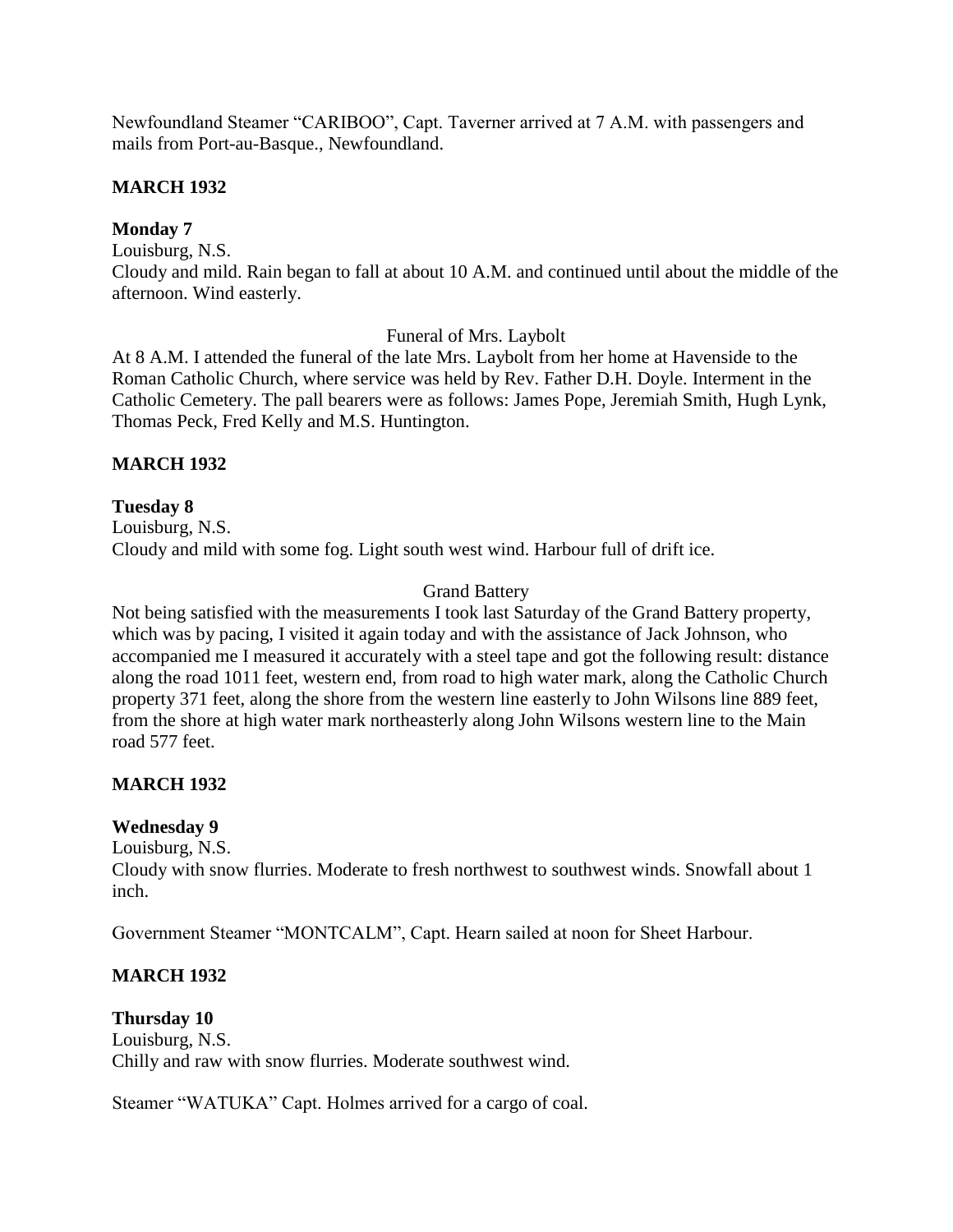### Death of Mrs. Campbell

The death of Mrs. Donald Campbell took place at the home of her son-in-law, Mr. John Murphy at about 11 A.M. Mrs. Campbell was upwards of 90 years of age.

At 8 P.M. I attended practice at the home of John A. MacDonald for an operetta entitled "The Singing School".

### **MARCH 1932**

#### **Friday 11**

Louisburg, N.S. Cloudy, chilly and raw with moderate to fresh northwest wind.

Steamer "WATUKA" Capt. Holmes sailed for [blank] with a cargo of coal.

Dominion Government Cruiser "ADVERSUS" Capt. Croft, which has been in port for nearly a month sailed this morning.

At 2 P.M. the Finance Committee of the Town of Louisburg, consisting of Councillors: D.J. MacInnis, and W.W. Lewis and myself held a meeting in the town hall for the purpose of preparing the town estimates for the year 1932.

The drift ice which has partly filled the harbour for the past few days blew out to sea during the day.

# **MARCH 1932**

#### **Saturday 12** Louisburg, N.S. Clear and cold with moderate to fresh north west wind.

Funeral of Mrs. Campbell

At 7:30 a.m. I attended the funeral of the late Mrs. Donald Campbell, which took place from the home of her son-in-law, Mr. John Murphy, to the Roman Catholic Church where service was held by Rev. D.H. Doyle, after which the remains were taken by train to Grand Mira for interment.

Government Steamer "MONTCALM" Capt. Hearne sailed for County Harbour, during the night for the purpose of breaking up the ice in that port.

# **MARCH 1932**

**Sunday 13** Louisburg, N.S. Clear and cold with moderate northwest wind.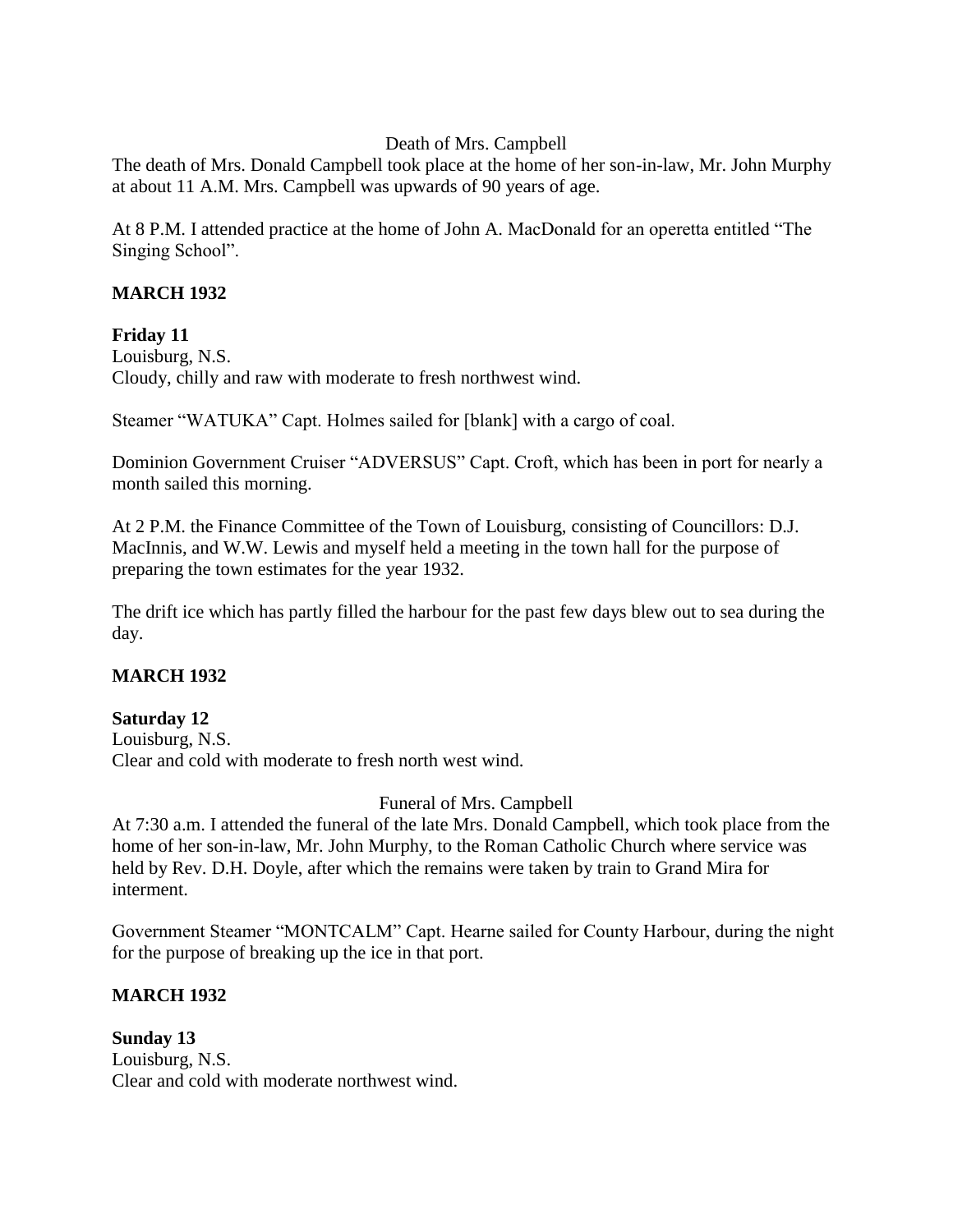I attended service in the First United Church at 11 A.M. and 7 P.M. The morning service was in charge of Mr. Dan Nicholson (Elder) while the evening service was conducted by Mr. A. Wylie Stacey (Elder). The musical programme was in charge of the newly organized male choir, under the direction of J.A. MacDonald, Choir Leader.

### **MARCH 1932**

### **Monday 14**

Louisburg, N.S. Partly clear and cold, very chilly and raw with moderate to fresh westerly wind.

# United Mine Workers

The United Mine Workers in Nova Scotia rejected the wage rate recommendation contained in the Duncan Report by a large majority. Including Cape Breton and the mainland, the rate stood as follows: for wage reduction: 4571 against. 5774 majority against 1203.

### **MARCH 1932**

**Tuesday 15** Louisburg, N.S. Clear and cold with light to moderate variable winds, mostly northerly.

Steamer "WATUKA" Capt. Holmes arrived from Liverpool, N.S. for a cargo of coal.

Government Steamer "MONTCALM" Capt. Hearne arrived in the evening from County Harbour, N.S. where she had been on an ice breaking trip.

# **MARCH 1932**

#### **Wednesday 16**

Louisburg, N.S. Clear and cold, wind northwest.

Government Steamer "MONTCALM", Capt. Hearne sailed.

Steamer "WATUKA", Capt. Holmes sailed for Liverpool, N.S. with a cargo of coal.

Death of Mrs. Poole

The death of Mrs. John Poole took place at her home on Pepperill St. Mrs. Poole who was about 30 years of age is survived by her husband and one child.

# **MARCH 1932**

**Thursday 17** Louisburg, N.S. Clear and cold.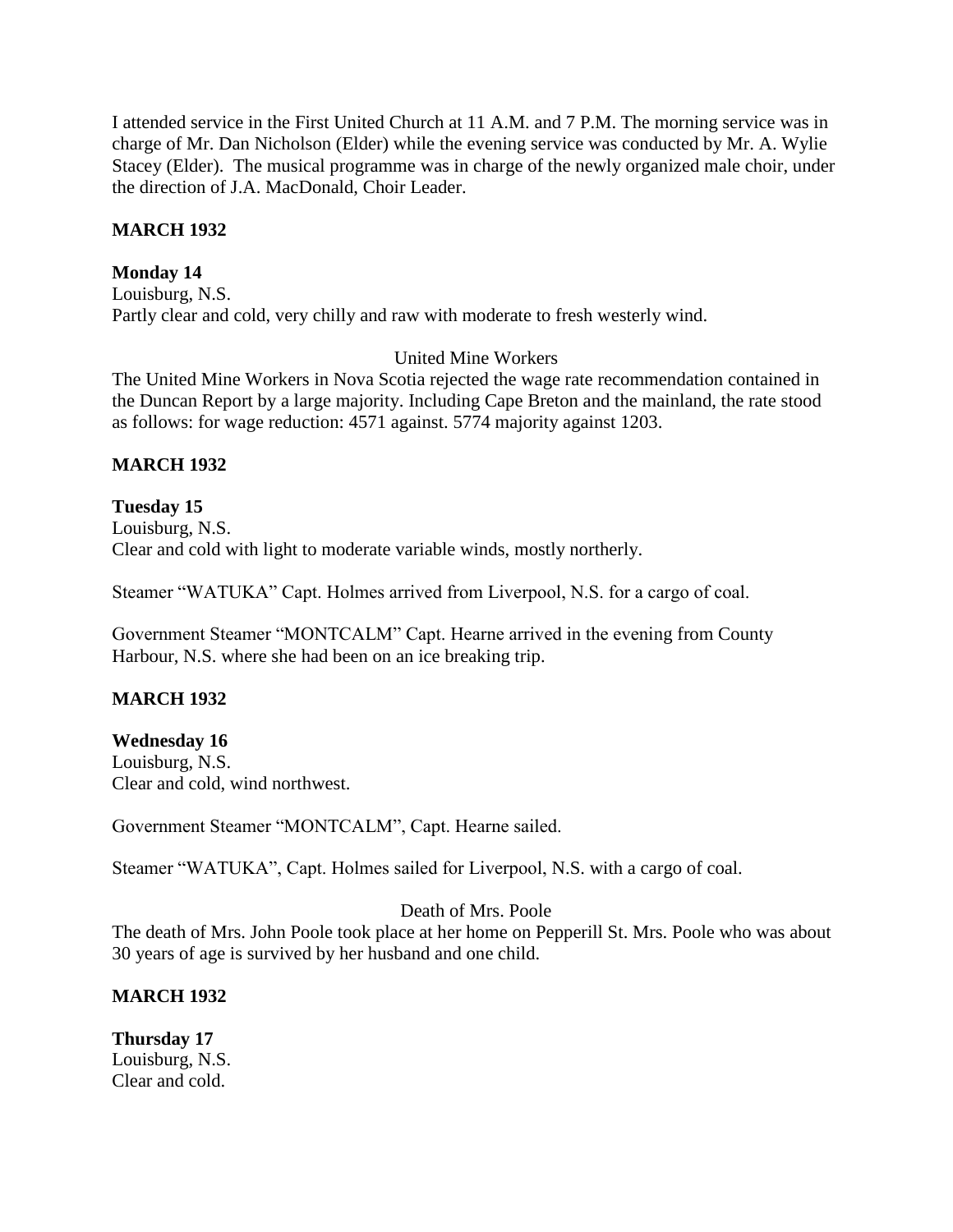Attended and presided at a special meeting (for regular business) of the Town Council at 7:30 P.M. The following councillors were present: Clarence Peters, D.J. MacInnis, W.W. Lewis and D.J. Matheson. At this meeting the estimates for the current year were brought down and passed. Tax rate set at 4.25 per cent. Resignation of Councillor Michael MacKenzie was on motion accepted. On motion of Councillor W.W. Lewis, seconded by Councillor D.J. Matheson. The Town Clerk's salary which is at present \$1000.00 was reduced 10 per cent.

### **MARCH 1932**

# **Friday 18**

Louisburg, N.S. Clear and moderately.

Funeral of Mrs. Poole

At 1:30 P.M. I attended the funeral of the late Mrs. John Poole. The funeral service was conducted by Rev. A. D. MacDonald (United Church) assisted by Mr. MacEachern (Presbyterian student minister) Interment took place in Willow Grove Cemetery on Clarkes Road.

Steamer "COALBY", Capt. Red MacDonald sailed for St. John, N.B. with a cargo of coal.

### **MARCH 1932**

#### **Saturday 19**

Louisburg, N.S. Clear and comparatively mild with light to moderate southwest wind.

# **MARCH 1932**

#### **Sunday 20**

Louisburg, N.S.

Snow storm in the early morning and light snow squalls during the day. Partly clear in the afternoon. Heavy snow squall at about 4:30 P.M. clear and cold at night. Moderate to fresh southwest to northwest wind. Snowfall about 4 inches.

Emeline and I attended service in the First United Church at 11 A.M. and 7 P.M. Both the morning and evening services were conducted by Rev. A.D. MacDonald.

# **MARCH 1932**

#### **Monday 21**

Louisburg, N.S. Clear and cold with strong northwest wind.

As a result of yesterdays snowstorm the streets are in good condition for sleighing.

Steamer "WATUKA" Capt. Holmes sailed shortly before noon for Liverpool with a cargo of coal.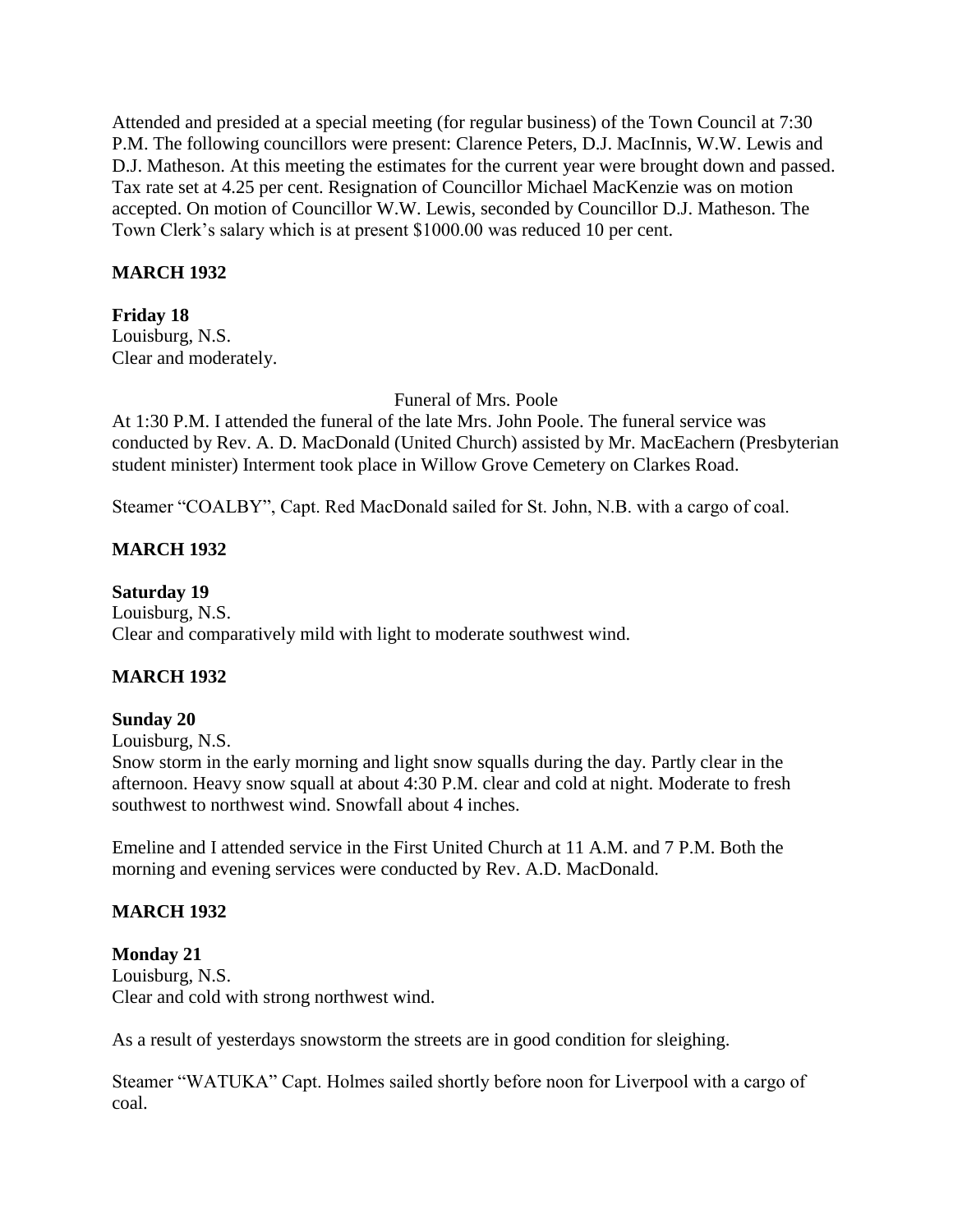At 8:30 P.M. I attended a rehearsal in the Masonic Hall for the operetta, "The Singing School" which is to render on next Thursday evening.

# **MARCH 1932**

### **Tuesday 22**

Louisburg, N.S.

Cloudy and comparatively mild. Snow began to fall at about noon which was followed by hail and rain. Light to fresh southwest wind. Snow fall about 2 inches.

### **MARCH 1932**

#### **Wednesday 23**

Louisburg, N.S.

Clear and moderately cold, with a northwest gale which moderated in the evening. Calm clear and moonlight during the night.

At 8:30 P.M. I attended practice in Masonic Hall for the operetta entitled "The Singing School".

### **MARCH 1932**

#### **Thursday 24**

Louisburg, N.S. Clear and comparatively mild with light northwest wind.

In the evening Emeline and I attended and took part in the operetta "The Singing School" in the Masonic hall. This show was staged under the auspices of the choir of the First United Church for the Joint Benefit of the choir and the Fisherman's Union of Louisburg. Those taking part in the show are as follows: John A. MacDonald (director), Mrs. John A. MacDonald (pianist) John H. Skinner, John MacCormack, Hugh Beaver, A.W. Stacey, Wesley Townsend, Billy MacInnis, Harold Covey, Mrs. Arthur Townsend, Mrs. Ivan Fleet, Mrs. M.S. Huntington, Miss Bessie MacInnis, Miss Rita Hunt, Mrs. William Phalen, Mrs. (Rev) D.A. MacMillan, Mrs. Edward MacDonald, Malcolm MacLeod, Miss Edith MacInnis, Miss Blanche Cross, Miss Beulah Cross, Mrs. D.J. MacIntyre, Miss Annie M. MacIntyre and M.S. Huntington.

### Death of Mrs. Ranson

The death of Mrs. Louise Ranson, widow of the late Robert Ranson, took place at the home of her son, on Main Street. She was over 90 years of age. Mrs. Ranson is survived by two sons and one daughter. The sons are: Joseph of this town with whom she lived, Kennedy of Sydney. The daughter is Mrs. Alva Nicholson of Sydney.

#### **MARCH 1932**

**Friday 25** Louisburg, N.S.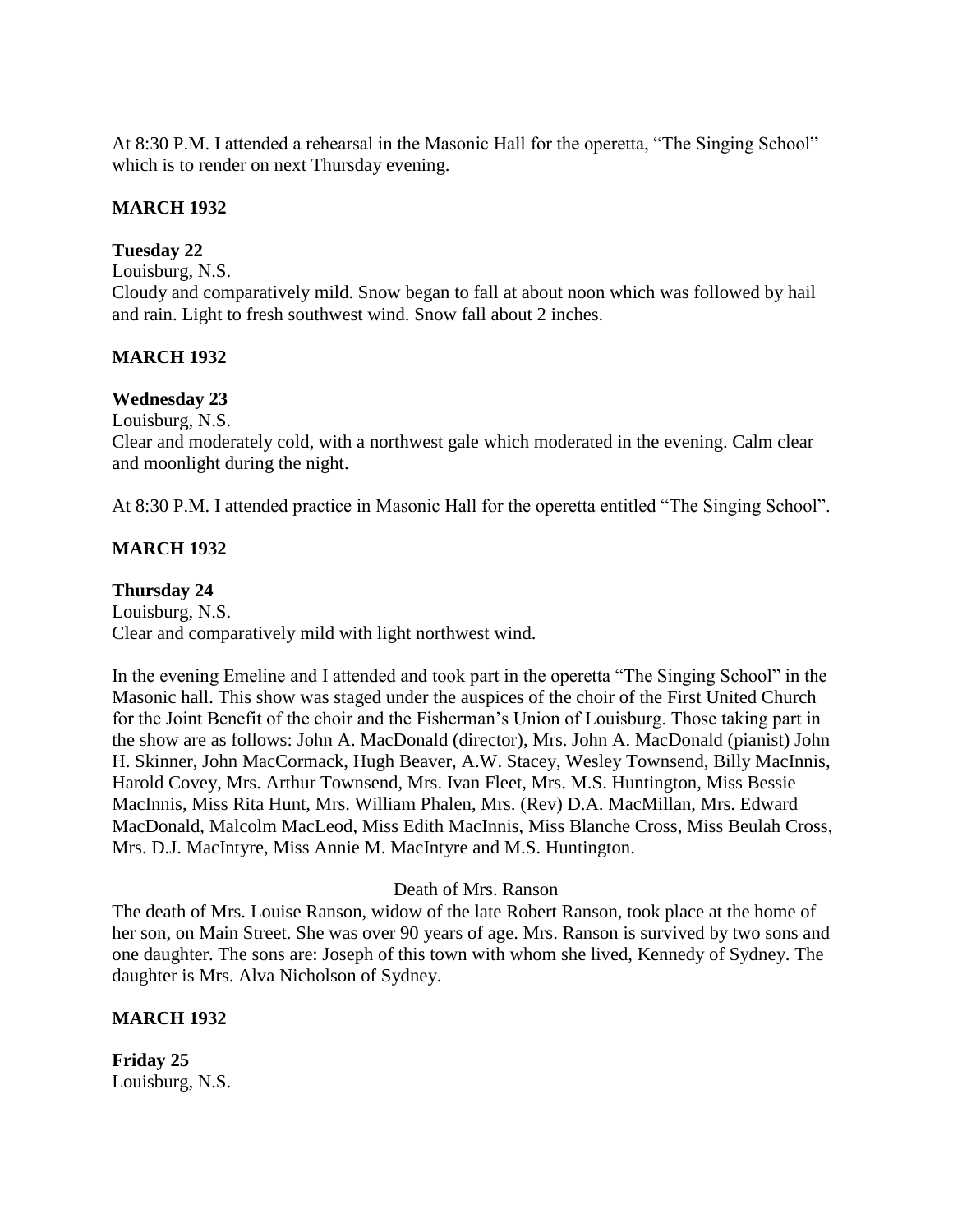Moderately cold and mostly cloudy with light northwest wind, which shifted to south and southwest. Light snow squalls in the evening.

General holiday, majority of business places were closed. I had the shop open for business all day, closing at about 7:45 P.M.

Steamer "SAMBRO" arrived during the afternoon for bunker coal.

Steamer "WATUKA" Capt. Holmes arrived at about 9 P.M. for a cargo of coal.

Death of Captain Angus MacDonald The Death occurred today at Sydney of Capt. Angus MacDonald of that city.

# **MARCH 1932**

# **Saturday 26**

Louisburg, N.S. Cool and mostly clear with moderate to fresh southwest wind.

Steamer "COALBY" Capt. Rod Mac Donald arrived in the afternoon for a cargo of coal.

Steamer "SAMBRO" bunkered and sailed.

At 1:30 P.M. I attended the funeral of the late Mrs. Louise Ranson. The service at the house and grave were conducted by Rev. A.D. MacDonald. The pall bearers were as follows: A.W. Stacey, Clifton Townsend, Charles Bagnell, John MacAulay, Archie D. Cann and M.S. Huntington.

# Death of Infant

The death of the infant son of Mr. and Mrs. Nelson Bagnell occurred at an early hour this morning.

# **MARCH 1932**

# **Sunday 27**

Louisburg, N.S. Clear and cool with light southwest to west winds.

Steamer "WATUKA", Capt. Holmes sailed for Liverpool, N.S. with a cargo of coal.

Emeline and I attended services in the First United Church at 11 A.M. and 7 P.M. The morning service was in charge of Mr. A.W. Stacey (Elder) while Mr. Arthur Townsend had charge of the evening service. At the evening service the choir rendered a cantata entitled "Jesus the Conqueror".

# **MARCH 1932**

**Monday 28**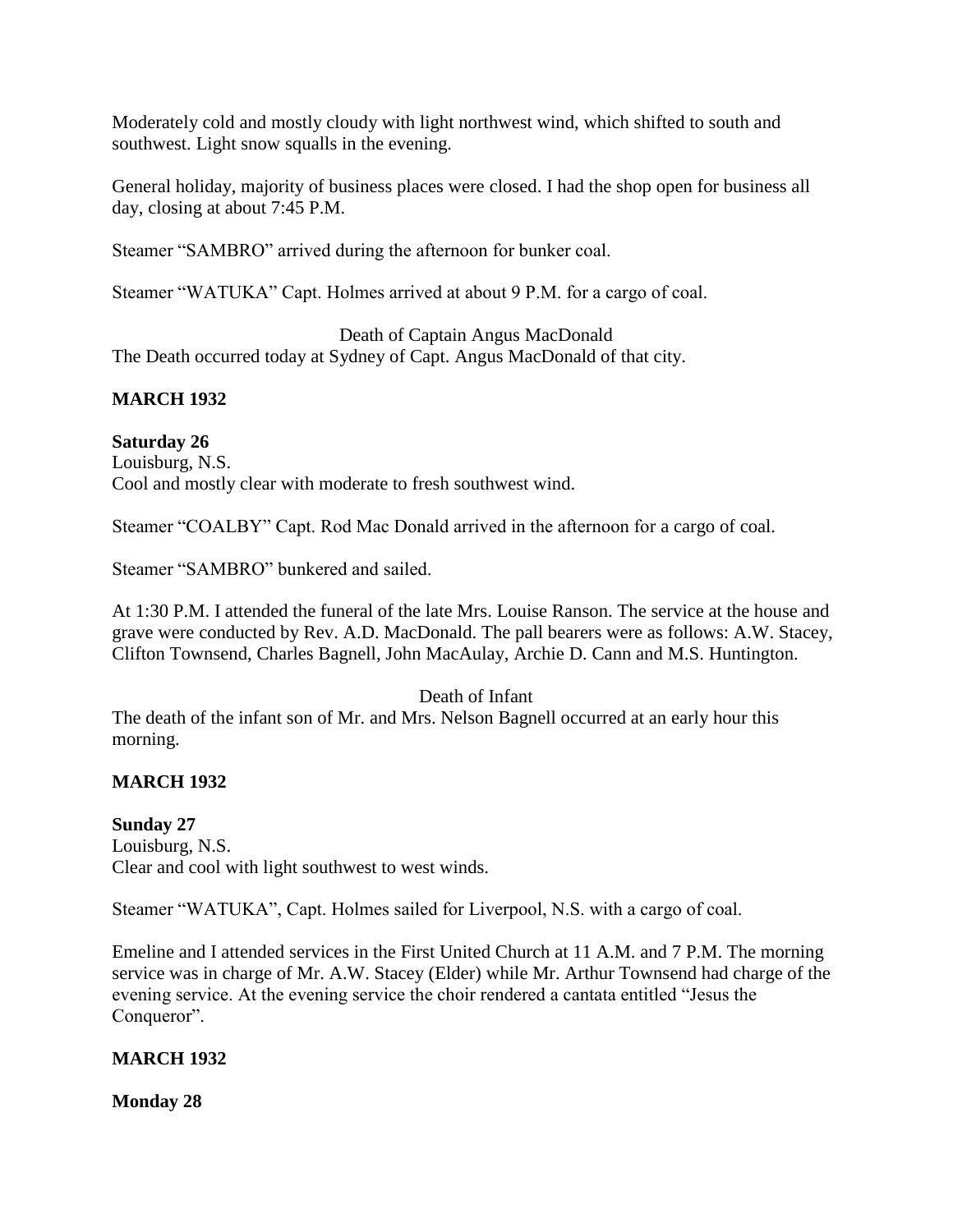Louisburg, N.S.

Clear and mild in the morning, but becoming cloudy and chilly early in the day. Light south east wind increasing at night.

### Funeral

At 1:30 P.M. I attended the funeral of the infant son of Mr. and Mrs. Nelson Bagnell. The funeral services at the house and grave were conducted by Rev. Mr. Boyce of Glace Bay. Interment took place in the United Church cemetery on Clarke's Road.

Norwegian Steamer "HEILD" arrived and bunkered and sailed.

# **MARCH 1932**

# **Tuesday 29**

Louisburg, N.S.

Heavy southeast wind accompanied by rain in the early morning. Wind moderated early in the day and shifted to south and south west. Foggy at night.

Steamer "COALBY" Capt. Rod MacDonald sailed in the afternoon for Halifax with a cargo of coal.

At 5 P.M. in company with Emeline and Mrs. J.N. Spencer I attended a supper and Fancy Sale in the Parish hall, held under the auspices of the English Church congregation.

# **MARCH 1932**

#### **Wednesday 30**

Louisburg, N.S. Light winds. Partly clear.

At 9 P.M. Emeline and I attended choir practice in the First United Church.

# **MARCH 1932**

**Thursday 31** Louisburg, N.S. Clear and mild with light southwest wind.

Spanish Trawler "VENDAVAL" arrived in the morning and bunkered during the day, taking on board upwards of 450 tons of coal.

Attended and presided at a special meeting of (for regular business) of the Town Council. Councillors present: Peters, Lewis, MacInnis and Matheson.

#### **APRIL 1932**

**Friday 1**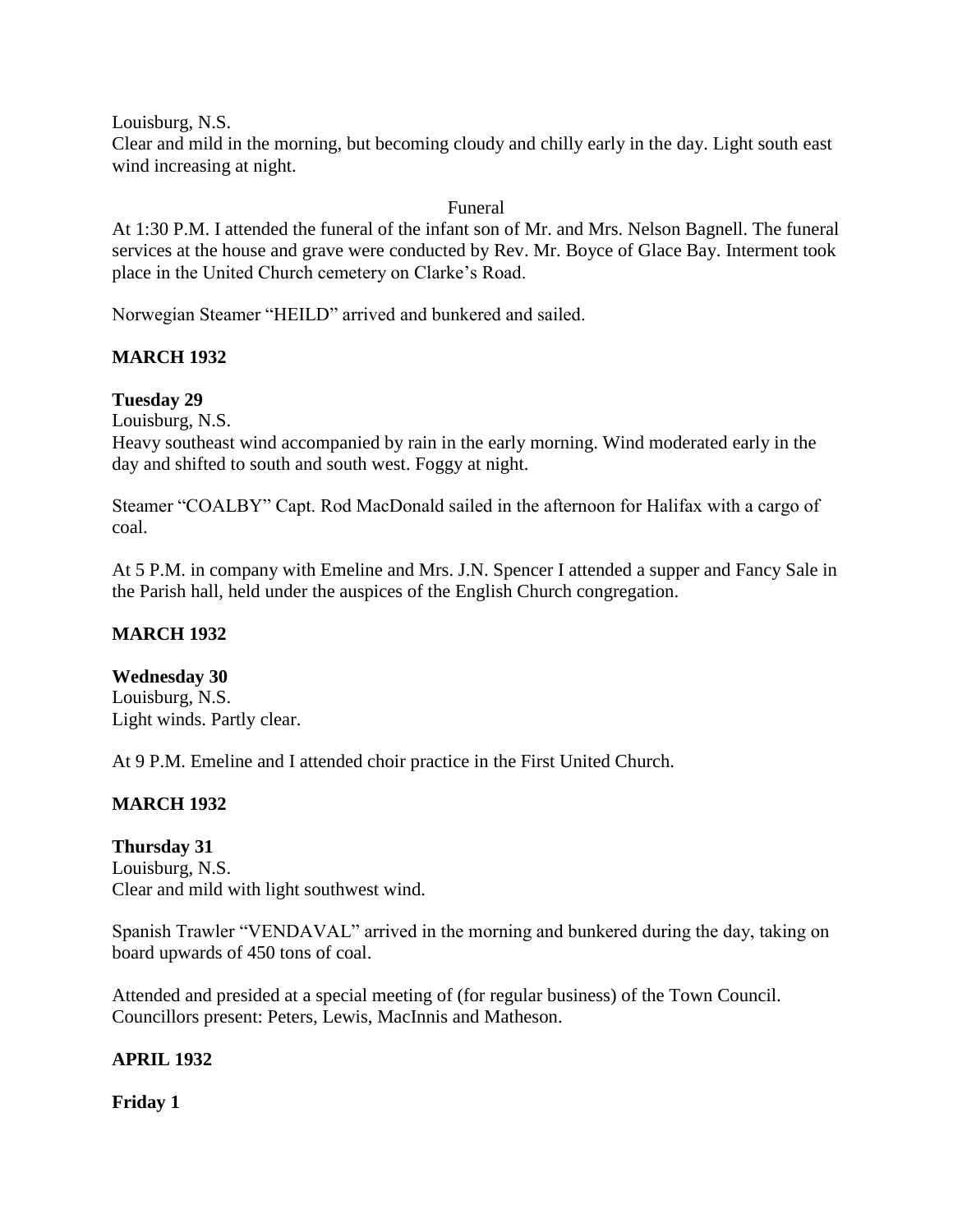Louisburg, N.S. Cloudy and mild with light winds. Foggy at night.

# **APRIL 1932**

**Saturday 2**

Louisburg, N.S. Cloudy and mild with light southwest wind. Light showers in the morning.

# **APRIL 1932**

**Sunday 3** Louisburg, N.S. Clear and cool with light to moderate south west wind.

In company with Emeline I attended service in the First United Church at 11 A.M. and 7 P.M. Both morning and evening services were in charge of Rev. A.D. MacDonald. The sacrament of the Lord's Supper was dispensed at the 11 A.M. service.

In the afternoon Emeline and I visited the homes of Fletcher Townsend and Mrs. Z.W. Townsend.

# **APRIL 1932**

# **Monday 4**

Louisburg, N.S.

Cloudy and mild in the morning. Rain began to fall at about 10:30 A.M. and continued during the afternoon. Light variable wind in the early part of the day, which later sprang up from the north east and reached moderate gale proportions during the afternoon and night.

Mr. B.M. Spencer, Town Clerk went to Sydney on the evening train for the purpose of consulting D.A. Cameron, K.C. in respect to the recent cut of ten per cent in his salary. While in Sydney Mr. Spencer engaged Mr. Cameron to bring action against the Town Council of Louisburg, provided they did not rescind the motion authorizing the above reduction.

# **APRIL 1932**

# **Tuesday 5**

Louisburg, N.S. Cloudy, showery, misty and foggy with light to moderate northeast wind.

Steamer "CANADIAN RANGER" Captain Miller arrived at 6 P.M. for to load a part cargo of steel products.

At 7:30 P.M. I went to the Town hall to attend the monthly regular meeting of the School Board but owing the lights in the hall refusing to work and not enough present to form a quorum the meeting was called off until a later date. Commissioners present: Peters and myself.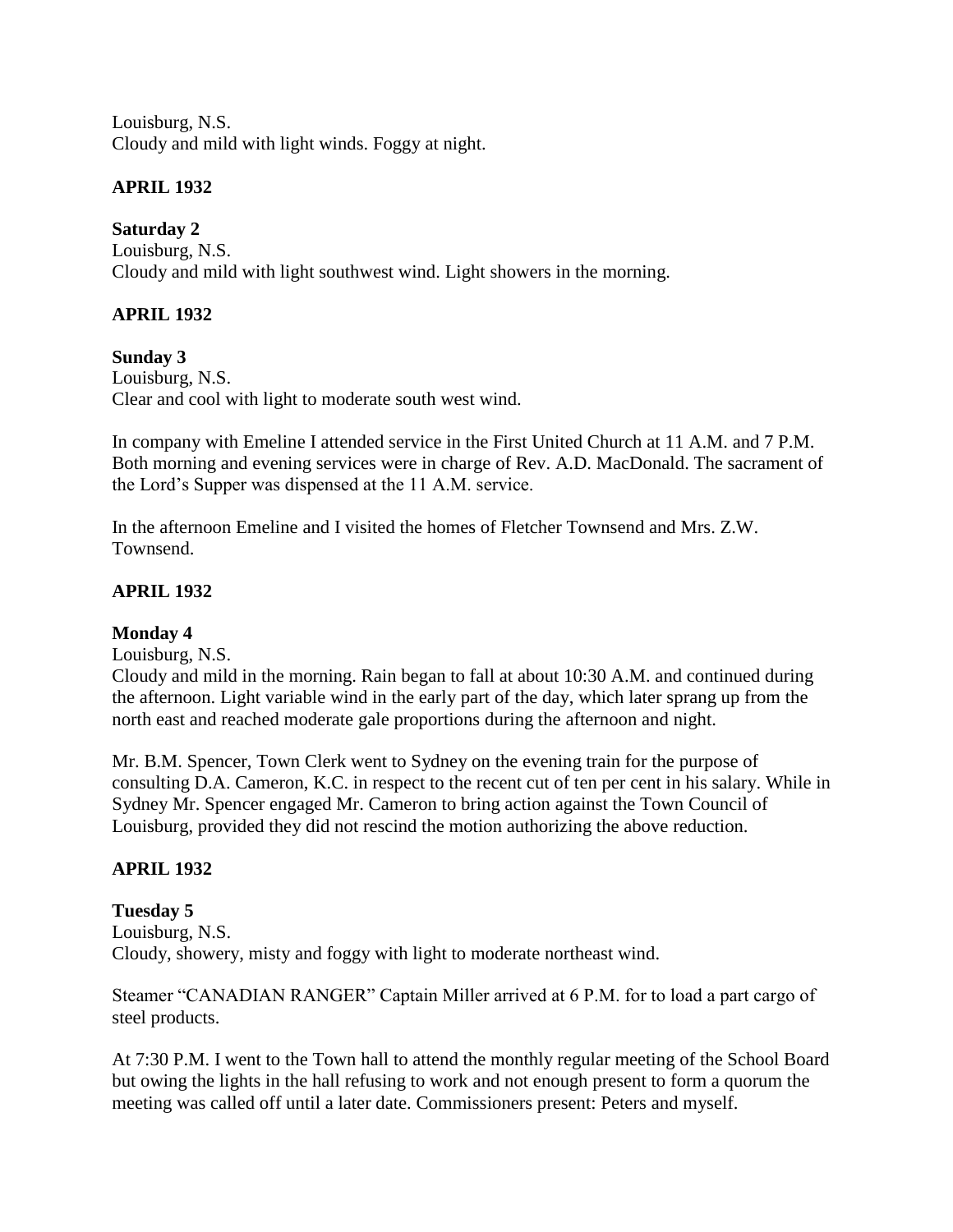Spanish Trawler "TREMONTANA" arrived during the night for bunker coal.

# **APRIL 1932**

**Wednesday 6** Louisburg, N.S. Cloudy, showery misty and foggy with moderate northeast wind.

# **APRIL 1932**

**Thursday 7** Louisburg, N.S. Cloudy misty and foggy. Partly clear for a short time in the afternoon. Wind northeast.

Spanish trawler "GALERNA" arrived shortly after noon for bunker coal.

At 7:30 P.M. I went to the town hall to attend a regular meeting of the Town Council, but as there were not enough present to form a quorum the meeting called off. Councillors present: Peters and MacInnis.

# **APRIL 1932**

# **Friday 8**

Louisburg, N.S. Cloudy and chilly with moderate to fresh south east wind.

Norwegian Steamer "RANJA" (Oil Tanker) arrived in the afternoon and anchored in the upper harbour. The "RANJA" is enroute to Montreal with a cargo of gasoline, but will likely wait here until ice conditions in the Gulf of St. Lawrence are favorable for her to proceed.

At 7:30 P.M. I attended and presided at a special meeting (for regular business) of the Town Council. The following councillors were present: Clarence Peters, D.J. MacInnis, and William W. Lewis. At this meeting a resolution was adopted protesting against the passage of Sections 22 to 31 inclusive of Bill 35, entitled "An Act to Provide for the Supervision of Municipal Affairs" which is now before the Legislative assembly at Halifax.

A letter from D.A. Cameron, K.C. of Sydney, was read notifying the Mayor that unless a resolution passed by the Town Council authorizing a ten per cent reduction in the salary of the Town Clerk and Treasure was rescinded, an application would be made before the County Court Judge under the provisions of the Town's incorporation Act. On the reading of this notification Councillor Lewis immediately retired with the remark: "As far as I'm concerned he may go ahead". Being without a quorum on Councillor Lewis leaving the Council Chamber, no action was taken in respect to Mr. Cameron's letter.

# **APRIL 1932**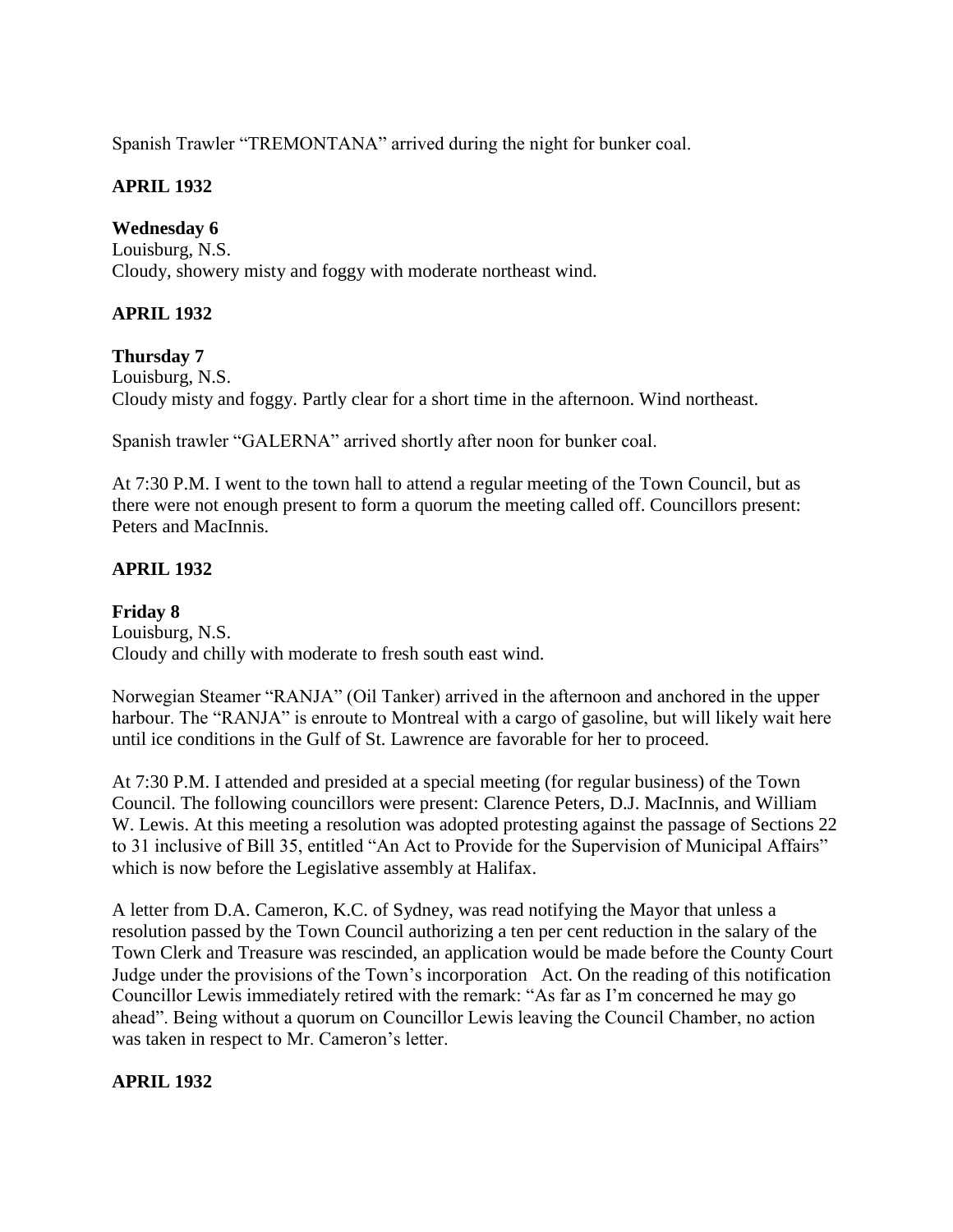#### **Saturday 9**

Louisburg, N.S. Cloudy and chilly, partly clear in the afternoon. Wind northeast.

Steamer "COALBY", Capt. Rod MacDonald, finished loading a cargo of coal for Montreal and anchored in the upper harbour to await a favorable opportunity to sail for the St. Lawrence. Drift ice in sight off the coast.

#### **APRIL 1932**

#### **Sunday 10**

Louisburg, N.S. Chilly and mostly cloudy with moderate north, northeast wind.

At 11 A.M. and 7 P.M. I attended services in the First United Church. The morning service was in charge of Mr. Dan Nicholson (Elder) and the evening service in charge of Mr. A.W. Stacey (Elder). Emeline accompanied me to the 7 P.M. service.

At both the morning and evening service in the United Church today the male choir was in charge of the music under the direction of J.A. MacDonald, Choir leader. The following members of the male choir were present at both services today with the exception of John Angus MacCormack, who was present in the evening only. Members of regular choir who are also members of the male choir: John A. MacDonald (Leader) John H. Skinner, Malcolm MacLeod, A.W. Stacey, Hugh Beaver, Harold Covey, and M.S. Huntington, John Angus MacCormack. New members who are members of male choir only: Tacker MacKay, D.J. MacLeod, Ernest Skinner, Melvin Beaver, William MacInnis, Arthur Townsend Jr., Murdoch MacLean, Dan Nicholson Jr, Jeremiah Smith Jr, John Nicholson and Roddie MacLeod (Organist) Murdoch Kerr of the regular choir and Donald John MacLeod of the new male choir, were not present. The total number of the male choir now stands at 21.

Steamer "COALBY" Capt. Rod MacDonald sailed but returned to port owing to having encountered drift ice.

# **APRIL 1932**

**Monday 11** Louisburg, N.S. Clear and moderately cool with moderate northeast wind. An ideal day.

Drift ice in sight, a short distance off the harbour.

Mr. Rosenblum, Barrister of Sydney, N.S. was a visitor in town today, while here he visited the Town office in respect to the threatened action of B.N. Spencer, Town Clerk against the Town Council for the recent 10 per cent reduction in his salary. At whose instance he came I am not aware as the Town council did not authorize the engaging of a solicitor to defend the case. But I am strongly of the opinion that he came at the request of Councillor Lewis, who was the prime mover in bringing about the reduction of the Clerk's salary.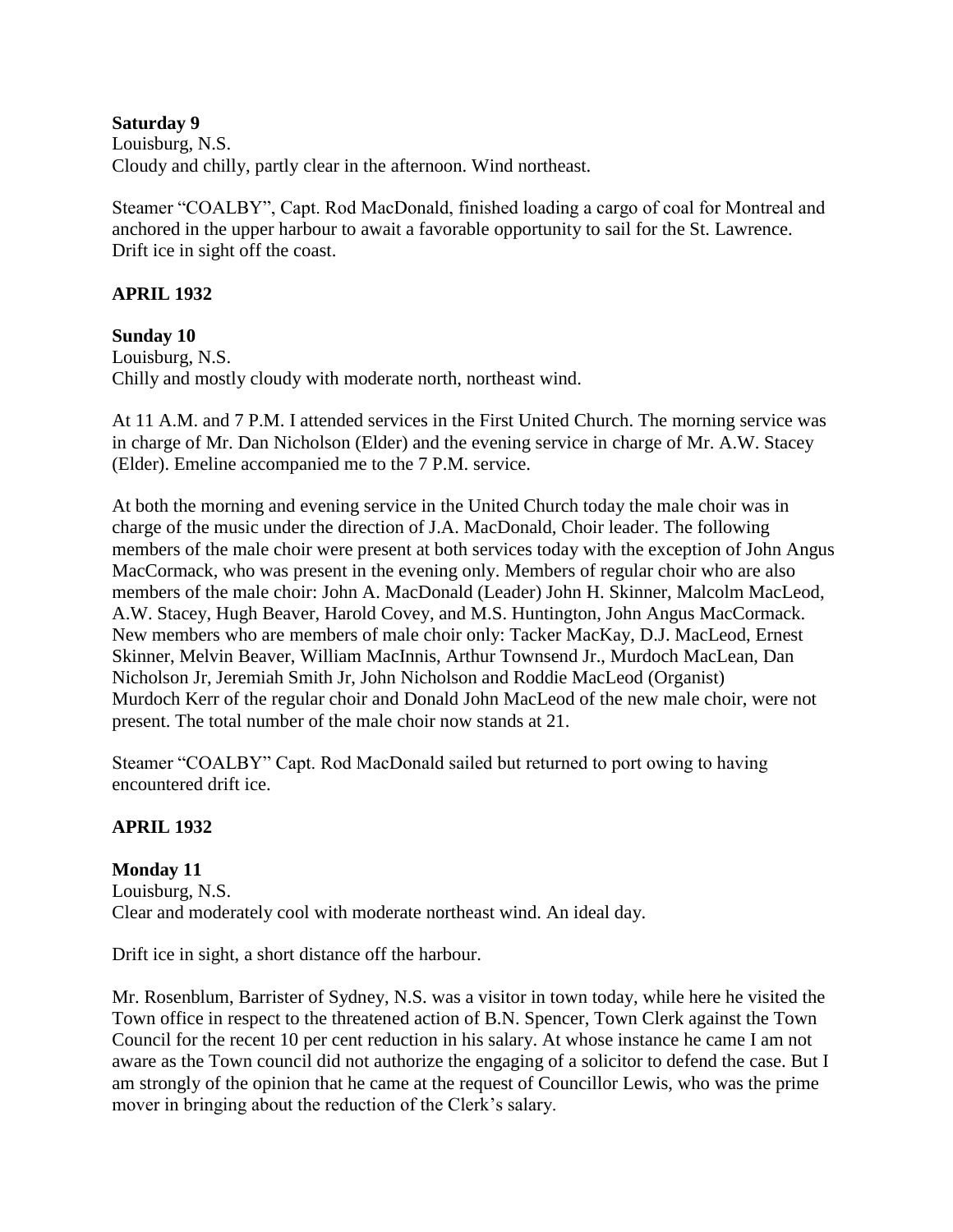# **APRIL 1932**

### **Tuesday 12**

Louisburg, N.S.

Cloudy, chilly and raw with moderate to strong southeast wind, misty heavy rain at night. Drift ice close in shore and upper harbour filled.

### **APRIL 1932**

### **Wednesday 13**

Louisburg, N.S.

Heavy gale with rain in the early morning. Calm and very foggy during the day. Thunder and lightning during the night.

Attended choir practice in the First United Church at 9 P.M.

### **APRIL 1932**

#### **Thursday 14**

Louisburg, N.S.

Clear and mild with light southwest wind. Harbour full of heavy drift ice and a narrow fringe of ice along the coast.

Government Steamer "MONTCALM" arrived at about 10 A.M. in the upper harbour and assisted the Steamer "COALBY" and "RANJA" which were anchored in the upper harbour to get out of the ice blockage and put to sea, enroute to Montreal. The "MONTCALM" sailed immediately without coming to the dock.

At 7:30 P.M. I attended and presided at a special meeting (for regular business) of the Town Council. The following councillors were present: Peters, MacInnis and Matheson. Applications for the position of police officer were received as follows: Wesley Tanner, Dan MacNeil, Neil Murphy (present officer) John Parsons, Albert Baker and Bert Wilcox. Applications handed to Police Committee for consideration and report. At this meeting I read before the council the same letter which I read in the presence of the council on April 8, notifying them of the threatened action of B.N. Spencer, Town Clerk against the town against salary reduction. A short discussion followed but no action was taken on the matter.

# **APRIL 1932**

**Friday 15**

Louisburg, N.S.

Partly clear in the early part of the day, cloudy and foggy during the afternoon and evening. Light variable wind.

Harbour partly full of drift ice, but scarcely any in sight outside.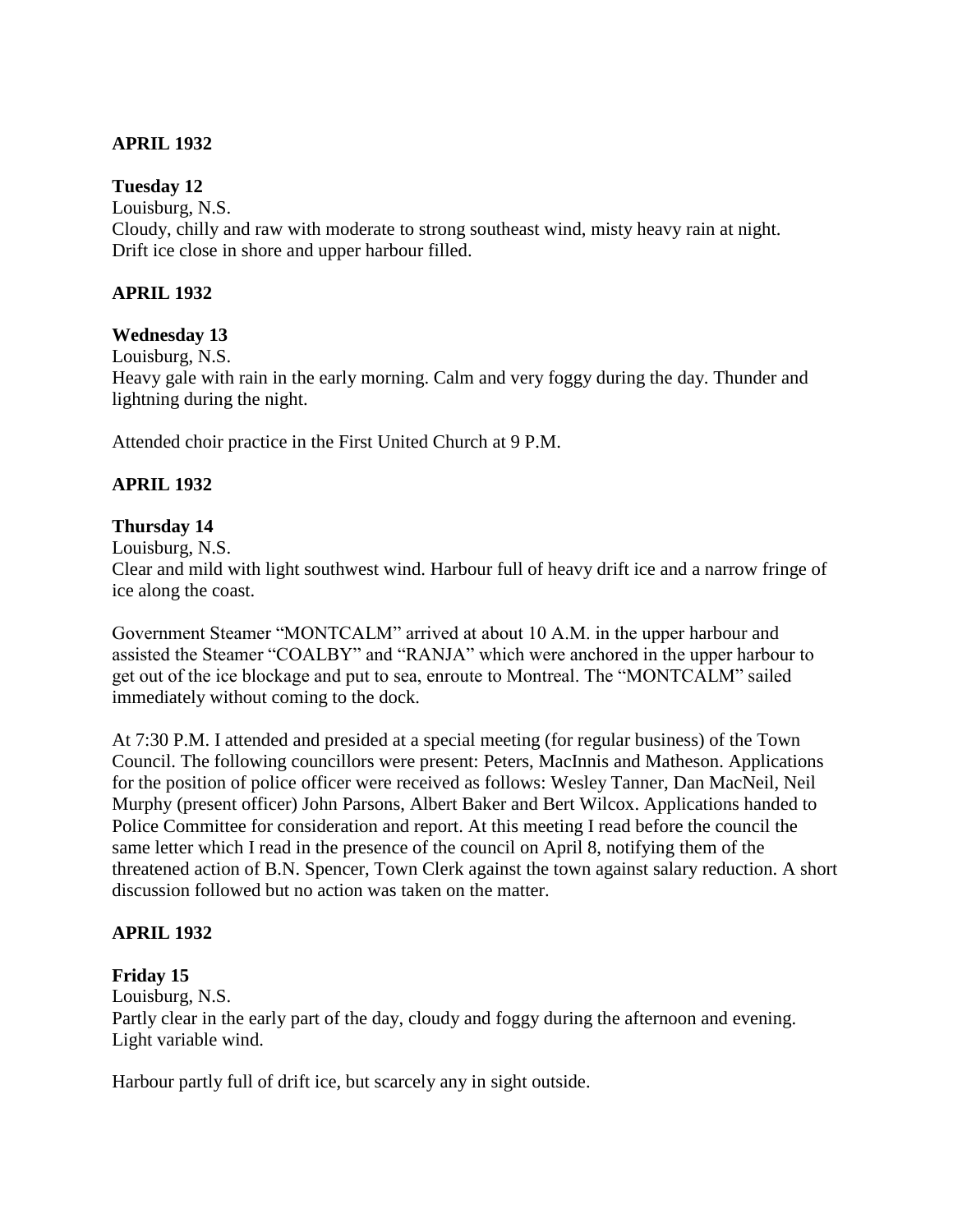Dominion Coal Company's tug "CRUISER", Capt. Bragg which has been her since February 10, sailed for Sydney this morning to resume her duties at the latter port.

S.S. Titanic

Twenty years ago today the World was startled by the loss of the White Star Line Steamer "TITANIC" enroute from South Hampton, Eng. to New York with 2424 passengers and crew on board.

### **APRIL 1932**

#### **Saturday 16**

Louisburg, N.S.

Cloudy and cool, rain and fog in the afternoon and evening. Cleared during the night, moderate to fresh southeast wind.

Harbour full of drift ice.

Steamer "SAMBRO" Capt. [blank] arrived and bunkered, sailed at about noon but had to return owing to ice conditions.

1932 Trouting season opened today.

### **APRIL 1932**

#### **Sunday 17**

Louisburg, N.S.

Clear and cool in the forenoon with fresh south, south east wind. Cloudy and foggy in the afternoon with rain snow and sleet, wind shifting to easterly.

Steamer "SAMBRO" which arrived here yesterday and bunkered remained in port all day owing to ice conditions.

At 11 A.M. and 7 P.M. Emeline and I attended service in the First United Church. Both morning and evening services were in charge of Rev. A.D. MacDonald.

#### **APRIL 1932**

#### **Monday 18**

Louisburg, N.S. Cloudy and foggy with showers in the evening and night. Light variable wind.

Harbour free of drift ice.

Steamer "SAMBRO" which has been in port since Saturday morning, attempted to leave today but found ice conditions unfavorable and remained stuck in the ice in the harbour all day.

#### **APRIL 1932**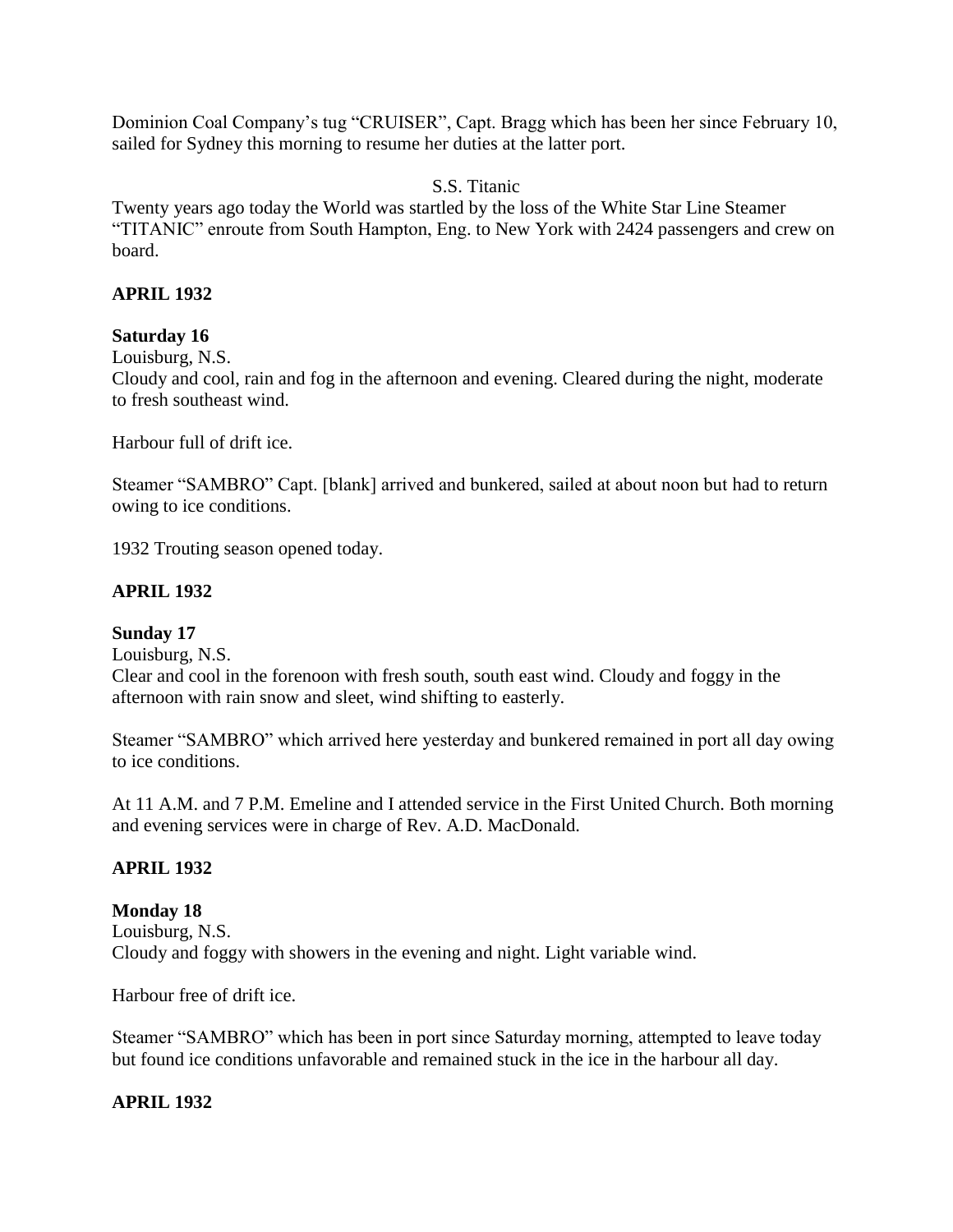### **Tuesday 19**

Louisburg, N.S. Cool and mostly cloudy, moderate westerly wind which shifted to southwest.

Drift ice which has filled the harbour for the last few days loosened up with the westerly wind and the greater part of it went out to sea. The lower end from Slatterys Head down is still plugged, ice being held with the southwest wind.

Steamer "SAMBRO" enroute to St. Pierre and Newfoundland, which has been held here since last Saturday owing to ice conditions sailed early this morning.

Tea and Fancy sale in Orange Hall in the evening under the auspices of the Ladies Aid of the First United Church.

## **APRIL 1932**

## **Wednesday 20**

Louisburg, N.S.

Cloudy and cool with light easterly wind which changed to northerly in the evening, increasing to a fresh breeze. Rain in the late afternoon and evening, snow squalls at night. Harbour full of loose ice in the morning but before night the most of it had drifted out to sea.

At 9 P.M. I attended choir practice in the First United Church.

## **APRIL 1932**

## **Thursday 21**

Louisburg, N.S. Cloudy and chilly with snow squalls and rain. Moderate northerly wind.

At 7:30 I went to the Town hall to attend a regular meeting of the Town Council, but there not being enough present for a quorum the meeting was called off. Councillors present: D.J. MacInnis and Clarence Peters.

A member of the coal shippers who usually work at the Coal Pier at Sydney during the summer months left here today to resume their work at the Sydney Shipping Pier. The coal trimmer will likely follow in a day or two.

## **APRIL 1932**

**Friday 22** Louisburg, N.S. Clear and moderately cool with moderate variable wind.

A small quantity of loose drift ice in the harbour, being drifted from side to side by the shifting winds.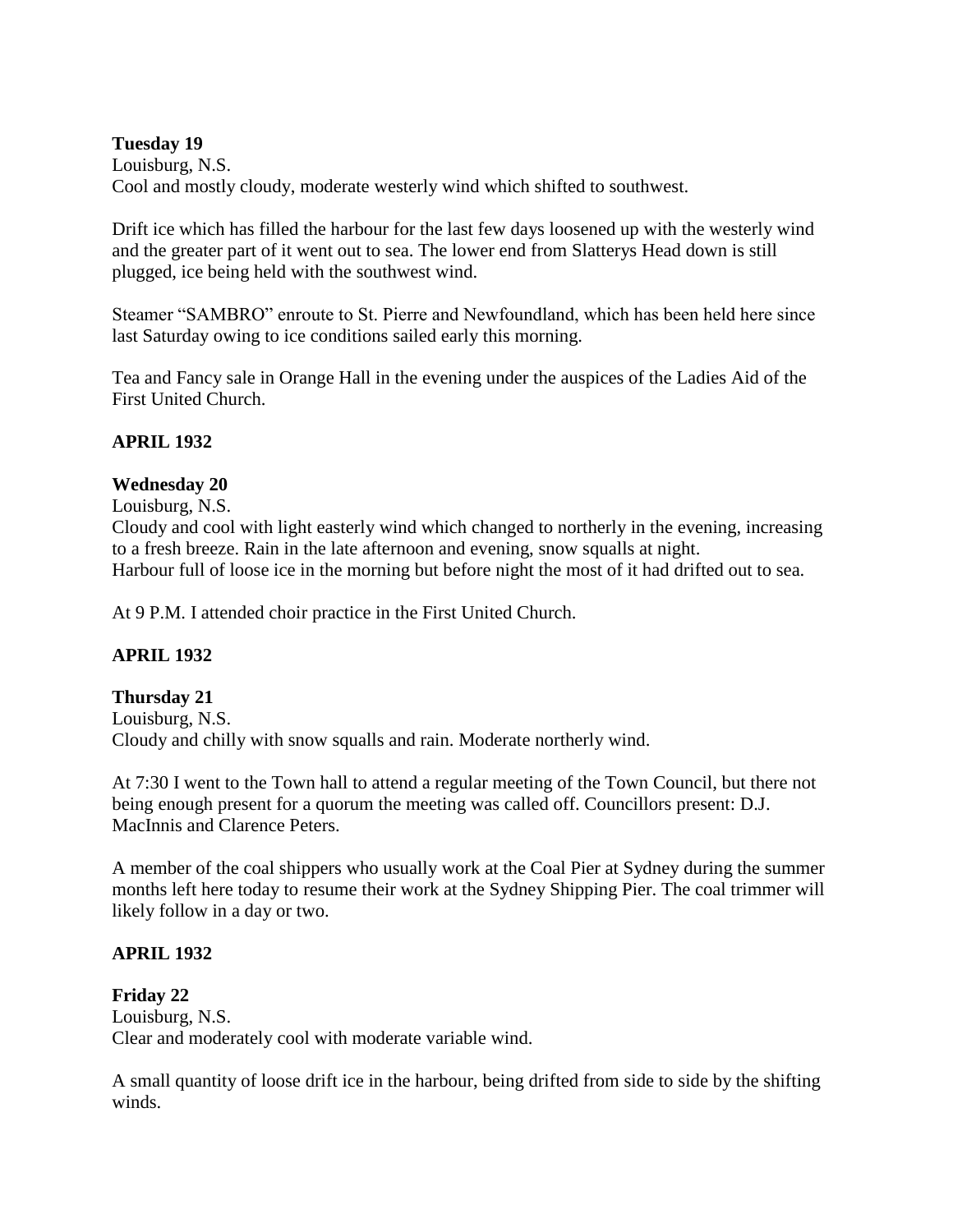Patrol boat "ADVERSUS" arrived in the evening.

At 4:30 P.M. I attended and presided at a special meeting (for regular business) of the Town Council. Councillor present: D.J. MacInnis, Clarence Peters, W.W. Lewis and Paul P. Bates. At this meeting a resolution was passed authorizing the issuing of \$2000.00 of Town Debentures to pay off the amount advanced by the Royal Bank, last autumn for unemployment relief. The question of appointing a policeman for the town was taken up with the following result: moved by Councillor Lewis and seconded by Councillor Bates that Dan MacNeil be appointed policeman. An amendment moved by Councillor MacInnis and seconded by Councillor Peters that the appointment of police officer be deferred until there were a full meeting of the Board. For the amendment Councillors MacInnis and Peters, against the amendment, councillor Lewis and Bates. For the motion Lewis and Bates against the motion MacInnis and Peters. I gave the casting vote in favor of the amendment, amendment carried.

Coal Trimmers who usually work at the Sydney Shipping piers during the summer months, left here for Sydney today.

## **APRIL 1932**

## **Saturday 23**

Louisburg, N.S. Moderately cool and mostly clear with light to moderate variable winds.

A small quantity to ice drifting about the harbour.

Owing to a recent order of the Dominion Steel and Coal Corporation Ltd as an economy measure beginning today the local coal yard and sales office is to be closed every Saturday until further orders. A member of the Corporations office in and around the Colliery districts have been put on a 5 day a week basis, owing to the depression in business which prevails all over. This order of the coal and steel corporation so far effects only the coal sales office as far as the Town of Louisburg is concerned. As a result of the above ruling Mr. D.J. MacInnis is having a holiday.

## **APRIL 1932**

# **Sunday 24**

Louisburg, N.S.

Snow in the early morning. Cloudy chilly and raw during the day, with moderate westerly wind. Snowfall about 2 inches some of which remained on the ground all day. Frost at night.

Emeline and I attended service in the First United Church at 11 A.M. and 7 P.M. The morning and evening service were in charge of Arthur Townsend (Elder) and Dan Nicholson (Elder) respectively.

A Children's Choir composed of between 25 and 30 boys and girls led the service of song, at both the morning and evening service.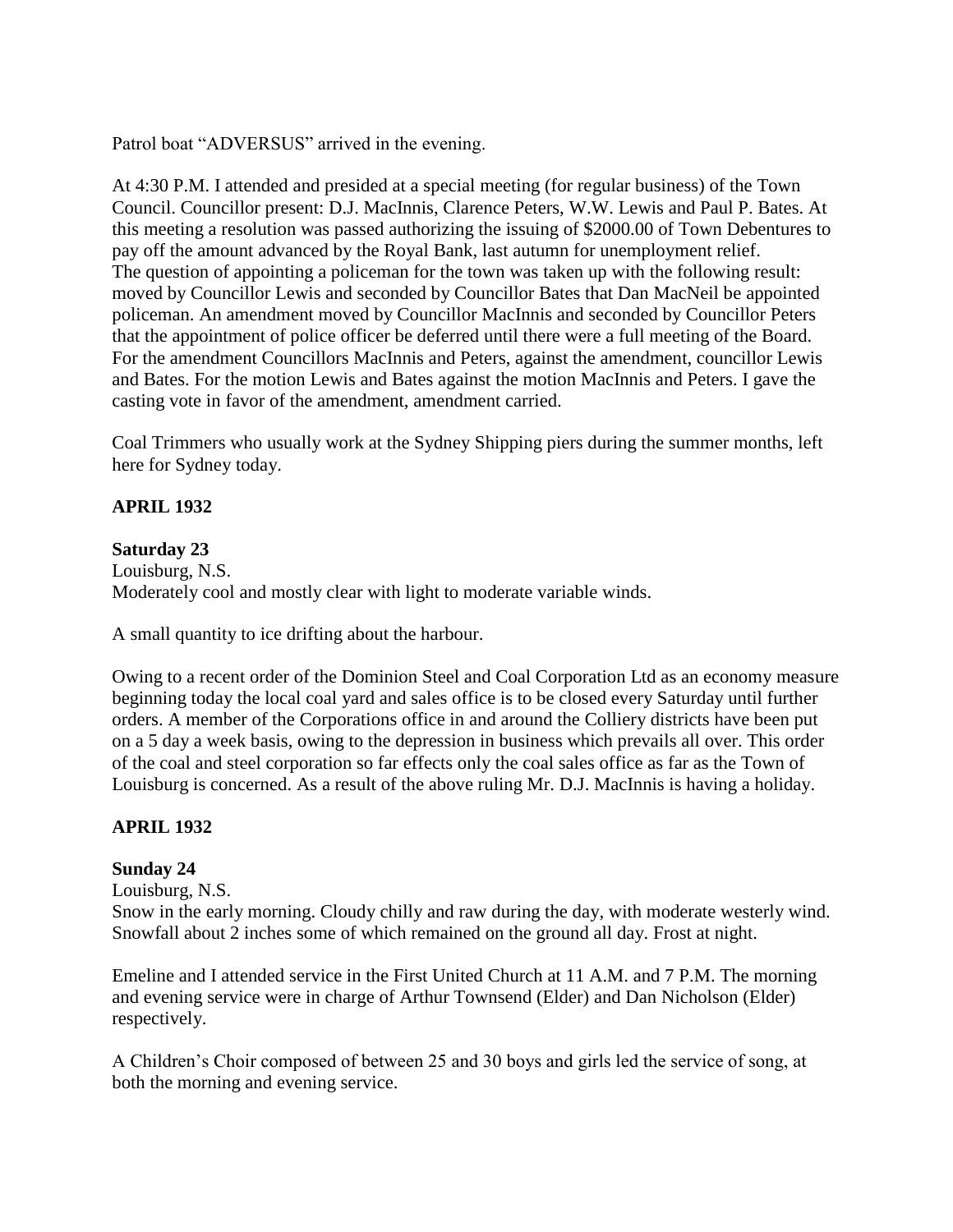## **APRIL 1932**

### **Monday 25**

Louisburg, N.S. Clear and cool with moderate to fresh northwest wind.

Schooner "DOUGLAS E. PARKS" (Three masted), Capt. John E. Tutty arrived in the morning with a part cargo of salt for local merchants and others.

#### Grass Fire

A grass fire occurred in Frank Keefe's yard in the afternoon, but was kept under control without calling out the Fire Department. No damage.

#### Roof Fire

At about 2:15 p.m. the Fire Brigade turned out for a fire on the roof of the residence of Mr. W.L. Skinner. On the arrival of the firemen a line of hose was laid from the hydrant on Warren Street and in a few minutes the blaze was subdued without any very serious results. Amount of damage about \$50.00 covered by insurance.

I was informed today by Mr. D.J. MacInnis local coal sales agent that the recent order respecting the closing of the Coal sales office of the Dominion Coal and Steel Corporation in this town, on Saturdays has been rescinded. Consequently the local coal office will be open for business six days a week as heretofore.

#### **APRIL 1932**

#### **Tuesday 26**

Louisburg, N.S. Cloudy and cool, showery and misty with fog in the afternoon and evening. Light variable wind.

First spring herring of the season made their appearance on the market today.

#### Death of Walter Spain

The sudden death of Walter Spain took place at his house at Albert Bridge, C.B. this afternoon. Mr. Spain was about 60 years of age and had made Albert Bridge his home for a number of years.

#### **APRIL 1932**

#### **Wednesday 27**

Louisburg, N.S.

Cloudy and foggy with some heavy showers in the afternoon and evening. Light southerly wind increasing at night.

First codfish of the season were landed today by Fraser Wilcox.

Halifax Civic Elections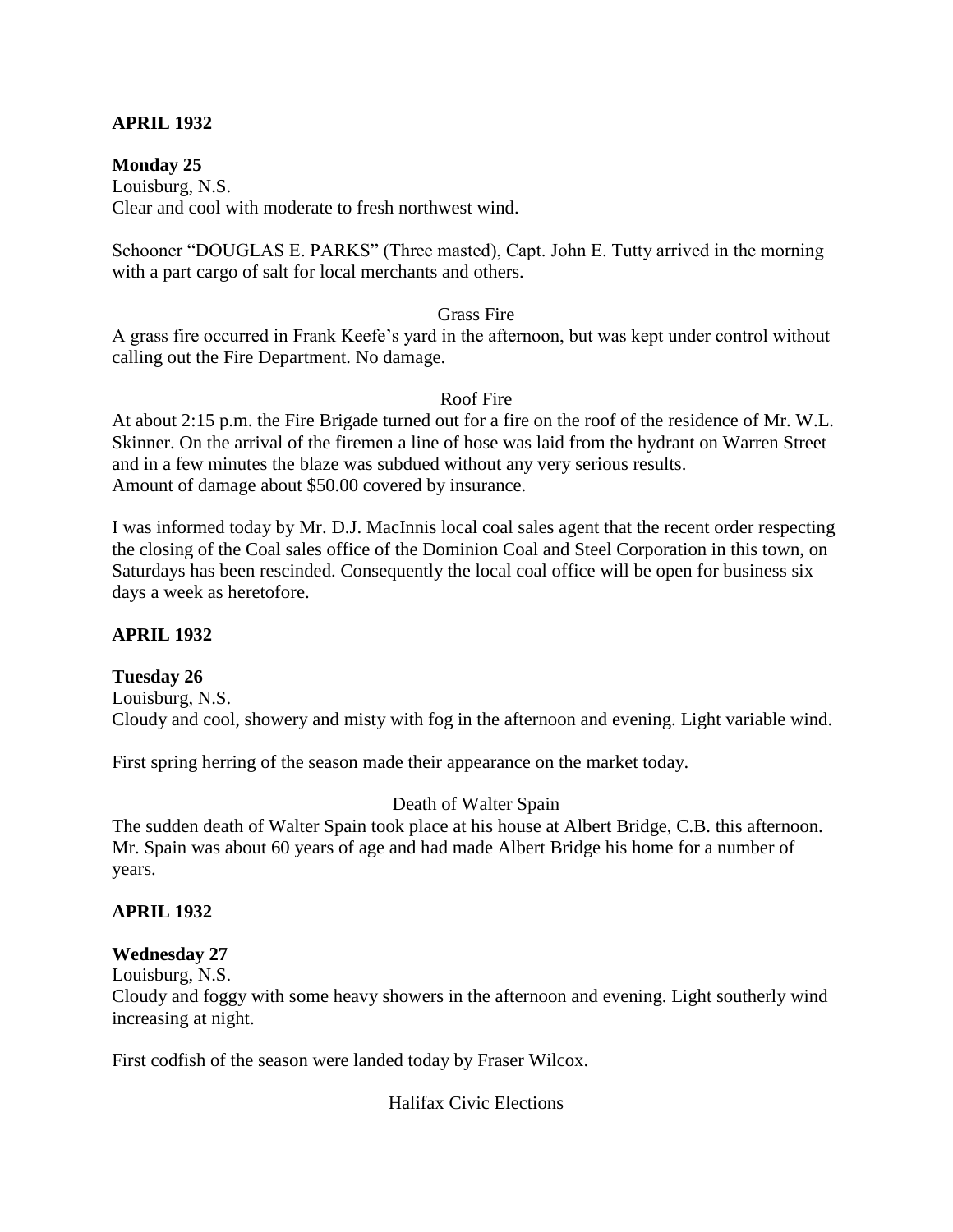A.A. Thompson succeeded George E. Ritchie as mayor of Halifax at the elections which took place today. The result of the polling was as follows: For Mayor: A.A. Thompson, 1452, J.W. McCarthy 1257, George E. Ritchie 1199. Mr. Ritchie had served one year as mayor, being elected in the spring of 1931.

Special Conventions of the U.M.W.A. which has been in session at New Glasgow for the past nine days brought their deliberation to a close today. This convention turned down the recommendations of the Duncan Commission which called for a 10 per cent reduction for datal men and 12 ½ per cent for contract workers. The policy adopted by the convention was approved by a vote of 100 to 5. Before the close of the conventions, which was a somewhat stormy one, for grievous real or imaginary unanimous resolutions were passed censuring Hon. G.S. Harrington, Premier of Nova Scotia and D.H. MacLean, warden of the Municipality of Cape Breton County.

## **APRIL 1932**

## **Thursday 28**

Louisburg, N.S. Clear and cool becoming cloudy at noon. Snow squalls during the afternoon. Fresh west to southwest wind.

# **APRIL 1932**

## **Friday 29**

Louisburg, N.S. Cool and partly cloudy with fresh to light northwest wind.

First fresh codfish of the season were offered for sale today.

In the evening I was the guest of the Fishermen Union at a "smoke: in their hall, where we discussed the prospects of getting up a regatta on Louisburg harbour for July 1, 1932. Beside the fisherman, John A. MacDonald was also present.

# **APRIL 1932**

**Saturday 30** Louisburg, N.S. Cool and mostly clear with light west to southwest wind.

## **MAY 1932**

**Sunday 1** Louisburg, N.S. Cloudy, cool and foggy with a few showers of rain. Light southwest winds.

In company with Emeline I attended service in the First United Church at 11 A.M. and 7 P.M. Rev. A.D. MacDonald was in charge of both the morning and evening service.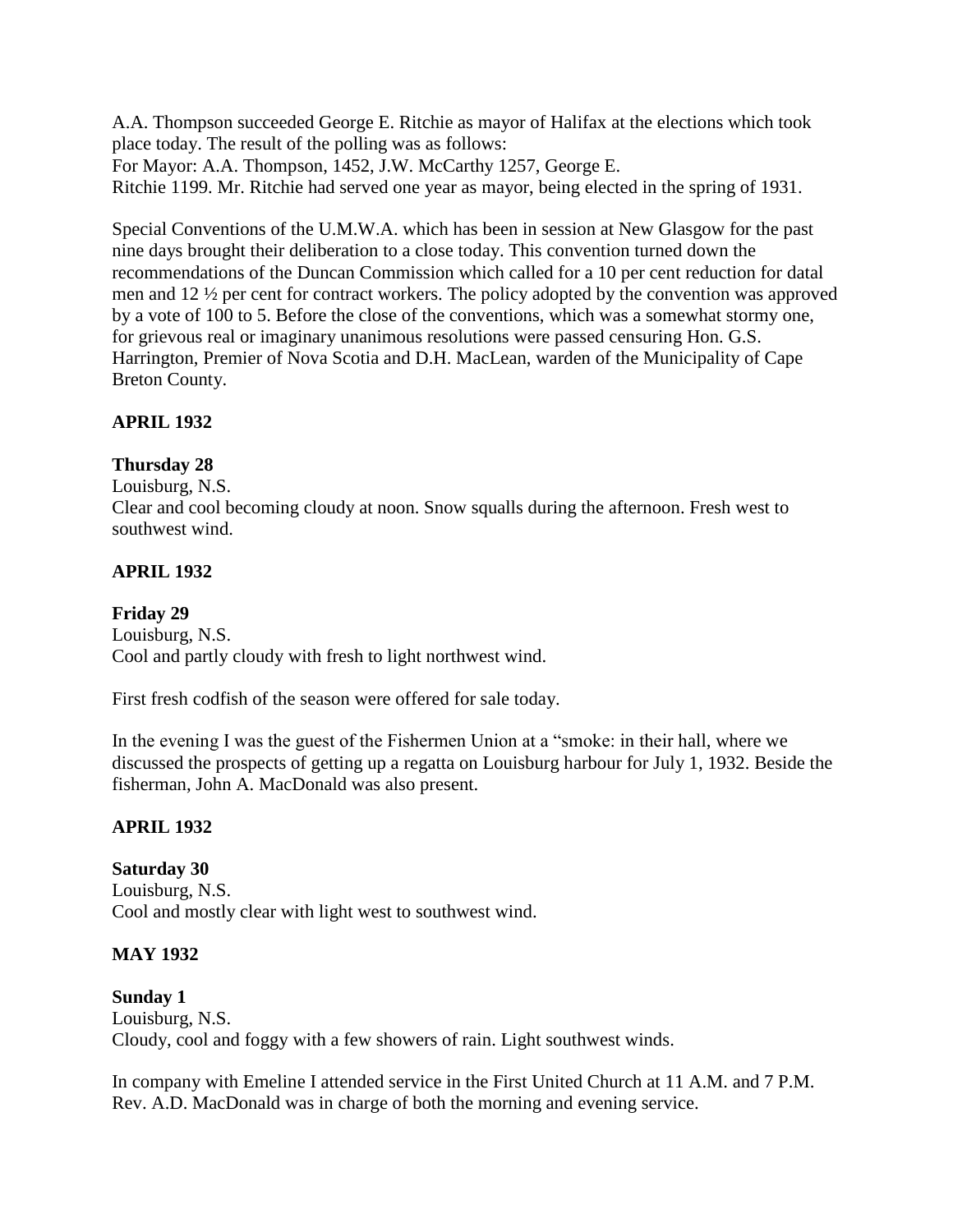The Presbyterian Congregation held their first service in their new place of worship on Main Street. This congregation purchased a building several months ago, which was owned and occupied as a store by James MacPhee. They have remodeled it to some extent, and when it is finished it will be quite comfortable. The services both morning and evening were conducted by Mr. MacEachern, Presbyterian Student Minister.

## **MAY 1932**

## **Monday 2**

Louisburg, N.S. Cloudy, foggy, cool and showery with light southwest wind.

I was informed by telephone this afternoon that Aunt Mary Huntington of Salmon River was very ill and not expected to recover.

# **MAY 1932**

**Tuesday 3** Louisburg, N.S. Cool and mostly cloudy with moderate to fresh northeast wind.

Attended and presided at a regular meeting of the school board at 7:30 P.M. At this meeting the entire school staff was reengaged for the 1932-33 term, at the same salaries as last year. Staff and salaries as follows: Victor A. Fisher, Principal \$1250.00, Miss Alice Ley, Vice-Principal \$500.00; Miss Blanche Cross, \$460.00; Miss Evelyn Smith \$460.00; Miss Annie Pope \$460.00. Miss Mary Hiltz (now on leave of absence) \$460.00. Mr. Walter Tucker was reappointed Janitor at a salary of \$400.00 per year.

## Death of Mrs. Mary Ann Huntington

The death occurred today at Salmon River of Aunt Mary Ann Huntington, aged 77 years and five months. Mrs. Huntington had been in poor health for several years but was able to be up and around the house until quite recently. The immediate cause of her death is said to be ulcers of the stomach, which caused very severe illness.

## **MAY 1932**

## **Wednesday 4**

Louisburg, N.S. Clear and cool with moderate northwest winds.

According to a news item in the Sydney Post of todays issue, Mike Hennick of New Waterford lost his appeal before the Full Bench of the Supreme Court at Halifax. Mike Hennick was convicted at the February term of the Supreme Court at Sydney of a charge of arson in connection with setting fire to the Silverman Building at Louisburg on October 21, 1931, and sentenced to three years in Dorchester Penitentiary.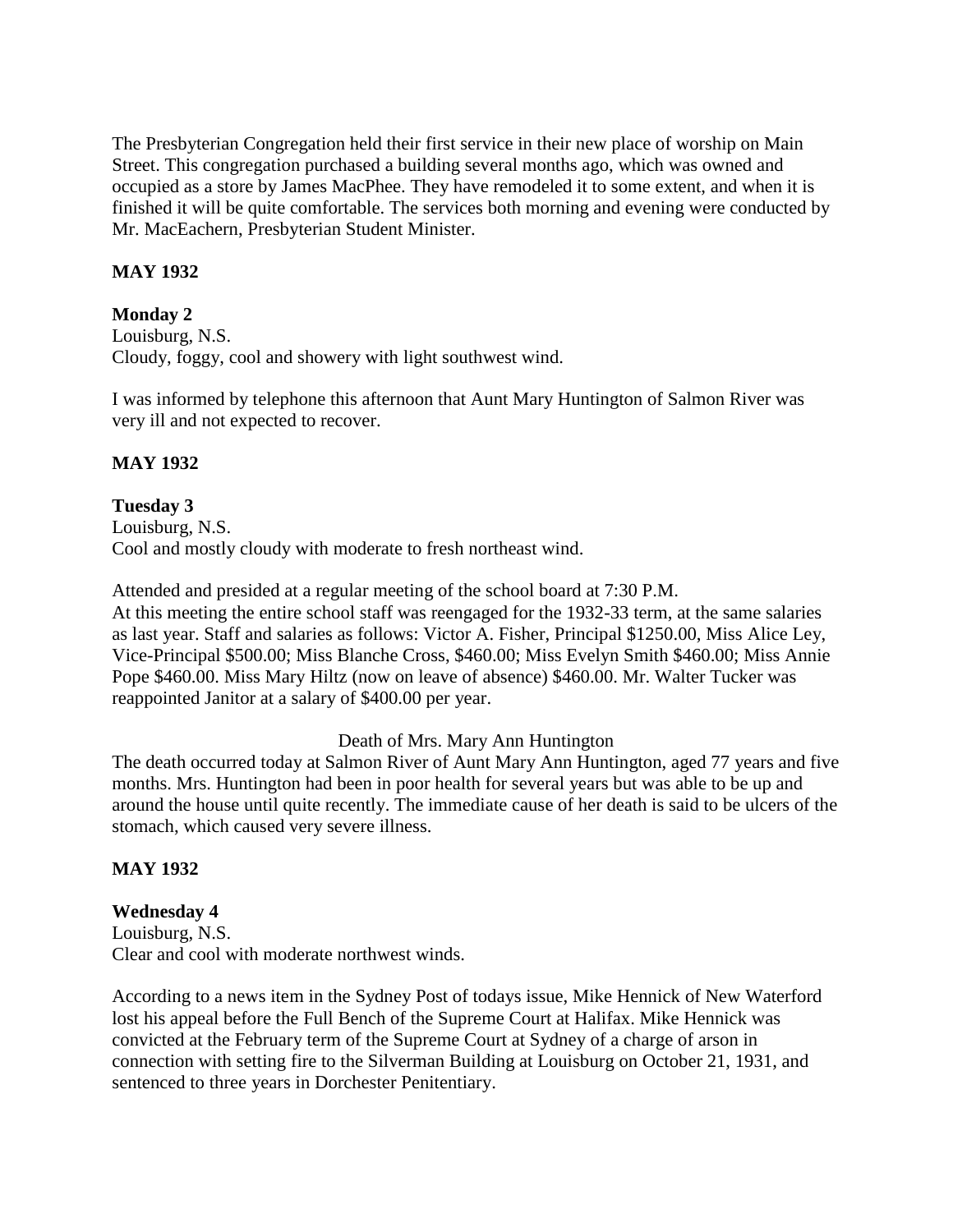### **MAY 1932**

### **Thursday 5**

Salmon River Louisburg, N.S. Cloudy, chilly and raw with intermittent showers. Moderate to fresh southwest to northwest winds.

Motored to Sydney in one of Cameron's trucks (Eddie Wilcox, driver) enroute to Salmon River for the purpose of attending the funeral of Aunt Mary Ann Huntington's funeral. Left Louisburg at 11 A.M. Arrived at Sydney at 12:15 P.M. Left Sydney at about 12:30 P.M. with Rev. E.A. Kinly and motored to Salmon River arriving at about 1:30 P.M. Attended the funeral service at 2 P.M. which was conducted by Rev. E.A. Kinly of Sydney assisted by Rev. Mr. Ross of Marion Bridge. Interment took place in the family cemetery at the "Birches". The pallbearers were Daniel Cameron, Gordon Cameron of Glace Bay, Philip Gibbons, Clifford Huntington, Heber Huntington and myself. Hymns sung at funeral service: "My Heavenly Home is Bright and Fair", "Safe in the Arms of Jesus" and "Jesus Lover of my Soul".

### **MAY 1932**

### **Friday 6**

Salmon River Louisburg, N.S.

Cloudy, chilly and raw with moderate to fresh northwest wind. In the morning the ground was covered by about three inches of snow which fell last night and which gave the whole country side a very wintery appearance.

At 7 A.M. I left for Sydney with Fred Huntington by motor car arriving at Sydney at 8 A.M. Heber accompanied me as far as the entrance to Clifford's Road where we met Fred with whom I had arranged to take me to Sydney.

In the forenoon I visited the City Hospital with Dr. Freeman O'Neil.

At 2:30 P.M. I left Sydney by motor car with Dr. O'Neil enroute for Louisburg, arriving at about 3:30 P.M.

## **MAY 1932**

**Saturday 7** Louisburg, N.S. Clear and cool with variable winds.

Mr. Gordon Ott of Sydney, Anglican Ministerial Student, who has been attending Kings Collage during the winter months arrived here today. Mr. Ott who was assistant to Rev. T.F. Draper during the summer and autumn of 1931 is to remain here in a similar capacity during 1932.

**MAY 1932 Sunday 8 Mother's Day** Louisburg, N.S.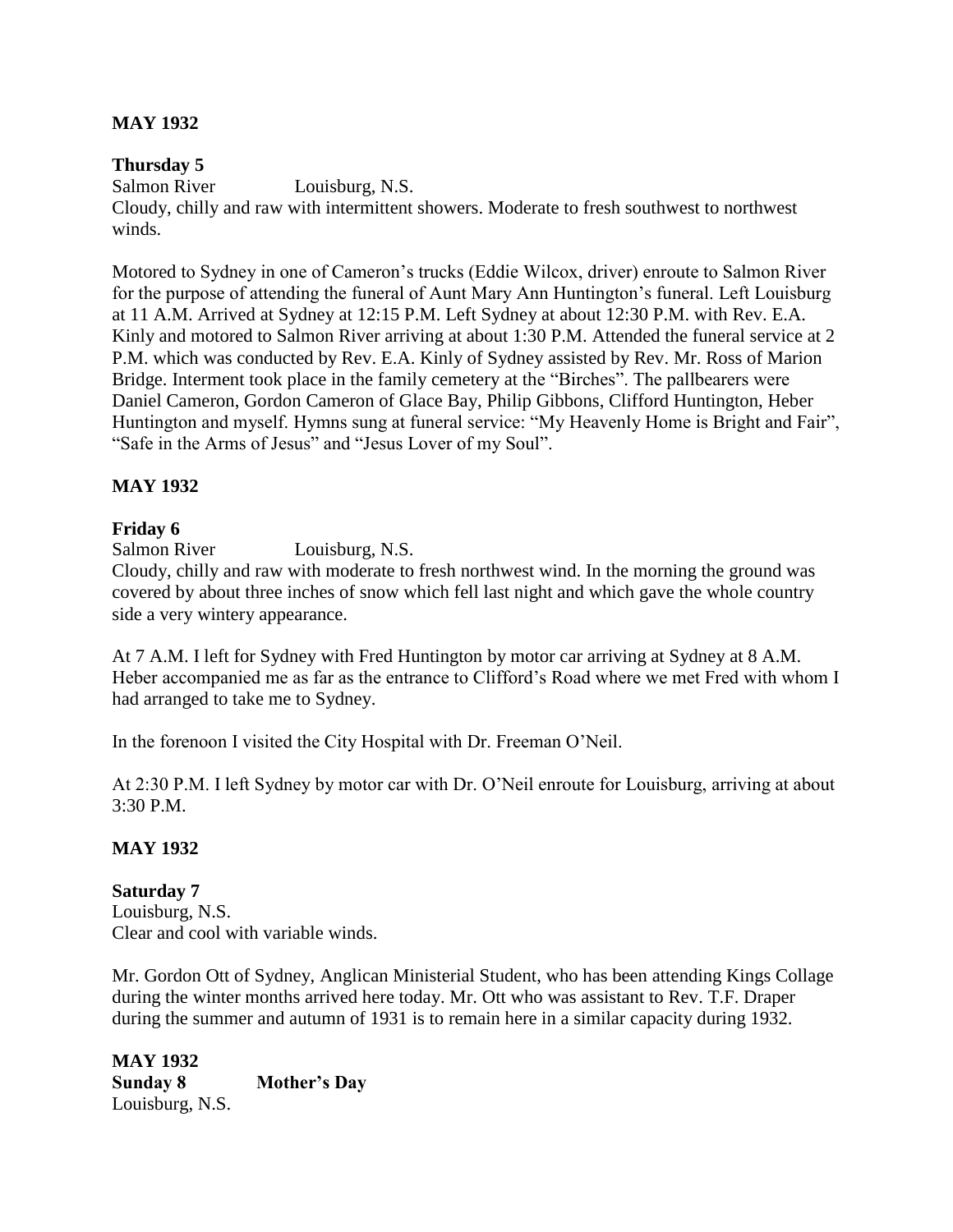Cloudy and chilly with moderate northwest winds.

Emeline and I attended service in the First United Church at 11 A.M. and 7 P.M. The morning service was in charge of Mr. A.W. Stacey (Elder) and the evening service was led by Mr. Daniel Nicholson (Elder). A choir consisting of a number of the children of the congregation led the singing at the morning service and rendered a "Mother's Day" programme. In the evening the music was in charge of the regular choir.

Mr. Gordon Ott held service in the Anglican Church, both morning and evening.

## **MAY 1932**

### **Monday 9**

Louisburg, N.S.

Cloudy and chilly with showers in the morning. Clearing in the afternoon. Moderate to fresh north to northeast winds.

### **MAY 1932**

#### **Tuesday 10**

Louisburg, N.S. Cloudy and cool clearing in the afternoon, wind northeast.

Went to Sydney on the evening train for the purpose of attending the graduation exercises which took place at 8 P.M. in the Lyceum Theater. The following graduates of the nursing school of the City Hospital, Sydney were awarded their diplomas: Miss Helen Spencer Valedictorian), Miss Bertha Huntington, Miss Hazel Thurgood, Miss Ethel Ledrew, Miss Mabel MacNeil, and Miss Ann Urquhart. The prize for the highest aggregate was won by Miss Bertha Huntington and the prize for bedside nursing by Miss Ethel Ledrew. In the absence of Mayor William Fitzgerald, Deputy Mayor S.E. Muggah acted as chairman. Those who delivered addresses to the audience which packed the building to capacity were as follows: Alderman Seymour Hines, Rev. John Pringle, D.D., A.S. Kendall, M.D.; E. Johnstone, M.D. John K. MacLeod, M.D. and Dr. Egan. Among others who occupied seats on the platform were the nursing staff of the City Hospital including the matron, Miss Martin, Freeman O'Neil, M.D. James Bruce, M.D. Alderman Morrison, Alderman Prowse, Alderman Angus MacDonald and myself.

Previous to attending the graduation at the Lyceum I called at the office of Dr. O'Neil for the purpose of having him make arrangements for my entering the City Hospital, on next Monday , May 16<sup>th</sup> for medical treatment.

Stopped at the Vidal Hotel.

## **MAY 1932**

**Wednesday 11** Sydney, N.S. Louisburg, N.S. Clear and moderately warm with light winds.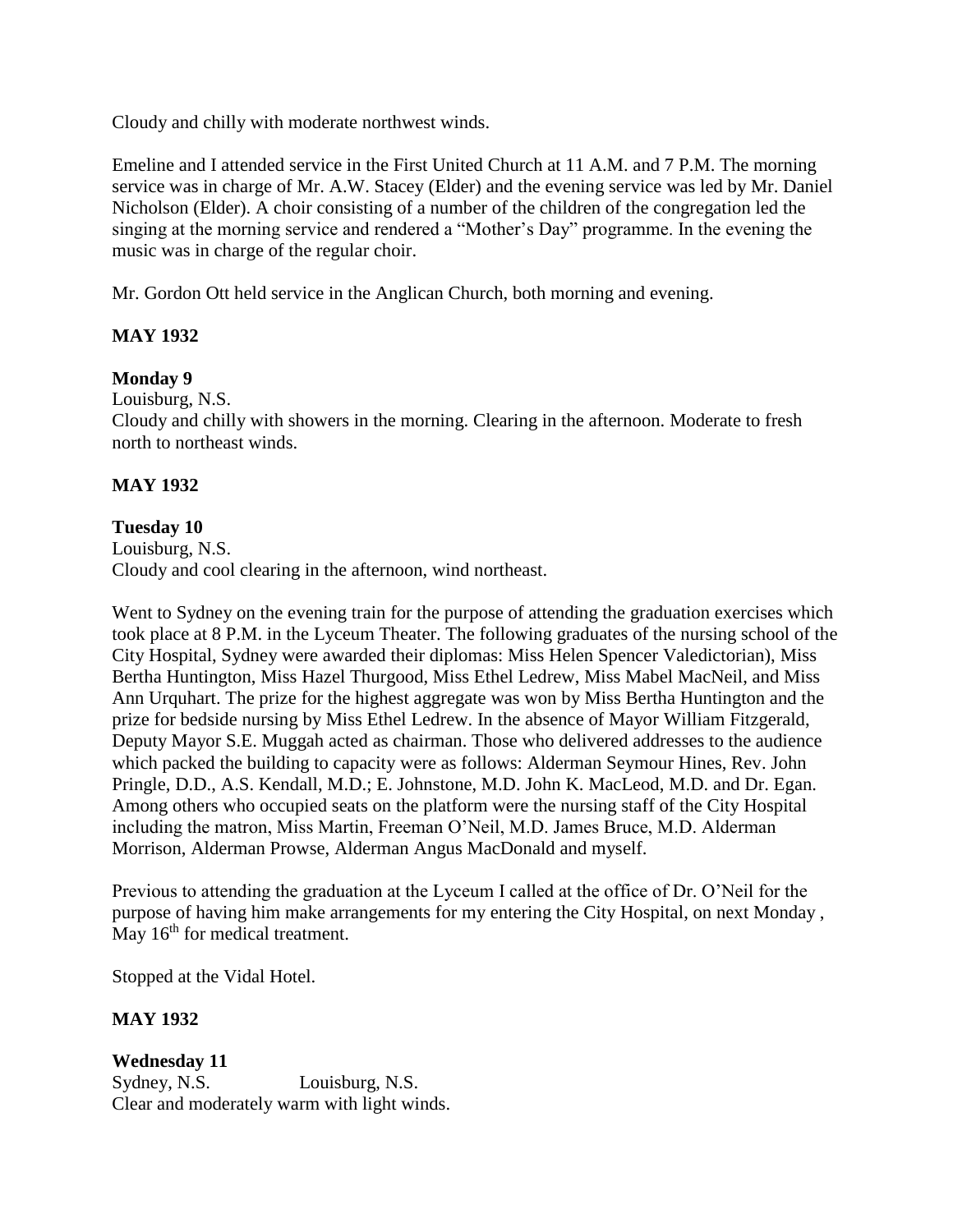Visited office of Dr. Freeman O'Neil, Whitney Avenue and discussed matters respecting an operation for Hernia which I expect to undergo on next Tuesday, May 17<sup>th</sup>. Had blood pressure taken and heart and lungs examined with the following results: Blood pressure 135, Heart and lungs in good condition.

Visited Conductor James MacLean, Sydney who has been ill for several months at his home. Found him much improved in health and expecting to resume his duties with the S. & L. Railway shortly.

Motored to Louisburg in the afternoon with Dr. O'Neil and family, arriving at about 2:45 P.M.

At 9 P.M. I attended choir practice in the First United Church.

Planted dahlias in the front garden in the late afternoon. First of the season.

## **MAY 1932**

#### **Thursday 12** Louisburg, N.S. Clear and cool with moderate to fresh south west wind.

# **MAY 1932**

**Friday 13** Louisburg, N.S. Cloudy and mild with light northeast wind.

Newspapers of this date announced the finding of the body of the infant son of Colonel Charles A. Lindbergh, who was kidnapped from his home at Hopewell, New Jersey on the night of March 1, 1932. The body which was badly decomposed was found by William Allen, a Negro truckman in a patch of woods less than five miles from the Lindbergh home. It is believed that the child had been murdered on the night of the kidnapping.

At 5 P.M. I attended and presided at a special meeting (for regular business) of the Town Council. The following councillors were present: D.J. MacInnis, W.W. Lewis, P.P. Bates and Clarence Peters. Councillor D.J. Matheson tendered his resignation owing to ill health. No action taken by the council, it being laid over until next meeting. Eddie Tanner reappointed Poundkeeper.

## **MAY 1932**

## **Saturday 14**

Louisburg, N.S. Cloudy misty and showery with moderate northeast wind.

Planted sweet peas, sunflowers and Gladiolas.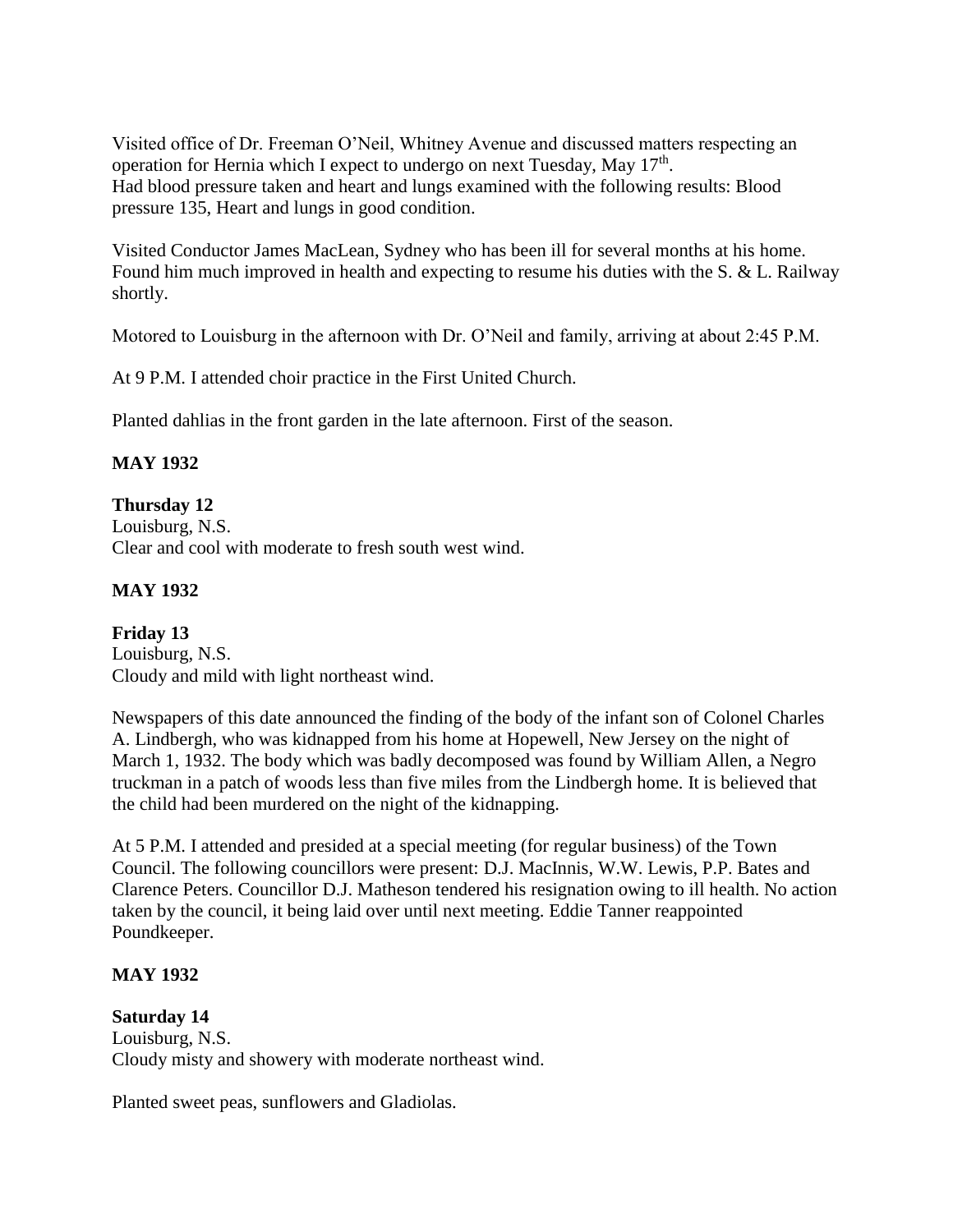Louisburg "Canadian Girls in Training" held an entertainment in the Masonic hall in the evening.

# **MAY 1932**

# **Sunday 15**

Louisburg, N.S. Clear and moderately warm with light southwesterly wind. An ideal day.

Emeline and I attended service in the First United Church at 11 A.M. and 7 P.M. Both morning and evening services were in charge of Rev. A.D. MacDonald.

# **MAY 1932**

## **Monday 16**

Louisburg, N.S. Sydney, N.S. City Hospital Weather, clear and moderately warm at Louisburg. Warm at Sydney with moderate southwest wind.

Motored to Sydney in the evening with Mr. and Mrs. Fletcher Townsend for the purpose of entering the City Hospital for an operation for Hernia. Left Louisburg at 6:10. Arrived at hospital at 7:10. At the hospital, I was assigned to room 9 on the second floor. Miss Maud Huntington, R.N. who is to be my special nurse arrived and visited me at my room. She is to enter on her duties tomorrow morning. Miss Pride, night nurse on second floor attended me during the evening.

Mr. Mosser, Presbyterian Ministerial student arrived today to take charge of the Presbyterian congregation of this town, succeeding Mr. MacEachern, student minister. Mr. Mosser will be the first full time pastor to this congregation, former ministers having shared their services with the Mira Ferry and Catalone Presbyterian congregations.

# **MAY 1932**

# **Tuesday 17**

Sydney, N.S. City Hospital

Clear and very warm, maximum temperature about 85. Very unusual for so early in the season.

At 8:40 A.M. I was taken to the operating room of the City Hospital where I underwent a successful operation for Double Hernia. Dr. James Bruce performed the operation assisted by Dr. Freeman O'Neil, both of Sydney. Dr. Carter of Sydney, administered the anesthetic. Nurses present during operations, Miss Maud Huntington, R.N. (Special) Miss House and Miss Jean Campbell. Was taken from the operating room at about 10:20 a.m., awoke from the effects of the anesthetic at about 11:45 A.M. and instructed Miss Huntington to call Emeline by telephone and inform her that the operation was over.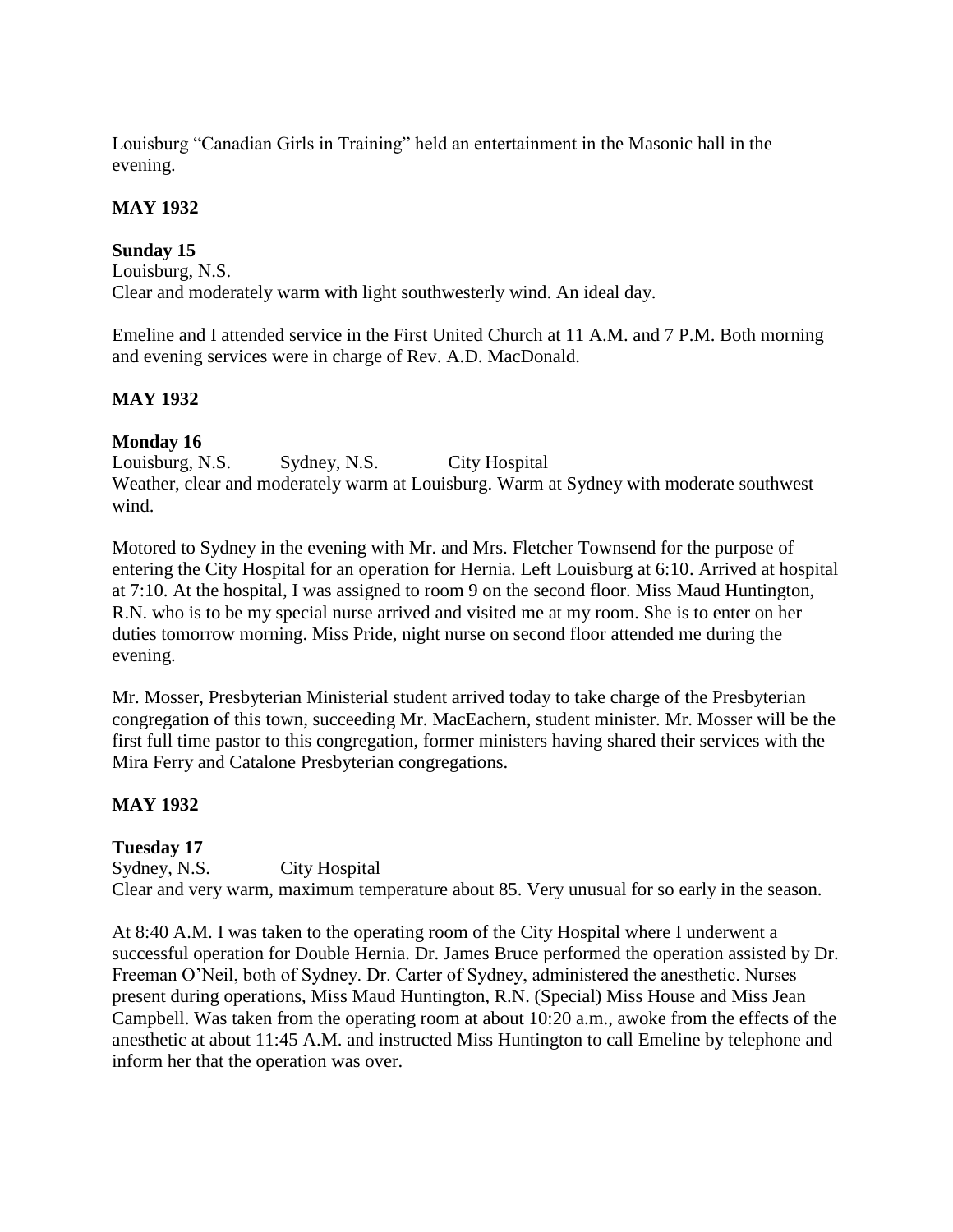Did not feel much the worse for my experience on the operating table, but suffered to some extent from the heat, which was intense. Somewhat tired and restless, during the night. Did not get much sleep, owing to having to lie in one position on my back.

Rev. A.D. MacDonald called to see me in the evening.

## **MAY 1932**

#### **Wednesday 18**

Sydney, N.S. City Hospital Clear and moderately cool.

Feeling fairly good, under the circumstances. Took first nourishment since the operation, a small portion of chicken broth in the evening, not much sleep during the night.

### **MAY 1932**

### **Thursday 19**

Sydney, N.S. City Hospital Weather clear and moderately warm. An ideal day.

Progressing satisfactorily, attendance good. Had the following visitors: Mrs. Ben Ferguson of Glace Bay and Mrs. Rod MacLeod of Louisburg.

Mr. Dan MacLeod of Sydney, formerly of Louisburg who became ill about two weeks ago with what was apparently a stroke of paralysis was brought to the City Hospital this afternoon for treatment. He is in an unconscious condition.

### Death of Mrs. MacCormack

The death occurred at Louisburg of Mrs. Angus MacCormack, widow of the late Angus MacCormack. Mrs. MacCormack was about 72 years of age and had been in fairly good health until yesterday, when she took a bad turn which resulted in her death this morning.

## **MAY 1932**

## **Friday 20**

Sydney, N.S. City Hospital Weather, cool and mostly cloudy with fresh winds.

I find it very tiresome lying in one position, consequently I do not get very much sleep. For the last three mornings, I have had the unusual experience, which is not altogether an unpleasant one of watching the day dawn and the first peep of sunrise which comes at a very early hour. Dr. Bruce came in to see me at about 9 A.M. and removed the clips from the incisions. Feeling fairly fit.

Fred Huntington visited me today. Also Uncle Joseph Spencer. Emeline and Mrs. Fletcher Townsend motored in to see me in the afternoon.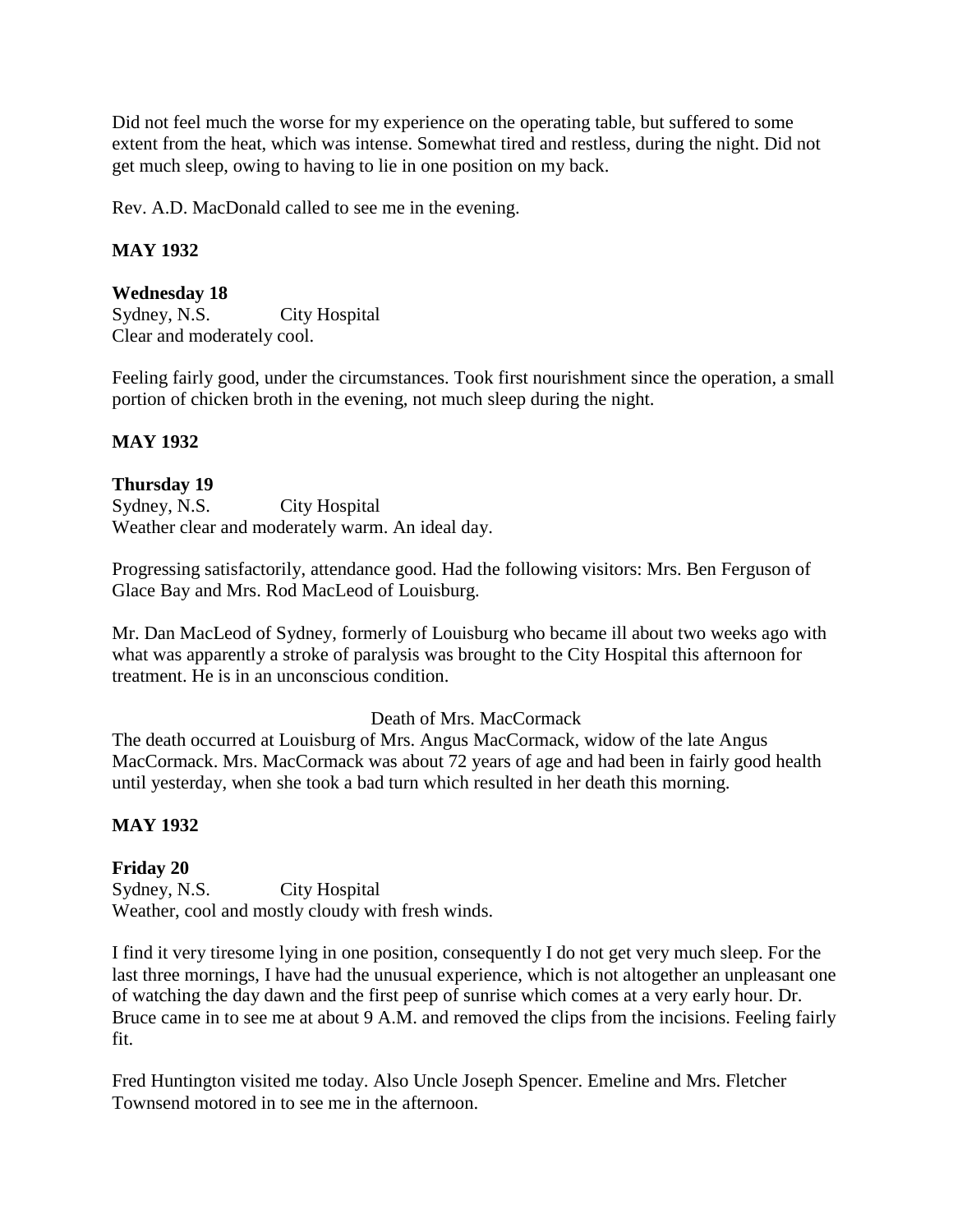### Death of Dan MacLeod

Mr. Dan MacLeod who was brought to the hospital for treatment yesterday afternoon passed away at about 6 A.M. today. Mr. MacLeod was about 33 years of age. He is survived by his wife, three brothers, John and Rod of Louisburg, Neil of Halifax and one sister in the United States.

#### **MAY 1932**

#### **Saturday 21**

Sydney, N.S. City Hospital Weather cool and mostly cloudy with fresh winds.

Had a fairly good nights rest and am feeling fine today. Was able to smoke and enjoy my usual cigar after meals today for the first time since I came here. Had the following visitors today: Henry and Dick Gibbons, Mrs. D.P. MacDonald, Mrs. Chapman, Mr. and Mrs. John A. MacDonald and Mr. & Mrs. Phalen.

### **MAY 1932**

### **Sunday 22**

Sydney, N.S. City Hospital Weather, cloudy, misty and calm.

I had the following visitors today: Judge Walter Crowe of Sydney, Wesley Townsend, Emerson Grant, Capt. W.W. Lewis of Louisburg and Mrs. and Mr. E.M. Dickson of Sydney.

At 7 P.M. I listened with much pleasure to the service in St. Andrews United Church which was broadcast over the radio. The radio in this institution is owned by Mr. F.C. Kimber who is a patient here.

The service in the United Church at Louisburg today were conducted by Rev. A.D. MacDonald.

The funeral of the late Mrs. MacCormack, took place this afternoon at Louisburg. The service was held in the First United Church and was led by Rev. A.D. MacDonald. Rev. D.A. MacMillan was present at the service and gave a short address. This is Mr. MacMillan's first appearance in Church since he had to give up his work in August 1931 owing to illness

Through the kindness of Rev. and Mrs. E.D. MacKillop I was presented with a beautiful bouquet of roses, delivered from the "Rosery", Sydney.

## **MAY 1932**

#### **Monday 23**

Sydney, N.S. City Hospital Cool and partly cloudy with a few light showers.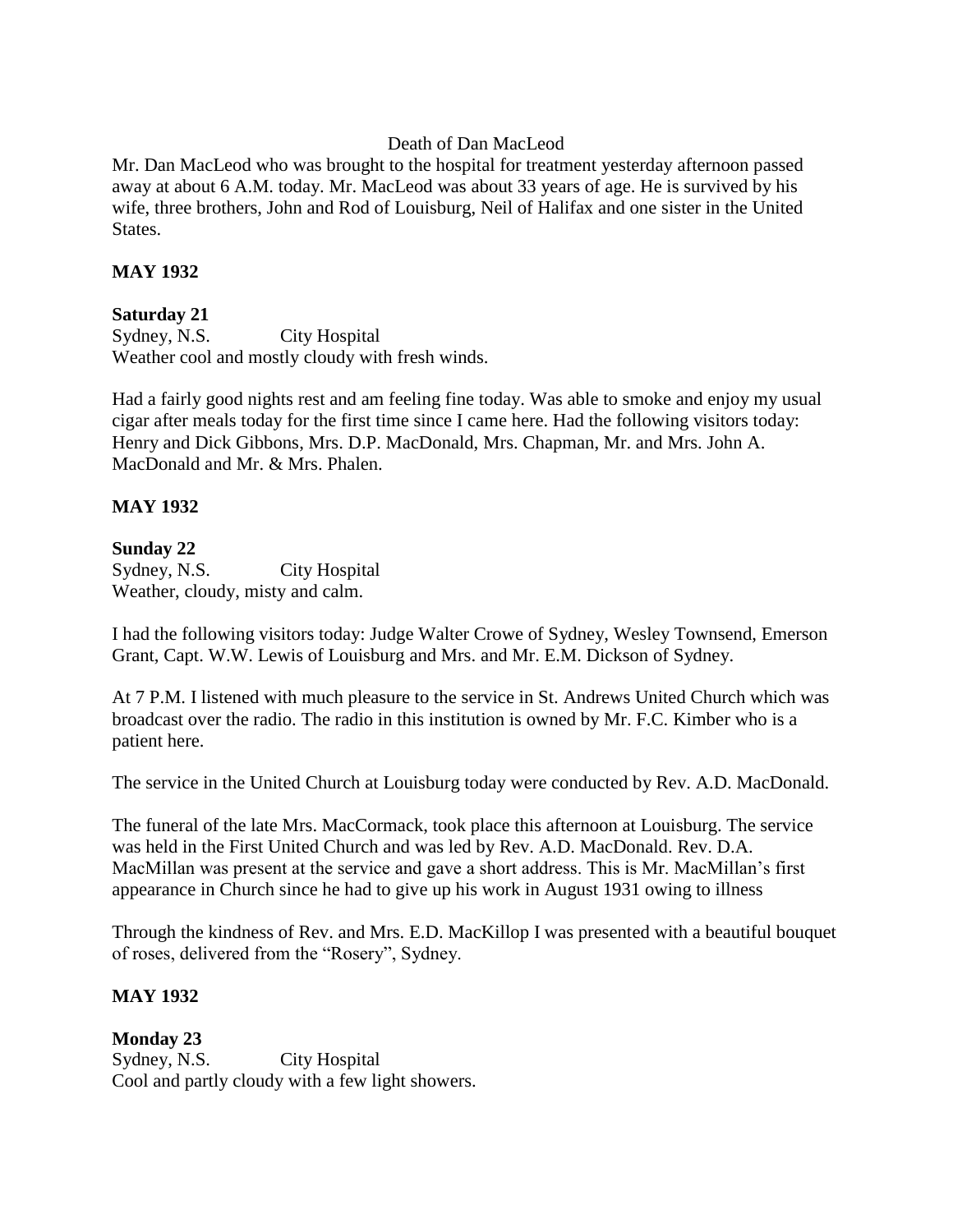Progressing favorably and beginning to feel more like myself. Mr. J.W. MacKay of Sydney was in to see me today, also Uncle Joseph Spencer.

### **MAY 1932**

## **Tuesday 24**

Sydney, N.S. City Hospital Weather: cool and mostly clear with moderate winds and a few light rain squalls.

Progressing favorably and feeling fine. Had the following visitors today: Rev. E.D. and Mrs. MacKillop, and daughter of Gabarus Lake, Judge Walter Crowe, George MacGillivray, Sydney and James Cameron and Jeremiah Smith of Louisburg.

## **MAY 1932**

### **Wednesday 25**

Sydney, N.S City Hospital Cloudy with rain and high wind in the forenoon. Clear and cool during the afternoon.

Mr. and Mrs. John Walker visited me in the evening.

## **MAY 1932**

## **Thursday 26**

Sydney, N.S. City Hospital

Clear in the morning becoming cloudy and threatening shortly before noon. Showers in the afternoon.

On the suggestion of my nurses my bed was moved out on the balcony in the forenoon but as the weather became unfavorable I remained there only about one half hour, when I was brought back to my room, which was much more comfortable than being in the open air. Visitors today: Heber, Rev. John Pringle, Wylie Grant and James Bagnell.

## **MAY 1932**

# **Friday 27**

Sydney, N.S. City Hospital Clear and cool becoming cloudy in the afternoon. Moderate winds.

Nothing unusual today. All the days seem very much alike. Had the following visitors today: Fred Huntington, Wylie Grant, Judge Walter Crowe, and Mr. MacKinnon of the Hospital Staff.

## **MAY 1932**

# **Saturday 28**

Sydney, N.S. City Hospital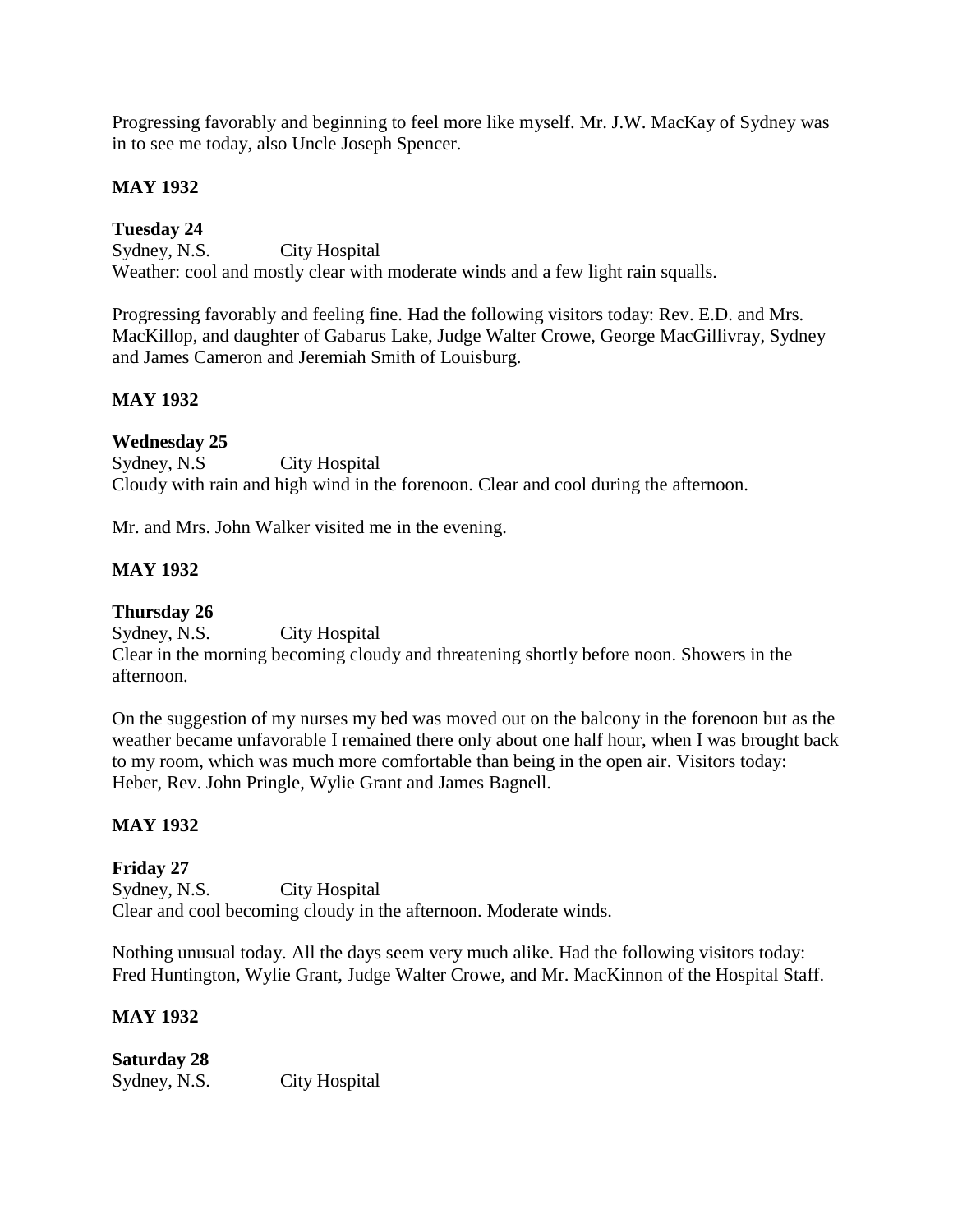Weather: Cloudy and cool with showers. Flash of lightning accompanied by a clap of thunder in the forenoon, some rain during the night.

Got out of bed for the first time since the operation. Found it difficult to use my feet and legs. After a few attempts was able to take a few steps without falling. Expect to soon be able to master the art of walking, sat up for about an hour and a half.

Had the following visitors: Dan MacDonald of the Sydney Post Office Staff and his mother, Mrs. D.P. MacDonald (Olive Richardson) Mr. and Mrs. John A. MacDonald of Louisburg, Miss Mary MacCormack, Miss Sadie MacCormack of Boston who were called home to Louisburg on the death of their mother.

## **MAY 1932**

### **Sunday 29**

Sydney, N.S. City Hospital Cloudy and cool with showers. Light winds. Partly clear in the evening.

Sat up for about one half hour in the forenoon. Dressed in my own clothes for the first time since the operation and sat up for about two hours in the afternoon, also took some walking exercise. Emeline, Mrs. Jeanette Spencer and Mr. and Mrs. Fletcher Townsend motored to Sydney and visited me in the afternoon. Other visitors were: John Allan MacDonald, Sydney, Mr. and Mrs. Angus MacIntosh, Bridgeport. Alderman Seymour Hines, Sydney, Miss Frances Lewis and Mrs. Lewis, Sydney.

At 7 P.M. I listened to a radio broadcast of the St. Andrews United Church service.

#### Death of Augustine Burke

The death occurred today of Augustine Burke 18 years old, son of Mr. & Mrs. Arthur Burke, at his home at Louisburg. He had been ill for a number of months with tuberculosis and his death was not unexpected.

Service in the United Church at Louisburg today were conducted by Rev. A.D. MacDonald.

In the morning Mr. B.L. Lowden, "The Rosery" Sydney presented me with one dozen carnations for my room. They are very beautiful and much appreciated.

## **MAY 1932**

## **Monday 30**

Sydney, N.S. City Hospital Weather, cool and cloudy. Clearing in the evening, moderate winds.

Feeling well under the circumstances and thinking of leaving for home in a day or two. Dr. Bruce and O'Neil both think I am fit for the trip. Was up and dressed in the afternoon and had some walking exercise out on the balcony. Had two visitors today: Mrs. David Bagnell of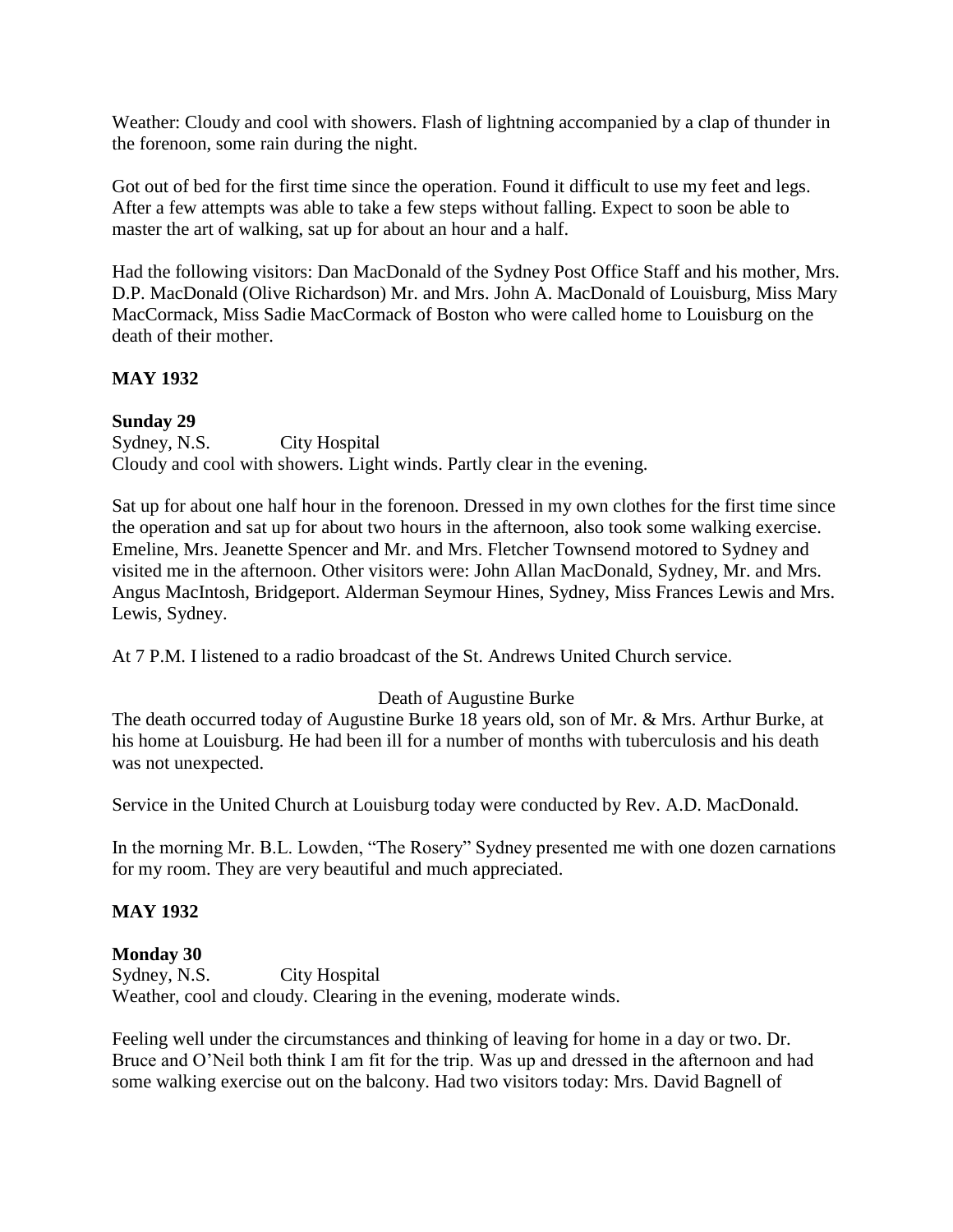Sydney, whose husband is a patient here in the next room to mine and Mrs. J.A. MacDonald of Louisburg.

# **MAY 1932**

# **Tuesday 31**

Sydney, N.S. City Hospital Louisburg, N.S. Clear and moderately warm at Sydney, cool at Louisburg becoming cloudy in the afternoon and evening.

Took my discharge from the City Hospital where I had been a patient since May 16, 1932 and motored to Louisburg in the afternoon with Dr. and Mrs. O'Neil. Left Sydney at about 2:15 P.M. arrived at Louisburg at about 3:10 P.M. Miss Maud Huntington who had been nursing me at the hospital accompanied me to Louisburg.

Settled my hospital bill amounting to \$88.50. Received Dr. James Bruce's bill for performing the operation, amounting to \$150.00 and paid \$30.00 cash on account.

Miss Bertha Huntington, who completed her three year course of training at the City Hospital, today left for home this afternoon.

The wage contract between the Dominion Steel and Coal Company Ltd. and District 26 of the United Mines Workers of America, which has been causing so much uncertainly around the mining districts of the province for some months, was signed today. This contract which is affective from May 31, 1932 to Jan 31, 1933 was signed on behalf of the company by H.J. Kelly, Vice President and General Manager. F.W. Gray, Assistant General Manager and J.C. Nicholson, General Supt of Coal Mines. Those signing on behalf of the U.M.W. Wire: D.W. Morrison, President, P.G. Muise, Vice-President and W.P. Delaney, Secretary-Treasurer.

# **JUNE 1932**

# **Wednesday 1**

Louisburg, N.S. Cloudy and cool with some light rain in the evening. Light east to northeast wind.

Members of the Glace Bay Ministerial Association with their wives and others, numbering upwards of twenty motored to Louisburg in the afternoon, where lunch was served to them at the manse by the members of the First United Church choir. While here they visited the "Louisburg National and Historic Park" at "Old Town".

# **JUNE 1932**

**Thursday 2** Louisburg, N.S. Cloudy and cool, clearing in the afternoon, moderate northeast wind.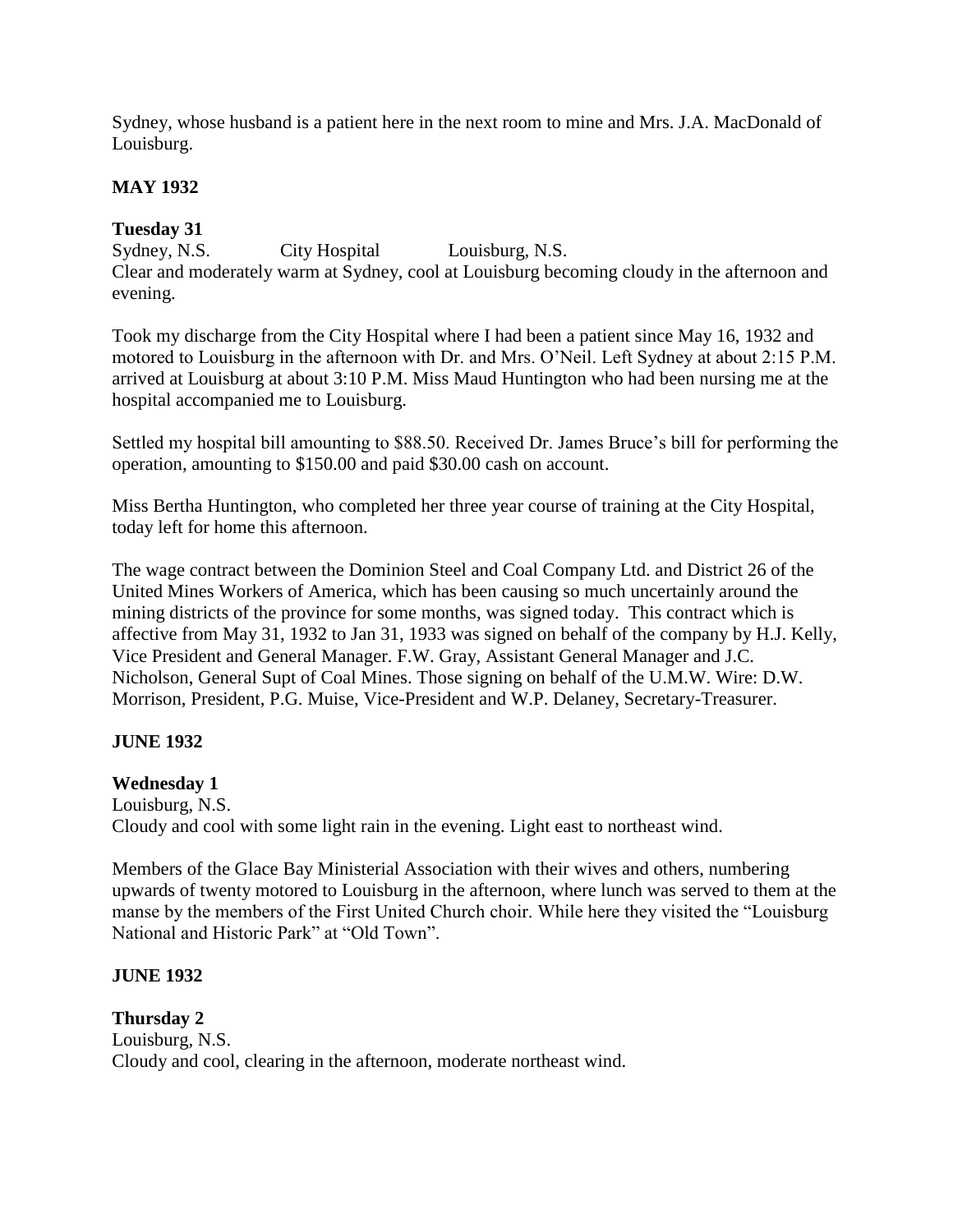Mailed cheque \$120.25 to Dr. James Bruce, 46 Whitney Avenue, Sydney, balance due for performing operation, May 17, 1932.

#### Roof Fire

At about 5 P.M. the fire whistle blew for a fire on the roof of James Dowds house. The firemen responded with the fire hose but it was not necessary to use it as the blaze was extinguished by a bucket of water. No damage.

#### **JUNE 1932**

#### **Friday 3**

Louisburg, N.S. Clear and moderately warm with moderate southwest wind.

Rev. D.A. MacMillan, A.A. Martell, M.L.A. Louisburg and Allan MacDonald of Glace Bay, called at my residence in the afternoon, where we discussed the matter of the New Railway Schedule which is to go into effect on June 9, 1932. After discussing the matter at some length it was decided that I as Mayor of the Town of Louisburg should call a meeting of a committee consisting of Hon. E.M. Rhodes, Minister of Finance, Ottawa; Hon Percy Black Acting Premier of Nova Scotia, D.R. Cameron, M.L.A. Glace Bay; D.H. MacLean, Warden Cape Breton County. A representative from Glace Bay Board of Trade Finley MacDonald, M.P. Sydney Allan MacDonald, Glace Bay, A.A. Martell, M.L.A. and Rev. D.A MacMillan, Louisburg to meet at my residence at 2 P.M. on Friday, June 10, 1932 for the purpose of discussing the situation and arriving at some plan of action in order to have the Old Schedule maintained.

## **JUNE 1932**

#### **Saturday 4**

Louisburg, N.S. Clear and moderately warm with moderate southwest wind.

## **JUNE 1932**

#### **Sunday 5**

Louisburg, N.S. Clear and moderately warm with moderate northeast wind.

Services in the First United Church today, both morning and evening were conducted by Rev. D.A. MacMillan, assisted by Rev A.D. MacDonald. Rev.D.A. MacMillan had considerably improved in health, this being the first time he has occupied the pulpit at a regular service since early in August 1931.

Owing to the effects of my recent operation at the City Hospital, Sydney I was not out to church today.

Miss Maud Huntington who accompanied me home from the City Hospital on May 31, and has been visiting us since that date, motored to her home at Salmon River in the evening.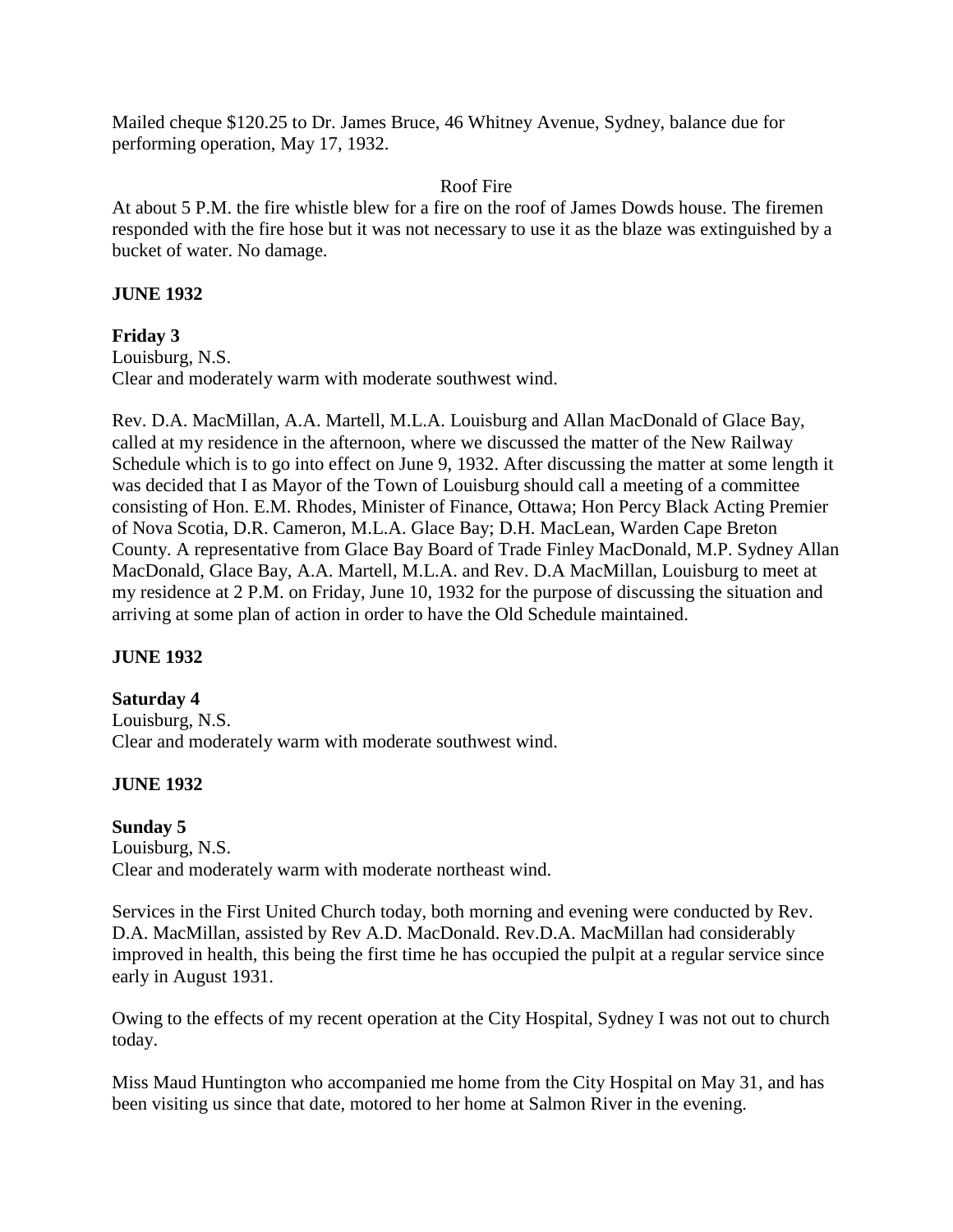Mr. John Morrison of Marion Bridge had tea with us.

### **JUNE 1932**

## **Monday 6**

Louisburg, N.S. Cloudy, misty and showery with moderate southeast wind.

Word received in the afternoon by telephone from the City Hospital, Sydney that Uncle Joseph D. Spencer, was seriously ill with pneumonia in that institution.

## Death of Joseph D. Spencer

The death of Uncle Joseph D. Spencer occurred at the City Hospital, Sydney at about 10 P.M. of pneumonia. Word came to Dr. H.J. Townsend by telephone, who called at our house at about 11:30 P.M. and informed us of his death.

## **JUNE 1932**

## **Tuesday 7**

Louisburg, N.S. Cloudy and showery. Heavy rain during the afternoon and night. Thunder and lightning at night.

In order to arrange for the funeral of Uncle Joseph Spencer, I motored to my shop in the morning. This being the first time I was out on the street since my return from the hospital. The urgency of the case brought me out, otherwise I would have remained at home. While at the shop I arranged with Mr. B.L. Lowden, undertaker of Sydney to prepare my Uncles body for burial. Called Miss Olive Spencer, Halifax, N.S. by telephone and notified her of her fathers death. Notified by telephone, Mrs. Clifford Huntington, Salmon River (my sister) and Mrs. E.M. Dickson, Sydney of Uncle Joseph's death. Called Mrs. Asaph Spencer, Mira Gut, informed her of Uncle Joseph's death and arranged for the digging of the grave in the Spencer Cemetery. Arranged for the funeral to take place at 2:30 P.M. on Wednesday, June 8, 1932.

Mrs. J.D. MacNeil, Westmount, with whom Uncle Joseph boarded for the last five years called me by telephone and held a conversation with me respecting Uncle Joseph's death.

## **JUNE 1932**

## **Wednesday 8**

Louisburg, N.S. Clear and cool with light to fresh southwest wind.

## Funeral of Joseph D. Spencer

The funeral of my late uncle, Joseph D. Spencer took place in the afternoon. The funeral service was held in Mr. Lowden's undertaking parlor, Sydney at 2:30 p.m. after which the funeral carriage proceeded to the Spencer Cemetery at Mira where interment took place. The service at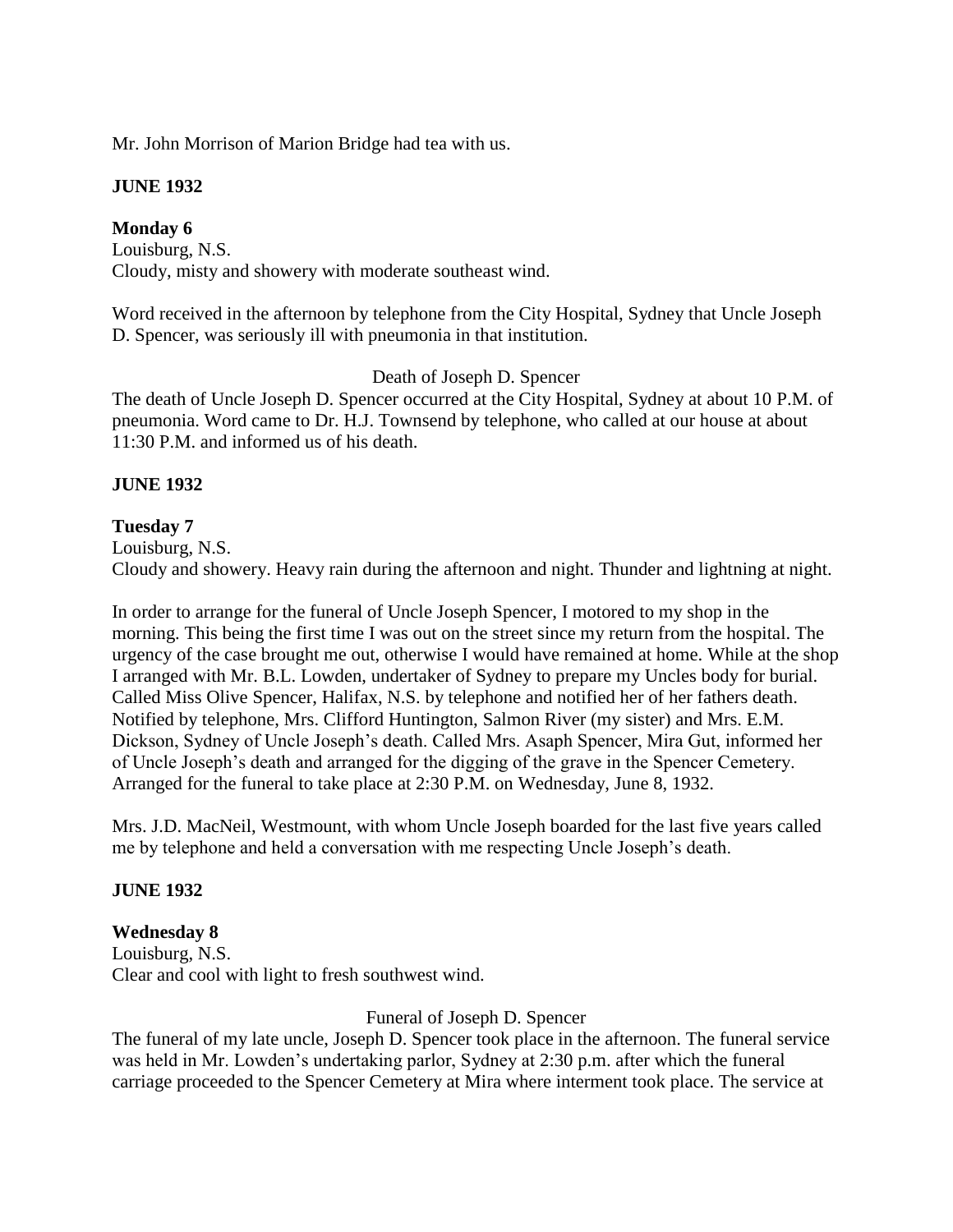the undertaking parlor and at the grave were conducted by Rev. E.A. Kinley, Baptist Minister of Sydney.

Emeline, Wesley Townsend, Mrs. Z.W. Townsend, and Mrs. Jeanette Spencer, motored to Mira and were present at the burial. I was unable to be present owing to not having fully recovered from the effects of my visit to the City Hospital.

A wreath sent by Miss Olive Spencer of Halifax arrived on the morning train to my address. I forwarded it to Mira by Wesley Townsend, where it was placed on the casket. Among those present at the grave site were: Rev. E.A. Kinley, Mr. and Mrs. William Spencer, Sydney; B.L. Lowden, Sydney; Mrs. Clifford Huntington, Fred, Allan Huntington, Mr. and Mrs. Arthur Huntington ,Salmon River, William Cameron, Gordon Cameron, Daniel Cameron, Glace Bay , Mr. and Mrs. Charles Huntington, Jonathan Martell, Young Martell, Asaph Spencer, Mira Gut.

## **JUNE 1932**

### **Thursday 9**

Louisburg, N.S. Clear in the morning, becoming cloudy and showery in the afternoon. Moderate southwest wind.

### New Train Schedule

A new schedule went into effect on the Main line of the Sydney and Louisburg Railway today. Train 94 which left here in the morning running through to Glace Bay, and train 95 running from Glace Bay to Louisburg in the evening are both canceled. The Express which under the old schedule ran from Sydney to Louisburg in the morning and returning in the evening has been turned into an accommodation train with a schedule as follows: Leave Sydney 8 a.m. arrive Louisburg 11 A.M.; depart from Louisburg at 1 P.M. arrive at Sydney 4 P.M. The new schedule, I consider very unsatisfactory to the patrons of the railway and a number of protests have gone forward against the new service. I have filed protest with the Railway Management and the Board of Railway Commissioners. I have also called a meeting of a committee to convene at my residence at 2 P.M. tomorrow for the purpose to dealing with the situation.

#### **JUNE 1932**

## **Friday 10**

Louisburg, N.S. Cloudy and cool with showers. Fresh south west wind.

At 2 P.M. a committee consisting of A.A. Martell, M.L.A.; Rev. D.A. MacMillan, of Louisburg, Allan MacDonald, Mr. Adams, D.R. Cameron representing Hon. Percy Black, acting Premier of Nova Scotia, Mr. Finley MacDonald, M.P. representing Hon. E.N. Rhodes, Finance Minister, Ottawa and myself met at my residence for the purpose of discussing the canceling of the train which under the old schedule left Louisburg in the morning for Glace Bay and returned in the evening. At this meeting it was decided that the committee as soon as an appointment could be made, would interview the management of the Sydney and Louisburg Railway with a view of obtaining a more satisfactory train service than that which went into effect on June 9, 1932.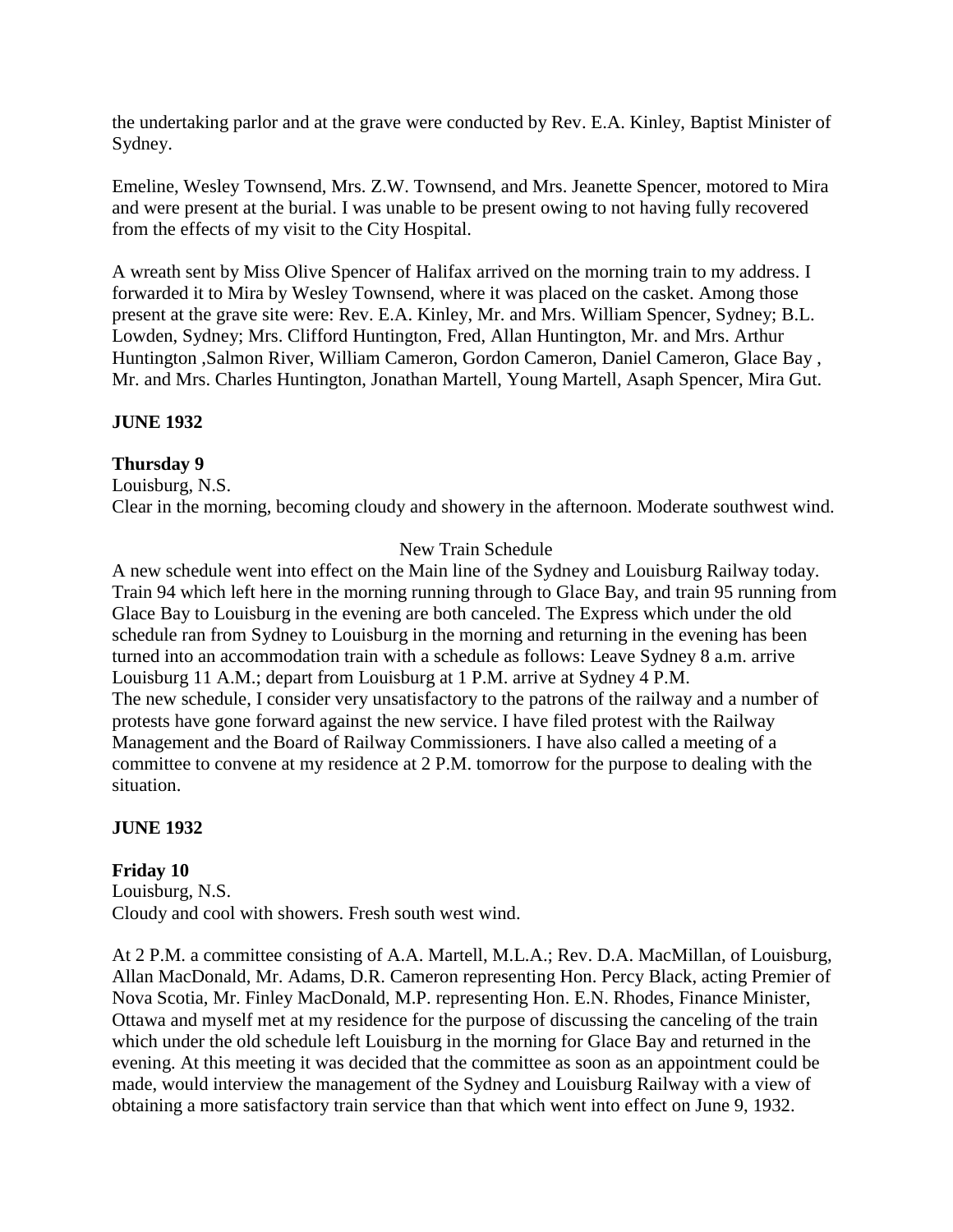### **JUNE 1932**

#### **Saturday 11**

Louisburg, N.S. Cloudy and cool, clearing in the afternoon. Fresh northwest wind.

#### **JUNE 1932**

#### **Sunday 12**

Louisburg, N.S.

Remarkably clear with moderate northwest wind which shifted to southeast shortly before noon. Moderately warm becoming cool with the change of wind. An ideal day.

Both morning and evening services in the First United Church were conducted by Rev. A.D. MacDonald.

Owing to not having fully regained my usual health, I was not out to church service today.

#### **JUNE 1932**

#### **Monday 13**

Louisburg, N.S. Clear and moderately warm with moderate south west wind. An ideal day.

Today I had William Severance at work in my garden, digging up weeds, spading up the ground and preparing a plot of land for seeding. I spent the "greater part" of the day superintending the work, not being able to take an active part owing to my recent illness.

Work was begun today at the "Louisburg Historic and National Park". For the past several years the Federal Government has set aside a sum of money for part improvement and restoration work. It is rumored that the amount for this years is somewhere in the vicinity of five thousand dollars.

#### **JUNE 1932**

#### **Tuesday 14**

Louisburg, N.S.

Cloudy and moderately warm becoming cool in the forenoon. Rain began to fall at about 3 P.M. and continued during the evening.

Had William Severance working in my garden until 3:30 P.M. I spent the greater part of the day superintending the work.

#### **JUNE 1932**

**Wednesday 15**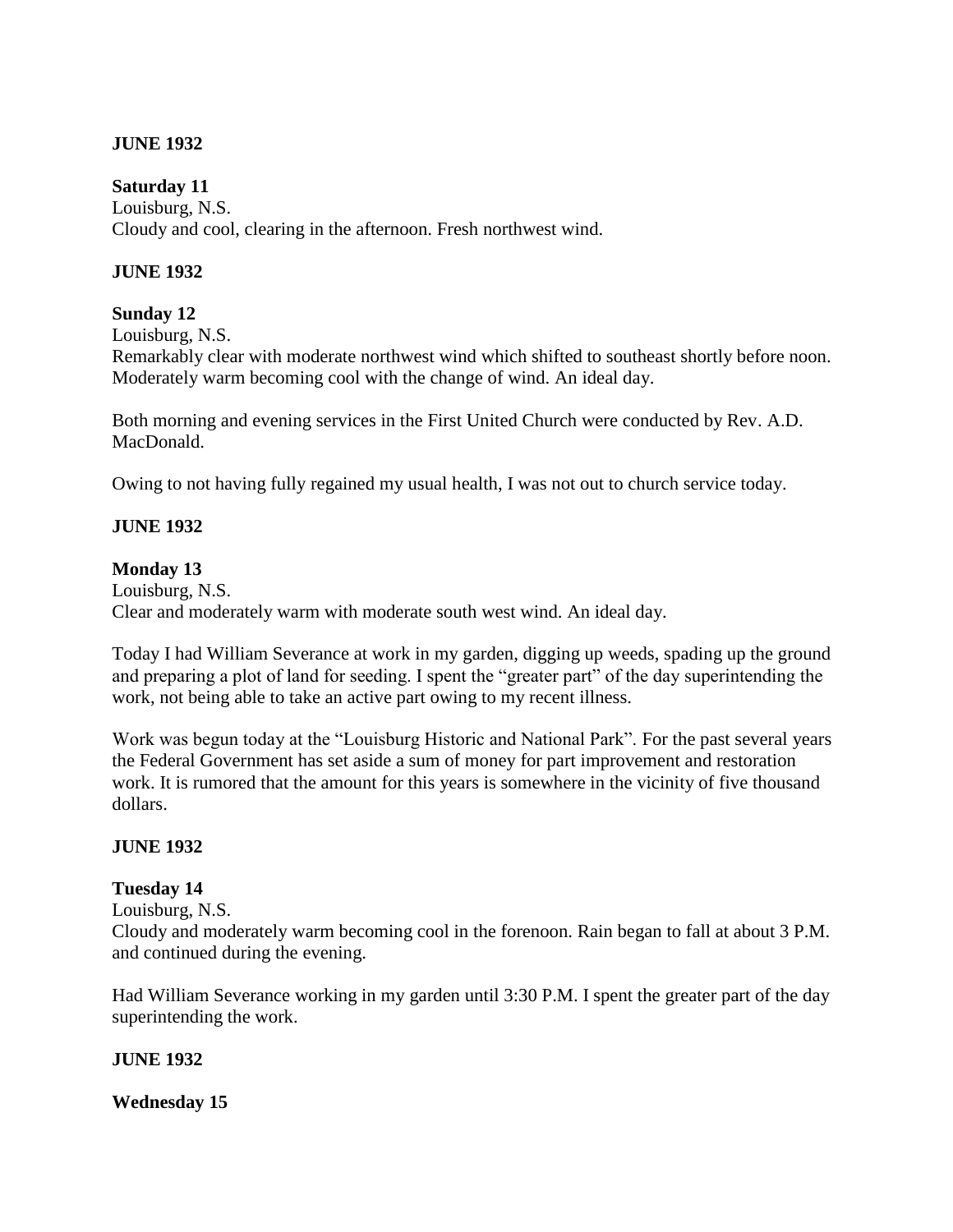Louisburg, N.S. Cloudy and cool in the forenoon, clearing in the afternoon. Light southwest wind.

Provincial Government Light Road grading outfit arrived in the afternoon and begun grading Main Street.

### **JUNE 1932**

#### **Thursday 16**

Louisburg, N.S. Clear and warm with light to fresh variable winds.

Government Road Grading outfit finished grading Main Street in the forenoon.

### **JUNE 1932**

**Friday 17** Louisburg, N.S. Cloudy and cool with moderate easterly winds.

### **JUNE 1932**

#### **Saturday 18**

Louisburg, N.S. Clear and moderately warm with light southwest wind.

Had William Severance to work in my garden all day and spent the day directing the work.

## **JUNE 1932**

## **Sunday 19**

Louisburg, N.S. Clear and moderately warm with light southwest wind.

In company with Emeline I attended service in the First United Church at 11 A.M. and 7 P.M. Both morning and evening services were in charge of Rev. A.D. MacDonald. Mr. MacDonald announced that this is his last Sunday to occupy the pulpit here for some time. Rev. D.A. MacMillan the regular pastor, who is now visiting at Baddeck in the interests of his health, may be able to take charge on his return.

Today is the first time I have been able to attend church since May 15 owing to my recent illness.

#### Dedication of Presbyterian Church

The new Presbyterian Church which has been recently completed was dedicated today. At 11 A.M. service was conducted by Rev. Cunningham of [blank] and at 3 P.M. by Rev. [blank] Thompson of Sydney, assisted by Rev. [blank] Cunningham. The formal dedicatory service took place during the 3 P.M. service and was led by Rev. Mr. Cunningham. At 7 P.M. the usual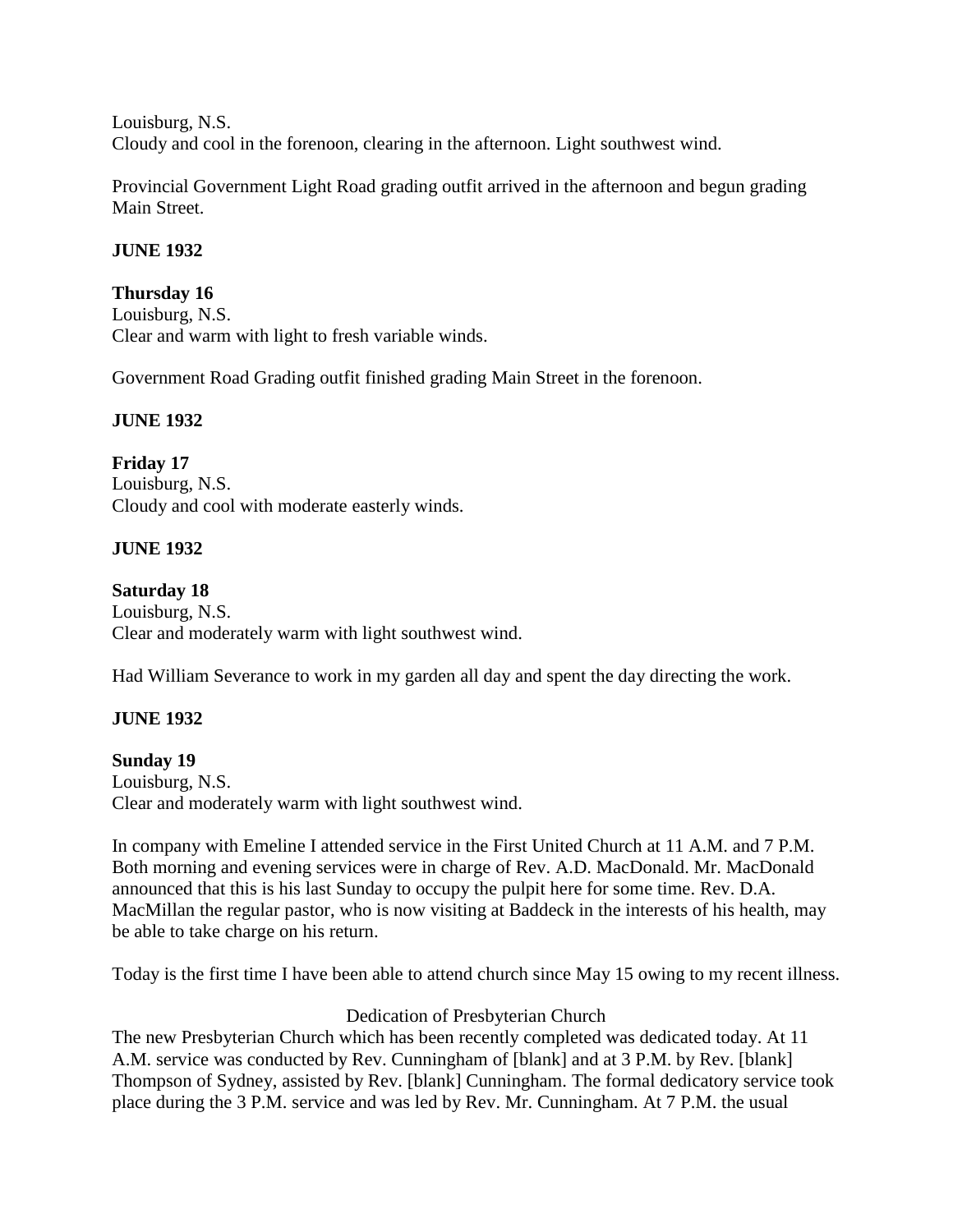evening service was conducted by Mr. Mosser, the resident student minister. At 3 P.M. the service of song was led by the Male Choir of the Presbyterian Church of Sydney, consisting of about twenty four members.

### **JUNE 1932**

### **Monday 20**

Louisburg, N.S. Clear and warm with light south west wind. An ideal day.

### **JUNE 1932**

### **Tuesday 21**

Louisburg, N.S. Clear and moderately warm with light variable wind.

Discovery of Remains of Duc d'Anville. Workermen while engaged in excavating in the ruins of the Kings Chapel at the Louisburg Historic and National Park at about 10 A.M. today unearthed what is believed to be the remains of the Duc d'Anville, a French Admiral who in 1746 while in command of a large Armada which was sent out from France for the capture of Louisburg and the destruction of New England cities, died at Halifax, N.S. and whose body in 1749 was removed to Louisburg and buried at the foot of the high altar in the Kings Chapel in the Citadel.

In the afternoon in company with William Lewis Jr. and John Murphy I motored to the park and viewed the remains which consist of a complete human skeleton lying about two feet below the surface of the ground, eleven feet from the eastern wall of the chapel and about twenty feet from either side, which according to history would be about the spot the burial took place. The bones which had been enclosed in a wooden coffin were intact, while the wood of the coffin had almost all crumbled to dust. The remains lay about east and west with the head to the westward and were of a person of about six feet in height. The discovery soon attracted a crowd of visitors and while at the scene I met Senator J.S. MacLennan, Miss Catherine MacLennan, George Wheeler, Photographer, Sydney and representatives of the Sydney Record, Sydney Post and Halifax Herald. I returned from the park at about 5 P.M. with Steve Murphy.

## **JUNE 1932**

## **Wednesday 22**

Louisburg, N.S. Cool and mostly cloudy with some fog. Moderate southwest wind.

At about 3:30 P.M. Judge Walter Crowe of Sydney accompanied by Miss Bown and Mr. Muggah, called for me and I accompanied them to the National Park where they visited the spot where the remains of what are undoubtedly those of Duc d'Anville which was unearthed on the site of the Kings Chapel yesterday. We returned to town at about 5 P.M. after which the Judge and party departed for Sydney.

At 9 P.M. Emeline and I attended choir practice in the First United Church.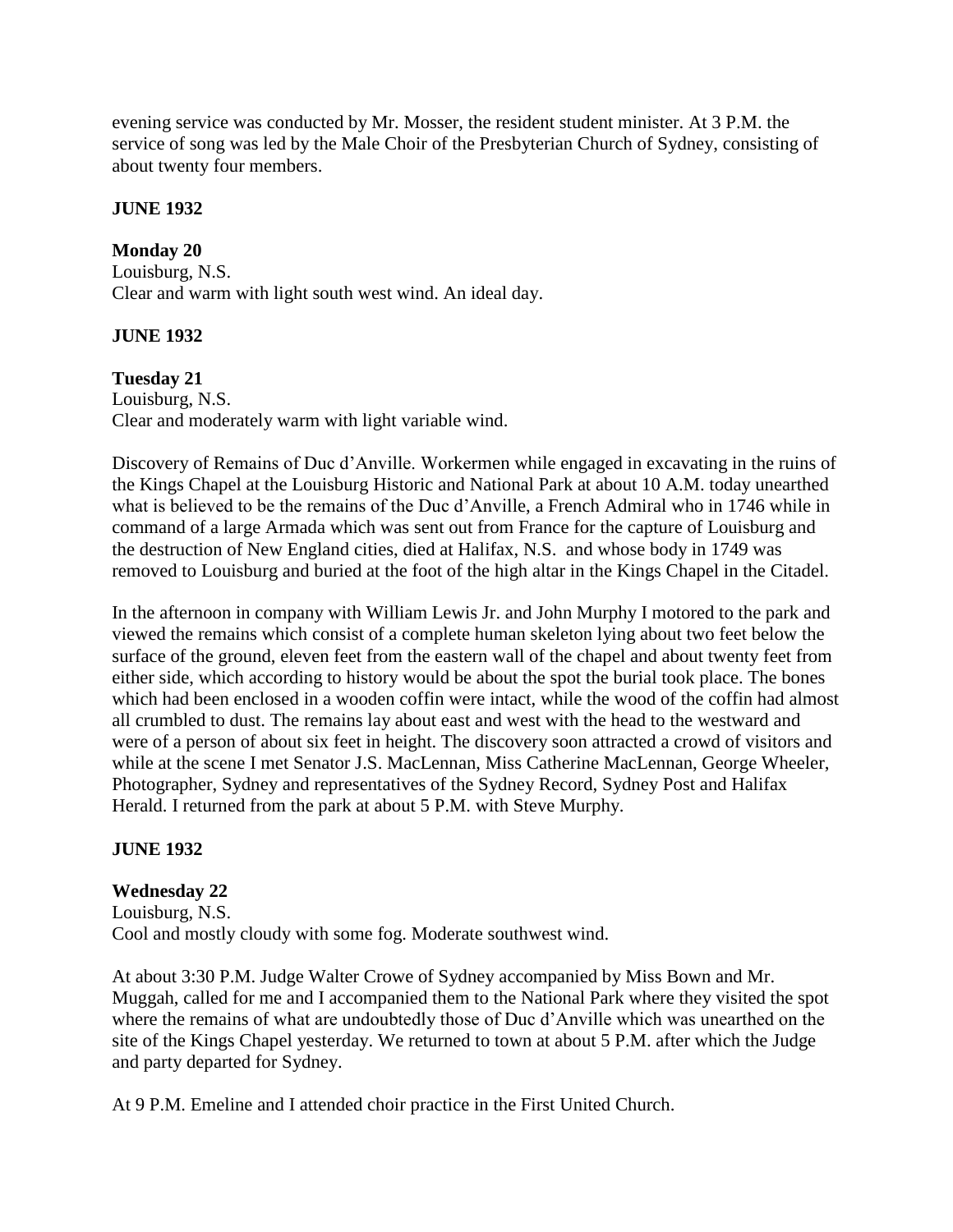#### **JUNE 1932**

#### **Thursday 23**

Louisburg, N.S. Cloudy, foggy and showery with moderate southwest wind. Thunder and lightning in the evening.

At about 10 A.M. Hon. Edgar N. Rhodes, Federal Minister of Finance and Hon. Percy Black, Minister of Highways for the Province of Nova Scotia, accompanied by Mr. Stanley Fraser organizer of the Conservative Party. D.R. Cameron, M.L.A. of Glace Bay and Mr. McCulloch, Highway Engineer arrived in town and were the guests of Mr. John A. MacDonald until shortly after noon. Shortly after their arrival a delegation composed of A.A. Martell, M.L.A. Allan MacDonald, J.B. Adams, D.R. Cameron, M.L.A. Fletcher Townsend and myself had an interview with Mr. Rhodes and Mr. Black in regard to the change in the railway schedule on the S. & L. Railway, which went into effect on June 9, 1932. They gave us a sympathetic hearing and Mr. Rhodes gave us to understand that he would take the matter up with H.J. Kelly, Vic-President of the Dominion Coal and Steel Corporation. After several other delegations had waited on Mr. Rhodes and Mr. Black, I accompanied the party to the National Park where they spent a short time visiting places of interest, after which the party left for Gabarus by the Shore Road. I then returned to town with J.A. MacDonald.

At 7:30 P.M. I attended and presided at a meeting of the School Board. Present at this meeting were Clarence Peters, J.A. MacDonald and myself. Principal Fisher's application for release from his engagement as Principal for the 1932-33 term was granted and the application of Donald B. Ferguson of Port Morien for Principal was accepted. Salary \$1000.00. Mr. Fisher is accepting the Principalship of New Waterford.

## **JUNE 1932**

## **Friday 24**

Louisburg, N.S. Cloudy and cool with showers, clearing at noon. Fresh southwest wind.

Motored to the National Park with Hector MacKenzie of Sydney in the forenoon. Returned at about 11:30 A.M.

#### **JUNE 1932**

**Saturday 25** Louisburg, N.S. Mostly clear with moderate wind.

## **JUNE 1932**

**Sunday 26** Louisburg, N.S.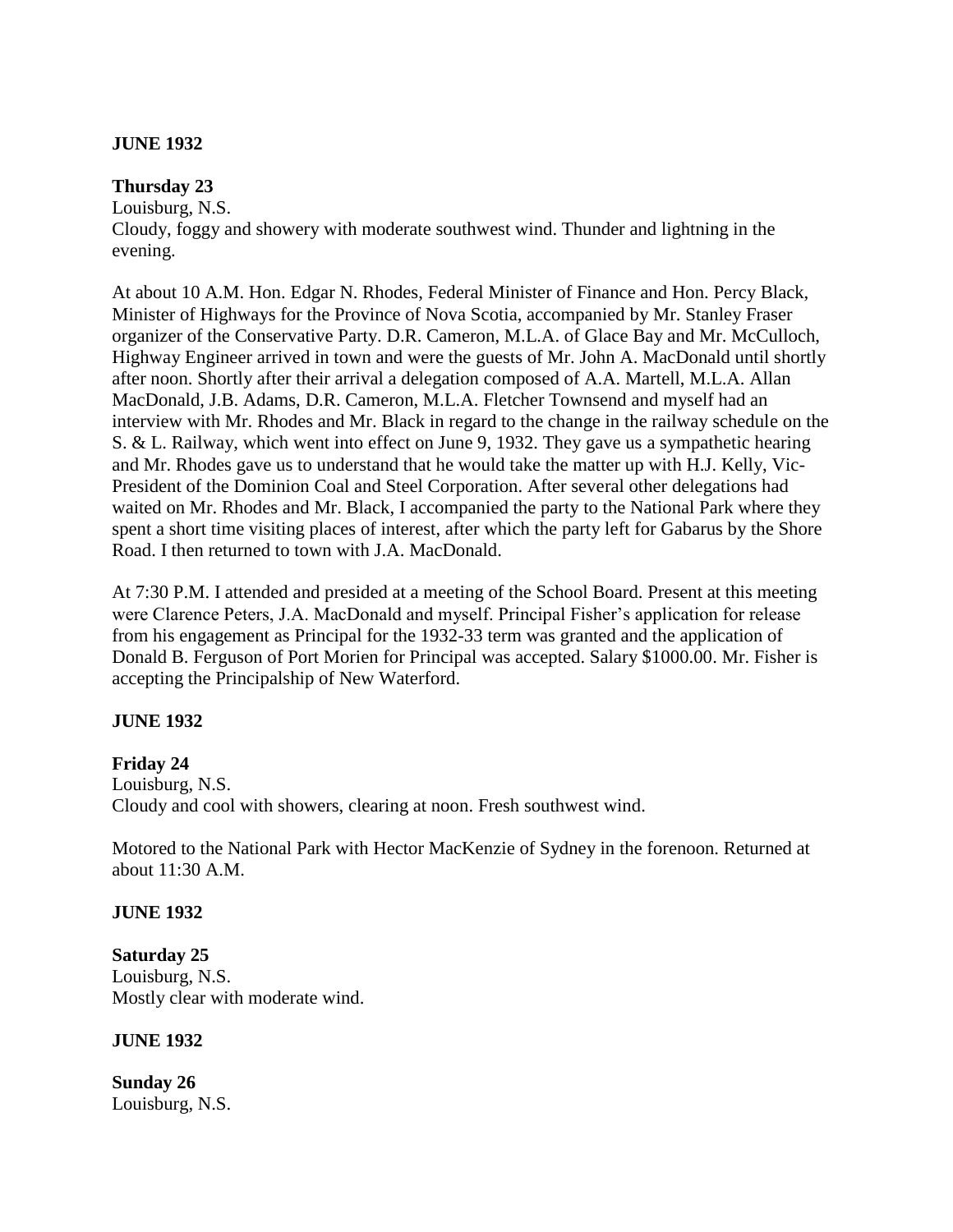Clear and moderately warm with moderate southwest wind.

In company with Emeline I attended service in the First United Church at 11 A.M., 3 P.M. and 7 P.M. Rev. C.R. F. MacLennan of Knox United Church, Glace Bay was in charge and preached at the three services. At 11 A.M. "Mariners" Lodge A.F. & A.M. parade to the United Church where they attended service. Those present were: William Phalen, Clarence Peters, D.J. Matheson, and Capt. J.E. Tutty. Gen Lewis, Ernest Matheson, G.B. Hiltz, Alonzo A. Martell, M.L.A.. Eddie Wilcox, Alex Alinard, Arthur Townsend, John R. Skinner, A.W. Stacey, L.J. Cann, Victor A. Fisher, Fletcher Townsend, James H. Crowdis and Emerson Grant.

At 3 P.M. "Samuel Moody" Loyal Orange Lodge "No surrender" True Blue Association and the L.O.B.A. attended service in a body.

# **JUNE 1932**

## **Monday 27**

Louisburg, N.S. Mostly clear with southwest wind.

The marriage of Edward MacVicar of this town to Miss Elizabeth MacPherson of Port Morien took place at Knox Manse, Glace Bay today. The ceremony was performed by Rev. C.R.F. MacLennan.

At 7 P.M. I attended and presided at a special meeting of the Town Council. Councillors present: Peters, MacInnis and Lewis. At this meeting the following appointments were made: D.A. Campbell, J.N. MacDonald and B.M. Spencer, reappointed assessors. (B.M. Spencer, Chief Assessor) Robert Peters, Duncan Lamont and Harold MacQuin reappointed Revisors. Albert Baker was appointed Policeman. Sanitary Inspector, Truant Officer, Jailer, Meter Reader and Inspector under the Fire Ordinance, Salary \$35.00 per month.

The resignation of Councillor D.J. Matheson which was tendered some time ago was accepted on motion of the council at this meeting.

# **JUNE 1932**

**Tuesday 28** Louisburg, N.S. Cloudy, foggy and cool with moderate south west wind.

At about 2 P.M. Mr. H.J. Kelly, Vice President and General Manager of the Dominion Steel and Coal Corporation, John R. MacIsaac, General Transportation and Traffic Manager of the S.& L. Railway and Matthew MacDonald, Comptroller, called to see me at my residence respecting the train schedule of the Sydney and Louisburg Railway. After discussing the various phases of the new schedule which went into effect on June 9, 1932, without coming to any definite conclusion, we proceeded to the National Park where the party visited some points of interest. On returning to town they left for Sydney at about 4 P.M. Before leaving for Sydney they arranged to meet a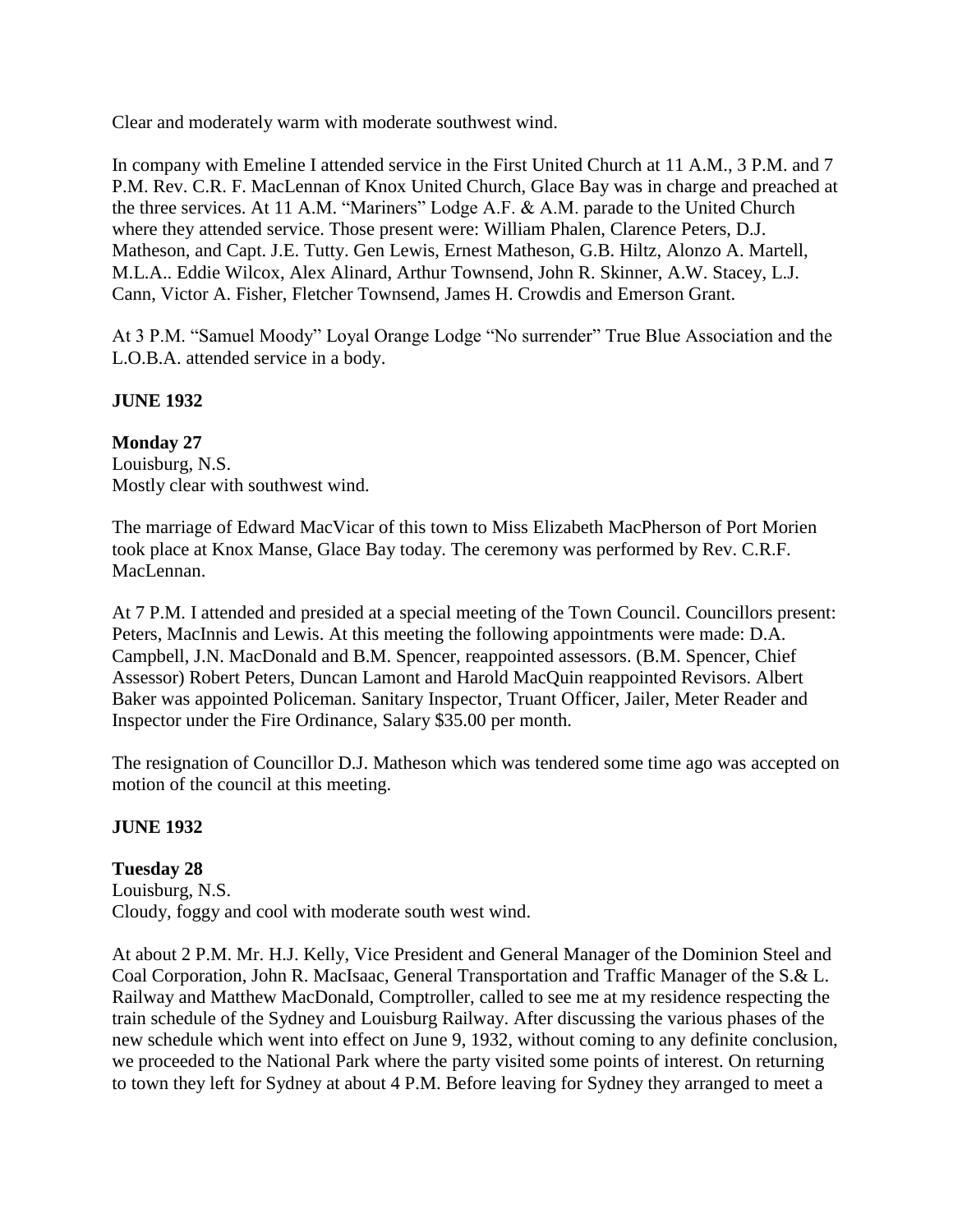committee on next Tuesday, July 7 at 11 A.M. for the purpose of further discussing train arrangements on the S. & L. Railway, as they effect Louisburg and intermediate points.

At about 8 P.M. a committee consisting of A.A. Martell, Fletcher Townsend, A.W. Stacey and myself (John A. MacDonald, another member being out of town) met a committee from the Fisherman Union consisting of Bert Wilcox, Holland Fleet, Douglas Fleet, Capt. Acker and George Harris at the home of Bert Wilcox, for the purpose of making the final arrangements for the Fisherman's Races which are to take place on the Harbour on the afternoon of July 1. Patrick Bates was also present at this meeting.

## **JUNE 1932**

### **Wednesday 29**

Louisburg, N.S. Clear and warm with moderate to fresh southwest winds.

At last nights meeting, held at the residence of Bert Wilcox, at which I was chairman, the cups donated for the various racing events were allotted as follows: Cup, donated by the "Shell" Service Station, Louisburg for Class A boats with one engine with single cylinder.

Cup, donated by Hon. E.N. Rhodes, assigned to Class B boats with one engine with two or more cylinders.

Cup, donated by A.A. Martell, M.P.P. assigned to Class C boats with two engines, but with not more than sixty horsepower combined.

Cup, donated by "Eastern Oil and Service Station", Sydney assigned to D Class boats schooner rigged, sail and power combined.

Cup, donated by John A MacDonald, assigned to E Class boats free for all, open to any type of fishing boat.

## **JUNE 1932**

#### **Thursday 30**

Louisburg, N.S. Mostly clear and moderately warm with moderate southwest wind.

At 7:30 P.M. I attended and presided at a special meeting of the School Board. This meeting was called for the purpose of engaging a principal for Louisburg School to fill the place vacated by Mr. Fisher, who was released from his contract on June 23. The application of Donald Ferguson was accepted on June 23, but Mr. Ferguson notified us since that time that he cannot accept the position. At tonights meeting the application of Arthur Ormiston of Sydney was accepted and salary fixed at \$1000.00.

Commissioners present at tonights meeting: C. Peters, J.A. MacDonald, and P.P. Bates.

#### **JULY 1932**

**Friday 1 Dominion Day** Louisburg, N.S.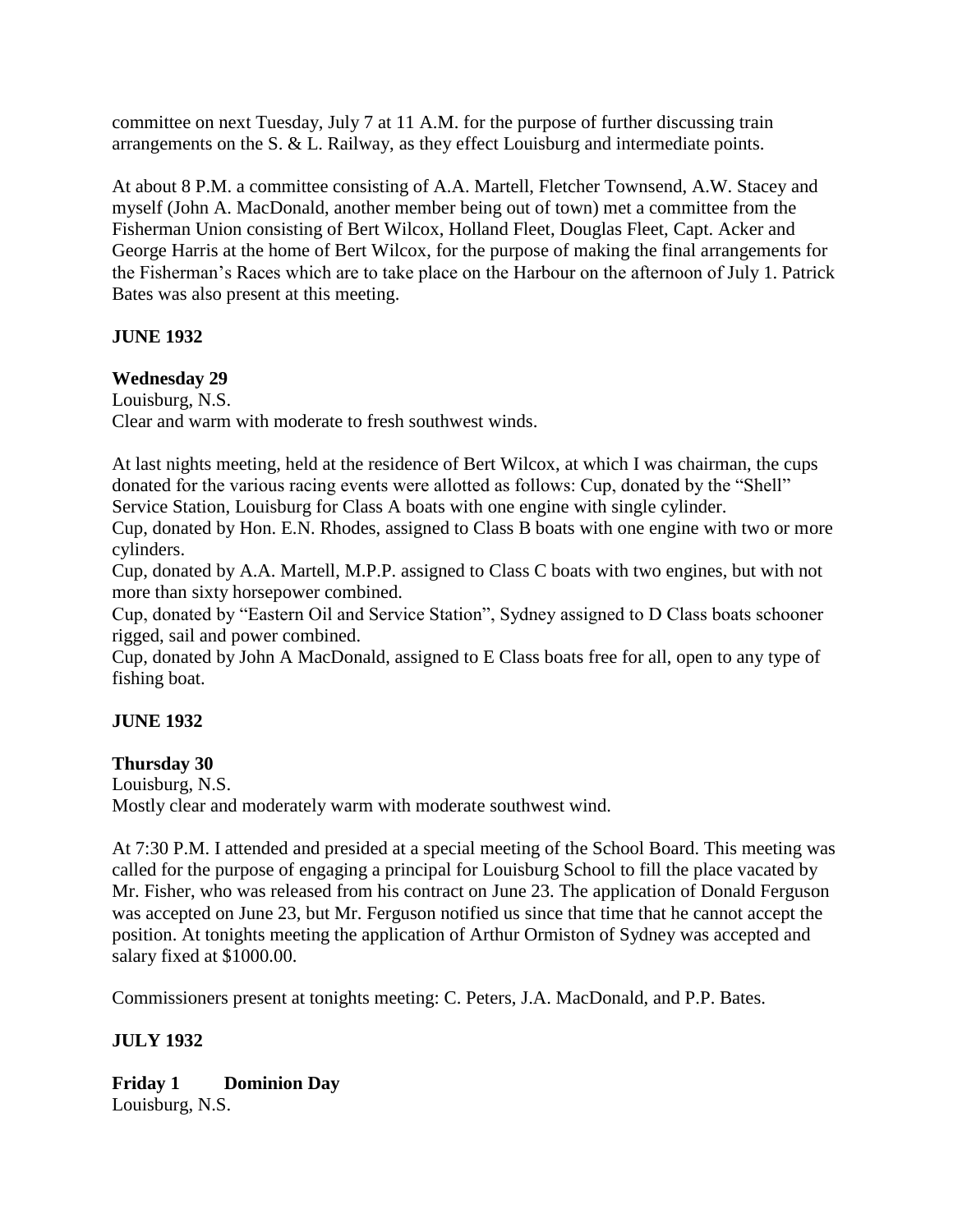Cloudy in the morning, but clearing in the forenoon. Clear and moderately warm in the afternoon with moderate southwest wind.

#### Regatta

The Boat races on the harbour brought out a record crowd of spectators. The races were held under auspices of the local Fishermen's Union and were greatly enjoyed by all present. Thirty boats of various types and classes as follows: Class A boats with one engine with single cylinder, Class B boats one engine with two or more cylinders, Class C boats with two engines but with not more than a combined horsepower of sixty, Class D boats schooner rigged, sail and power combined, Class E: free for all, open to any type of fishing boat.

The following were the winners in the various classes:

Class A: Cup donated by the "Shell Service Station", Louisburg won by Joseph Bagnell, Louisburg, Second, cash prize won by Burton Wilcox, Louisburg, Third: cash prize won by W. MacIntyre, Gabarus, Fourth, cash prize won by Alex Alinard, Louisburg, Fifth cash prize won by M.W. Kennedy, Little Lorraine.

Class B: First prize, cup donated by Hon. E.N. Rhodes, won by Holland Fleet, Louisburg; Second, cash prize won by Wilbert Severance, Fourchu; Third, cash prize won by Ferman Fleet, Louisburg;

Class C: First prize cup donated by A.A. Martell, M.P.P. won by Floyd Fleet, Louisburg, Second, cash prize won by Charles Clarke, Gabarus, Third, cash prize won by Gordon Stevens Jr, Louisburg.

Class D: First prize, cup donated by "Eastern Oil and Service Station" Sydney, won by Holland Fleet, Louisburg, Second 1 pair rubber boots won by Daniel Fleet, Louisburg, Third, cash prize won by Judson Cross, Louisburg, Fourth prize , cash won by H. Publicover, Louisburg. Class E: First prize cup donated by John A. MacDonald won by Holland Fleet, Louisburg, Second, 1 Fisherman's Rubber Suit won by Wilbert Severance, Fourchu.

During the evening in the Masonic hall, I presented the trophies and prizes to the successful competitors.

(continued on next page)

# **JULY 1932**

**Saturday 2** Louisburg, N.S. Cloudy and foggy with light southwest wind.

In the afternoon I visited the National Park with Mr. John R. MacIsaac, General Transportation and Traffic Manager of the Dominion Steel and Coal Corporation. Mr. G.A. Duggan, former General Manager of the Dominion Coal Company and Mr. Carl Marsh, Chief Engineer of the Dominion Steel and Coal Corporation.

> Regatta (continued from previous page)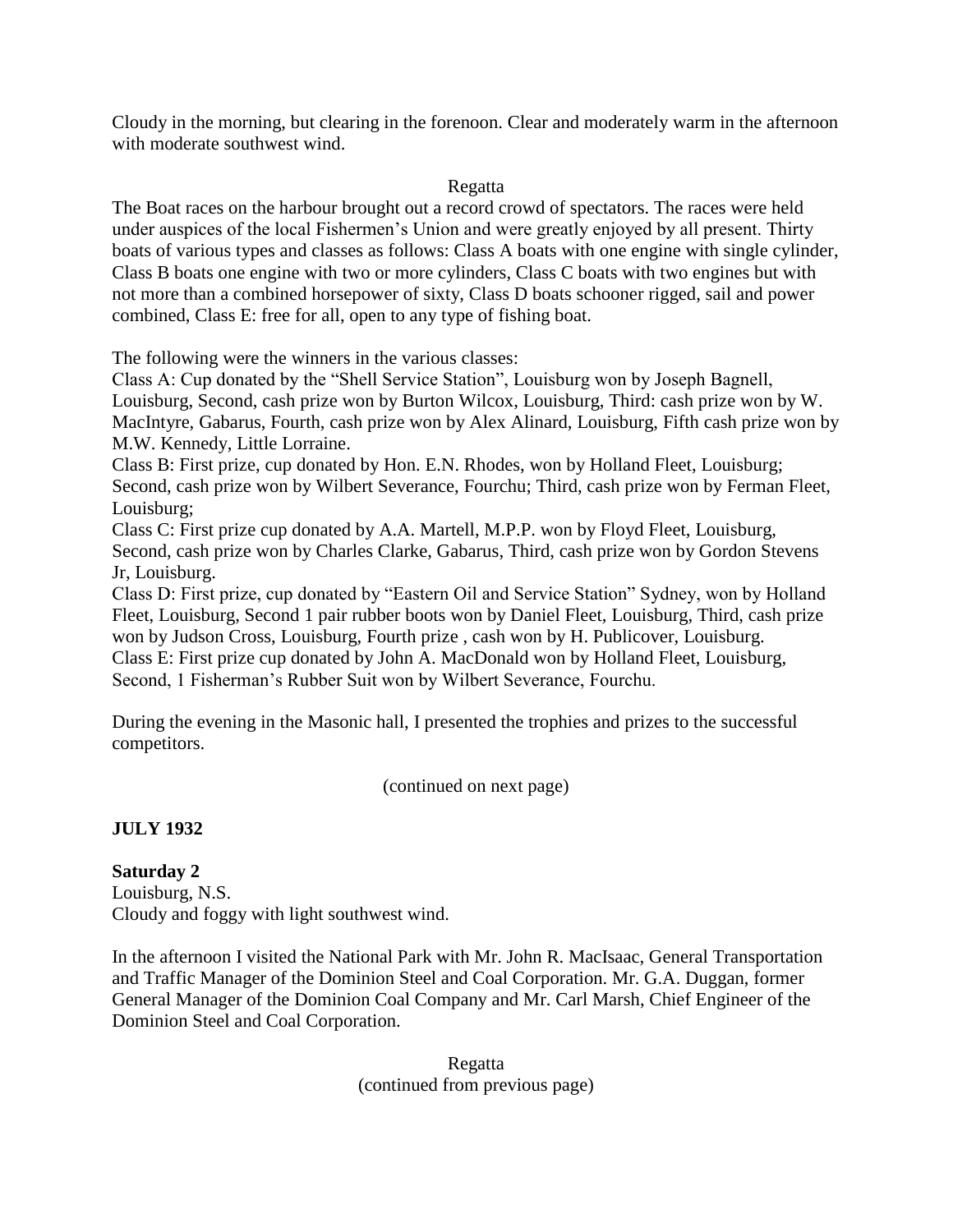Immediately after the presentation of the prizes, a short address were delivered by A.A. Martell, M.P.P., A.W. Stacey, John A MacDonald and myself. After the presentations and addresses, dancing was indulged in until a late hour by the young people of the town and their friends from outside. I acted as official starter of todays races, being entrusted with the firing of the starting and finishing guns. Other officials were: A.A. Martell, M.P.P., Fletcher Townsend, A.W. Stacey and John A. MacDonald. The following are the entries in each class and the time of each entry: (Starting gun fired at 1:30 P.M.)

| Class A                 |                 |          |                |
|-------------------------|-----------------|----------|----------------|
| Joseph Bagnell          | Louisburg       | Finished | 1-55-10 First  |
| Bert Wilcox "Caretta"   | Louisburg       |          | 1-55-22 Second |
| W. MacIntyre "Ostesaga" | Gabarus         |          | 1-56-10 Third  |
| Alex Alenard            | Louisburg       |          | 1-56-02 Fourth |
| M.W. Kennedy            | Little Lorraine |          | 1-59-03 Fifth  |
| <b>Fraser Wilcox</b>    | Louisburg       |          | $1-59-21$      |
| <b>Clifton Townsend</b> | Louisburg       |          | $1-59-35$      |
| <b>Frank Hart</b>       | Louisburg       |          | $1-59-40$      |
| <b>Edgar Bate</b>       | Louisburg       |          | $1-61-50$      |
|                         |                 |          |                |

(continued on next page)

#### **JULY 1932**

#### **Sunday 3**

Louisburg, N.S.

Heavy rain in the early morning. Partly clear in the middle of the day. Cloudy and foggy in the evening. Fresh to strong south-west wind.

> Regatta (continued from previous page)

Class B Starting fired at 3:05 P.M.

| Holland Fleet "Swift"      | Louisburg | 3-22-35 First  |
|----------------------------|-----------|----------------|
| Wilbert Severance "Aloaha" | Fourchu   | 3-22-45 Second |
| Ferman Fleet "Depression"  | Louisburg | 3-23-00 Third  |
| Alex Ferguson "Lew"        | Fourchu   | 3-24-45 Fourth |
| A. Lahey                   | Louisburg | $3 - 31 - 32$  |

Class C Starting gun fired at 3:42 P.M.

| Lloyd Fleet "Murine"      | Louisburg | 4-01-29 First  |
|---------------------------|-----------|----------------|
| Charles H. Clarke "Tiger" | Gabarus   | 4-04-26 Second |
| Gordon Stevens "Glee"     | Louisburg | 4-03-25 Third  |

 The start of the "Glee" was irregular but after consideration by the sailing committee was awarded third prize.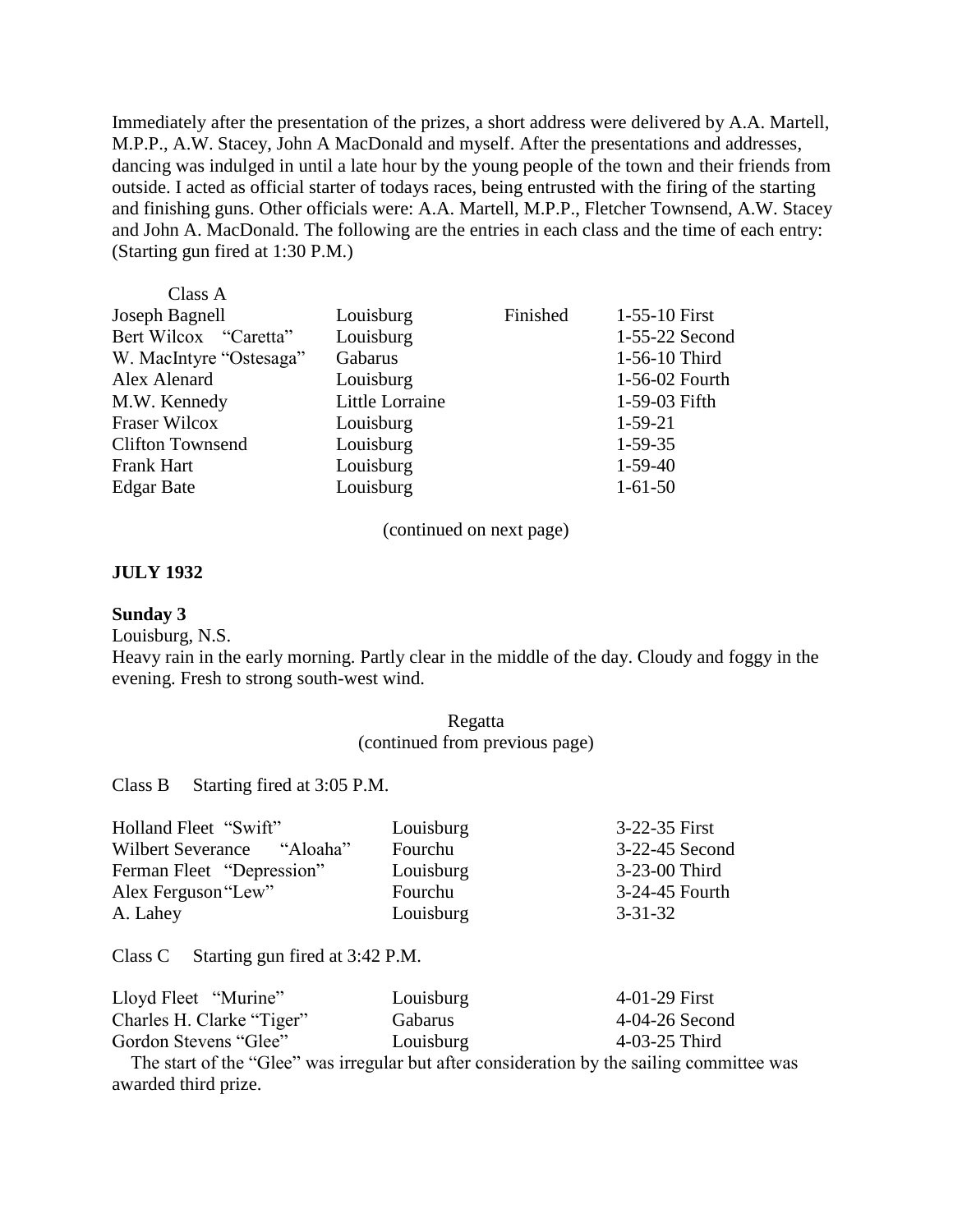Class D Starting gun fired at 2:20 P.M.

| Holland Fleet "Mary Jane"                 | Louisburg       | 2-45-15 First  |
|-------------------------------------------|-----------------|----------------|
| Daniel Fleet "Murray"                     | cc              | 2-45-45 Second |
| <b>Judson Cross</b>                       | C               | 2-46-00 Third  |
| H. Publicover "Red Wing"                  | C               | 2-46-08 Fourth |
| Sam Levy "Agaled"                         | C               | $2 - 46 - 44$  |
| <b>Charles Stacey</b>                     | $\zeta\,\zeta$  | $2 - 47 - 05$  |
| <b>Matthew Parsons</b>                    | cc              | $2 - 47 - 50$  |
| John Poole                                | $\zeta$ $\zeta$ | $2 - 49 - 10$  |
| W. King                                   | C               | $2 - 49 - 50$  |
| George Harris (Did not cross finish line) |                 |                |

Class E Starting fun fired at 3:20 P.M.

| Holland Fleet "Myrtle & Beulah" | Louisburg      | 3-34-40 First  |
|---------------------------------|----------------|----------------|
| Wilbert Severance "Aloaha"      | <b>Fourchu</b> | 3-36-15 Second |
| Lloyd Fleet "Murine"            | Louisburg      | 3-39-28        |

(continued on next page)

#### **JULY 1932**

#### **Monday 4**

Louisburg, N.S. Cloudy with showers in the evening.

#### Regatta (continued from previous page)

Those who contributed to the prize list, other than donors of cups who are already named:

| Fletcher Townsend, Louisburg                                          | Cash       | 6.00 |
|-----------------------------------------------------------------------|------------|------|
| Michael MacKenzie, Louisburg                                          | <b>66</b>  | 2.00 |
| M.S. Huntington                                                       | $\epsilon$ | 5.00 |
| Stairs Son & Morrow Halifax                                           | $\epsilon$ | 5.00 |
| Chester Basin Ship Building Co.                                       | $\epsilon$ | 5.00 |
| D.H. Sutherland, Fishery Supervisor, Halifax - 1 pair of Rubber Boots |            |      |
| Lewis & Co., Louisburg, 1 Fisherman's Rubber Suit                     |            |      |

## **JULY 1932**

#### **Tuesday 5**

Louisburg, N.S. Sydney, N.S. Cloudy with rain in the morning. Clearing shortly before noon, moderate warm in the afternoon.

Motored to Sydney in the morning with A.A. Martell.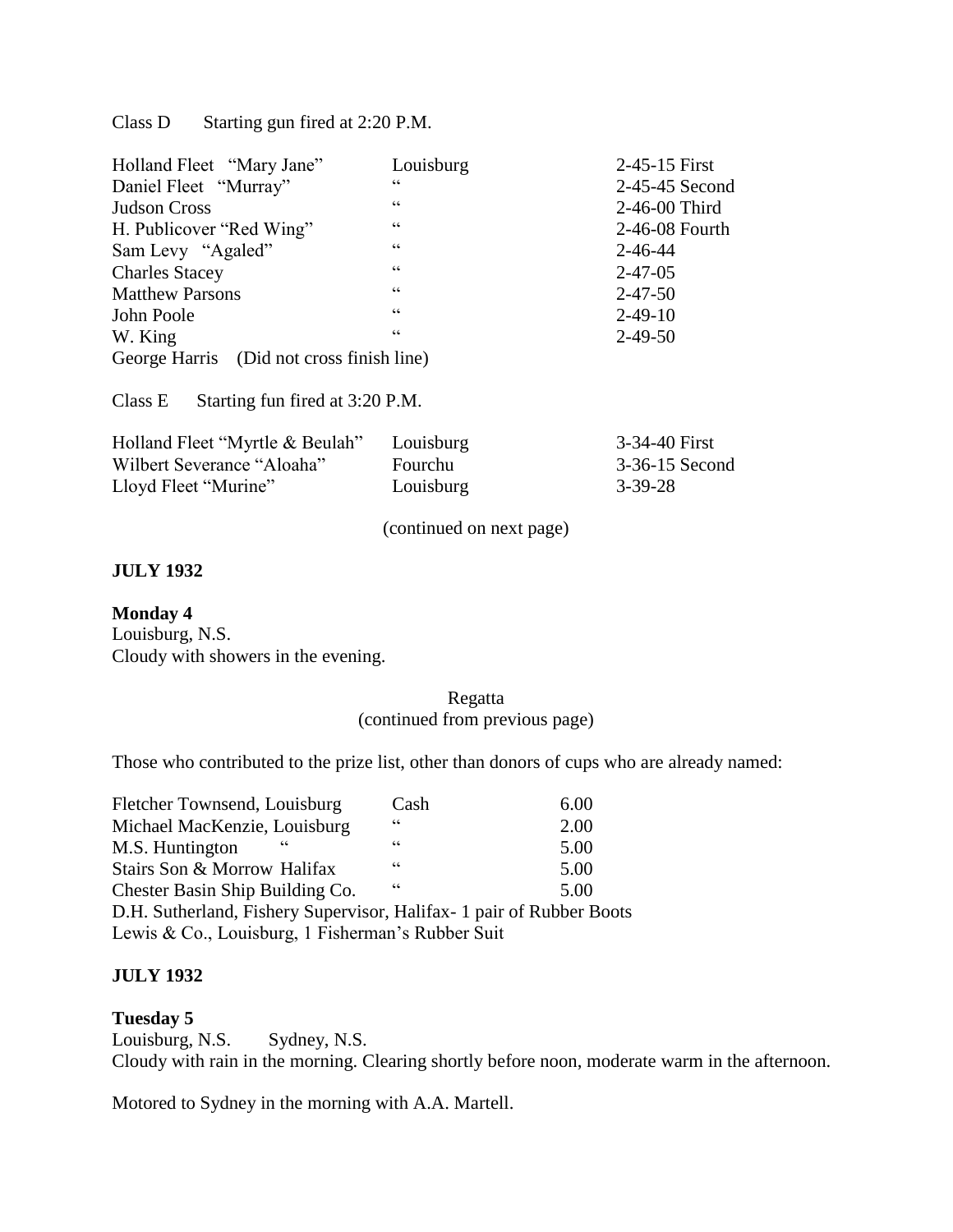## **JULY 1932**

### **Wednesday 6**

Louisburg, N.S. Clear and moderately cool with moderate northwest wind which changed to south west.

### **JULY 1932**

### **Thursday 7**

Louisburg, N.S. Cool and partly clear with a few light showers.

### **JULY 1932**

### **Friday 8**

Louisburg, N.S. Salmon River Clear and moderately warm becoming cloudy in the afternoon. Rain accompanied by a gale during the night. Wind southwest shifting to southeast in the evening.

I motored to Sydney with Abe Cameron in the morning. At Sydney I met Heber and with him motored out home to Salmon River where we arrived at about 3:15 P.M. calling at Clifford's enroute.

## **JULY 1932**

#### **Saturday 9**

Salmon River Cloudy and damp. Rain and heavy gale in the early morning. Wind southeast shifting to southwest in the afternoon. Rainfall of last night about 1 inch.

## **JULY 1932**

## **Sunday 10**

Salmon River Mostly clear and moderately warm with moderate northwest wind.

Mother, Heber and I motored to Clifford's in the forenoon. At about 1:30 P.M. Heber and I accompanied by Maria and Clifford motored over to Allie's where we remained a short time. At about 2:30 P.M. Heber and I motored back home where Heber had arranged to meet Dr. James Bruce of Sydney at 3 P.M. for the purpose of showing him some rare specimen of wild flowers which grow on a bog, near the mountain. Dr. Bruce accompanied by Philip Williams of Sydney, arrived on schedule but having been motoring all day, was too weary to visit the wild flower bog, as previously arranged. After the departure of Bruce and Williams, Heber and I returned to Clifford's where we remained until about 6 P.M. when we returned home accompanied by mother.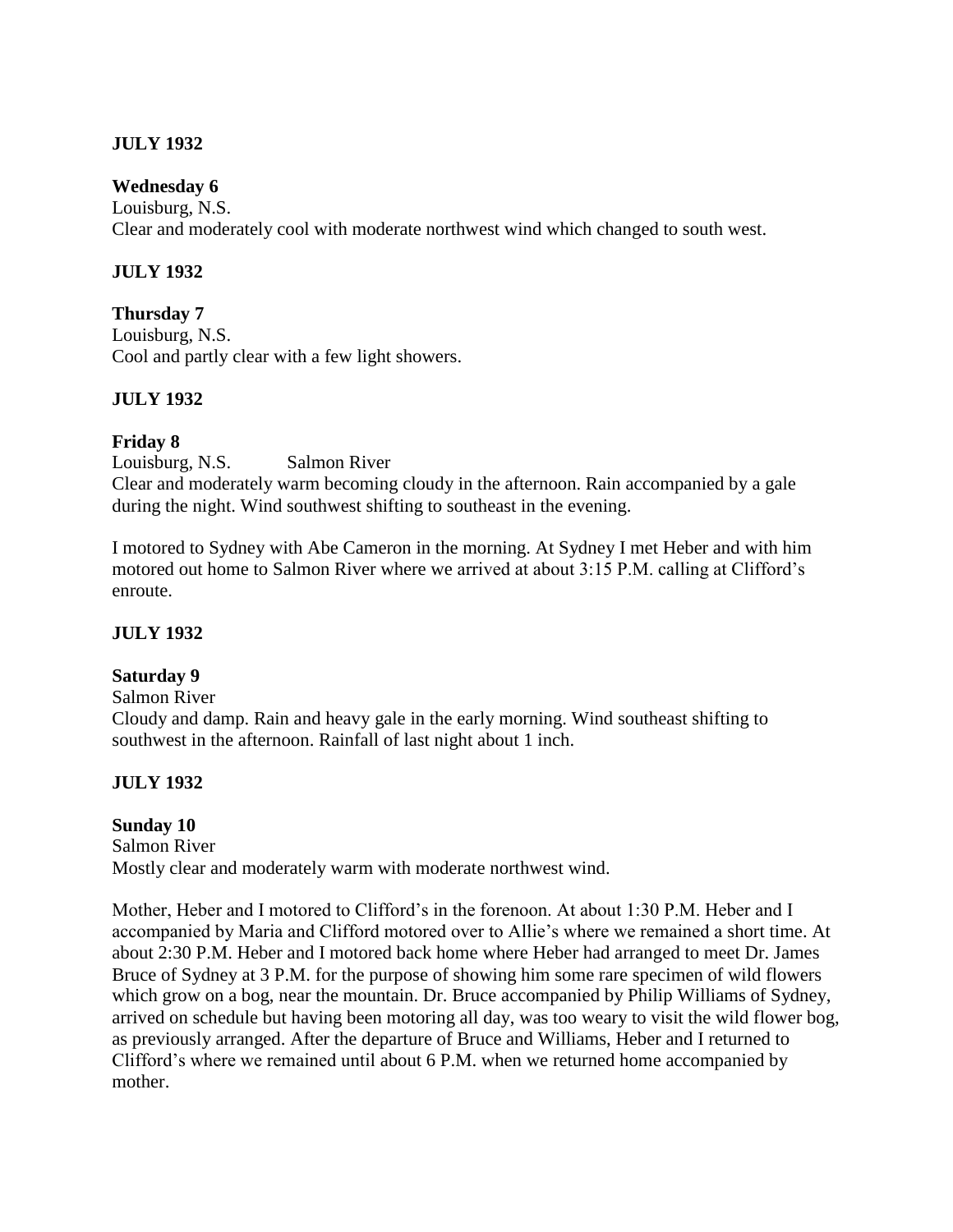# **JULY 1932**

### **Monday 11**

Salmon River

Partly clear and moderately warm with light to fresh southwest wind. Light showers in the evening. Thunder, lightning and heavy rain during the night. Rainfall about 3/4 inch. Max temperature about 72.

Visited Arthur Huntington in the afternoon, returning at about 6:30 P.M.

## **JULY 1932**

### **Tuesday 12**

Salmon River Cloudy with rain in the early morning. Cleared during the day, moderately warm.

## **JULY 1932**

### **Wednesday 13**

Salmon River

Clear and moderately warm with light northwest wind, shifted to southwest in the afternoon and increased to a fresh breeze.

Visited Clifford's in the forenoon, calling at Cabbs enroute. At Clifford's, I took his boat and rowed up into the mouth of Salmon River, where I tried for to catch fish, but without success.

## **JULY 1932**

## **Thursday 14**

Salmon River

Cloudy with some light rain in the forenoon. Cleared at noon, moderately warm wind southwest shifting to northeast in the evening and becoming cool.

Accompanied by Heber, I visited the wild flower bog at the foot of the mountain in the evening.

## **JULY 1932**

## **Friday 15**

Salmon River Louisburg, N.S. Cool and mostly cloudy with moderate to fresh northwest wind.

I motored from Salmon River to Sydney with Heber in time to catch the 8 A.M. train for Louisburg. Left Salmon River at 6:15 A.M., arrived at Sydney at 7:15 A.M. Left Sydney by train at 8 A.M. Arrived at Louisburg at 11:15 A.M.

## **JULY 1932**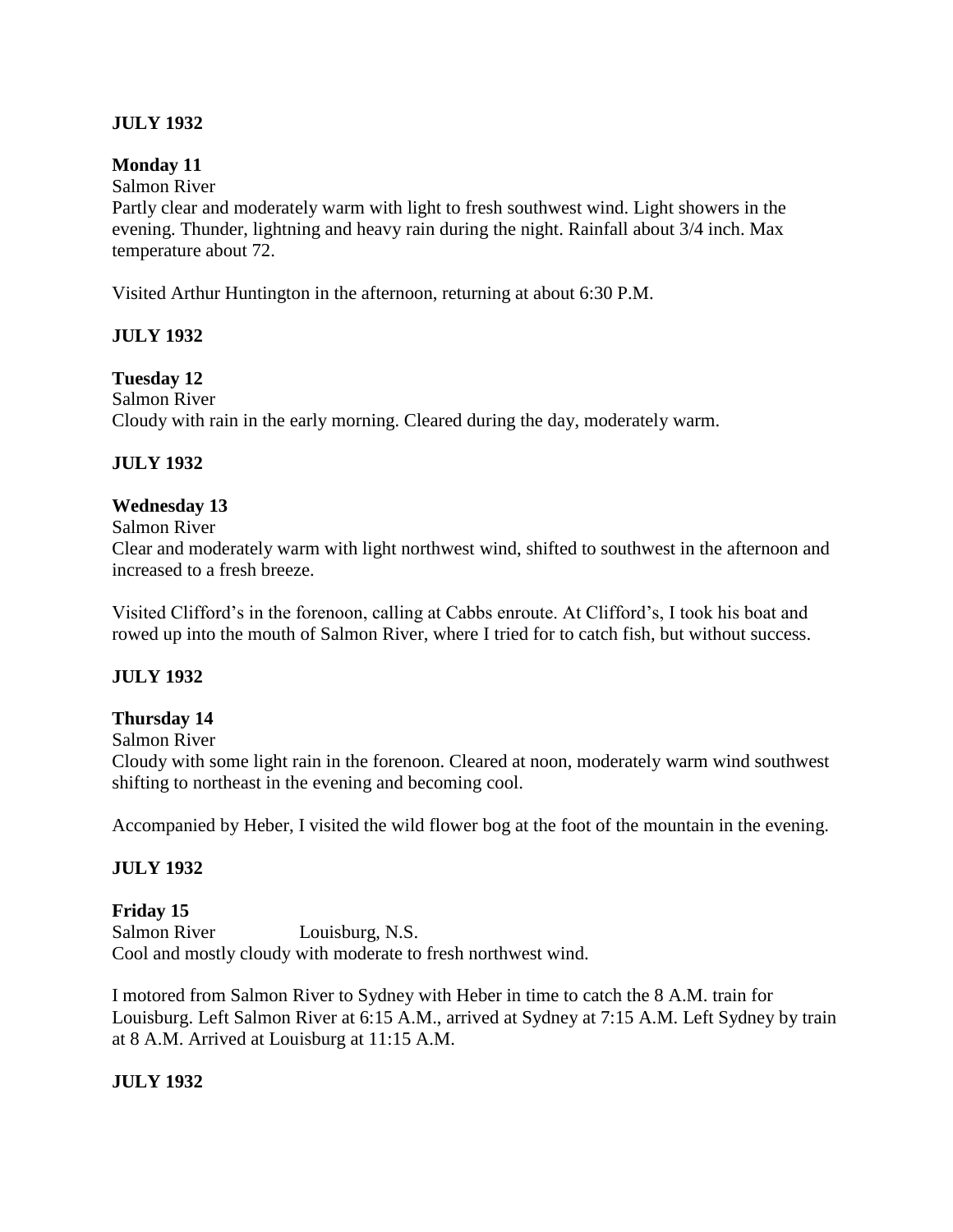### **Saturday 16**

Louisburg, N.S. Clear and moderately warm with moderate to fresh northwest wind.

In the afternoon I visited the National Park in company with Judge Walter Crowe and Alderman S.E. Muggah of Sydney. While at the park we visited the site of the Monument which is to be erected shortly to Lord Dundonald who was killed on July 9, 1758. According to present arrangements this monument is to be unveiled on August 11, 1932. Before returning to town, we also visited the sites of French and British outposts between Black Rock and White Point. The Judge and Mr. Muggah left for Sydney at about 4:30 P.M.

Quite an addition was made to the relics at the museum in the National Park, when an Old Anchor which was raised from the bottom of the harbour some years ago was removed to the park today.

### **JULY 1932**

### **Sunday 17**

Louisburg, N.S. Clear and moderately warm with moderate southwest wind.

I attended service in the First United Church at 11 A.M. and 7 P.M. Both morning services were in charge of Mr. Edward MacVicar, (student) of Sydney.

## **JULY 1932**

## **Monday 18**

Louisburg, N.S.

Cloudy, cool and showery, wind south shifting to southeast in the afternoon and increasing to a moderate gale in the evening.

## **JULY 1932**

## **Tuesday 19**

Louisburg, N.S. Cloudy, foggy, rainy and cool with moderate southwest winds.

## **JULY 1932**

## **Wednesday 20**

Louisburg, N.S. Cloudy wind southwest.

At 9 P.M. Emeline and I attended choir practice in the First United Church.

## **JULY 1932**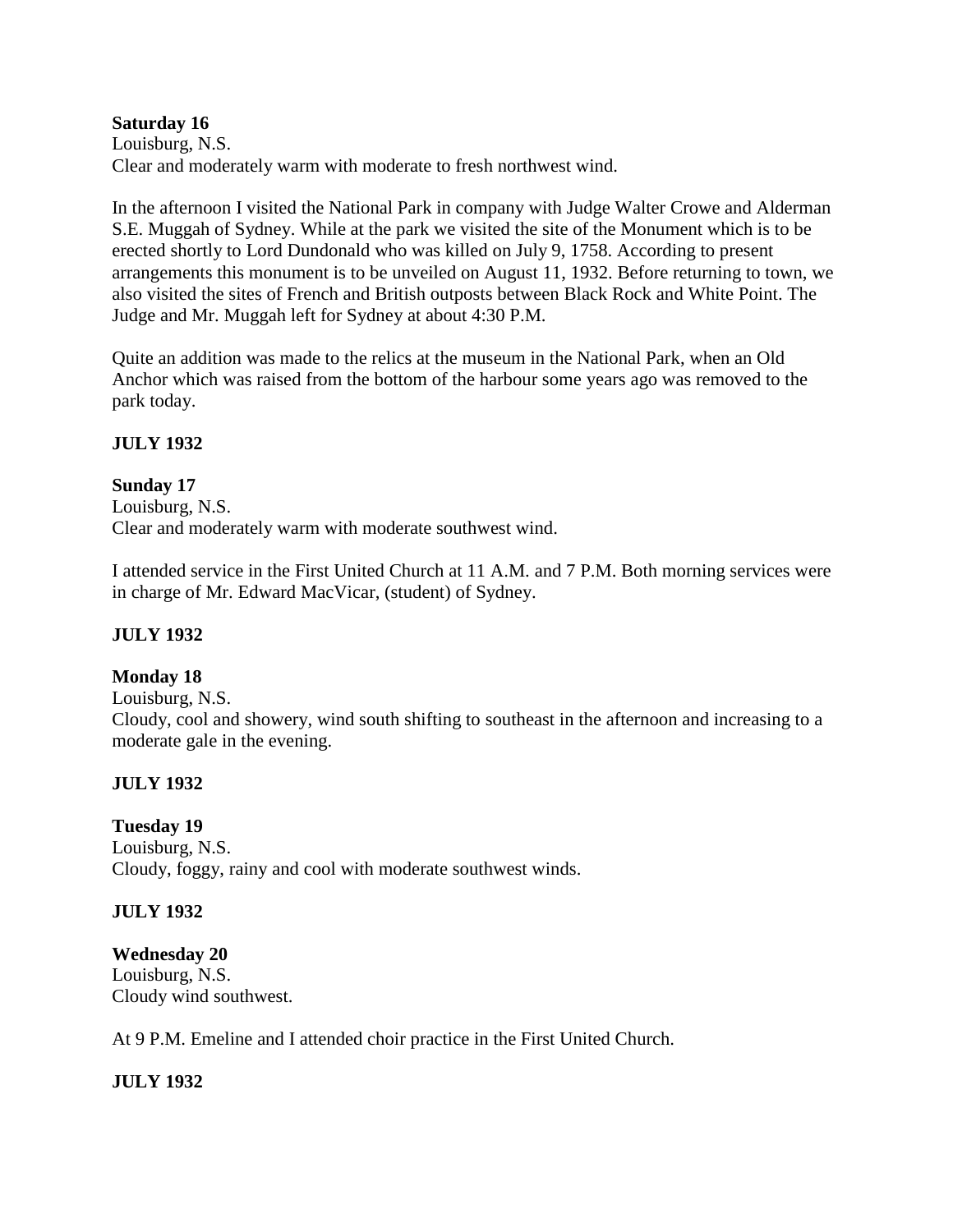**Thursday 21** Louisburg, N.S. Cloudy with some fog. Wind southwest.

At 7:30 P.M. I attended and presided at a regular meeting of the Town Council. Councillors: Clarence Peters, P.P. Bates, W.W. Lewis and D.J. MacInnis were present.

### **JULY 1932**

#### **Friday 22**

Louisburg, N.S.

Cloudy in the morning, cleared during the day becoming cloudy again in the afternoon. Light east to northeast wind.

In the afternoon the Viking Ship "ROALD AMUNDSEN" Capt. GERHARD FOLGERO, arrived from New York via Halifax, N.S. enroute to Norway via Greenland and Iceland. This ship is 60 feet in length about 15 feet wide, draws 3 ½ feet of water and carried a crew of four men.

#### **JULY 1932**

#### **Saturday 23**

Louisburg, N.S.

Cloudy and foggy in the morning, clearing at about 10 A.M. Cool with moderate to fresh southwest wind.

At about 11 A.M. I visited the National Park with Capt. Gerhard Folgero of the Viking ship "ROALD AMUNDSEN" and George Lewis of the town who drove us to the park in his motor car. Capt Folgero was very much interested in what remains of the Old French City. At about 2 P.M. in company with A.A. Martell, M.L.A. I visited Capt Folgero on board his ship which lies at the Government Wharf.

The first Swordfish to be landed here this season was brought in today by Mr. Burgess of Port Morien. This fish was caught off Port Bickerton, while Mr. Burgess was enroute to Louisburg. The fish was purchased by George Lewis of this town.

#### **JULY 1932**

#### **Sunday 24**

Louisburg, N.S.

Cloudy and foggy. Rain with some thunder and lightning during the night. Wind southwest to southeast.

Attended service in the First United Church at 11 A.M. and 7 P.M. Both morning and evening services were in charge of Mr. Edward MacVicar, (student minister) of Sydney.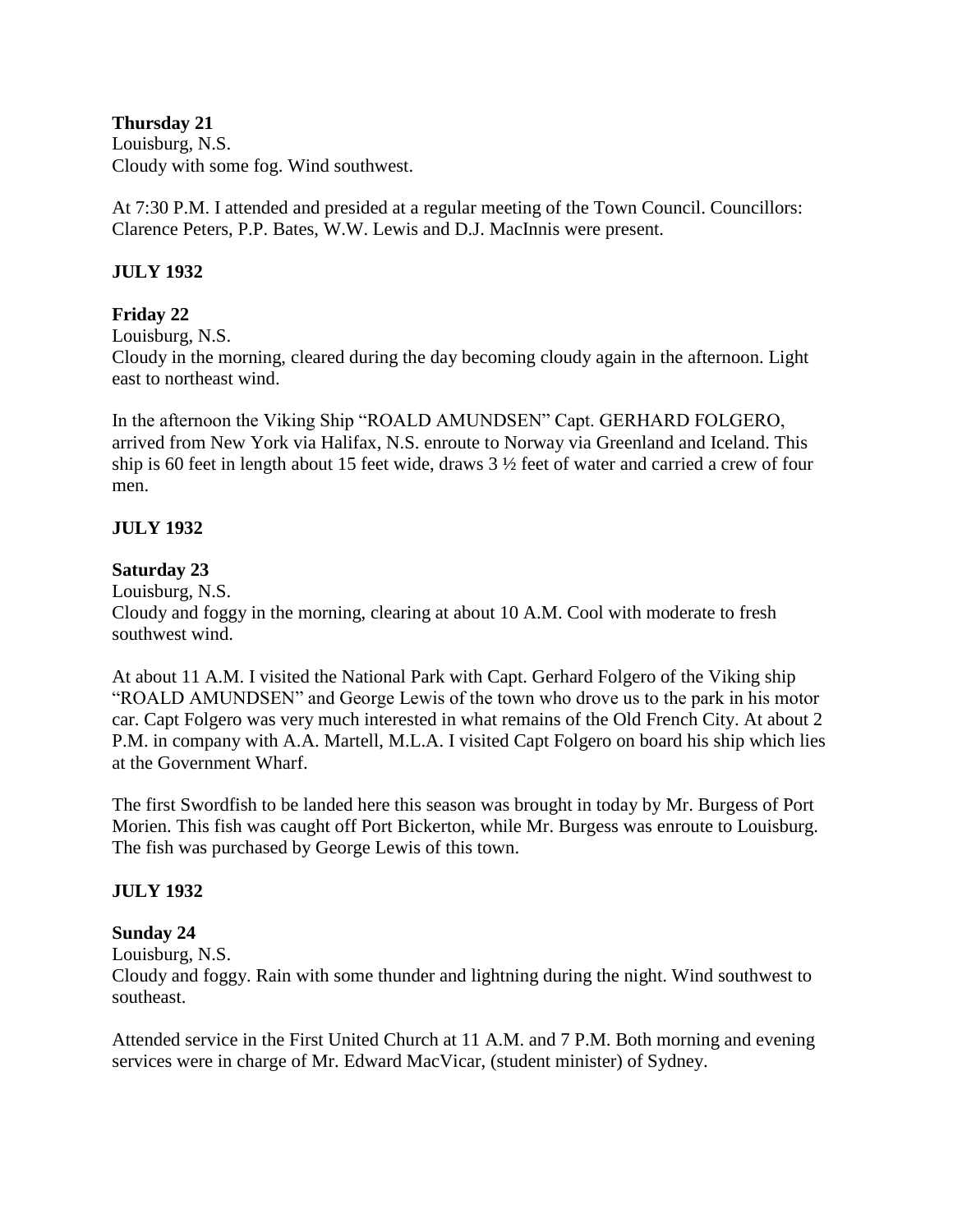Viking Ship "ROALD AMUNDSEN" Capt. Gerhard Folgero sailed in the morning enroute to Norway via Greenland and Iceland.

# **JULY 1932**

# **Monday 25**

Louisburg, N.S.

Cloudy and foggy in the early part of the day. Cleared at about noon. Perfect weather in the afternoon and evening. Wind southwest shifting to northwest in the afternoon. Max temperature about 75.

At about 3 P.M. I visited the National Park with Rev. E.A. Kirby and party of Sydney including Rev. Dr. Rose of Wolfville, and Mrs. J.F. Miles of Sydney.

# **JULY 1932**

**Tuesday 26** Louisburg, N.S. Clear and warm with light to moderate south west wind. A perfect day.

The annual congregation outing of the congregation of the First United Church was held this afternoon at the site of the Old Marconi wireless Station, Old Town.

# **JULY 1932**

## **Wednesday 27**

Louisburg, N.S. Clear and moderately warm with moderate southwest wind.

In company with Emeline, I attended choir practice in the First United Church at 9 P.M.

# **JULY 1932**

# **Thursday 28**

Louisburg, N.S. Cloudy, cool and foggy with a few showers. Light southwest wind.

# **JULY 1932**

## **Friday 29**

Louisburg, N.S.

Cloudy and foggy. Partly clear for a short time in the afternoon. Moderate to fresh southwest wind.

## **JULY 1932**

## **Saturday 30**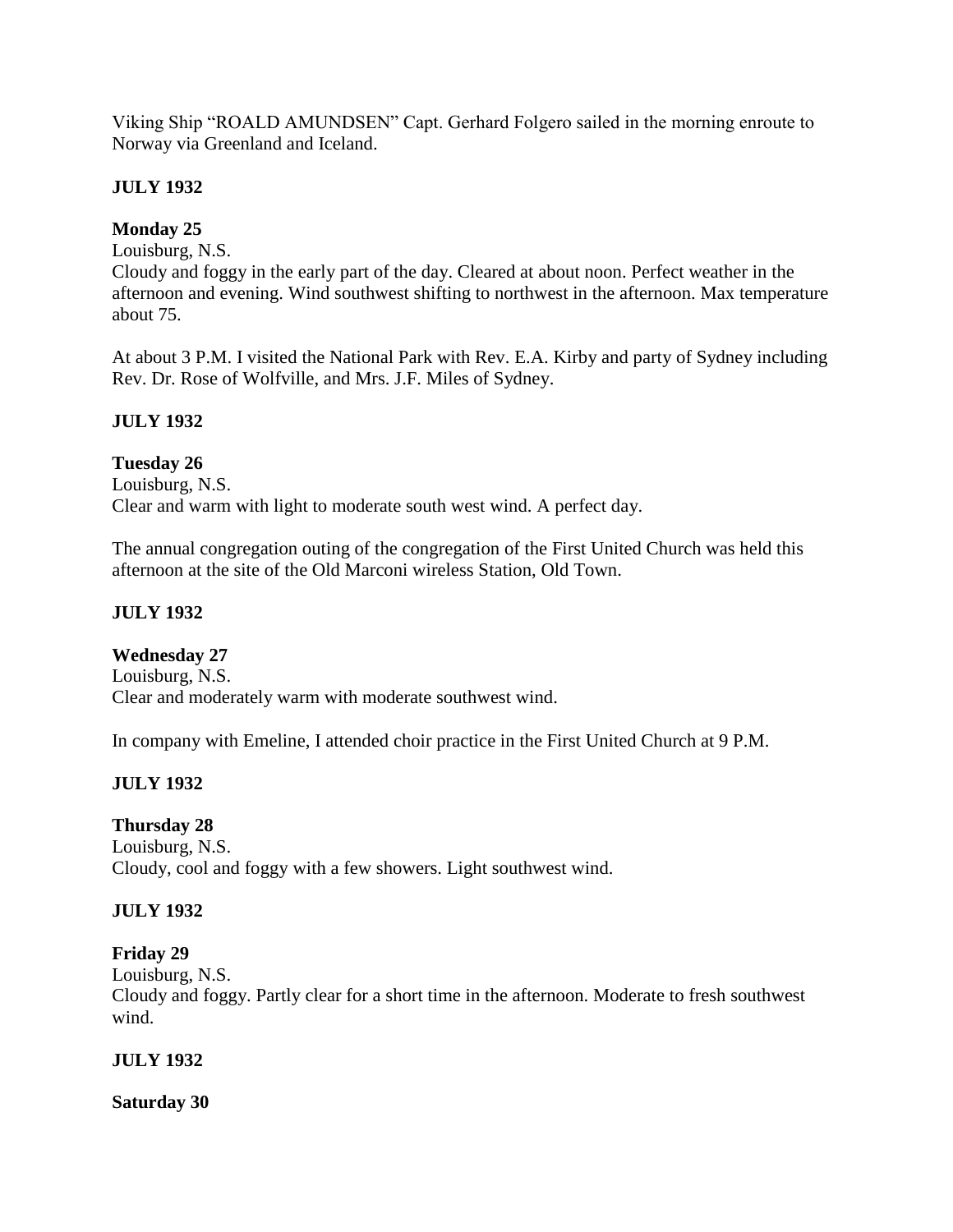Louisburg, N.S.

Cloudy and foggy with moderate southwest wind which shifted to northeast in the evening. Heavy showers of rain at 5:30 P.M.

## **JULY 1932**

# **Sunday 31**

Louisburg, N.S. Clear and moderately warm with light to fresh westerly wind.

In company with Emeline I attended service in the First United Church at 11 A.M. and 7 P.M. Both morning and evening services were in charge of Mr. Edward MacVicar, of Sydney (student)

# **AUGUST 1932**

**Monday 1** Louisburg, N.S. Clear and moderately warm with moderate southwest wind.

Swordfish quoted in the Boston Market at 10 cts per pound, which means that the local dealers can pay only 1 ½ cts a pound to the fisherman. This is the lowest price on record. At this time last year the local buyers were paying 10 cts a pound.

# **AUGUST 1932**

**Tuesday 2** Louisburg, N.S. Clear and moderately warm with moderate south west wind.

Attended and presided at a regular meeting of the School Board at 7:30 P.M. Commissioners present: P.P. Bates, Clarence Peters and myself.

Today local dealers are paying 2 ½ cents a pound for swordfish which is 1 cent higher than yesterdays price.

# **AUGUST 1932**

## **Wednesday 3**

Louisburg, N.S. Clear and moderately warm with light winds. A perfect day.

About 200 swordfish were landed here today.

## **AUGUST 1932**

## **Thursday 4**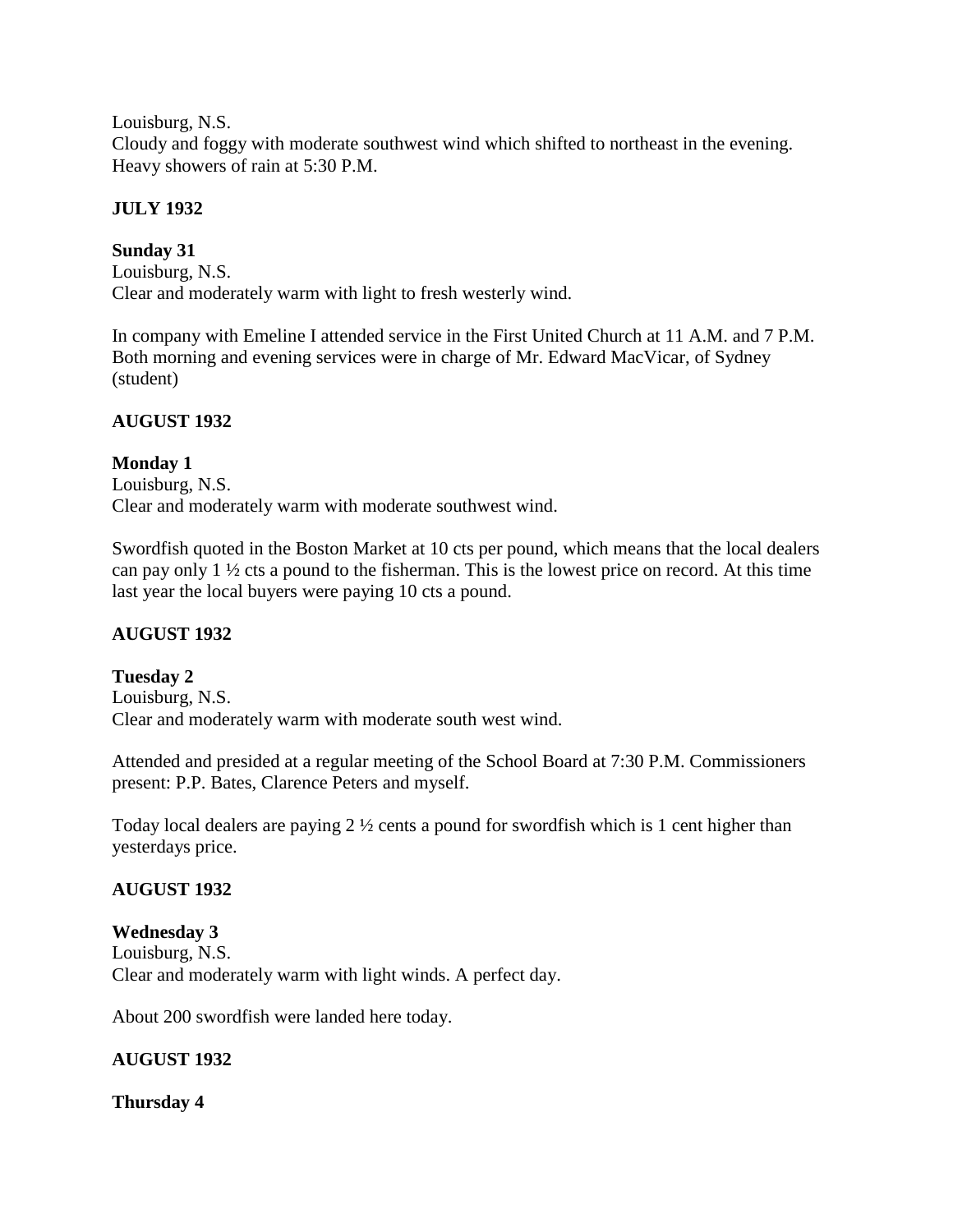Louisburg, N.S.

Cool and mostly cloudy with light southwest wind, showers during the night.

#### Anniversary

Rev. T.F. Draper, today celebrated his fiftieth anniversary of a continuous pastorate of St. Bartholomew Anglican Church, Louisburg. Mr. Draper arrived here on August 4, 1882. The event was fittingly observed today by service in the church at 10 a.m. when co-adjutor Bishop John Hackenly was the preacher. A banquet in the parish hall at 1 P.M. where upwards of forty guests were present and service in the evening at 7:30 with an address by Rev. Archdeacon Vroom of Halifax. There was also a reception at the Rectory from four to six P.M. I was present at the banquet and in company with Mrs. Huntington attended the service in the evening. Bishop Hackenly presided at the banquet where addresses were presented by the Rural Deanery of Sydney and from the Wardens, Vestry and parishioner of St. Bartholomew by Rev. J. Crewe and Mr. A.A. Martell, M.L.A. respectively. The clergymen present were as follows: Co-Adjutor Bishop Rev. John Hackenly, Halifax; Conor Morris, Halifax; Vroom of Halifax, Rev. A.E. Gabriel, Digby; Rev. J. Crewe, Glace Bay; Rev. G.K. Whalley, Sydney; Rev. A.F. Arnold, Sydney; Rev. J. Stead, North Sydney; Rev. H.A. Clarke, Sydney Mines; Rev. F.R. Holborow, Sydney, Rev. A.E. Kingsbury, Arichat; Rev. T. Turner, Port Morien; Rev. W.J.Jones, New Waterford; Rev. W.K. Morrison, Coxheath; Mr. Gordon Ott, Divinity Student, Louisburg. Among other guests present at the banquet were: Dr. and Mrs. O'Neil, Sydney, Capt. and Mrs. E.M. Dickson, Sydney, Senator J.S. MacLennan, Sydney, Miss Catherine MacLennan, Sydney, Miss Kimber, Sydney, Mrs. H.C. Levatt, Halifax, Mrs. Gabriel, Halifax and Rev. John MacIntosh of St James United Church, Sydney.

## **AUGUST 1932**

#### **Friday 5**

Louisburg, N.S. Cloudy and foggy with a few light showers, partly clearing in the evening. Wind southwest.

Attended and presided at a special meeting (for regular business) of the Town Council at 7:30 P.M. Councillors present: Clarence Peters, D.J. MacInnis and P.P. Bates.

Death of Infant Child

The death of the infant child of Grace Tuddington took place during the night.

#### **AUGUST 1932**

#### **Saturday 6**

Louisburg, N.S.

Clear and warm in the morning becoming foggy and overcast in the forenoon. Light southerly wind.

Upwards of 200 swordfish were landed here today. Price being paid by local buyers is 2 cents a pound.

#### **AUGUST 1932**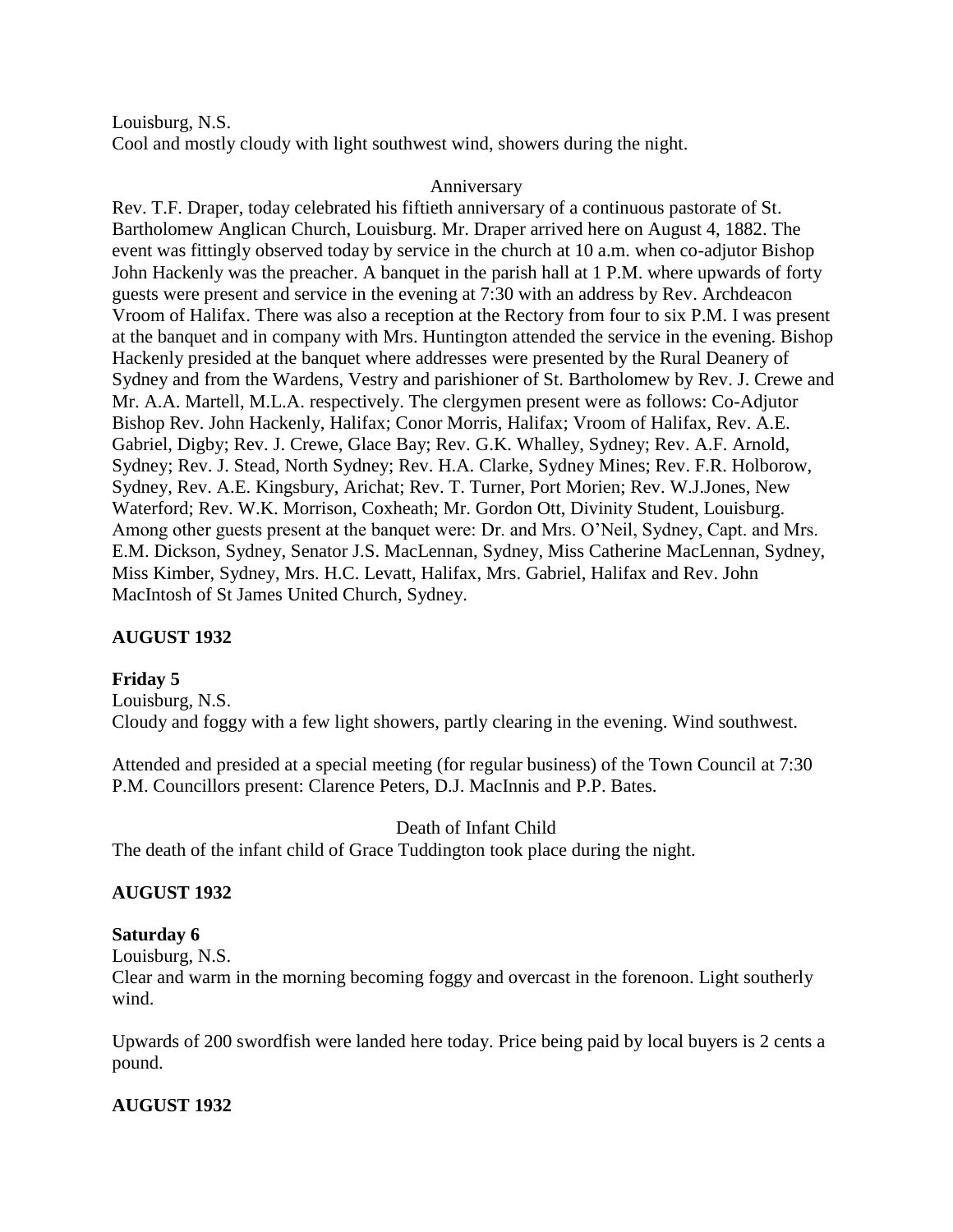#### **Sunday 7**

Louisburg, N.S. Mostly clear and moderately with south west wind.

Emeline and I attended service in the First United Church at 11 A.M. and 7 P.M. Both morning and evening service were conducted by Mr. Edward MacVicar, (student minister) of Sydney.

At 3 P.M. in company with Emeline I visited Mr. Anthony Townsend at the home of his son Arthur. Mr. Townsend has been ill for some time but has improved to some extent. Rev. A.E. Kerr was present and administered the communion of the Lord's Supper to Mr. Townsend and those present.

### **AUGUST 1932**

#### **Monday 8**

Louisburg, N.S. Cloudy and foggy with south west wind.

## Funeral of Child

The funeral of the infant child of Miss Grace Tuddington took place at 9 A.M. Funeral service was conducted by Mr. Edward MacVicar, (student minister) of Sydney.

#### Marriage

The marriage of Albert Bate of Big Lorraine to Miss Grace Tuddington, took place at the home of Miss Tuddington in the evening. Ceremony performed by Rev. A.E. Kerr of Winnipeg, Man. who is now visiting at his former home at Louisburg.

#### **AUGUST 1932**

**Tuesday 9** Louisburg, N.S. Cloudy and foggy with showers. Wind southwest.

#### **AUGUST 1932**

#### **Wednesday 10**

Louisburg, N.S. St. Peters, N.S. Clear and warm with light southwest wind. A perfect day.

In company with A.A. Martell, M.L.A. of Louisburg I motored to St. Peters and was present at the unveiling of a tablet to Nicholas Denys and the site of the Port Toulouse fortification and also a tablet to commemorate the construction of St. Peters Canal. The ceremonies were presided over by D.C. Harvey, M.A. Provincial Archivist of Halifax. Judge Crowe of Sydney read a very interesting paper on Nicholas Denys and the early days of Port Toulouse, as St Peters was called in the early days. Mr. G.W. Kyte, former M.P. for Richmond County gave an address on the construction and opening of St Peters Canal, which was greatly enjoyed by those present.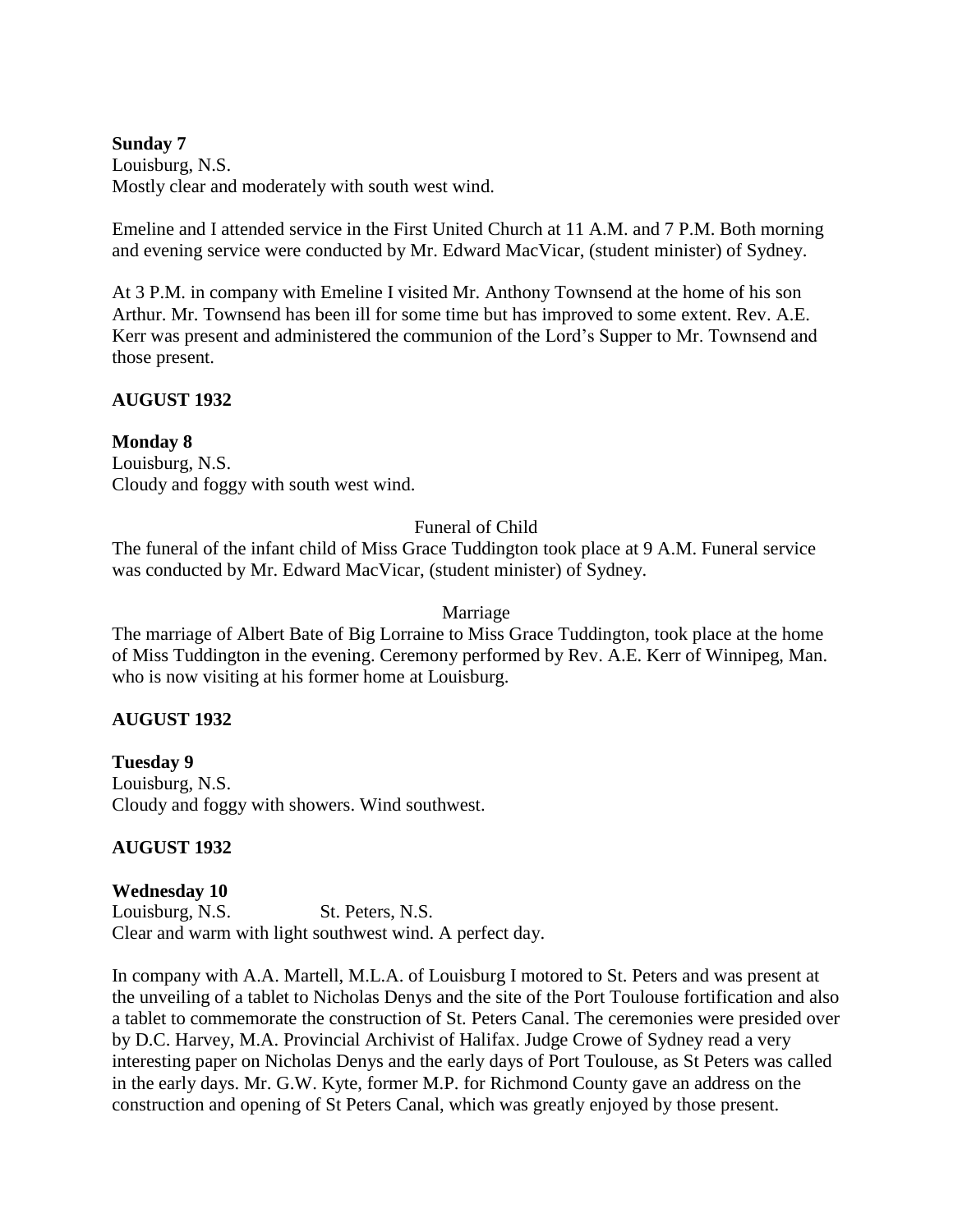We left Louisburg for St. Peters at 7:10 A.M. and went via Albert Bridge, Salmon River, Grand Mira, Framboise, Grand River and L'Ardoise. Arrived in St Peters at 11:10 A.M. Had dinner with Mr. Martell and Judge Crowe at the Catholic Picnic in the Community hall at 12:30 P.M. Attended the unveiling ceremonies at 2 P.M. Left St Peters for Louisburg at 3:55 P.M. via Irish Cove, East Bay, Sydney, arriving at Louisburg at about 7:15 P.M.

Mrs. Clifford Huntington and daughter Lillian arrived by train today to spend a few days with us.

## **AUGUST 1932**

## **Thursday 11**

Louisburg, N.S. Cloudy and moderately warm with light southwest winds. Foggy in the morning.

## Unveiling of Dundonald Monument

At 2:30 P.M. in company with Emeline, I attended the unveiling of a monument which was recently erected to the memory of Capt. William Cochrane, Seventh Earl of Dundonald, who was killed at the second siege of Louisburg on July 9, 1758. Also to his cousin, Major Charles Cochrane, killed in war of the American Revolution on Oct 18, 1781. Mr. D.C. Harvey, M.A., Provincial Archivist, presided and introduced Judge Crowe of Sydney who read a very interesting paper on Lord Dundonald and the part he played at the siege of Louisburg in 1758. Hon. Joseph MacDonald, M.L.A. who represented Premier Harrington also gave a short address. A Guard of Honor, of about 50 men and 4 officers from the Cape Breton Highlanders were present as well as the regimental Band. There was also a Cadet Bugle Band, from Glace Bay. The Guard of Honor was in command of Major Theodore Chisholm. Lieut. Col Freeman O'Neil who at present commands the Cape Breton Highlanders was also present. Upwards of 1500 persons attended the function which was a decided success. Wesley Townsend drove us to the park where the ceremony took place. Enroute Emeline, Mrs. G Huntington, Lillian and I stopped off at a Catholic picnic at the C.M.B.A. hall and had our dinners there. Returning we arrived home at about 5:30 P.M.

The Dundonald Monument was erected during the present summer by the present Earl of Dundonald and unveiled today by D.C. Harvey, M.A. Provincial Archivist and Nova Scotia Member of the Historic Sites and Monument Board. Judge Walter Crowe was very largely instrumental in having this memorial erected.

## **AUGUST 1932**

**Friday 12** Louisburg, N.S. Cloudy with fog, clearing in the afternoon, wind southwest.

Motor Boat "NOVA 11" sailed for Boston last night with 192 swordfish. The fishermen are shipping their fish, instead of selling to the local dealers in this way. They expect to get a better price. The price paid at the present time by the local dealers is 2 cents per lb.

## **AUGUST 1932**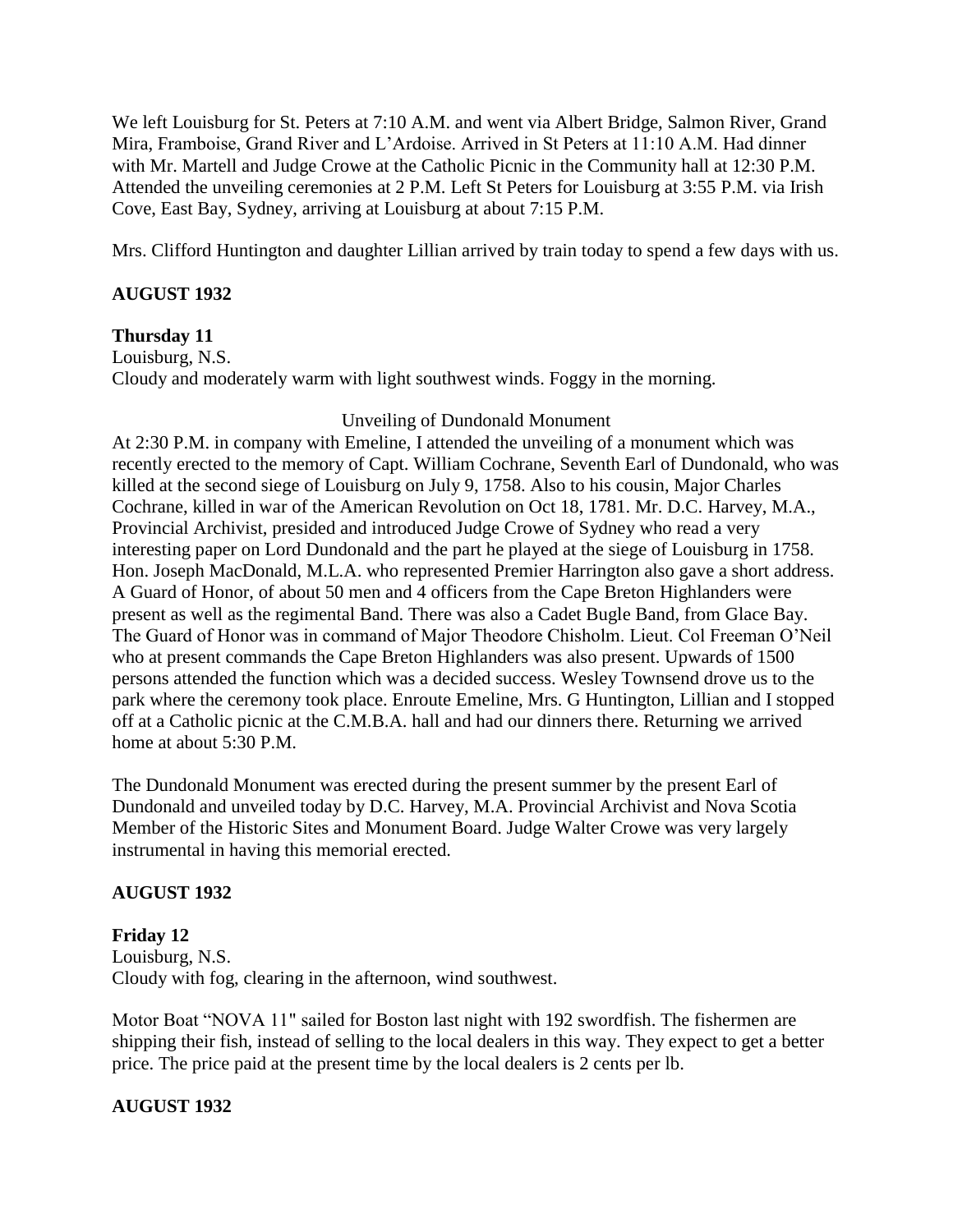#### **Saturday 13**

Louisburg, N.S. Clear and moderately warm with fresh south west wind.

### **AUGUST 1932**

### **Sunday 14**

Louisburg, N.S.

Clear and moderately warm in the forenoon becoming cloudy at noon, with showers at intervals in the afternoon. Light northwest wind which shifted to north east in the afternoon.

Emeline and I attended service in the First United Church at 11 A.M. and 7 P.M. Mr. Edward MacVicar student minister, of Sydney was in charge of both services.

### **AUGUST 1932**

### **Monday 15**

Louisburg, N.S.

Clear and moderately warm with northwest wind in the morning which shifted to southwest in the forenoon. A perfect day.

I went to the National Park at about 10 A.M. and took photographs of the Lord Dundonald Monument, recently erected and other points of interest. I returned at about 5 P.M.

## **AUGUST 1932**

**Tuesday 16** Louisburg, N.S. Moderately warm and mostly clear with moderate southwest wind.

# **AUGUST 1932**

## **Wednesday 17**

Louisburg, N.S. Clear and warm with moderate south west wind.

In the afternoon I visited the National Park with Mr. and Mrs. Hiram Fargual and son and Mr. and Mrs. Maxner all of Windsor, N.S.

#### **AUGUST 1932**

**Thursday 18** Louisburg, N.S. Clear and warm with moderate southwest wind.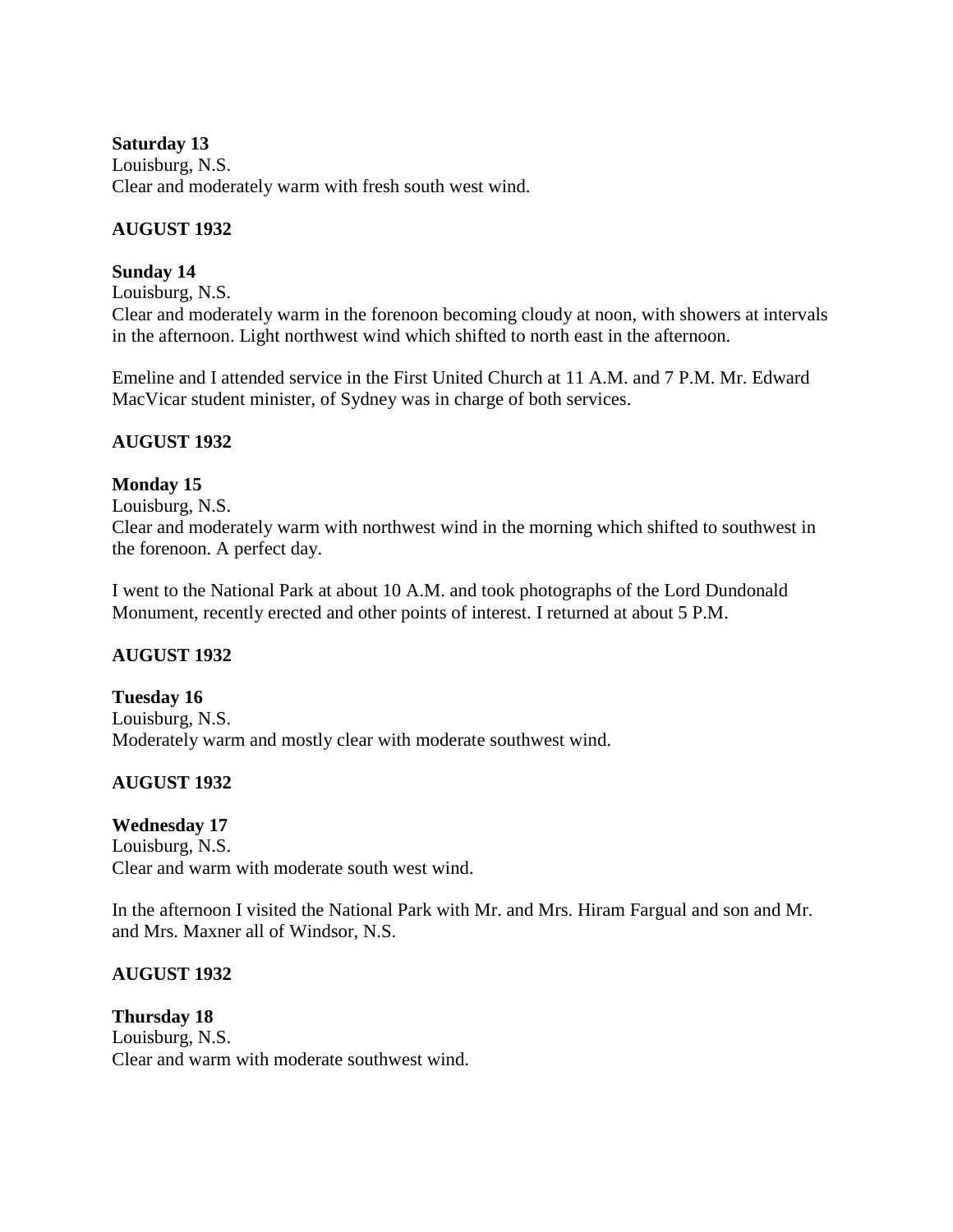Motored to Sydney in the forenoon with Abe Cameron and with a number of other Town and Municipal Officials. Met Premier G.S. Harrington, Hon. J.F. Fraser, Provincial Secretary at the "Isle Royale" Hotel and discussed matters respecting the distribution of relief to those in want of the necessaries of life in the various towns in the County of Cape Breton. Those present were: Premier Harrington, Hon. J.F. Fraser, Provincial Secretary, Hon. Joseph MacDonald, Finley MacDonald, M.P. Mayor Fitzgerald, Sydney, Mayor MacCormick, Sydney Mines, Mayor MacVicar, Glace Bay, Mayor Hinchey, New Waterford, Councillor MacCormack, Sydney Mines, Warden D.H. MacLean, and Mr. O'Connell, City Treasurer, Sydney, N.S. I returned to Louisburg with Abe Cameron at about 3:45 P.M.

# **AUGUST 1932**

# **Friday 19**

Louisburg, N.S. Mostly cloudy with southwest wind. Rain during the night.

Attended and presided at a meeting of the Town Council at 7:30 P.M. Councillor present: D.J. MacInnis, C. Peters and P.P. Bates.

# **AUGUST 1932**

### **Saturday 20**

Louisburg, N.S. Cloudy, foggy and warm with showers in the morning.

# **AUGUST 1932**

**Sunday 21** Louisburg, N.S. Sydney, N.S. Rain in the morning, cloudy and warm during the day, cleared in the evening.

Motored to Sydney in the afternoon with Emeline, Wesley Townsend and Mrs. G.W. Townsend. Left Sydney on the 7 P.M. C.N.R. train enroute to Kentville for the purpose of attending the Annual Convention of the Union of Nova Scotia Municipalities.

#### Anniversary Services

In company with Emeline, I attended service in the First United Church at 11 A.M. This was the Annual Anniversary Service and the preacher was the Rev. A.E. Kerr of Winnipeg. Mr. Kerr also was the preacher at the evening service. Mr. Edward MacVicar, student minister of Sydney assisted at both morning and evening services.

# **AUGUST 1932**

# **Monday 22**

Kentville, N.S. Clear and moderately warm with moderate winds. An ideal day.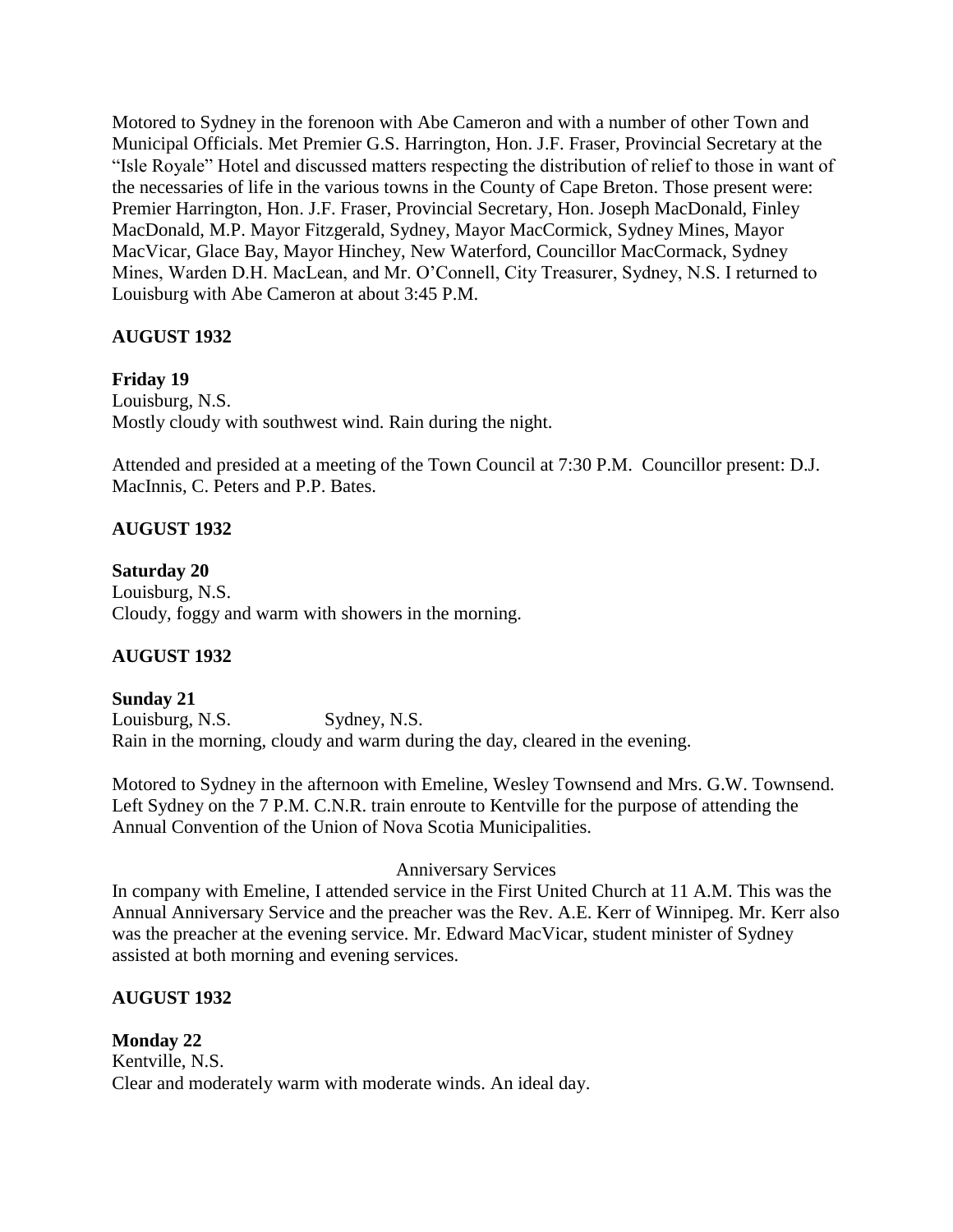I arrived at Kentville by train at 11:10 A.M. Had dinner at Tenihans Restaurant, also engaged a room at Tenihans for the three days I expect to be in this town. Motored to Cold Brook, a distance of about five miles in the afternoon for the purpose of visiting Mr. and Mrs. Johnson, but found nobody home.

### **AUGUST 1932**

# **Tuesday 23**

Kentville, N.S. Clear and moderately warm with light winds. An ideal day.

At about 10:30 A.M. I attended the opening exercises of the  $27<sup>th</sup>$  Annual Convention of the Union of Nova Scotia Municipalities which met in the assembly room at the "Cornwallis Inn". Mr. Fred W. Harris, presiding. Addresses of welcome were delivered by F.M Munroe, Warden of Kings County, and Mayor G.A. Lyons of Kentville and responded to by H. M. Johnstone, City Engineer of Halifax, Mayor H.D. Madden of Liverpool, N.S. and myself. Then followed the Presidential address by Fred W. Harris of Annapolis. Financial Report and report of the Executive by Judge Arthur Roberts, Secretary-Treasurer, after which G.E. Romkey, M.L.A. of Lunenburg gave an address on the Municipal Legislation of 1932, was appointed on the Resolution Committee.

Attended afternoon session of the Convention after attending a meeting of the Resolution Committee. In the afternoon Hon. John Doull, K.C. Attorney-General of N.S. gave an address entitled "Our Social Welfare Legislation" which was followed by a paper by Rev. A.J. Prosser of Annapolis entitled "The Economic Aspects of Child Welfare". Mr. Stayner of Halifax gave an address on the "Motor Vehicle Act" which was to have been delivered by the Hon. Percy Black, who was unavoidably absent.

At the evening sessions which opened at about 8 P.M., J.L. Ilsley, K.C.M.P. delivered an address on the "St. Lawrence Waterway" followed by an address by Rev. M.M. Coady, D.D. Ph.D entitled "Essential Features in a Programme for Maritime Progress".

#### Attempted Bank Robbery

At about 3 P.M. an attempt was made to rob the branch of the Royal Bank of Shubenacadie, N.S. Gerald Frackletour of Halifax was shot dead and Edson Boutilier of Halifax was wounded by police who were hiding in the building. Sydney A. Rafuse, former manager of Royal Bank at Louisburg arrested as an accomplice and lodged in jail at Windsor, N.S.

# **AUGUST 1921**

# **Wednesday 24**

Kentville, N.S. Clear and moderately warm with moderately to fresh northerly wind.

I attended a meeting of the Resolution Committee at 9:30 A.M., after which I attended the morning session of the convention of the Union of N.S. Municipalities. Immediately after the opening of the morning session, a paper was red by Hon. J.D. Balechard, M.L.A. speaker of the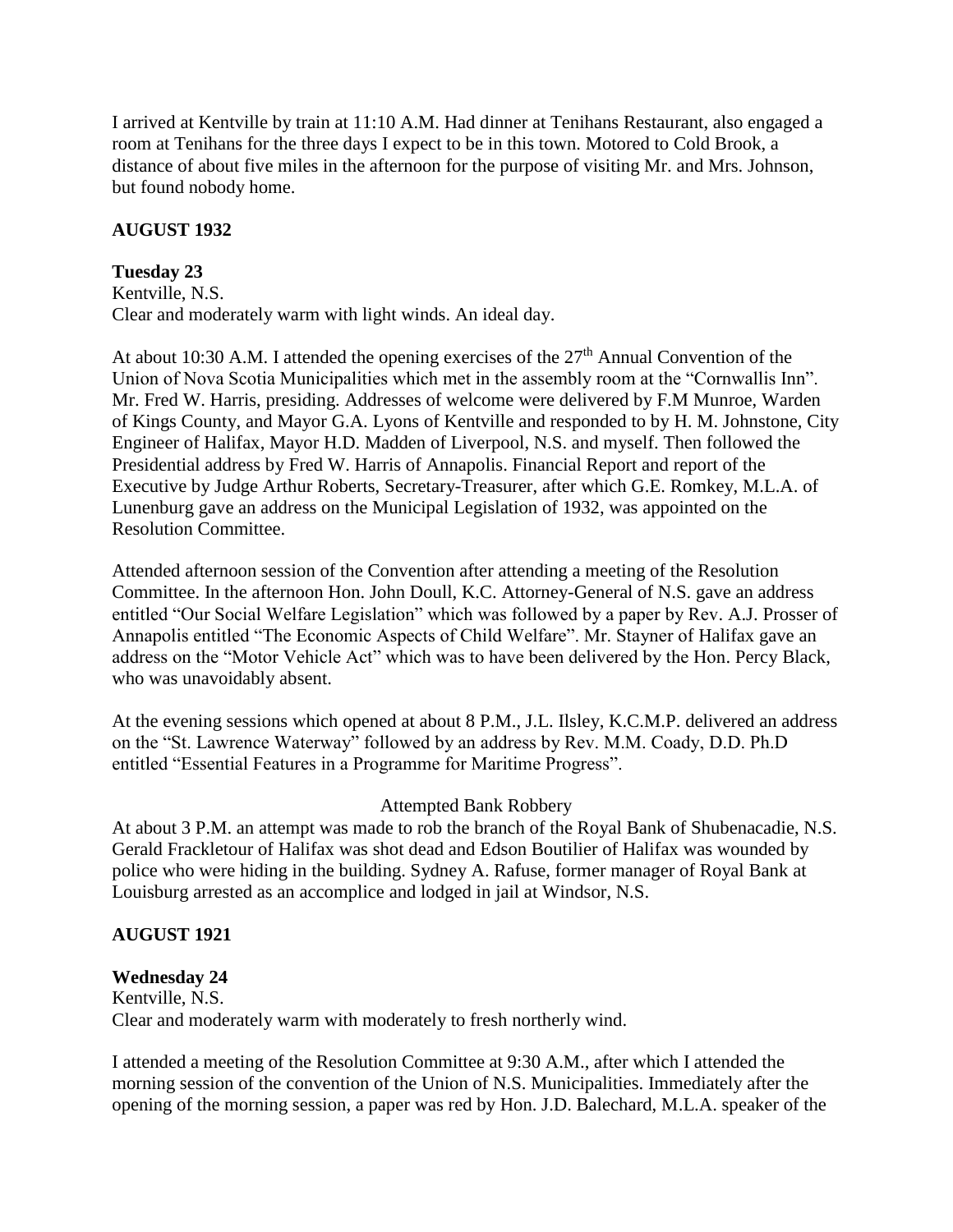Quebec House of assembly, and mayor of St. Hyacinthe, Que., on the department of Municipal Affairs of the Province of Quebec, after which there followed an address by Hon. G.S. Harrington, Premier of Nova Scotia, entitled The Provincial Government and Our Municipalities. At 2:30 P.M., the delegates attending the convention, assembled on the lawn at the "Cornwallis Inn" and were photographed by A.L. Hardy of Kentville, then followed a motor ride to the "Look Off" at Blomindon and a visit to the memorial park at Grand Pre.

# **AUGUST 1932**

# **Thursday 25**

Kentville, N.S. Clear and warm with moderate southwest wind.

At about 9:45 I attended the final session of the Resolution Committee.

# **AUGUST 1932**

# **Friday 26**

Sydney, N.S. Louisburg, N.S. Cloudy and moderately warm with southwest wind. Misty and foggy in the evening.

I arrived at Sydney from Kentville, N.S. on the C.N.R. at 7:30 A.M. Left on the 8 A.M. S.& L. train for Louisburg, arriving at about 11 A.M.

# **AUGUST 1932**

# **Saturday 27**

Louisburg, N.S. Clear and warm with moderate to fresh south west wind.

# **AUGUST 1932**

# **Sunday 28**

Louisburg, N.S. Catalone, N.S. Partly clear with light southwest wind.

In company with Emeline I attended anniversary services in Catalone United Church at 11 A.M. and 3 P.M. and service in the First United Church at Louisburg at 7 P.M. The preacher at the three services was Rev. Norman MacQueen who was assisted by Mr. Edward MacVicar (Ministerial student) of Sydney and at the 3 P.M. service by Rev. Nelson MacDonald, in addition to Mr. MacVicar. E.A. Grant, took us to Catalone and back in a motor car. At Catalone we had dinner at the home of Mr. and Mrs. William MacAulay.

# **AUGUST 1932**

**Monday 29** Louisburg, N.S.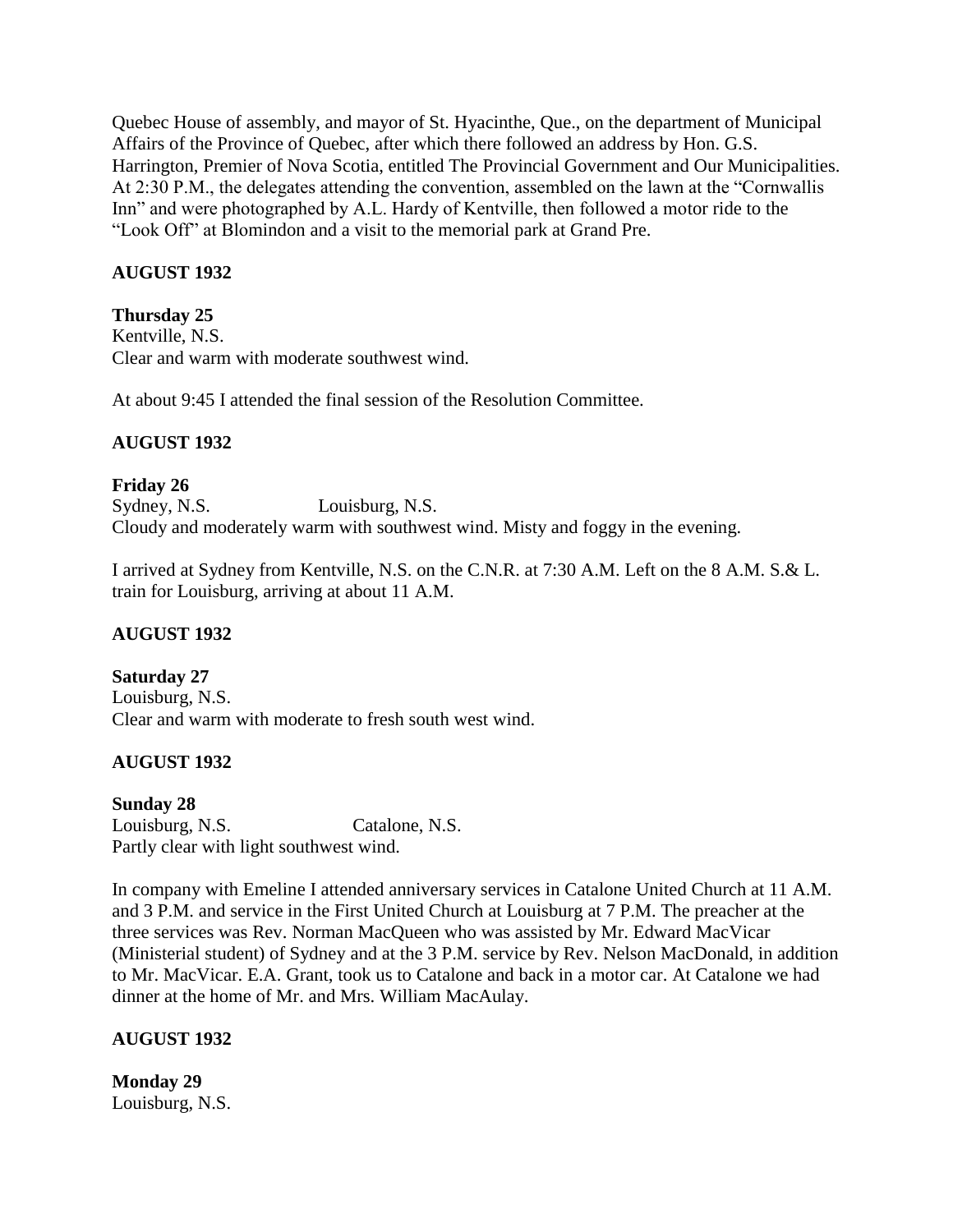Mostly cloudy and very sultry with light winds.

On the invitation of the Orange Association of Louisburg, I attended a function in the Orange Hall at 8 P.M. There were quite a number of officers and former officers of the Orange association Loyal True Blue and Loyal Orange Benevolent Association present from out of town as well as from Louisburg. Among the out of town guests were : Rev. D.A. MacKinnon, Grandmaster of the Orange Association, Mr. Humphrey of Trenton, N.S. Mr. and Mrs. White of Alberta, Miss MacDonald of Trenton, Mr. & Mrs. Patton of Glace Bay, Miss Johnston of Glace Bay.

# **AUGUST 1932**

**Tuesday 30** Louisburg, N.S. Cloudy and sultry with showers. Light variable wind.

Visited the National Park in the forenoon with Mr. and Mrs. White of Alberta and Mr. Humphrey of Trenton, N.S.

# **AUGUST 1932**

**Wednesday 31** Louisburg, N.S. Clear and warm with light winds.

Eclipse of Sun

A 90 per cent eclipse of the Sun took place in the afternoon. The sun entered the shadow shortly before 4 o'clock, which had entirely disappeared at about 5 P.M. Conditions were excellent for viewing the phenomenon which was at its best at 4:25 P.M.

# **SEPTEMBER 1932**

**Thursday 1** Louisburg, N.S. Warm and remarkably clear, with light variable winds. A perfect day.

# Sale of Land

Today, Emeline and I transferred to George D. Lewis and W.W. Lewis part of our property, adjoining the property where our shop is located described as follows: Beginning at a point 44 feet westerly from the intersection of Main and Warren Street thence westerly along the south side of Main Street 54 feet more or less to land owned by E.M. Dickson, thence southerly along E.M. Dickson eastern line 98 feet more or less to the northern boundary of the Naomi Lewis Estate known as the Lewis homestead; thence easterly along the Lewis boundary 49 feet more of less to a point 44 feet westerly from the western side of Warren Street; thence northerly parallel with Warren Street 98 feet more or less to the southern side of Main Street, the place of beginning. The price received was \$300.00. The Lewis Brothers intend moving there store on the Water front to the site they purchased today and began excavating for the foundation this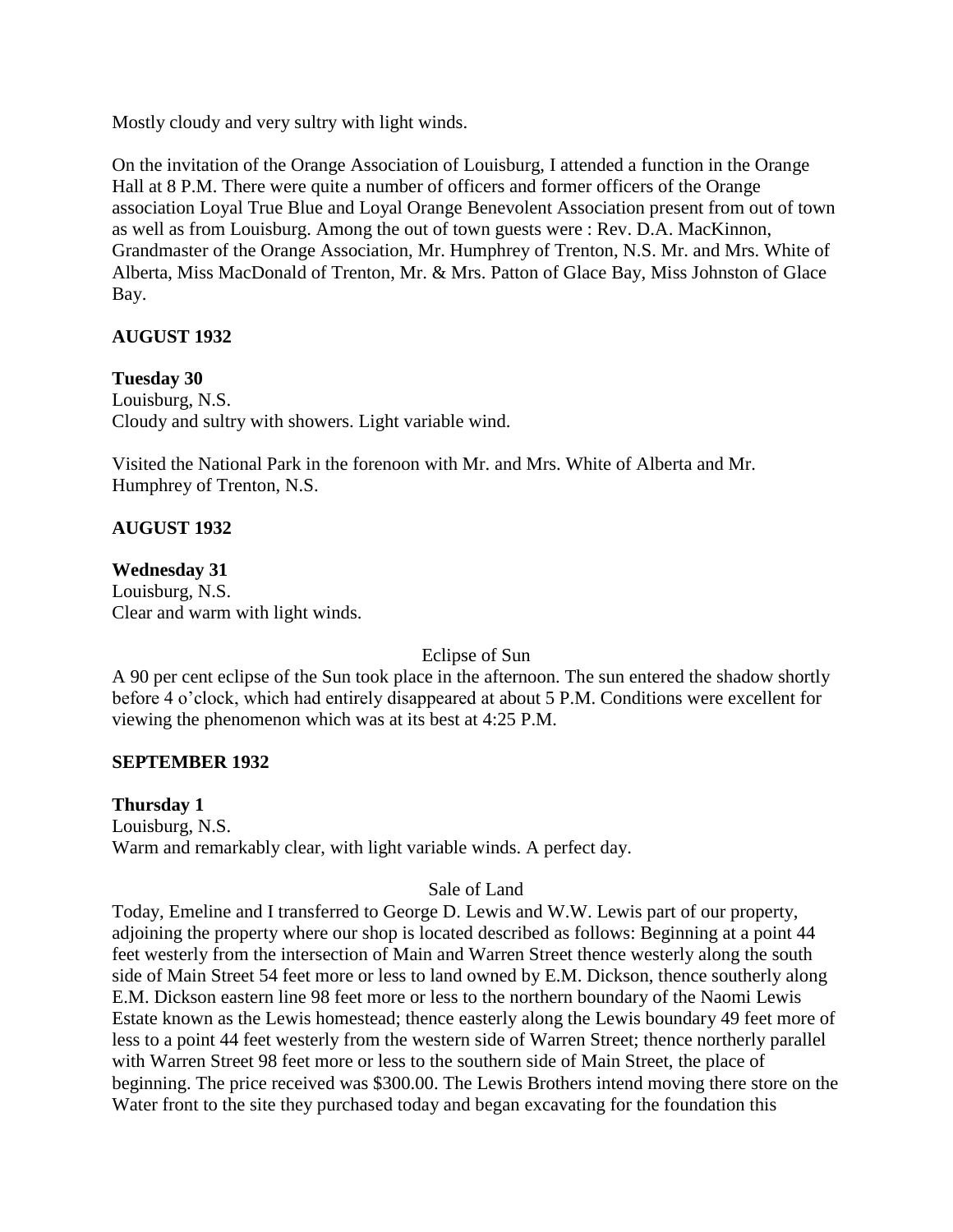morning. E. Peters is in charge of the operations. C.W. Tatton of Sydney has the contract for moving the building.

#### **SEPTEMBER 1932**

### **Friday 2**

Louisburg, N.S. Clear and warm with light to moderate south west wind. A perfect day.

#### Committed to Supreme Court

Sydney A. Rafuse committed to Supreme Court to stand trial at next session on a charge of Conspiracy to rob the Shubenacadie Branch of the Royal Bank of Canada on Aug 23 last. Todays hearing was held before Charles I. Wood J.P. at Windsor, N.S. As a result of the holdup which took place in the Bank of Shubenacadie, Gerald Freckleton, brother-in-law of Rafuse was shot dead and Edson Boutilier severely wounded by police who had been "tipped off" and were hiding in the building. At the time of the "hold up" Rafuse was in the Bank Manager office soliciting an order for Life Insurance from W.P. Robertson, Manager. Immediately after the shooting Rafuse was arrested as an accomplice and lodged in jail at Windsor, N.S. The following police officers were hidden in the bank when the hold up party arrived. Inspector Blakeney, Staff Sergeant Warrior, and Corporal Ball all of the Royal Canadian Mounted Police and Detective Kennedy and Police Officer Baker of the Halifax City Police Force.

#### **SEPTEMBER 1932**

#### **Saturday 3**

Louisburg, N.S. Rain during the early morning, clear in the afternoon and evening. Light moderate north to northeast wind.

#### **SEPTEMBER 1932**

#### **Sunday 4**

Louisburg, N.S.

Cloudy and warm in the morning. Clear and warm during the greater part of the day. Light southeast wind.

In company with Emeline, I attended service in the First United Church at 11 A.M. and 7 P.M. Both morning and evening services were in charge of Rev. D.A MacMillan, the regular pastor. Mr. MacMillan who has been absent from town since early in June returned last Thursday. He has considerably improved in health during his absence and expects to be able to attend to the usual Sunday and Mid-Week Service. Mr. MacMillan's illness has extended over a year. The last time he took part in a regular Sunday service here was on Aug 2, 1931 with the exception of preaching both morning and evening on June  $5<sup>th</sup>$  of this year.

#### **SEPTEMBER 1932**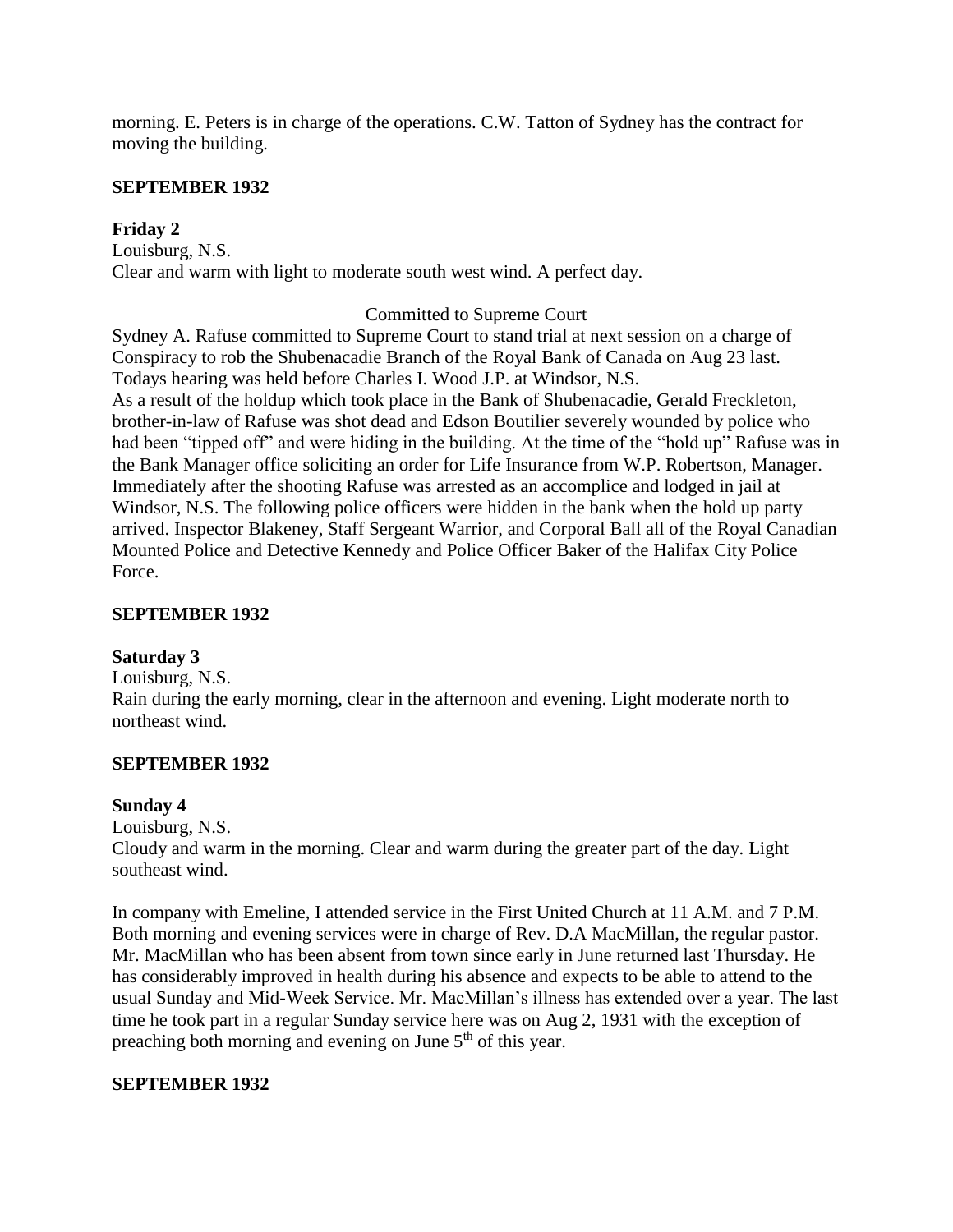# **Monday 5 Labor Day**

Louisburg, N.S. Warm and mostly cloudy with moderate to light southwest wind.

Public Holiday Had shop open for business as usual.

Ladies Aid of First United Church held a supper and Fancy sale in the Orange hall in the evening.

### **SEPTEMBER 1932**

**Tuesday 6** Louisburg, N.S. Cloudy and warm.

### School Opening

The 1932-33 term of the Louisburg Town School opened today. Staff as follows: Principal, Arthur Ormiston of Sydney, Vice-Principal, Miss Alice Ley, Miss Blanche Cross, Miss Annie Pope, Miss Evelyn Smith and Miss Mary Hiltz.

At 7:30 P.M. I attended and presided at a regular meeting of the School Board. Commissions present: Clarence Peters, P.P. Bates, and D.A. Campbell. Mr. Ormiston, Principal was also present.

# **SEPTEMBER 1932**

#### **Wednesday 7**

Louisburg, N.S. Cloudy and warm with a few light showers. Light variable wind, mostly southwest.

At 9 P.M. Emeline and I attended choir practice in the First United Church.

At about 2 P.M. I motored to the National Park with A.A. Martell, M.L.A. where we met a party of about twelve delegates to the Chamber of Commerce which is meeting at Halifax, N.S. next week. The party motored from Sydney where they arrived shortly after noon on the Steamer "New Northland" from Montreal via Charlottetown, P.E.I. Before proceeding to Halifax I understand it is their interest of visiting Newfoundland. Mr. Martell and I showed the visitors around the Park and gave them a short talk on the early history of Louisburg, after which they started for Sydney apparently well pleased with the visit to the historic town.

#### **SEPTEMBER 1932**

#### **Thursday 8**

Louisburg, N.S.

Cloudy and warm with light easterly wind. Light showers in the evening and heavy rain during the night with increasing winds.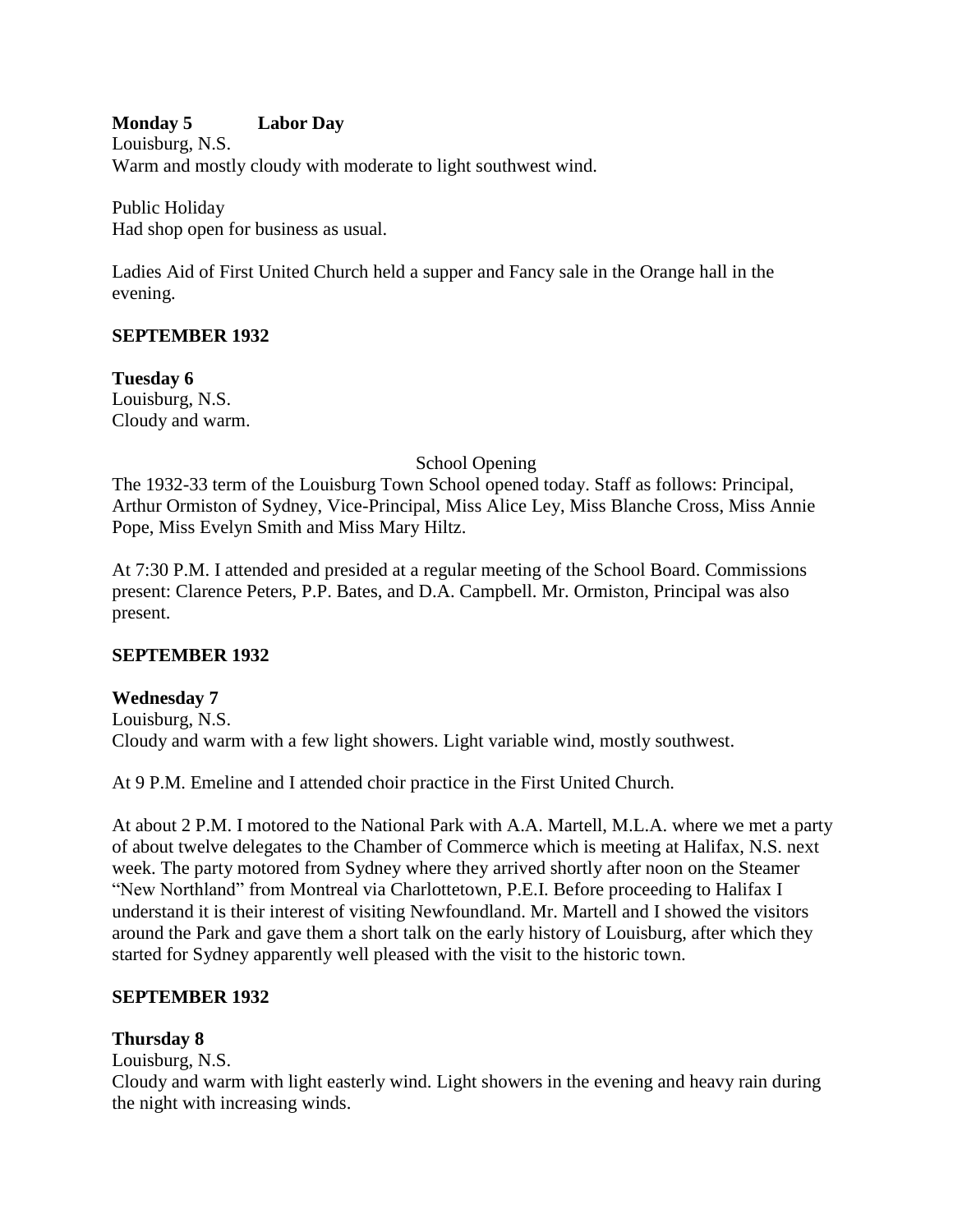At 7:30 I attended and presided at a meeting of the Town Council. Councillors present: Peters, Bates and MacInnis. At this meeting Councillor Peters gave notice that at the next regular meeting of the Council he would make a motion to rescind a motion which was passed on the 17<sup>th</sup> day of March 1932 by which the Town Clerks salary of \$1000.00 was reduced by 10 per cent.

Today I was served with s summons on behalf of myself and the Council of the Town of Louisburg to appear before Judge Walter Crowe in chambers on Friday, the 16<sup>th</sup> day of Sept 1932 at 10 o'clock in the forenoon in the matter of the application of Beecher M. Spencer, Town Clerk of the Town of Louisburg for the rescinding of a resolution of the Town Council of the Town of Louisburg passed on the 17<sup>th</sup> day of March 1932 whereby the salary of B.M. Spencer as such Town Clerk was reduced by one hundred dollars per annum.

### **SEPTEMBER 1932**

#### **Friday 9**

Louisburg, N.S.

Rained heavily nearly all day and during the night with northeast wind which reached the proportions of a moderate gale, increasing during the night.

#### **SEPTEMBER 1932**

#### **Saturday 10**

Louisburg, N.S.

Heavy wind of yesterday increased to a terrific gale in the early hours of the morning and continued throughout the entire day and during the night with unabated fury. Worst gale in many years. Velocity of wind said to be 90 miles per hour. Telegraph, telephone and lighting systems demoralized. Great destruction of property along the Nova Scotia coast. Steamer "WATFORD", Capt. E. M. Peridred, enroute from Montreal to Sydney for a cargo of coal was driven ashore on the Northern head of Port Morien and became a total wreck. Of a crew of 40, 38 were saved by means of a Breeches buoy. William Knight, Chief Officer was washed overboard and drowned while attempting to reach land. John Johnson, a colored fireman died from shock before leaving the ship. Herbert Mante, Second Officer succeeded in swimming ashore with a line, but his heroic act was of no service as the line was carried away from the ship.

Locally the storm was the worst in the memory of the oldest citizens and did a lot of damage to fishing boats, trees and gardens, fences, window glass and chimneys. Two plate glass windows were broken in town, one owned by John Murphy and the other by Lewis & Company. Traffic on the highways tied up in many places by fallen trees. Hundreds of thousands of forest trees leveled to the ground by the force of the gale.

#### **SEPTEMBER 1932**

**Sunday 11** Louisburg, N.S.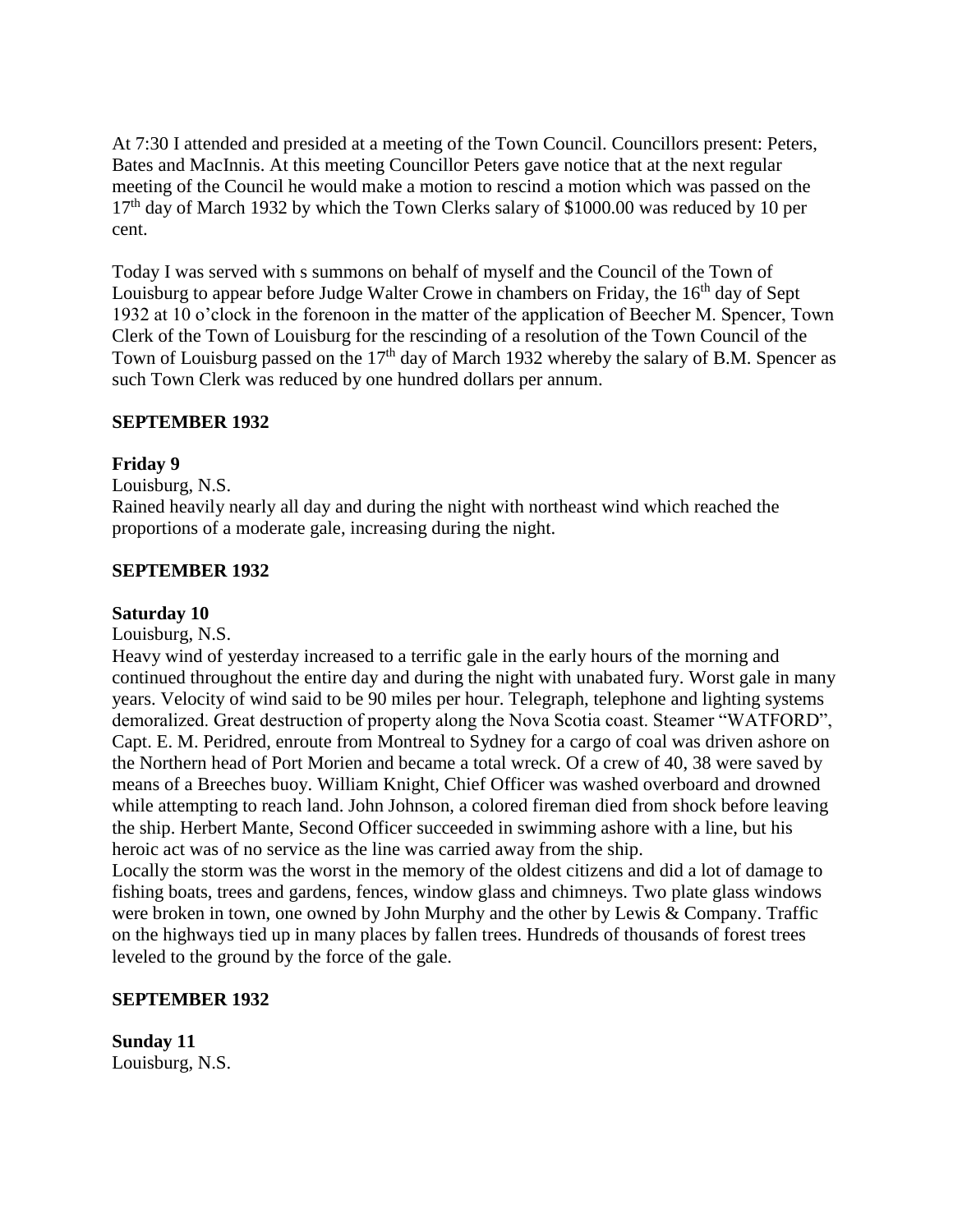Gale which swept the coast since Thursday night moderated in the early morning but continued to blow a strong breeze until afternoon. Heavy rain in the morning with showers during the forenoon. Cleared in the late afternoon. Cool at night.

I attended service in the United Church at 11 A.M. and 7 P.M. Rev. D.A. MacMillan, the regular Pastor, conducted both services.

### **SEPTEMBER 1932**

### **Monday 12**

Louisburg, N.S.

Clear and moderately cool with moderate northerly wind. An ideal day followed by a perfect moonlight night.

The Express and accommodation train from Sydney due here at 11 A.M. did not reach here today owing to a washout on the road at Mira, consequently no mails arrived here today.

### **SEPTEMBER 1932**

# **Tuesday 13**

Louisburg, N.S. Clear and cool with moderate northerly wind.

American yacht "NAVANA" arrived in the evening enroute from Baddeck to New York.

# **SEPTEMBER 1932**

# **Wednesday 14**

Louisburg, N.S. Clear and cool with moderate to fresh southwest wind.

#### Death of Mrs. Elizabeth Huntington

The death occurred today at her home at Salmon River of Mrs. Elizabeth Huntington, widow of the late Alfred Huntington. Mrs. Huntington who was 84 years of age was before her marriage, Miss Elizabeth Sheppard, daughter of Benjamin Sheppard of South Head, Port Morien. She is survived by one son, William, with whom she made her home, and one daughter, Mrs. Robert Hardy of Gabarus.

# **SEPTEMBER 1932**

**Thursday 15** Louisburg, N.S. Party clear with fresh southwest wind.

At 7:30 P.M. I attended and presided at a regular meeting of the Town Council. Councillors present: Clarence Peters, W.W. Lewis, Paul P. Bates and D.J. MacInnis. In accordance with notice given at a meeting of the Town Council held on Sept 8, 1932, Councillor Peters made a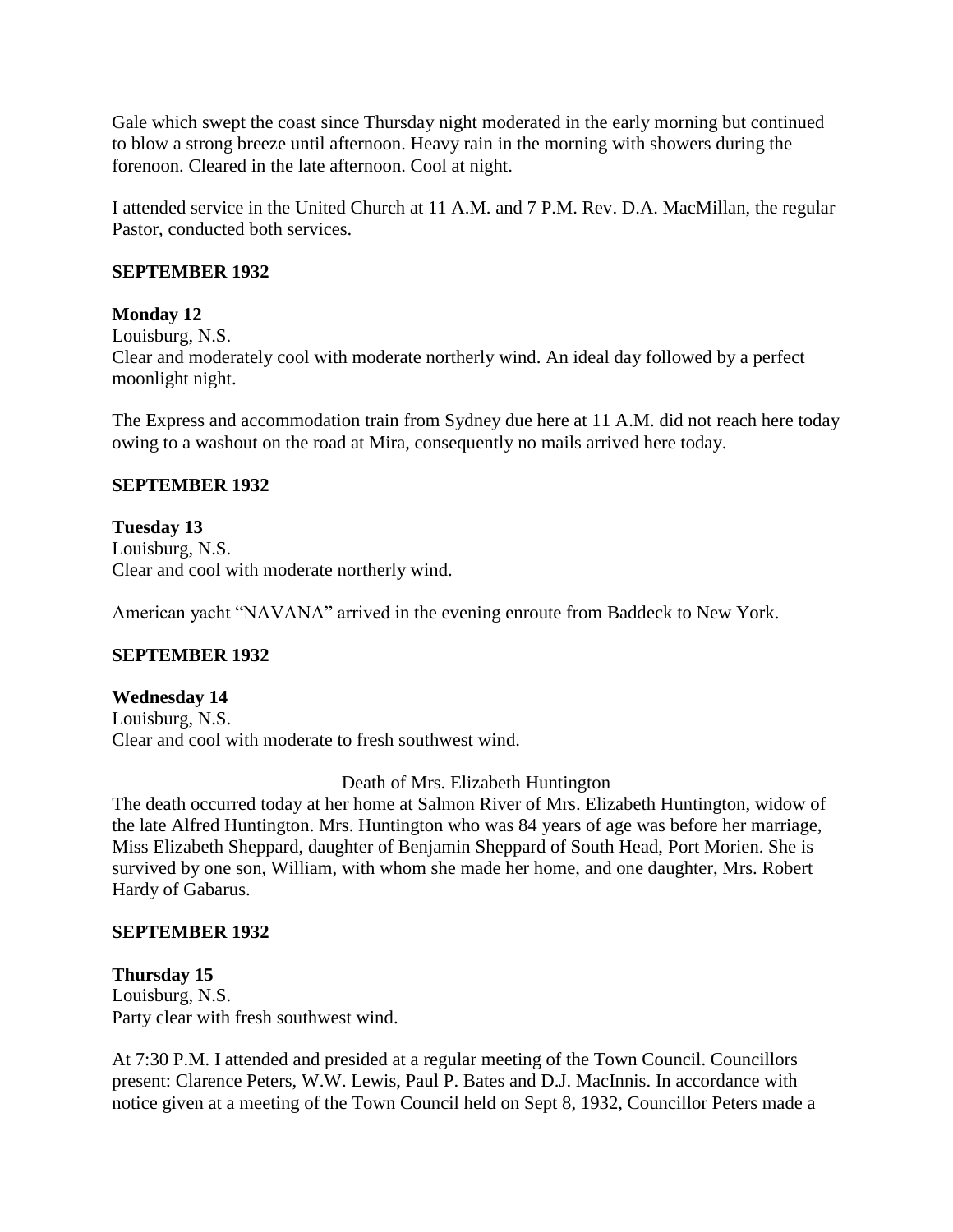motion to rescind a motion made on March 17, 1932 whereby the salary of B.M. Spencer, Town Clerk was reduced from \$1000.00 to \$900.00. This motion did not have a seconder. Councillor Lewis then made a motion that the Town Council retain J.W. Maddin to look after the interest of the town in the appeal which is to be heard tomorrow at Sydney, before Judge Walter Crowe. B.M. Spencer versus the Town of Louisburg on action to restore the clerks salary from \$900 to \$1000. Councillor Lewis's motion was seconded by Councillors Bates and passed 3 to 1. Councillor Peters dissenting, I did not concur in the decision of the Council but did not have a vote in the matter.

In the afternoon, Miss Christina Ellen Crowdis, a former resident of this town, who has been making her home in Inverness County for over four years was brought here and handed over to the Town of Louisburg as a ward of the Poor Committee. Miss Crowdis according to her declaration is 74 years of age and without means of support. Mr. James Crowdis of this town took charge of her and will be responsible.

# **SEPTEMBER 1932**

# **Friday 16**

Louisburg, N.S.

Clear and moderately warm becoming cloudy in the evening. Moderate southwest wind increasing at night.

At 8 A.M. in company with A.A. Martell and B.M. Spencer, Town Clerk, I motored to Sydney to attend the hearing before Judge Walter Crowe in the appeal of B.M. Spencer against the Town of Louisburg in the matter of a reduction in his salary by a motion of the council passed on March 17, 1932. We met in the Court room at 10 A.M. Judge Walter Crowe presiding. By an agreement between D.A. Cameron, K.C., solicitor for B.M. Spencer and J.W. Maddin, K.C. Solicitor for Town of Louisburg, the hearing was adjourned to Saturday, September 24, 1932. We arrived back at Louisburg at about 1 P.M.

#### Funeral

The funeral of the late Mrs. Elizabeth Huntington took place at Salmon River today. The funeral service was conducted by Mr. Edward Wheelock, Baptist Ministerial Student. Interment at the "Birches".

# **SEPTEMBER 1932**

# **Saturday 17**

Louisburg, N.S.

Partly clear and moderately warm with moderately to fresh southerly wind which increased to a moderate gale in the afternoon.

#### **SEPTEMBER 1932**

**Sunday 18** Louisburg, N.S.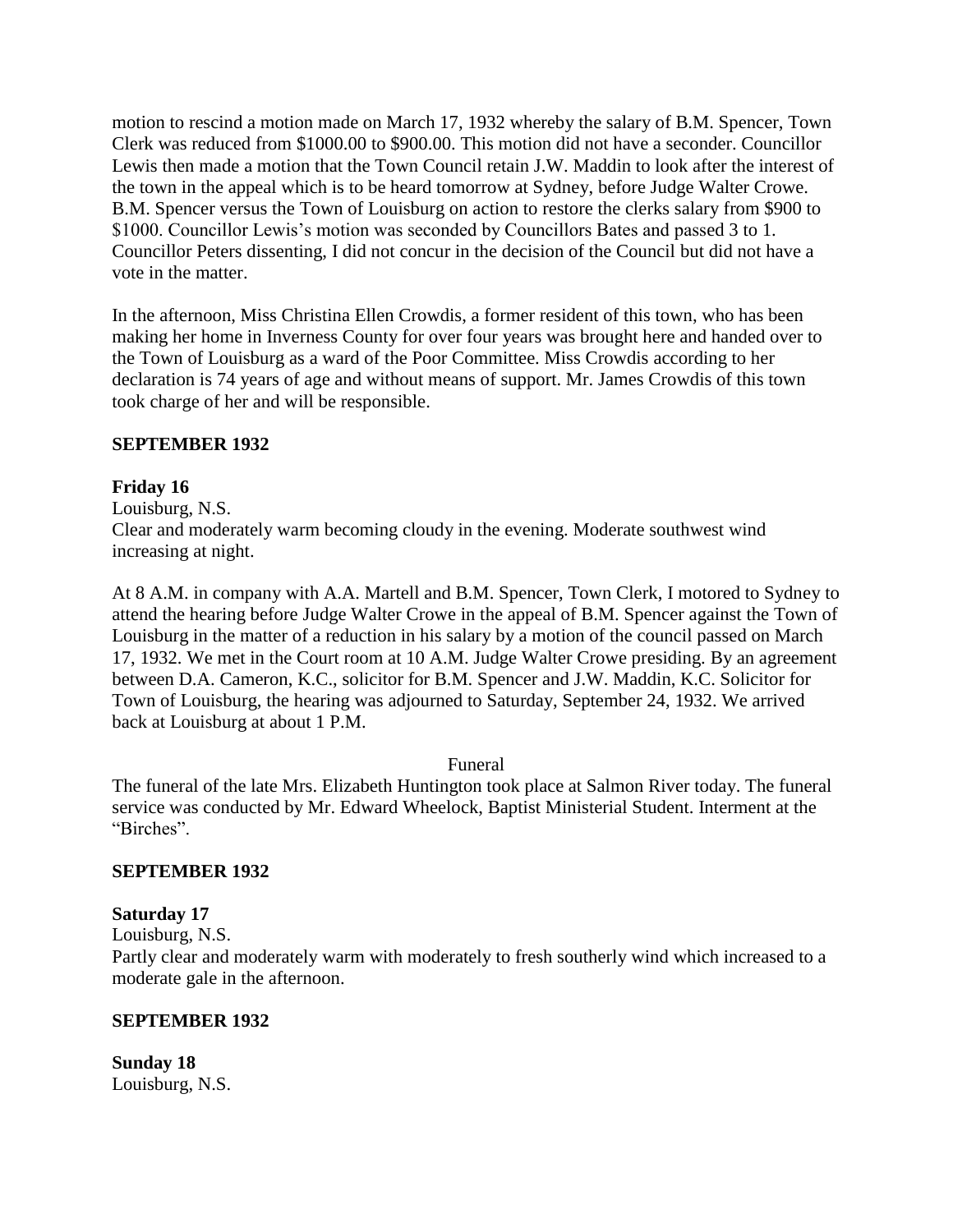Heavy rain in the early morning, cloudy, foggy and showery during the day, with light southerly wind.

#### FIRE

Fire totally destroys residence of Capt. Trenholm of Havenside.

The alarm sounded at 1:55 A.M., I immediately started for the scene of the fire with some of the other firemen, but owing to the fire having a good start before we arrived, there was nothing we could do to extinguish the flames, which in a short time had the building burned to the ground. The fire was confined to the one building. The rain which fell in heavy showers during the blaze eliminated any danger of nearby buildings catching. The fire is said to have caught in the kitchen behind the stove and had made considerable headway before being discovered by Mrs. Trenholm who was awakened by a crackling noise. James Trenholm was overcome by smoke while attempting to extinguish the flames and was rushed to Dr. Townsend's office for treatment where he soon recovered. Capt. Trenholm was not at home. Very little of the furniture or personal belongings of the family were saved. Loss of building and furniture estimated at \$2500.00 (building \$2000.00, Furniture \$500.00)

Insurance on building \$1200.00 on Furniture \$300.00.

At 11 A.M. and 7 P.M. I attended service in the First United Church. Rev. D.A. MacMillan was in charge of both services. Emeline was not out to church in the morning but was present in the evening.

#### **SEPTEMBER 1932**

#### **Monday 19**

Louisburg, N.S. Clear and cool with fresh northeast to north wind.

The Lewis Brothers , George and William, who for the past ten days have been getting ready to move their store on Commercial Street to a new foundations on Main Street, gave it the first pull today in the direction of its new location. At the end of the day it had been moved about 65 feet. C.W. Tatton of Sydney has the contract.

#### **SEPTEMBER 1932**

#### **Tuesday 20**

Louisburg, N.S.

Heavy rain in the early morning and heavy showers during the day. Fresh northeast to east wind which kept increasing until it reached gale proportions during the afternoon and evening. Heavy gale during the night.

#### Supreme Court

The trial of S.A. Rafuse, former manager of the Louisburg branch of the Royal Bank of Canada was begun today at Windsor, N.S. Mr. Rafuse is being tried on two counts, first: conspiracy to rob, Second: Attempting to rob the Shubenacadie branch of the Royal Bank of Canada on August 23, 1932

Mr. Rafuse is being tried in the Supreme Court, Mr. Justice Graham presiding.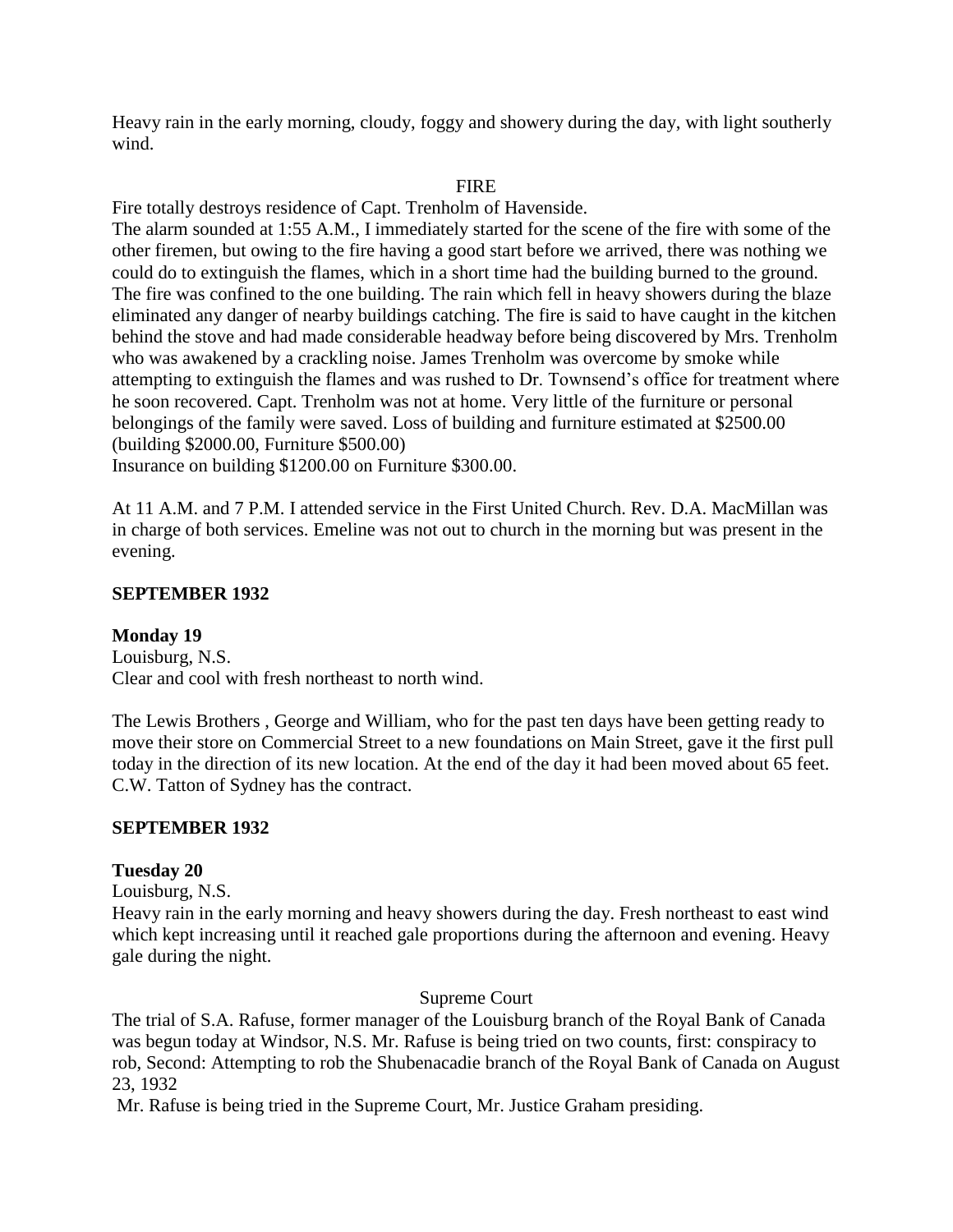#### **SEPTEMBER 1932**

#### **Wednesday 21**

Louisburg, N.S.

Heavy gale in the early morning, which moderated before daylight. Clear and warm with light easterly wind during the day. Foggy at night. An ideal day.

In the forenoon, I motored to the Lighthouse with Frank Penny, who picked me up on the street after I had started to walk to the Lighthouse shore, for the purpose of taking snapshots of the surf which was breaking on the shore as a result of last nights storm. After taking a number of snaps near the Lighthouse I went along the shore east of the Lighthouse for about a mile and took snaps at several different places. Returning I came through the woods and across the marsh, from Landing Cove, coming out to the road near Mr. Cross's house. Arrived home at about 3 P.M. The surf was very heavy and the day clear, so I am expecting good results from the films I exposed.

At the Lighthouse I met Mr. Norman MacLeod, Photographer of Sydney who came out for the purpose of photographing the surf.

#### Found Guilty

Mr. S.A. Rafuse, found guilty by a Windsor, N.S. jury of conspiracy to Rob and attempting to Rob the branch of the Royal Bank of Canada at Shubenacadie on August 23, 1932.

At 9 P.M. in company with Emeline, I attended choir practice in the First United Church.

# **SEPTEMBER 1932**

**Thursday 22** Louisburg, N.S. Mostly cloudy, with light southeast wind and some fog at night.

# **SEPTEMBER 1932**

**Friday 23** Louisburg, N.S. Cloudy and foggy with showers, wind southerly.

#### Sentenced at Windsor

Sidney A. Rafuse, was today sentenced by Judge Henry Graham to six years in Dorchester Penitentiary for the part he played in the attempted robbery of the Shubenacadie branch of the Royal Bank of Canada on August 23, 1932. Rafuse was convicted on two charges, conspiring to rob and attempting to rob, the Shubenacadie branch of Royal Bank. On the conspiracy charge he got four years and on the attempted charge he was handed out two years. Sentencing to run concurrently. During the holdup of the bank, Gerald Freckleton, brother-in-law of Rafuse, was shot dead by the police who had been "tipped off" and were hiding in the bank when the attempt was made. Edson Boutilier, who gave the information to the police, the day previous, and in the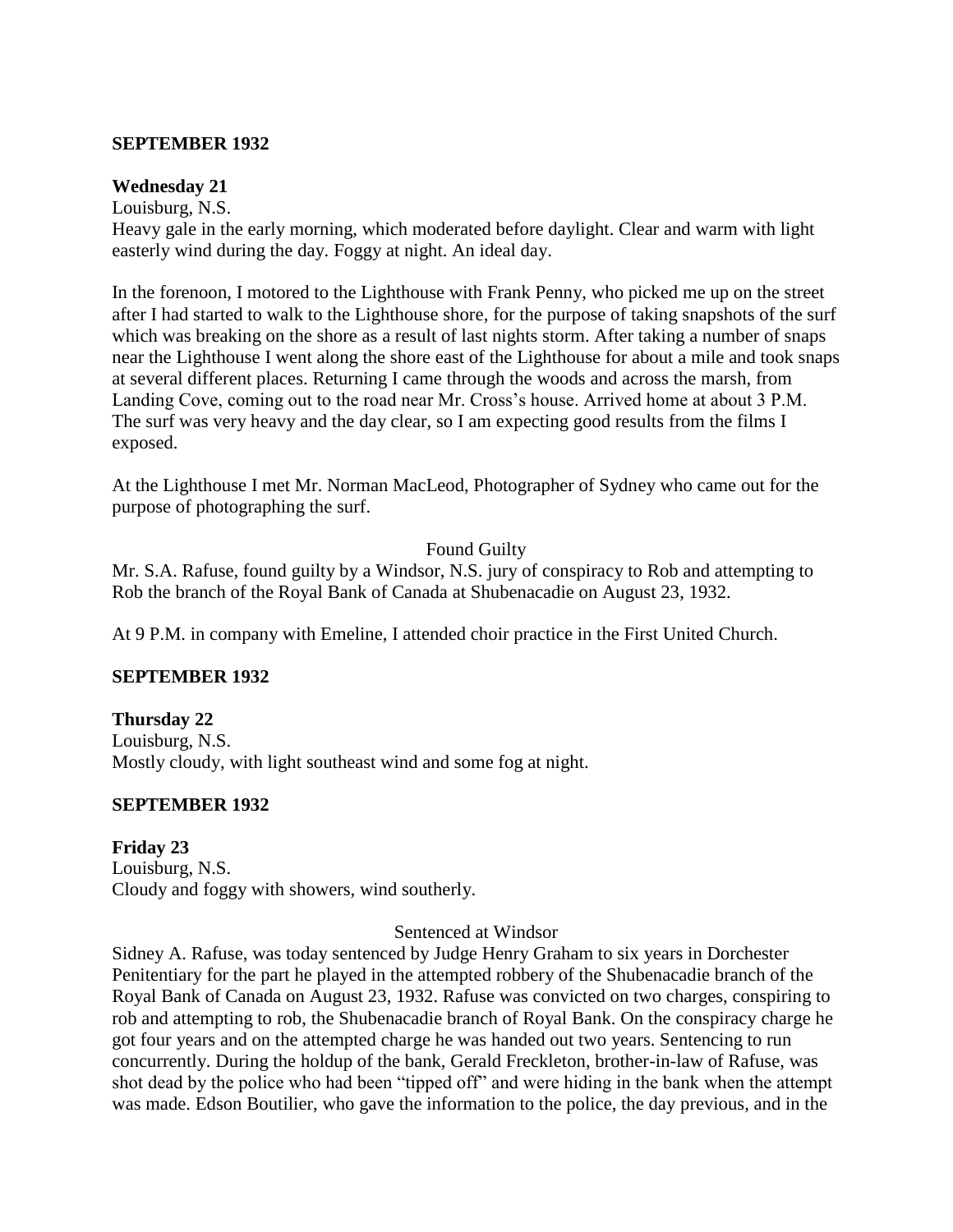role of a special officer of the R.C.M.P. took part in the holdup, was severely wounded in the shoulder. This wounding was probably accidental. S.A. Rafuse entered the bank at 2:50 P.M. and engaged the manager, Mr. Robertson in conversation respecting Life Insurance. At 3:10 P.M. Freckleton and Boutilier entered and covered the staff of the bank and Rafuse with drawn pistols at the same time shouting "hands up". The police then came into picture and in the shooting that followed which was started by Freckleton, the latter was slain. Mr. Rafuse was Manager of the Louisburg Branch of the Royal Bank, from June 1922 to Nov 1931, and during that time was considered a man of excellent character. After leaving Louisburg he was employed in the Main Sydney Branch, of the Royal Bank until last spring when he was dismissed from the service. He then took up the Life Insurance business.

# **SEPTEMBER 1932**

# **Saturday 24**

Louisburg, N.S. Sydney, N.S. Cloudy with rain in the morning. Cleared during the afternoon.

At about 8:30 A.M. I motored to Sydney with Wilfred Covey. At Sydney, we met A.A. Martell, who was returning from Halifax and who returned to Louisburg with us in the afternoon.

The hearing of the case of B.M. Spencer versus the Town of Louisburg which was adjourned from Sept 16, until today was by arrangements yesterday between solicitor for Plaintiff and defendant further adjourned until Tuesday, Sept 27.

# **SEPTEMBER 1932**

**Sunday 25** Louisburg, N.S. Cloudy, heavy rain during the early morning, cloudy in the evening.

Emeline and I attended service in the First United Church at 11 A.M. and 7 P.M. Both services in charge of Rev. D.A. MacMillan.

# **SEPTEMBER 1932**

# **Monday 26**

Louisburg, N.S. Cool and mostly clear with moderate northwest wind. Occasional showers.

The legal action of B.M. Spencer (Town Clerk), versus the Town of Louisburg which was to come before Judge Walter Crowe in the County Court tomorrow was by arrangement further adjourned until Monday, October 3, 1932.

# **SEPTEMBER 1932**

**Tuesday 27** Louisburg, N.S.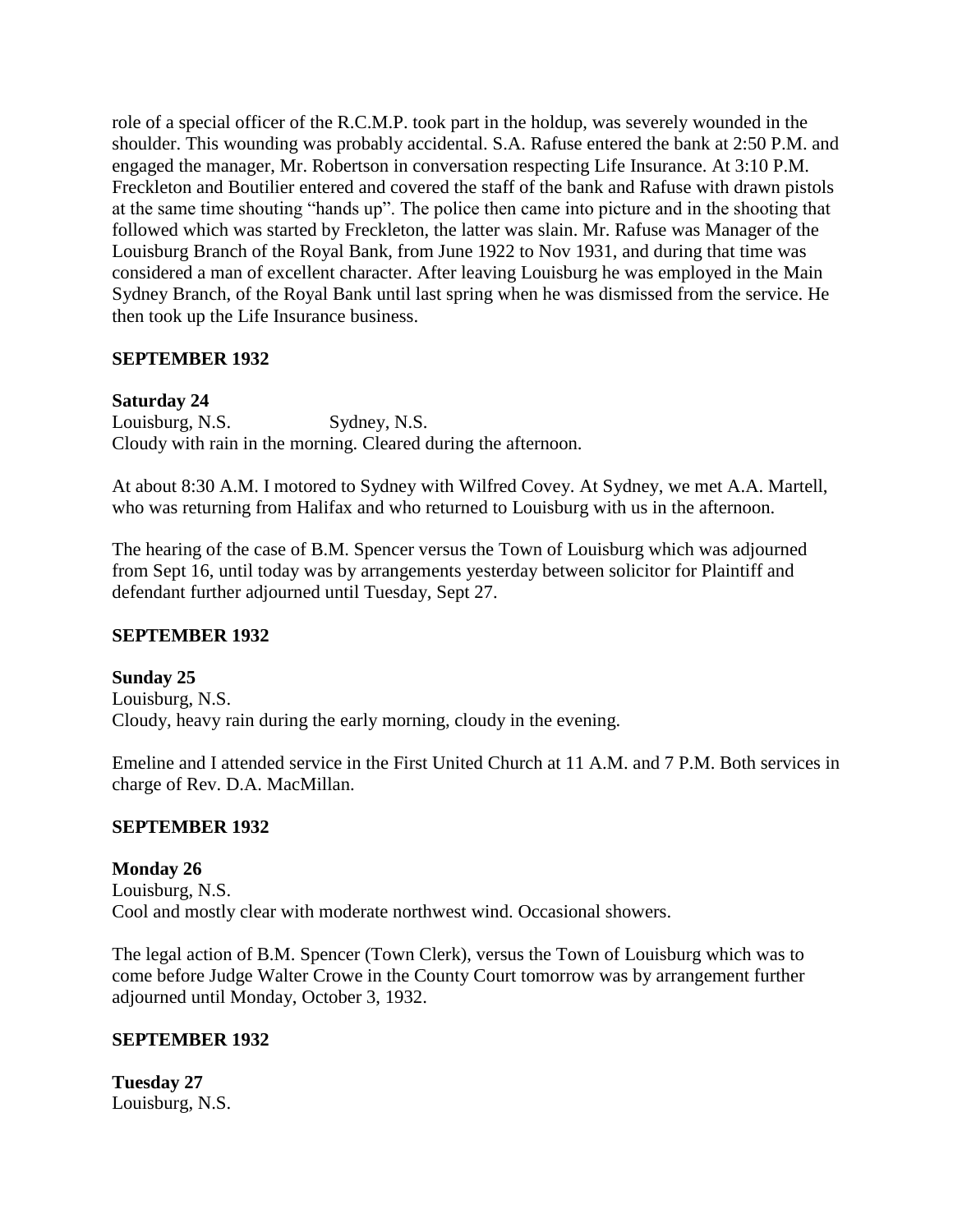Clear and cool with moderate southwest wind.

### **SEPTEMBER 1932**

### **Wednesday 28**

Louisburg, N.S. Cool and mostly cloudy with a few showers. Fresh to strong southwest wind.

Rev. T.F. Draper, who on August  $4<sup>th</sup>$  last celebrated his fiftieth Anniversary of a continuous pastorate of St. Bartholomew Church (Anglican) Louisburg, N.S., left here today to take up his residence at Sydney. Mr. Draper has been in poor health for several years and recently resigned the pastorate of the Louisburg church. His sister Miss Florence Draper, who has resided with him for a number of years, accompanied him to Sydney.

Mr. Gordon Ott, Anglican Ministerial Student of Sydney, who has been in Louisburg since May 7, 1932 as assistant to Rev. T.F. Draper left here today for the purpose of continuing his college course at Kings College, Halifax, N.S.

### **SEPTEMBER 1932**

#### **Thursday 29**

Louisburg, N.S.

Heavy rain with strong southwest wind in the early morning, wind moderated in the early part of the day. Calm and very foggy during the afternoon. Wind changed to northeast during the night which was accompanied by heavy rain.

In the afternoon I visited the National Park with Doctor and Mrs. Harrington of Bridgewater, N.S. who are in Cape Breton on a motor trip.

#### **SEPTEMBER 1932**

#### **Friday 30**

Louisburg, N.S. Rained heavily during the greater part of the day with fresh northeast wind. Very disagreeable.

#### **OCTOBER 1932**

**Saturday 1** Louisburg, N.S. Cool and mostly clear with moderate northwest wind.

In the evening I attended and took part in an Anniversary Social given by the Ladies Orange Benevolent Association in the Orange Hall. Sang solo entitled "Asleep in the Deep".

#### **OCTOBER 1932**

#### **Sunday 2**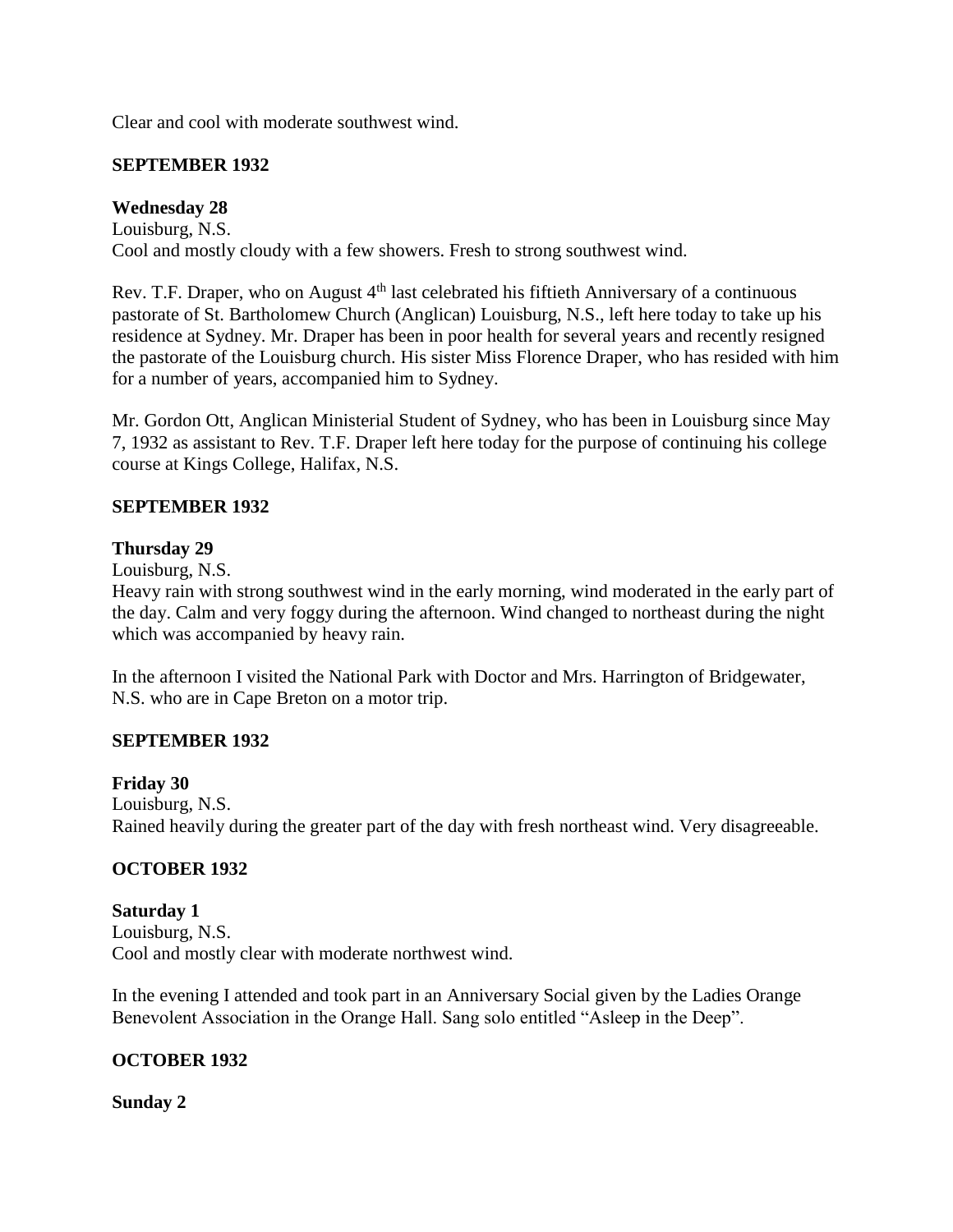Louisburg, N.S. Sydney, N.S. Clear and cool with fresh southwest wind.

In company with Emeline I attended services in the First United Church at 11 A.M. and 7 P.M. Both morning and evening services were conducted by Rev. D.A. MacMillan.

At about 2 P.M. Emeline and I motored to Sydney with Wesley Townsend and Mrs. Z.W. Townsend and visited Mrs. Sarah Bagnell at the Cape Breton Hospital, Sydney River. On our return from the hospital we stopped at Wentworth Park, Sydney for a short time and listened to a concert given by the Band of the Cape Breton Highlanders. Returning we arrived home at about 5 P.M.

The sacrament of the Lord's Supper was dispensed at the morning service in the United Church, Louisburg.

# **OCTOBER 1932**

#### **Monday 3**

Louisburg, N.S. Sydney, N.S. Clear and moderately. An ideal day.

At about 8 A.M. B.M. Spencer and I motored to Sydney with Mr. and Mrs. A.A. Martell. At 10 A.M. the legal action: B.M. Spencer versus the Town of Louisburg was heard before Judge Walter Crowe in the County Court Chamber at Sydney. Mr. Spencer, Town Clerk, sued the Town of Louisburg in the matter of a motion of the Town Council passed on March 17, 1932 whereby his salary was reduced from \$1000.00 per year to \$900.00. He is asking through the County Court to have his salary restored to \$1000.00. D.A. Cameron, K.C. acted for Mr. Spencer while J.W. Maddin, K.C. acted in the interests of the Town. I was the first witness and was examined by Mr. Maddin and cross-examined by Mr. Cameron. The witness who followed me in the order named were Councillor: W.W. Lewis, Ex-Councillor D.J. Matheson, and Councillor P.A. Bates. John A. MacDonald, assessor of Louisburg and Richard Carter, auditor of Sydney were also present as witnesses but were not called to the stand. The hearing was finished at about 12:30 P.M. after which I had dinner with Mr. Spencer and Mr. Martell at the Vidal Hotel. Enroute home we visited the City Hospital for the purpose of seeing John MacPhail of Louisburg, who is at present a patient in that institution, but having informed that we would not be permitted to visit him for about twenty minutes we did not wait, but proceeded for home, arriving at about 3:30 P.M.

LATER: In regard to the Court case: Judge Walter Crowe gave his decision in favor of the Town of Louisburg and therefore against B.M. Spencer, Town Clerk.

# **OCTOBER 1932**

#### **Tuesday 4**

Louisburg, N.S. Clear and moderately warm with light to moderate southwest wind. An ideal day. Foggy at night.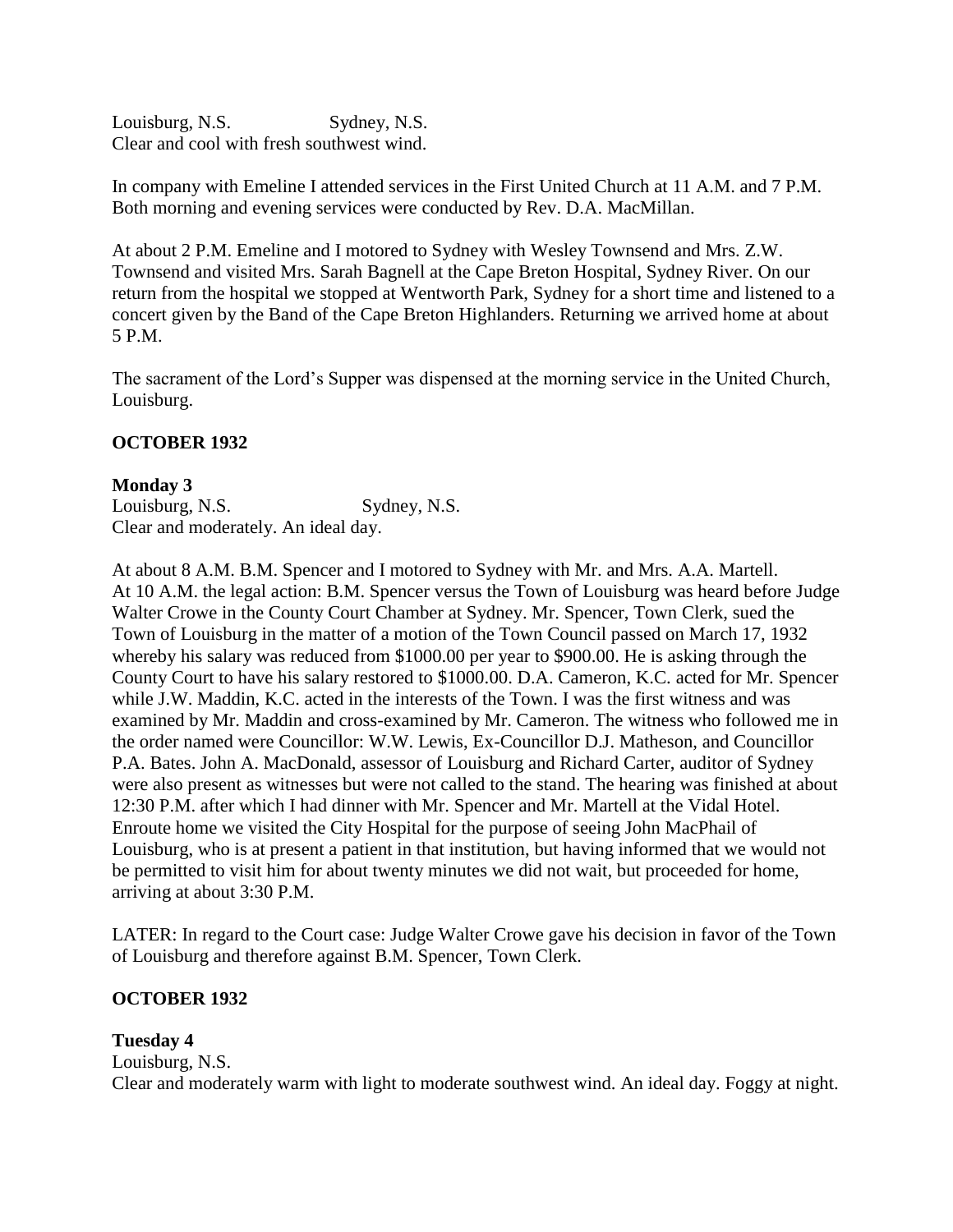### School Board

At 7:30 I attended and presided at a regular meeting of the School Board. Commissioners present: Peters, Bates and D.A. Campbell. Principal Arthur Ormiston was also in attendance.

# **OCTOBER 1932**

# **Wednesday 5**

Louisburg, N.S. Foggy in the morning and at night. Clear and warm during the greater part of the day.

Lewis and Company store which has been in process of being moved from Commercial Street to its new location on Main, since Sept 19, reached its destination today. It now rests fronting on Main Street, a short distance west of my place of business.

# **OCTOBER 1932**

**Thursday 6** Louisburg, N.S. Cloudy and foggy with light southerly winds.

Federal Parliament Opened

The Dominion Parliament opened at Ottawa today in special session for the purpose of dealing with the findings of the Imperial Conference which met at Ottawa a short time ago.

# Council Meeting

At 7:30 P.M. I attended and presided at a regular meeting of the Town Council. Councillors present: Peters, Lewis, Bates and MacInnis. At this meeting delegation from the unemployed of the town and from the Fisherman's Union were present for the purpose of discussing the question of relief, either direct or otherwise for those in need of the necessities of life in the town, through unemployment and no market for fish. Addresses were delivered on behalf of the unemployed by Douglas MacDonald and Neil Murphy and for the Fisherman's Union by Dan Fleet and Burt Wilcox. I replied in behalf of the Town of Louisburg and assured those present that as far as lay in our power, no person would be allowed to suffer for want of food. Other members of the Council who spoke along similar lines were Councillors: Lewis, MacInnis, and Bates. About 60 citizens were present at this meeting. At present we have on direct relief the following: Malcolm MacDonald, Gordon Parsons, Mrs. Paul Burke, John Parsons and Archie Fahey.

# **OCTOBER 1932**

**Friday 7** Louisburg, N.S. Cloudy, foggy and warm with light south west wind.

Fire Prevention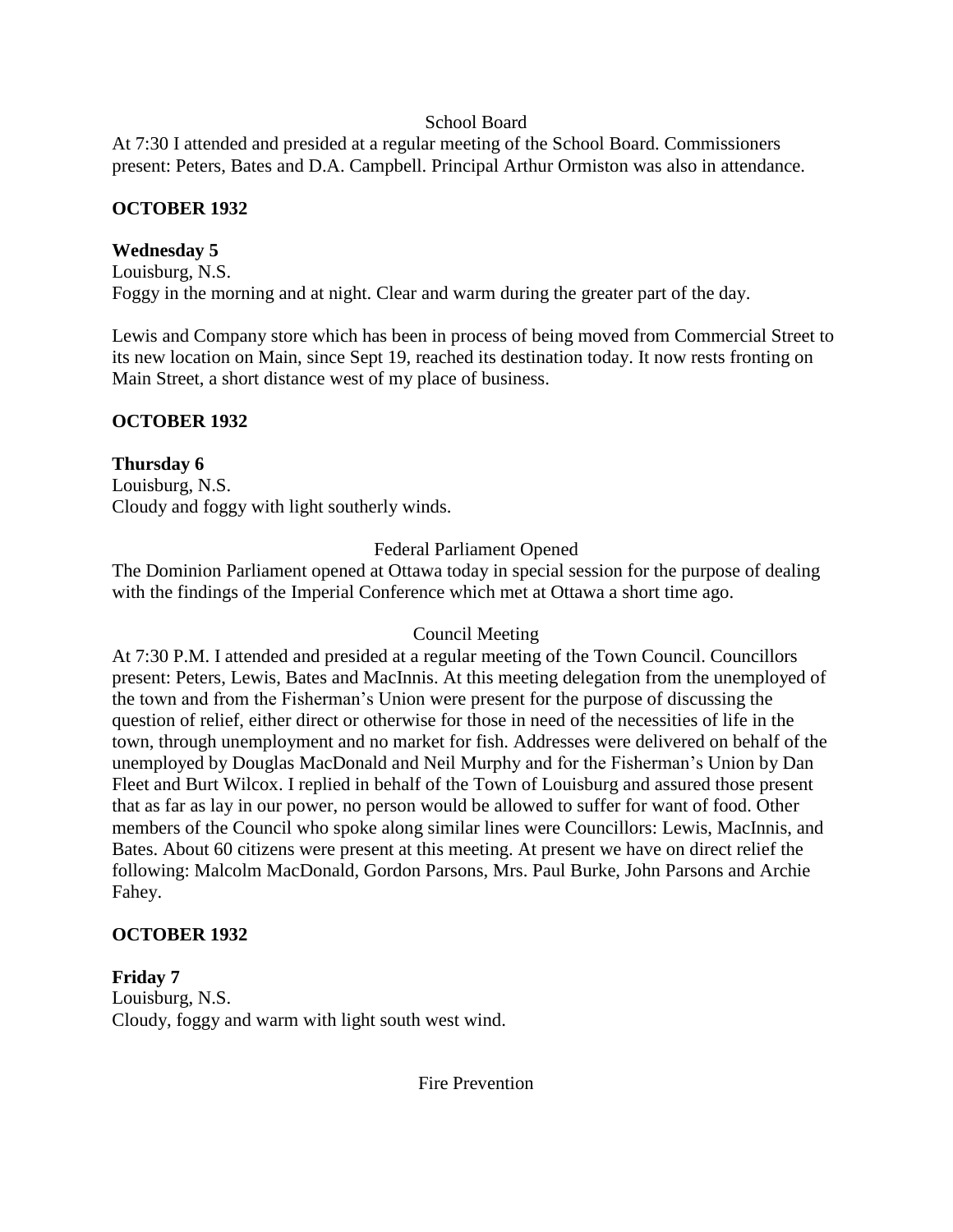At 2 P.M. accompanied by A.A. Martell, M.L.A. I visited the public schools of the town where we gave short addresses on Fire Prevention and witnessed Fire Drill, by the pupils. After the ringing of the fire alarm the building was evacuated in 29 seconds while the Junior Fire Brigade coupled the hose, took it out through the hatch on the roof and had a stream of water on the building in 1 minute.

# **OCTOBER 1932**

### **Saturday 8**

Louisburg, N.S. Cool and mostly cloudy with fresh westerly wind.

### Death of Robert Bagnell

The death occurred at about noon today at the City Hospital, Sydney, N.S. of Robert Bagnell, an aged resident of this town. Mr. Bagnell was born in Gabarus but moved to Louisburg when young where he resided until he went to the City Hospital at Sydney for treatment for Cancer, less than a year ago. Mr. Bagnell was in the  $90<sup>th</sup>$  year of his age and is survived by two sons: Thomas in Louisburg and Nelson at Westmount, Montreal and two sisters: Mrs. Z.W. Townsend of Louisburg and Mrs. Sarah Bagnell who is at present in the Cape Breton Hospital.

# **OCTOBER 1932**

### **Sunday 9**

Louisburg, N.S. Warm and remarkably clear with light to moderate southwest wind. A perfect day.

In company with Emeline I attended service in the First United Church at 11 A.M. and 7 P.M. Rev. D.A. MacMillan was in charge of both the morning and evening services.

In the afternoon, Emeline and I visited Mrs. Z.W. Townsend after which we called to see Fletcher Townsend, who is at present suffering from a severe attack of rheumatism.

# **OCTOBER 1932**

# **Monday 10 Thanksgiving Day**

Louisburg, N.S. Clear and moderately warm with light to moderate southwest wind. An ideal day.

General holiday with the majority of business places closed. Had shop open for business all day. At 8 P.M. Emeline and I attended a show given by the New Waterford Dramatic Club, entitled "Chasing the Ghost".

# **OCTOBER 1932**

**Tuesday 11** Louisburg, N.S.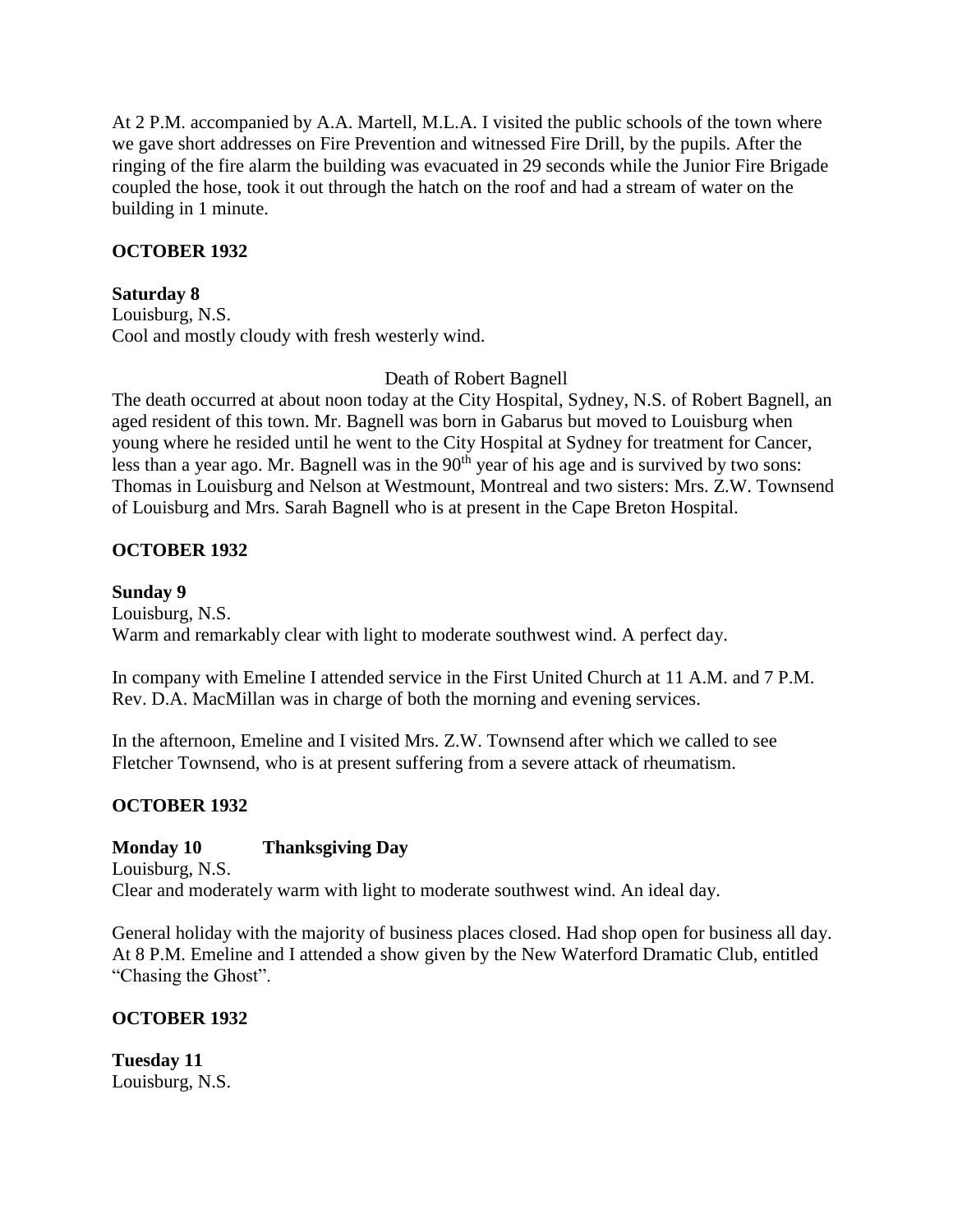Cloudy with heavy rain during the greater part of the afternoon and evening. Moderate to fresh southeast wind.

### Funeral of Robert Bagnell

The funeral of the late Robert Bagnell took place at 3 P.M. The funeral service was held in the Anglican Church by Rev. Mr. Arnold of Sydney, Interment to (sic) place in the Anglican Cemetery on Clarke's Road. The remains were brought from Sydney by hearse. Mr. B.L. Lowden, undertaker of Sydney in charge.

Angus L. MacDonald , Leader of the Liberal Opposition in the Provincial Legislature and Mr. Hagen, Liberal Organizer for Nova Scotia were visitors in town today.

### **OCTOBER 1932**

### **Wednesday 12**

Louisburg, N.S. Cloudy, clearing in the afternoon, wind southwest shifting to west in the afternoon, cool at night.

In company with Emeline I attended choir practice in the First United Church at 9 P.M.

# **OCTOBER 1932**

#### **Thursday 13**

Louisburg, N.S. Cool and mostly cloudy with some heavy rain squalls. Fresh to strong west to northwest winds.

# **OCTOBER 1932**

**Friday 14** Louisburg, N.S. Very cool and mostly cloudy with light northwest wind.

# **OCTOBER 1932**

# **Saturday 15**

Louisburg, N.S. Cool and mostly cloudy with a few local showers. Light northwest wind. Heavy frost during the night.

#### Liberal Convention

A meeting of delegates from the various districts in the New Constituency of Cape Breton West, was held at Marion Bridge in the evening for the purpose of organizing the new riding. A number of speakers were present including Angus L. MacDonald, Provincial Liberal Leader, D.A. Cameron, K.C. Sydney, Malcolm Patterson, Sydney and A.A. Martell, M.L.A. Louisburg, Alex Munroe, Marion Bridge was elected President of the Liberal Association. Burt Wilcox, Louisburg, Vice-President and Sylvester MacDonald, Salmon River, Secretary. Among the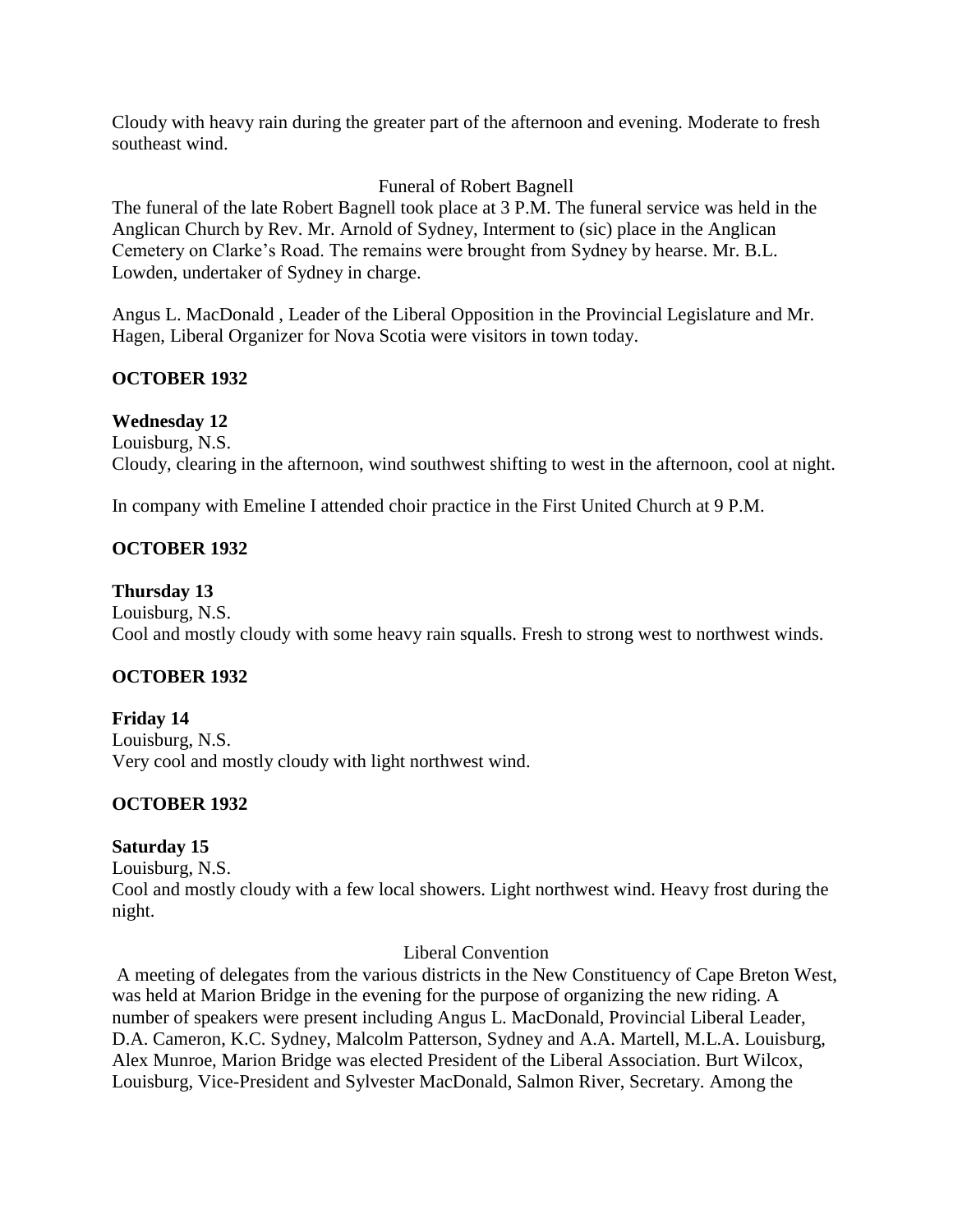Louisburg citizens who attended this meeting were: James Crowdis, Edward Peters, A.A. Martell, M.L.A., Clifton Townsend, Mrs. Jeanette Spencer and Jeremiah Smith.

#### Marriage

The marriage of Gordon Stevens Jr. and Miss Alberta Levatte, both of this town took place today at Dartmouth, N.S. On their return, Mr. and Mrs. Stevens will reside at Louisburg.

### Opening of Cabot Trail

The highway around the northern part of Cape Breton Island, which has been in course of construction for several years, was formally opened by Premier G.S. Harrington, today.

### **OCTOBER 1932**

#### **Sunday 16**

Louisburg, N.S. Clear and cool with moderate to fresh west to southwest winds.

Emeline and I attended services in the First United Church at 11 A.M. and 7 P.M. Both services were in charge of Rev. D.A. MacMillan.

At about 2 P.M. Fred arrived with a party from Salmon River consisting of Heber, Lillian, Miss MacDonald of Hillside and Alfred Coadic. At about 2:15 P.M. I accompanied them to the National Park where we spent about 2 hours looking over points of interest, including the museum. Immediately after supper they started for home.

#### Frost

The heavy frost of last night totally destroyed the dahlias and other tender plants in my garden. This is the first frost to do any serious damage this season. On a water pail in my yard I found ice about 1/4 inch thick, this morning.

#### Deer Season

According to the game laws of the Province of Nova Scotia, the open season for deer begins today. As it is unlawful to shoot on Sunday, the season for deer does not really open until tomorrow. November 15 marks the close of the season.

# **OCTOBER 1932**

# **Monday 17**

Louisburg, N.S. Cloudy and moderately cool, partly clear and comparatively war in the afternoon and evening. Light southwest wind.

# **OCTOBER 1932**

**Tuesday 18** Louisburg, N.S. Cloudy and cool with light easterly wind.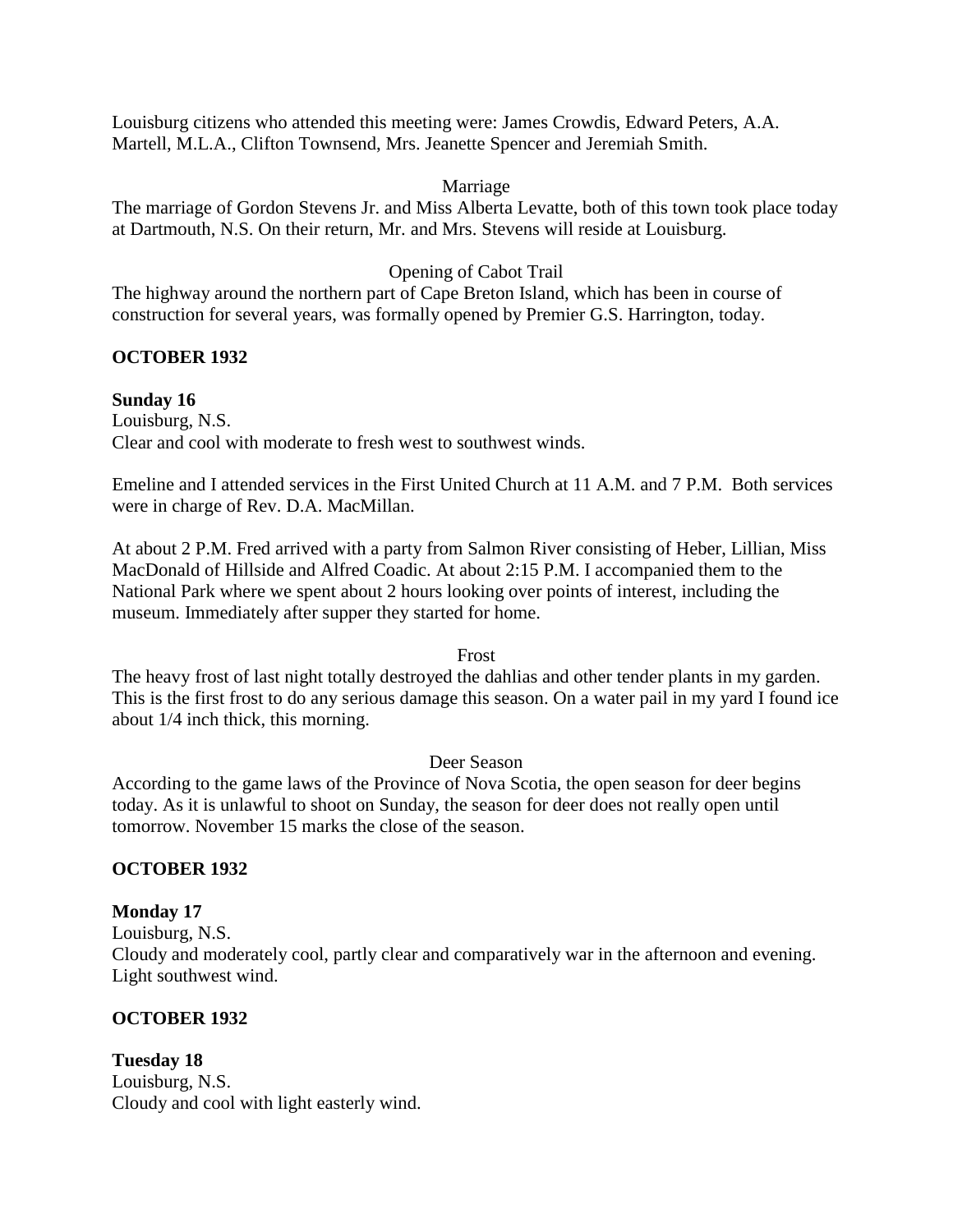### **OCTOBER 1932**

#### **Wednesday 19**

Louisburg, N.S. Clear and moderately cool with light easterly wind. An ideal day.

At 9 P.M. Emeline and I attend choir practice in the First United Church.

### **OCTOBER 1932**

#### **Thursday 20**

Louisburg, N.S. Clear and moderately warm becoming cloudy and overcast at noon. Rain during the night.

At 7:30 P.M. I attended and presided at a regular meeting of the Town Council. Councillors present: Clarence Peters, P.P. Bates and W.W. Lewis.

#### Marriage

The marriage of John Skinner of this town to Mrs. Florence Campbell of Inverness took place today at Inverness. Rev. J.M. MacLean performed the ceremony.

#### **OCTOBER 1932**

#### **Friday 21**

Louisburg, N.S.

Heavy rain in the early morning. Stopped raining at about 8:30 A.M. Cloudy and warm with moderate to fresh southwest wind.

#### Death of Rev. T.F. Draper

The death occurred at Sydney, at 6 A.M. of Venerable Archdeacon Thomas Fraser Draper, M.A.B.D.D.C.L. Mr. Draper had been in failing health for the last several years but continued to be about his duties until quite recently. On August 4, of this year he celebrated the  $50<sup>th</sup>$ anniversary of a continuous pastorate of St. Bartholomew Church, Louisburg. Since that time he failed rapidly in health, so that his death was not unexpected. After retiring from the pastorate of St. Bartholomew, he removed to Sydney leaving here on September 28. Shortly after going to Sydney he suffered a stroke from which he never recovered. He received his education at Halifax and Kings College, Windsor. After graduating he came to Louisburg in 1882 where he made his headquarters, while serving the parish of Louisburg, Big Lorraine and Main-a-dieu, for a period of fifty years. Mr. Draper was in his 74<sup>th</sup> year of his age and is survived by four sisters: Mrs. Skinner, California, Mrs. Gabriel, Halifax, Mrs. Wetmore, Campbellton, N.B. and Miss Florence, who has been keeping house for him for a number of years. His remains will be forwarded to Halifax for burial. He was unmarried.

#### **OCTOBER 1932**

#### **Saturday 22**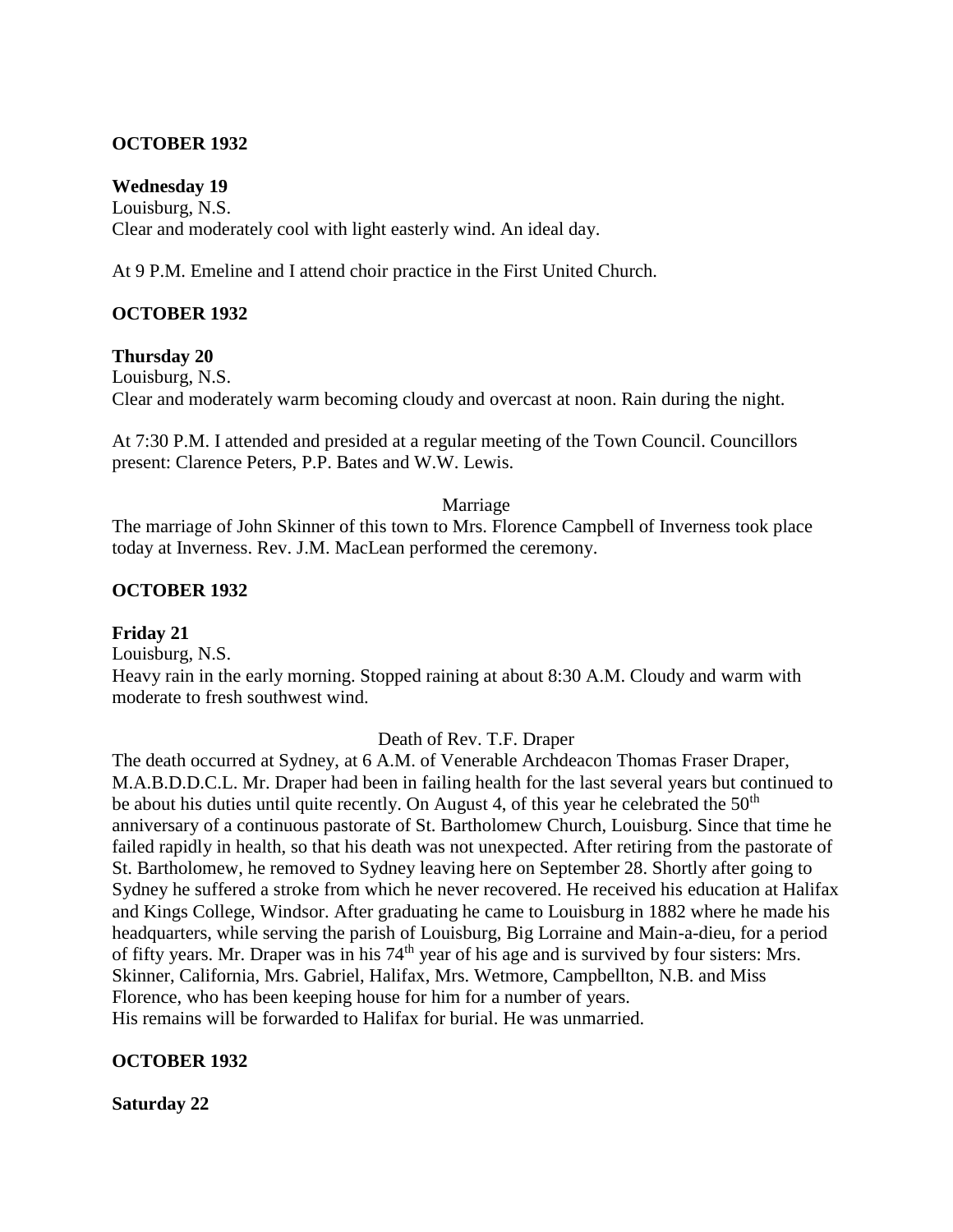Louisburg, N.S. Rained heavily in the early morning until about 8:30. Cool and cloudy during the day, with moderate north to northwest winds.

### **OCTOBER 1932**

**Sunday 23** Louisburg, N.S. Sydney, N.S. Cool and mostly clear with moderate north west wind.

#### Funeral Service

In the afternoon Emeline and I motored to Sydney with Wesley Townsend and Mrs. Z.W. Townsend and attended the funeral service of the late Archdeacon Draper, which was held in Christ Church at 3 P.M. At this service the church was crowded to the doors, many being unable to gain admission. Quite a number of his late parishioners from Louisburg, as well as those from other towns and districts in Cape Breton were present to pay their last tribute to one who was beloved and respected by all classes and creeds. The clergymen taking part in the service were: Rev. Dean Crewe of Glace Bay, Rev. F.R. Holborow, rector of Christ Church, Sydney and Rev. Bishop Hackenly who delivered a very fitting address on the life and work of the deceased. The remains of the late Archdeacon Draper are to go forward to Halifax on this evenings train, where interment will take place tomorrow.

Returning from Sydney we arrived home at about 5:45 P.M.

At 11 A.M. and 7 P.M. in company with Emeline I attended services in the First United Church. Both morning and evening services were conducted by Rev. D.A. MacMillan.

# **OCTOBER 1932**

**Monday 24** Louisburg, N.S. Cool and mostly cloudy with moderate northwest wind.

Funeral

The funeral of the late Archdeacon T.F. Draper took place at 2 P.M. from All Saints Cathedral, Halifax. Funeral service was in charge of Dean Lloyd.

#### **OCTOBER 1932**

#### **Tuesday 25**

Louisburg, N.S.

Cool and clear in the early part of the day, becoming cloudy in the afternoon. Moderate easterly wind.

# **OCTOBER 1932**

#### **Wednesday 26**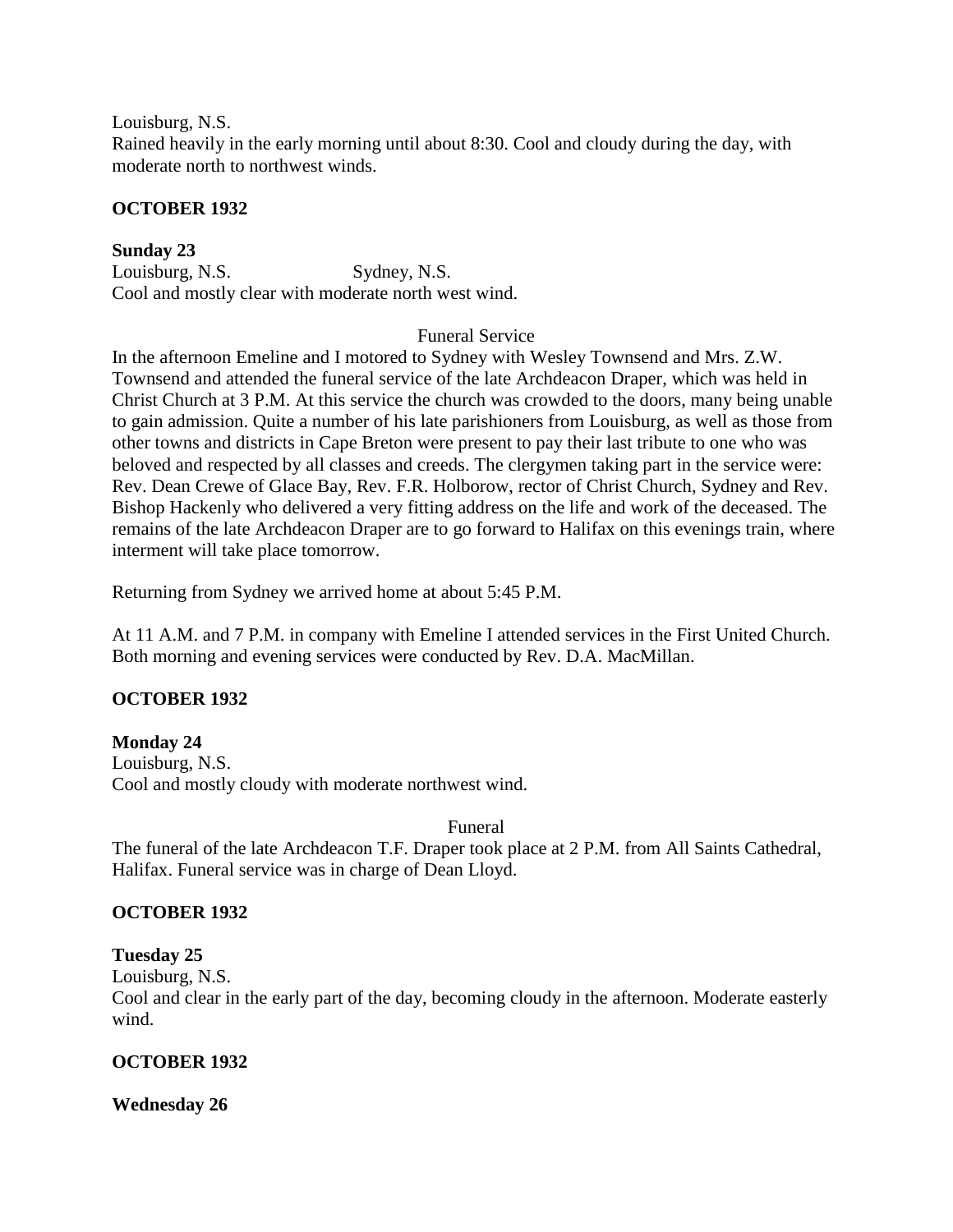Louisburg, N.S. Cloudy and mild with light southerly wind.

### **OCTOBER 1932**

**Thursday 27** Louisburg, N.S. Cloudy and cool with fresh south west wind.

# **OCTOBER 1932**

**Friday 28** Louisburg, N.S. Cloudy and mild with fresh south to southeast winds. Showers at night.

### Halloween Party

The students of the High School held a Halloween party in the Town hall in the evening, which was greatly enjoyed by those present. On the invitation of the students I was present, and at the opening of the party gave a short address on matters pertaining to Halloween, ghosts, etc.

#### Death of John Matheson

The death occurred on the S & L Railway train between Catalone and Louisburg Station of John Matheson, Brakeman, S. & L. Railway. Mr. Matheson took a bad turn at Catalone Station while the morning train was enroute to Louisburg and before Louisburg was reached he had passed away. He had been in the employ of the S & L Railway for about 30 years, and was unmarried. His home, where he lived with his mother was on the Mira Road about 4 or 5 miles from Sydney. The body was removed from here to Sydney by B.L. Lowden, undertaker of Sydney at about noon. The train on which Mr. Matheson died was in charge of Conductor James MacLean, Driver, Nathan Christie.

#### **OCTOBER 1932**

#### **Saturday 29**

Louisburg, N.S.

Mostly clear in the early part of the day, becoming cloudy. Very chilly and raw with strong southwest wind and intermittent showers. Light snow squalls mixed with rain in the forenoon. First sign of snow this season.

# **OCTOBER 1932**

# **Sunday 30**

Louisburg, N.S. Mild and mostly cloudy with moderate wind.

At 11 A.M. and 7 P.M. Emeline and I attended services in the First United Church. Both services were in charge of Rev D.A. MacMillan.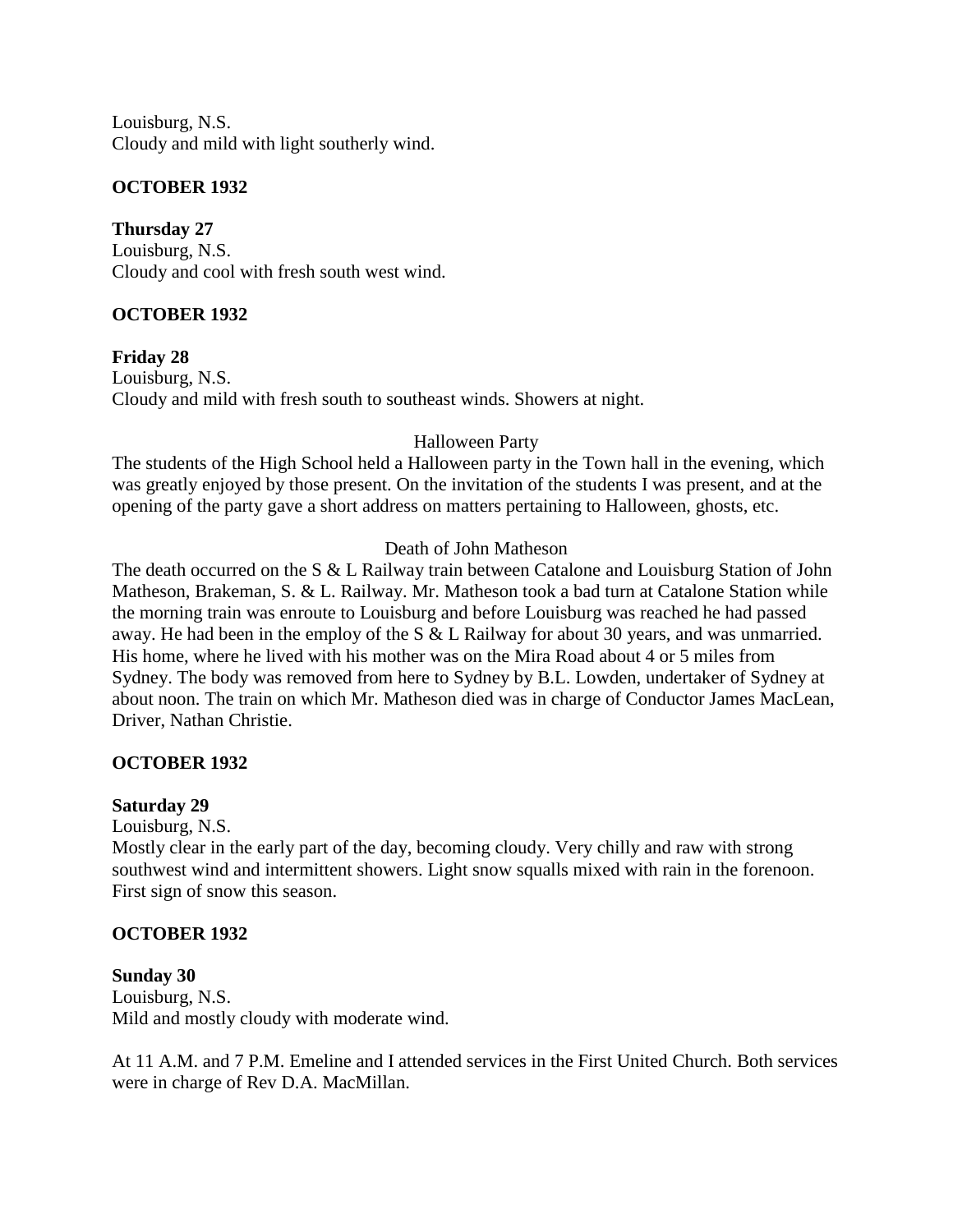#### Death of J.S. Lawson

The motor vessel "ARNALDO" Capt. Ernest MacDonald arrived here at about 8:30 a.m. having on board the remains of J.S. Lawson of 13 Hollis St. Halifax, N.S. Mr. Lawson was fatally injured at about noon yesterday by being struck by the boom of the foresail when it suddenly jibed. He was about 55 years of age and was engineer on the craft, which was bound from Halifax to St. Pierre. The accident occurred about 30 miles off St Esprit after which the vessel headed for Louisburg, arriving off this port at about 8 P.M. yesterday, but owing to heavy wind and sea was unable to enter until this morning. Mr. Lawson was very badly injured and passed away shortly after 4:30 this morning. B.M.Spencer, Stipendiary Magistrate of this town, in the absence of a Coroner, impowered a jury consisting of the following: George Stevens, (Foreman) Richard Kehoe, John MacDonald, Wilfred Troke, Ernest Dowling, Samuel Tery, John Hill, Percy MacKinnon, Fraser Tanner, John De Fries, Peter MacKeigan and John Poole, who after hearing the evidence of Capt. MacDonald, William Penny , Deckhand, Adolph Hines, Cook and Michael Gillman, Navigator , crew of the vessel and Dr. Townsend of Louisburg who performed an autopsy on the body, rendered a verdict in accordance with the above facts. The "ARNALDO" is owned by W.B. Moriarity of Halifax and is registered at Yarmouth, N.S.

At 1:30 P.M. I attended the inquest on the body of J.S. Lawson, in the Council Chambers, Town hall.

At about 3 P.M. Emeline and I visited the homes of Fletcher Townsend and Mrs. Z.W. Townsend.

### **OCTOBER 1932**

#### **Monday 31**

Louisburg, N.S. Clear and cool, becoming cloudy in the afternoon, wind moderate northwest wind.

The body of the late J.S. Lawson, which arrived here yesterday morning on board the motor vessel "ARNALDO" was taken to Sydney at noon today, by D.M. Johnston, undertaker, for shipment to Halifax on tonight's train.

#### Halloween

In addition to Police Officer, Albert Baker, the following special officers were sworn in for police duty tonight to prevent Halloween demonstrators from destroying property: Dan Townsend, John Parsons, Archy Lahey and Percy Mosher.

In the evening the Fishermen's Union held a dance in the Masonic hall, which was quite largely attended.

#### **NOVEMBER 1932**

#### **Tuesday 1**

Louisburg, N.S.

Clear and cool becoming cloudy in the late afternoon. Wind mostly southwest shifting to south east at night and increasing to a fresh breeze. Showers in the evening. In the morning there was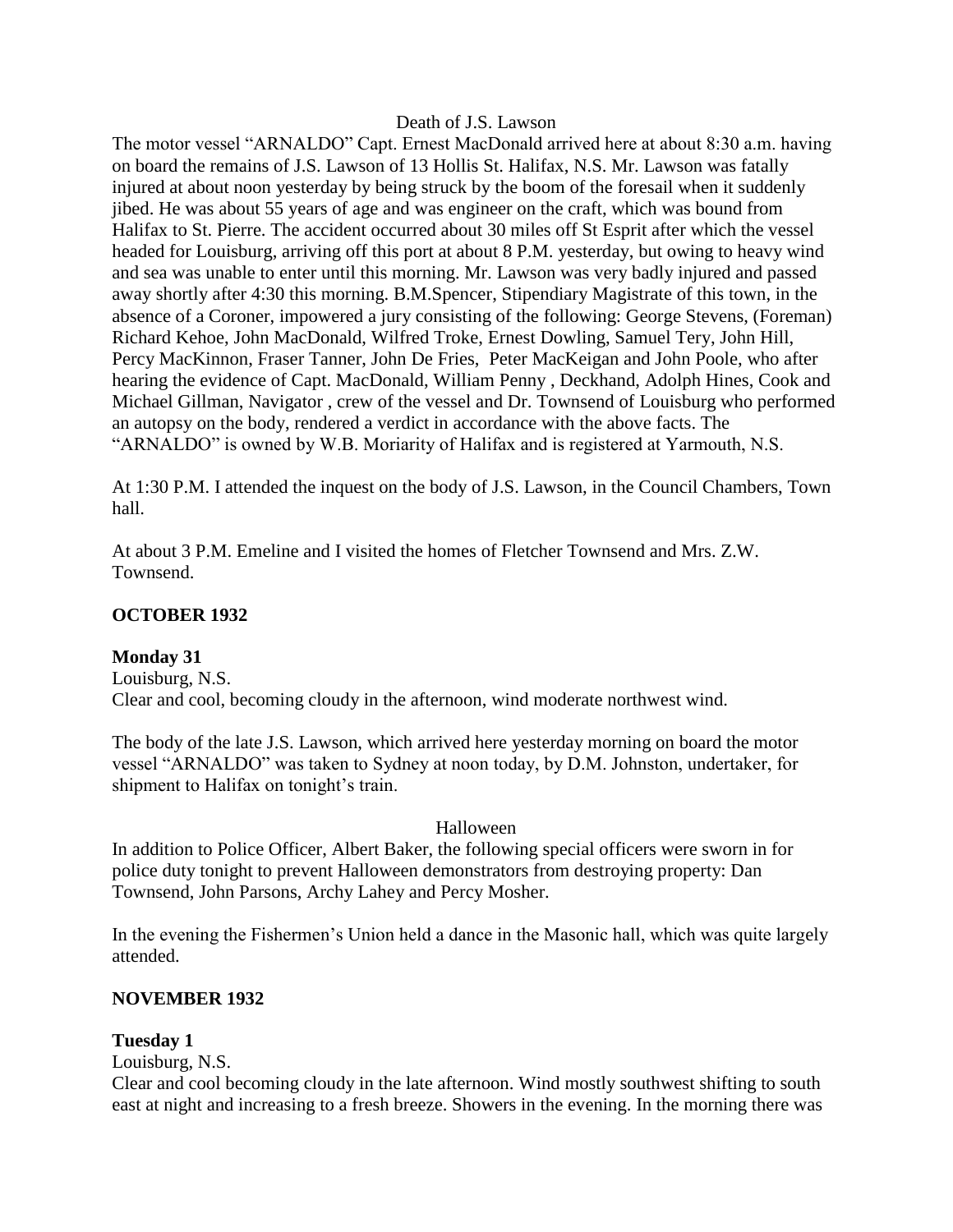just a trace of snow on the ground the first of this season. Also ice to the thickness of over 1/4 of an inch on water pails in the yard.

As a result of Halloween pranks several bridges in the lower end of the town were torn up. Outside of the damage to the bridges nothing of a serious nature occurred.

Motor vessel "ARNALDO" Capt. Ernest MacDonald which arrived here on Sunday morning last with the body of J.S. Lawson, victim of an accident, on board sailed at about noon today.

### Rabbit Season

The open season for Rabbit shooting began today. The snaring season begins on December 1.

### **NOVEMBER 1932**

### **Wednesday 2**

Louisburg, N.S.

Heavy wind and rain in the early morning. Cloudy during the forenoon. Clearing in the afternoon and becoming quite warm. Wind southeast shifting to southwest and later to west and northwest.

At 9 P.M. I attended choir practice in the First United Church.

# Death of Mrs. Anthony Townsend

The death of Mrs. Anthony Townsend took place at about 12:30 A.M. at the home of her son, Arthur. Mrs. Townsend who was in her  $87<sup>th</sup>$  year of her age had been in her usual health until a few days before her death.

# **NOVEMBER 1932**

# **Thursday 3**

Louisburg, N.S.

Partly clear, with fresh northwest wind, very chilly and raw with snow squalls. Just a trace of snow on the ground in the morning which soon disappeared. Ground partly covered with snow in the evening.

Council Meeting

At 7:30 P.M. I attended and presided at a regular meeting of the Town Council. Councillors present: Clarence Peters, P.P. Bates, D.J. MacInnis and W.W. Lewis.

# **NOVEMBER 1932**

# **Friday 4**

Louisburg, N.S.

Clear and cold becoming milder as the day advanced. Heavy frost in the morning, freezing ice to the thickness of 3/4 of an inch. Light trace of snow on the ground in the morning. Fresh northwest wind which moderated during the day.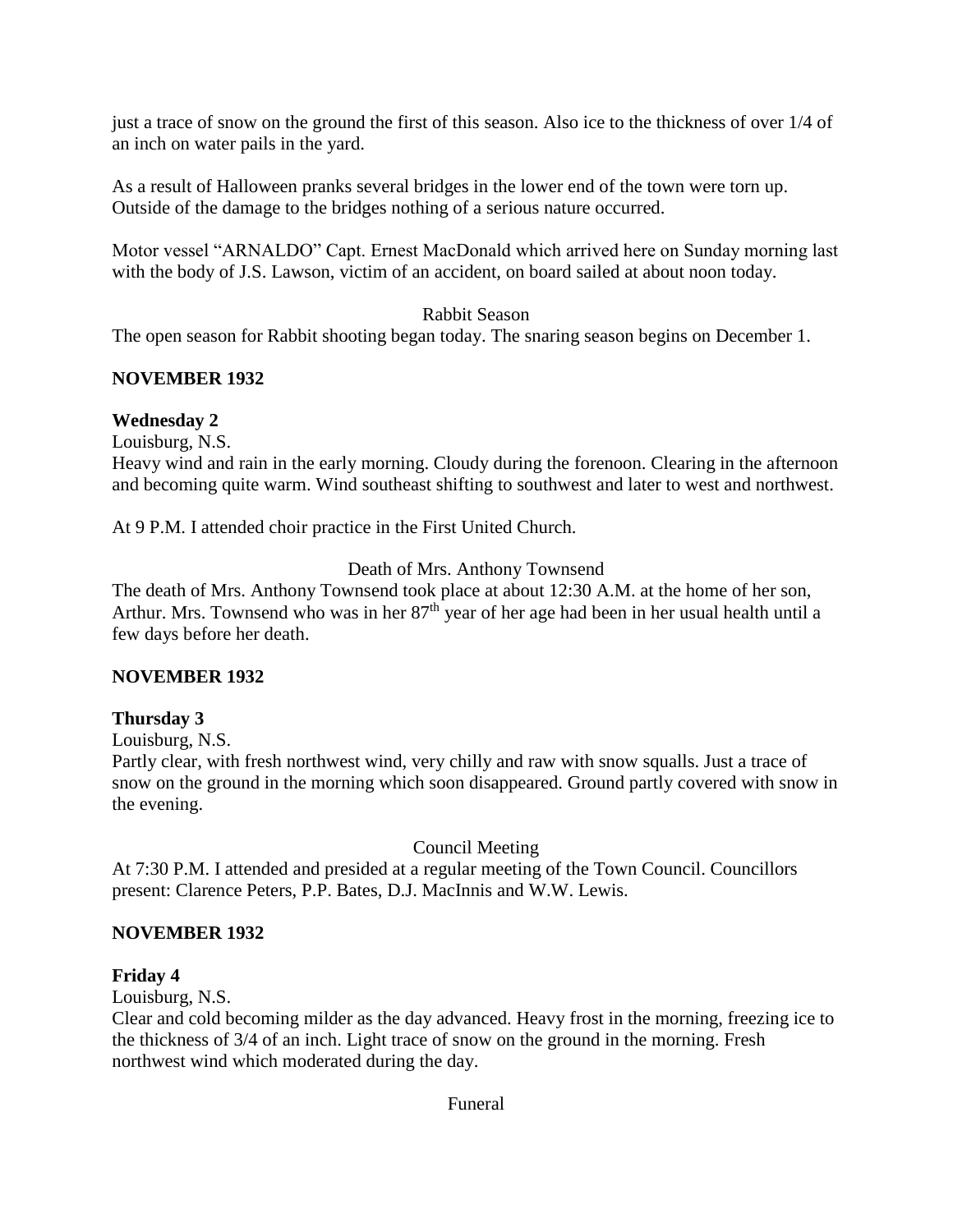The funeral of the late Mrs. Anthony Townsend took place at 11 A.M. After a short service at the house, the body was taken to the First United Church where service was held by Rev. D.A. MacMillan, Pastor of the United Church, assisted by Mr. Wheelock, Student Baptist Minister of Mira. Interment took place in the former Methodist Cemetery on Clarke's Road. The pallbearers were: Robert Peters, Martin Levatte, Charles Baker, John Wilson, A.A. Martell, and M.S. Huntington.

Mr. and Mrs. Clifford Huntington and daughter, Bertha arrived on the 11 A.M. train for the purpose of visiting relatives and friends in town, while here they are our guests.

### I.O.G.T

Dan W. MacDonald of Glace Bay, N.S. assisted by Mr. and Mrs. Clifford Huntington organized a lodge of the Independent Order of Good Templars in the Temperance hall in the evening. The following are the officers: C.T. Alex Smith, N.T., Mrs. Cross Sr. Secretary, D. Gordon Cameron; Treasurer; Mrs. G.B. Hiltz, F.S. Miss Maud Smith, Chaplain; Mrs. K MacKenzie, P.E.T. Mrs. Percy Cross, Marshall. J. MacAskill, D.M., Mrs Tuddington, Sent; Mr. Hiltz, Guard, Freeman Mackenzie.

### **NOVEMBER 1932**

### **Saturday 5**

Louisburg, N.S.

Cold in the early morning. Ice frozen to a thickness of ½ inch. Mostly cloudy and comparatively mild during the day with fresh southwest wind which increased at night.

Mr. & Mrs. Clifford Huntington who arrived here yesterday left on the 1 P.M. train for Mira. They intend visiting Glace Bay and Sydney before returning to their home at Salmon River.

# **NOVEMBER 1932**

#### **Sunday 6**

Louisburg, N.S. Clear and moderately warm with moderate south west wind.

At 11 A.M. and 7 P.M. Emeline and I attended services in the First United Church. Both morning and evening services were conducted by. Rev D.A. MacMillan.

At 2 P.M. Emeline and I visited at the home of Mrs. Z.W. Townsend and remained until after supper. Returning home just in time to attend church.

# **NOVEMBER 1932**

# **Monday 7**

Louisburg, N.S.

Clear and comparatively mild in the morning, but becoming cloudy and overcast quite early in the day. Rain began to fall at about 5 P.M. and continued during the evening.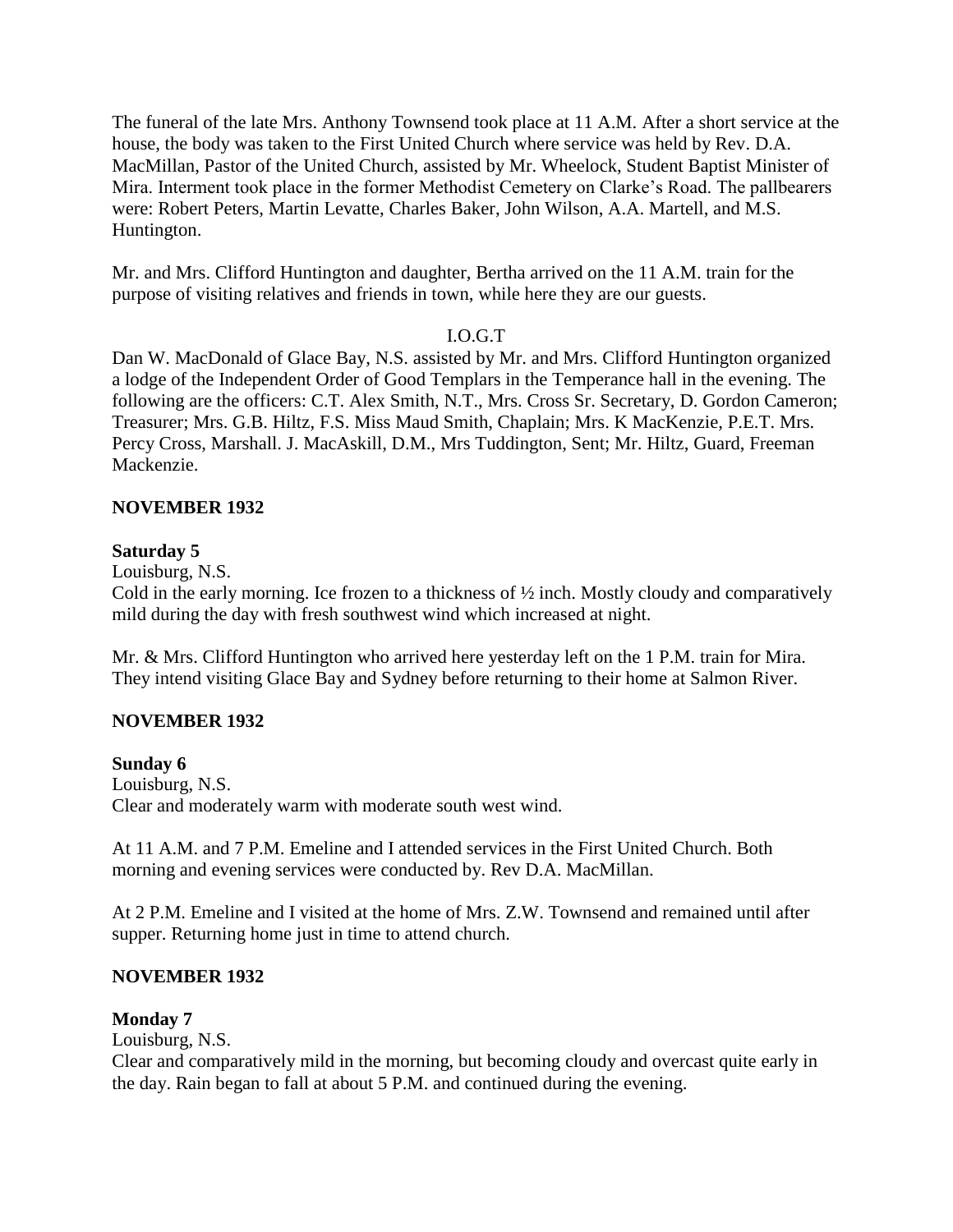Shortly after 9 A.M. I motored to the National Park with Wesley Townsend for the purpose of getting copies of the inscription of the monument and cairns in the park. Returned at about 10:45 A.M.

### **NOVEMBER 1932**

### **Tuesday 8**

Louisburg, N.S. Cool and mostly cloudy with moderate to fresh northeast wind.

United States Presidential Elections

Franklin D. Roosevelt, Democrat elected by a tremendous majority over President Herbert Hoover, Republican. Popular vote estimated for Roosevelt at 20,000.000 and for Hoover at 14,000,000.

Roosevelt carried 42 of the 48 states.

Roosevelt won in every state with the exception of Maine, Vermont, New Hampshire, Connecticut, Delaware, and Pennsylvania.

(Above figures, with the exception of the estimated popular vote, were taken from the Literary Digest of Nov 26, 1932)

In the afternoon, I harvested and stored my Dahlia bulbs.

### **NOVEMBER 1932**

# **Wednesday 9**

Louisburg, N.S. Mostly cloudy, and very chilly with moderate to fresh northeast wind.

At 9 P.M. in company with Emeline I attended choir practice in the First United Church.

# **NOVEMBER 1932**

#### **Thursday 10**

Louisburg, N.S. Clear and cool becoming cloudy in the afternoon.

At 2 P.M. I visited the school and gave the pupils a short address on "Remembrance Day".

# **NOVEMBER 1932**

### **Friday 11** Louisburg, N.S. Rainy and drizzly with fresh to moderate easterly wind which shifted to southwest in the evening.

Remembrance Day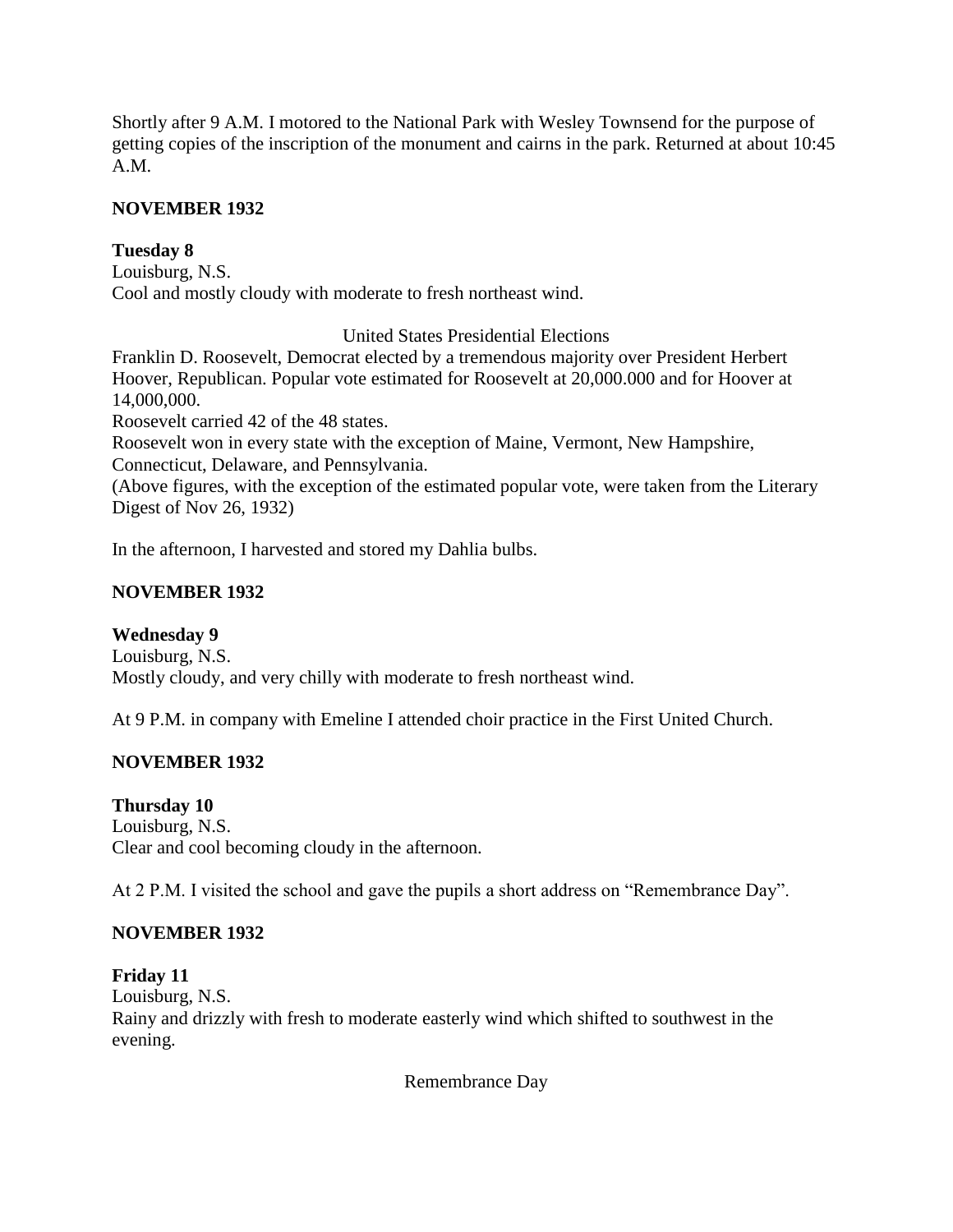Today was a general holiday throughout the Dominion in honor of those who gave their lives in the Great War, 1914-1918. At 11 A.M. a long blast from the Fire Whistle announced the hour in which two minutes silence was to be observed in honor of the Great War Dead.

### **NOVEMBER 1932**

### **Saturday 12**

Louisburg Sydney Salmon River Cloudy and mild. Rain in the early morning, wind southwest to west.

In the morning I motored to Sydney with Abe Cameron in a truck, enroute to my old home at Salmon River. At Sydney I met Fred Huntington, Mr. and Mrs. Clifford Huntington and motored with Fred and Mrs. Clifford to Salmon River. Clifford getting a chance in another car. We arrived to Clifford's at about 7 P.M. Heber met me at Clifford's with his car and we drove up home arriving at about 7:30 P.M.

### **NOVEMBER 1932**

# **Sunday 13** Salmon River Partly clear and cool with moderate northwest wind.

In the afternoon in company with Heber I visited the homes of H.W. Crawley, and Phillip Gibbons, returning at about 4 P.M.

# **NOVEMBER 1932**

### **Monday 14** Salmon River Remarkably clear with light variable wind. Mild with very light winds. A perfect day.

In the afternoon I assisted Heber in harvesting his turnip crop. During the afternoon we harvested 110 bushels and put them in the cellar.

# **NOVEMBER 1932**

# **Tuesday 15** Salmon River Clear and moderately warm with light to moderate southwest wind. An ideal day.

In the forenoon I assisted Heber in finishing the harvesting of his turnips, carrots and beets.

In the afternoon Heber and I went for a walk out the East Bay Road as far as the vacant John MacMullen farm. Returning we arrived back home at about 4:15 P.M.

Deer Season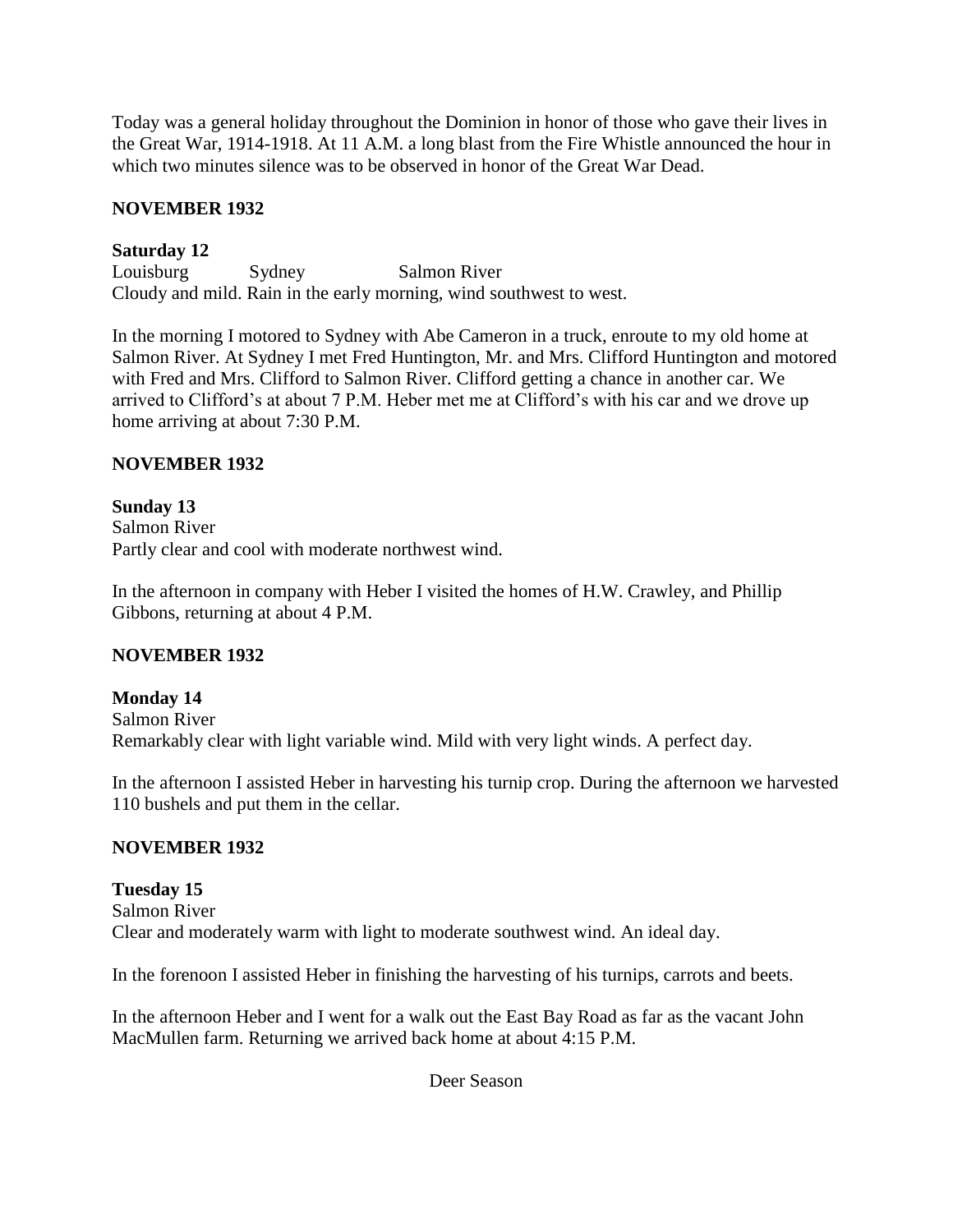The open season for Deer, which began on Oct 17 closed today. From reports a large number of deer were killed during the open season. About 10 were brought in by residents of the Town of Louisburg.

### **NOVEMBER 1932**

#### **Wednesday 16**

Salmon River Mostly clear and very mild with light southwest wind. A perfect day.

#### **NOVEMBER 1932**

### **Thursday 17**

Salmon River

Some rain in the morning. Partly for a while at noon but became cloudy and threatening in the afternoon. Warm with southwest wind.

At about noon I visited the home of Clifford Huntington and spent the greater part of the afternoon, returning at about 4 P.M.

### **NOVEMBER 1932**

#### **Friday 18**

Salmon River Heavy rain in the early morning, very chilly and raw during the day, with strong northeast wind.

Heber motored to Sydney and return on a business trip. On his way home, near Marion Bridge he met with and accident whereby his car was completely overturned and damaged to a considerable extent, but was not injured, himself. After procuring assistance and a wheel he managed to get the car home. Arriving at about 5:30 P.M.

#### **NOVEMBER 1932**

#### **Saturday 19**

Salmon River Louisburg, N.S. Cloudy and chilly with moderate northeast wind which shifted to east and later in the afternoon to southwest.

I motored from Salmon River to Louisburg with Heber. We left at about 9:45 A.M. and arrived at about 11:45 after an uneventful trip Heber left to return at about 2 P.M.

#### Automobile Burned

An automobile owned and driven by James Trenholme of Louisburg was totally destroyed by fire last night on the Sydney road near the residence of Edward Holland. Mr. Trenholme is said to have been returning to Louisburg from Sydney at the time of the accident. I saw the wreck by the side of the road, while returning from Salmon River with Heber, shortly before noon.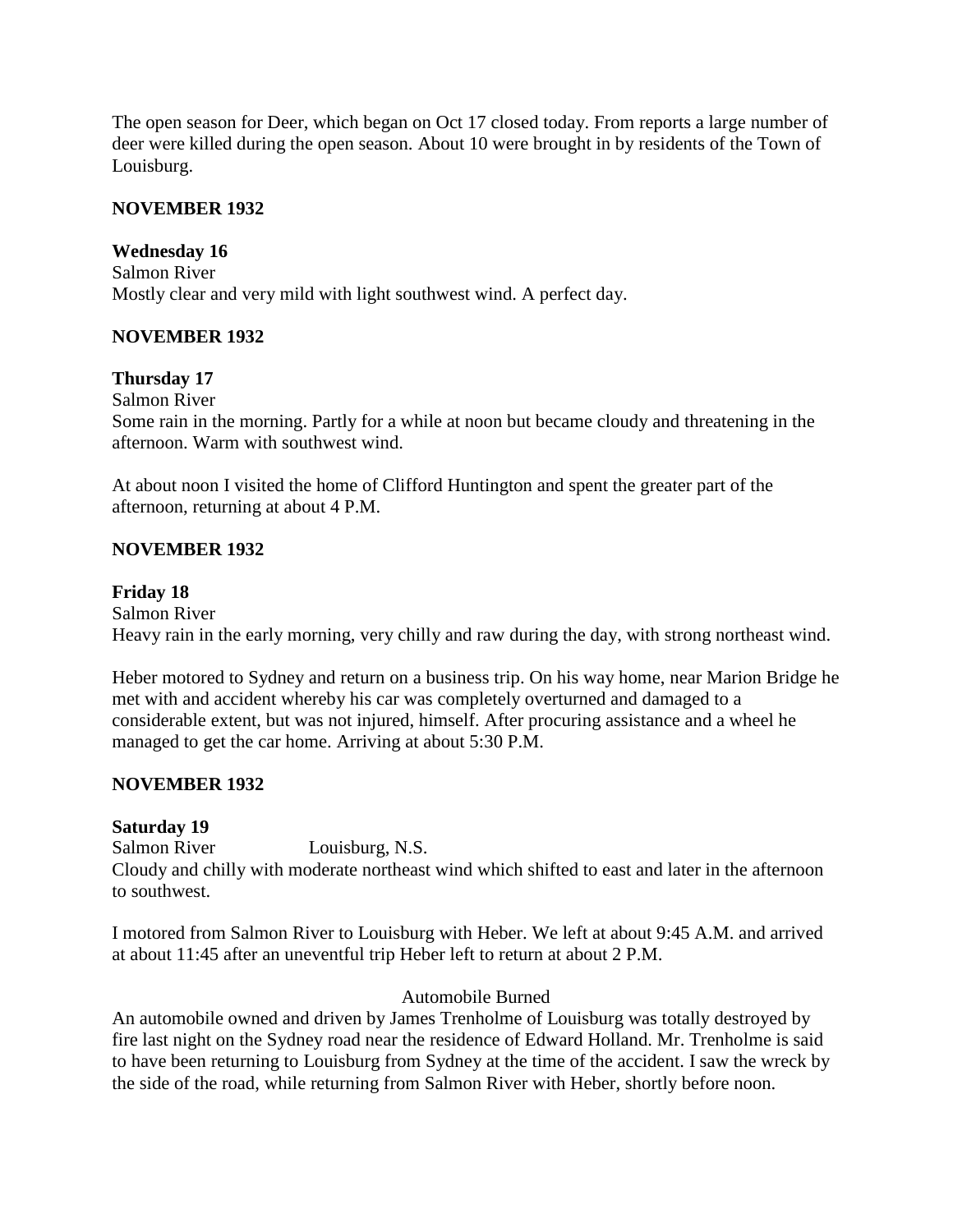### **NOVEMBER 1932**

#### **Sunday 20**

Louisburg, N.S.

Cloudy and rainy during the forenoon. Misty in the afternoon. Wind southwest shifting to northeast in the evening.

At 11 A.M. and 7 P.M. Emeline and I attended service in the First United Church. Both morning and evening services were in charge of Rev. D.A. MacMillan.

#### **NOVEMBER 1932**

**Monday 21**

Louisburg, N.S. Clear and moderately cool with light winds. An ideal day.

#### **NOVEMBER 1932**

#### **Tuesday 22**

Louisburg, N.S.

Cloudy and mild with light southwest wind which shifted to northeast in the afternoon and increased to a fresh breeze. Rain during the afternoon and evening which turned to snow during the night.

#### Marriage

The marriage of D .Gordon Cameron of this town to Miss Christine MacCuish of Mira Ferry took place in this evening at Sydney Mines. The ceremony was performed by Rev. Mr. Cunningham, Presbyterian Minister of Sydney Mines. Mr. and Mrs. Cameron will reside at Louisburg.

#### **NOVEMBER 1932**

#### **Wednesday 23**

Louisburg, N.S.

Ground covered by about 1 inch of snow. Cloudy and chilly with fresh to moderate north-east wind.

At 9 P.M. I attended choir practice in the First United Church.

#### Rev. E. B. Gabriel

Rev. E.B. Gabriel the newly appointed Rector of St. Bartholomew, Anglican Congregation arrived on the 11 A.M. train and on his arrival at the Rectory was received by representatives of the congregation. Mr. Gabriel who comes from a charge in Newfoundland, was accompanied by his wife and two children.

This parish which included Big Lorraine and Main-a-dieu was until recently in charge of the Rev. T.F. Draper, who held a continuous pastorate for 50 years. Rev. Mr. Draper celebrated his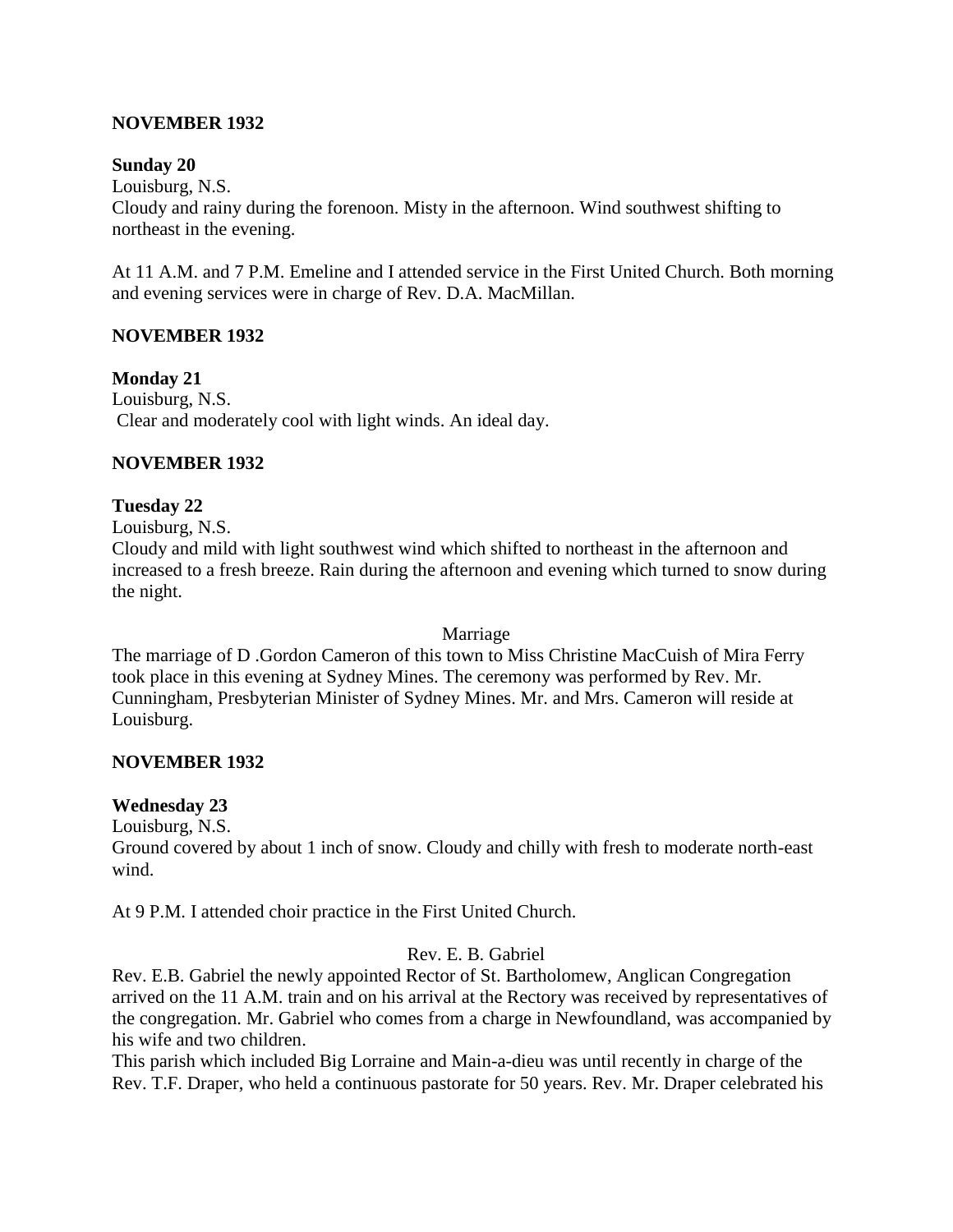fiftieth anniversary on August  $4<sup>th</sup>$  of this year, after which he retired from active service. His death occurred at Sydney on Oct 21, 1932.

# **NOVEMBER 1932**

# **Thursday 24**

Louisburg, N.S. Cloudy and mild. Some rain during the afternoon. Cleared during the early part of the night. Wind southwest.

# **NOVEMBER 1932**

**Friday 25** Louisburg, N.S. Mild and mostly cloudy with light westerly wind.

# **NOVEMBER 1932**

# **Saturday 26**

Louisburg, N.S.

Clear and mild in the morning but becoming cloudy early in the day. Rain fell at intervals during the afternoon and evening, which was followed by sleet and snow at about 8 P.M. Wind southwest shifting to northeast at night.

In the evening the ladies of the United Church congregation put on a show, in Calvin hall entitled "The Old Maids Convention".

# **NOVEMBER 1932**

# **Sunday 27**

Louisburg, N.S.

Clear and cold with moderate northerly wind. The snow storm which began last night continued during the early hours of the morning. Total snow fall about 4 inches. Very winter like.

I attended service in the First United Church at 11 A.M. and 7 P.M. Emeline accompanied me to the morning service but was not out in the evening on account of having a cold. Both the morning and evening service were in charge of Rev. D.A. MacMillan. At the evening service Mr. MacMillan was assisted by Mr. Edward MacVicar, United Church Ministerial Student.

#### **NOVEMBER 1932 Monday 28**

Louisburg, N.S.

Cold and mostly cloudy with light northwest wind. Sleighs made their appearance on the streets today for the first time this season. All appearances of real winter weather.

Death of Alex L. Bates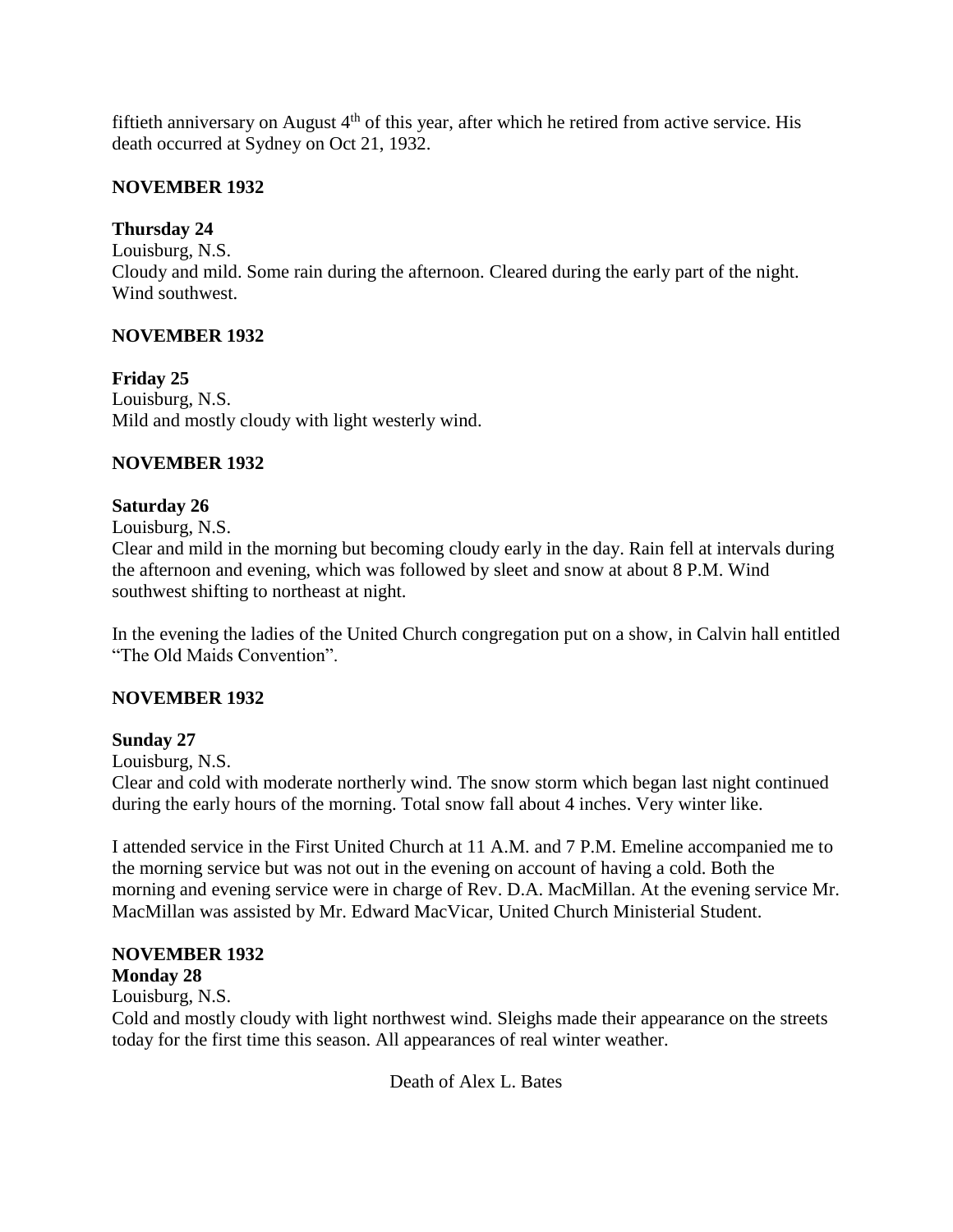The death occurred at his home on Main Street of Alexander L. Bates, aged about 63 years. Mr. Bates was born at Bateston but had been a resident of Louisburg for upwards of 37 years. He is survived by his wife, who before her marriage was Miss Maud Dickson of this town.

### **NOVEMBER 1932**

**Tuesday 29** Louisburg, N.S. Clear and mild with light variable wind. An ideal day.

### **NOVEMBER 1932**

**Wednesday 30**

Louisburg, N.S. Cloudy, showery and misty with moderate northeast wind.

#### Funeral

At 10:30 I attended the funeral of the late A.L. Bates. High mass was celebrated by Rev. Father D.H. Doyle in Stella Maris Church. Interment took place in the Roman Catholic Cemetery.

### **DECEMBER 1932**

**Thursday 1** Louisburg, N.S. Cloudy, showery and misty with fresh northeast wind.

Fire

A fire occurred today in a dwelling owned by the estate of the late Dr. D.A. Morrison and occupied at present by Mr. and Mrs. Edgar Morrison. The fire was extinguished without the aid of the fire department, no alarm being sent in. The building sustained damages amounting to about \$125.00

#### **DECEMBER 1932**

# **Friday 2**

Louisburg, N.S. Cloudy, mild and foggy with light northeast wind which shifted to southwest.

# **DECEMBER 1932**

#### **Saturday 3**

Louisburg, N.S.

Cloudy in the morning, clearing at about noon. Clear and mild during the afternoon and evening. Light winds. An ideal day.

### **DECEMBER 1932**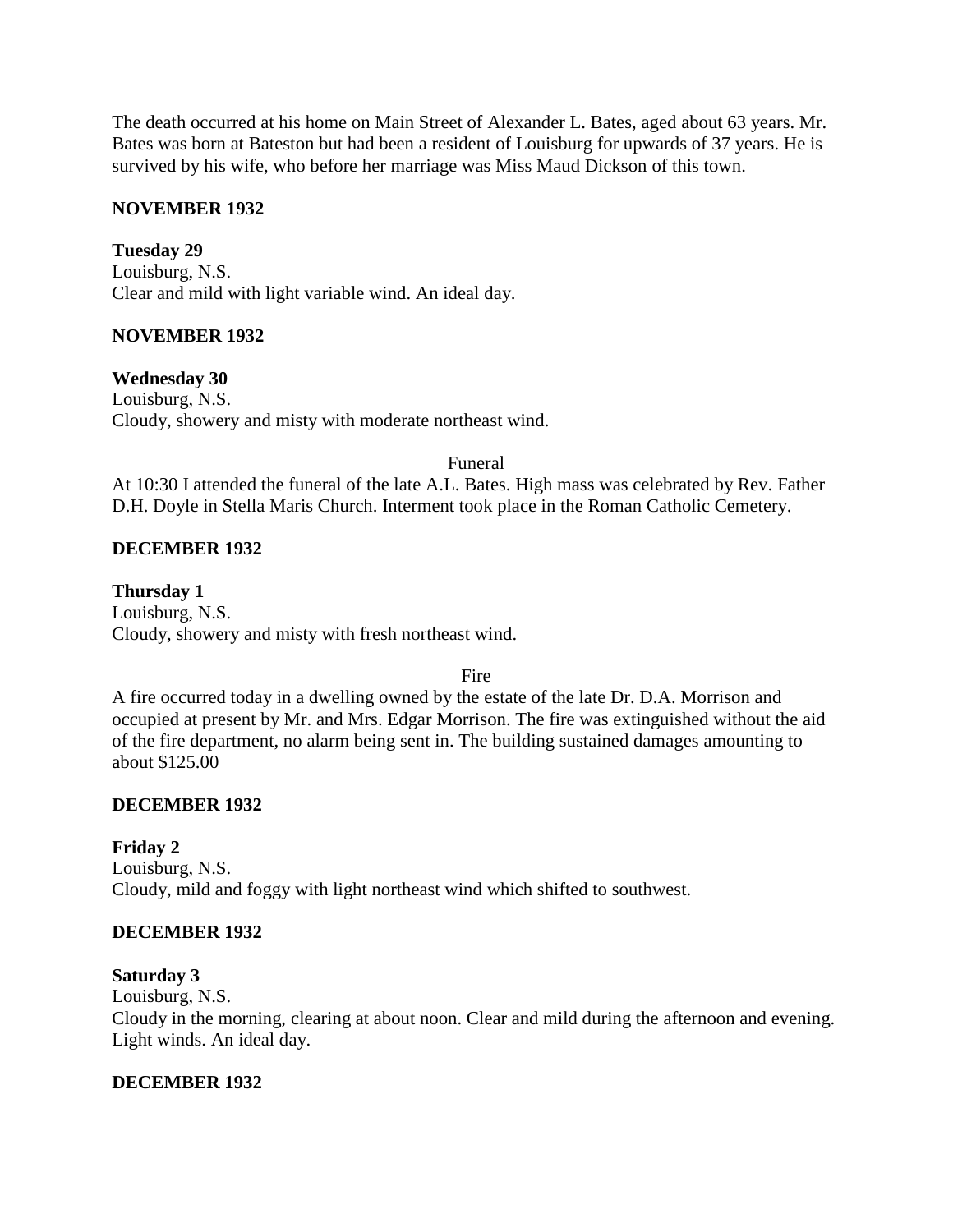**Sunday 4** Louisburg, N.S. Clear and comparatively mild.

In company with Emeline I attended service in the First United Church at 11 A.M. and 7 P.M. Both morning and evening services were in charge of Rev. D.A. MacMillan.

### **DECEMBER 1932**

**Monday 5** Louisburg, N.S. Rain in the early morning, cloudy and mild with showers in the afternoon. Wind southerly.

### **DECEMBER 1932**

**Tuesday 6** Louisburg, N.S. Clear and mild with moderate northerly wind. Light frost at night.

At 7:30 P.M. I attended and presided at a meeting of the Town Council. Councillors present: Peters, Bates, MacInnis and Lewis.

### **DECEMBER 1932**

**Wednesday 7**

Louisburg, N.S. Cloudy and mild with some showers in the afternoon. Clearing in the evening.

Emeline and I attended choir practice in the First United Church at 9 P.M.

# **DECEMBER 1932**

**Thursday 8** Louisburg, N.S. Cloudy and mild with showers. Wind southwest.

# **DECEMBER 1932**

**Friday 9** Louisburg, N.S. Clear and moderately cold with light variable wind. An ideal day. Ground frozen to a depth of about 1 inch.

#### **DECEMBER 1932**

**Saturday 10**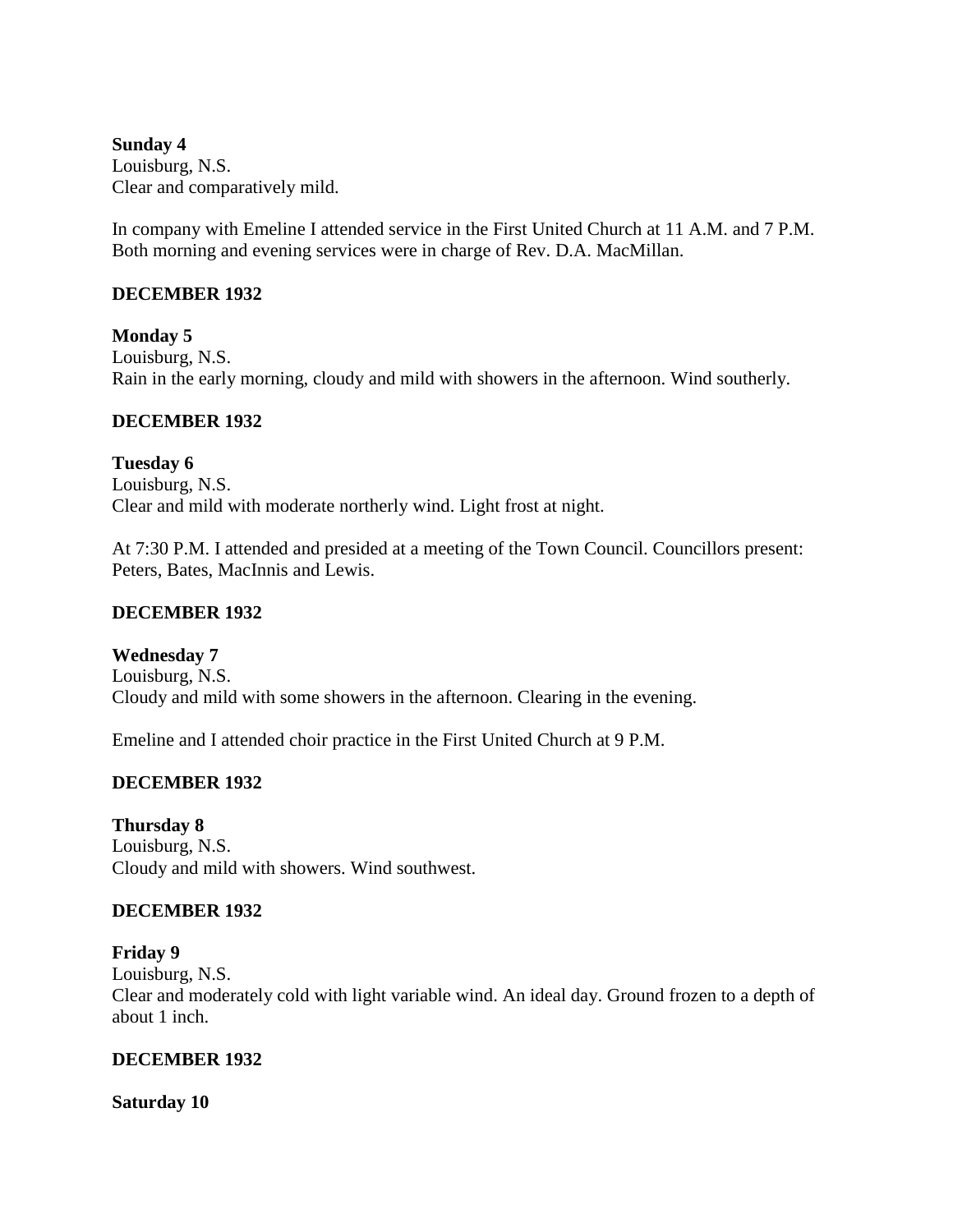Louisburg, N.S.

Clear in the morning but becoming cloudy early in the day. Snow began to fall at about 12:30 P.M. and continued until about 3:30 P.M. when the weather cleared. Wind southerly shifting to northwest in the late afternoon. Snowfall about 3 inches.

### **DECEMBER 1932**

### **Sunday 11**

Louisburg, N.S.

Clear and moderately cold with moderate northerly wind. Minimum temperature about 15 above zero.

In company with Emeline, I attended service in the First United Church at 11 A.M. and 7 P.M. Both services were in charge of Rev. D.A. MacMillan.

### **DECEMBER 1932**

### **Monday 12**

Louisburg, N.S.

Cloudy and cold in the early part of the day, but becoming milder. Light snow squalls followed by heavy rain in the evening. Wind southerly increasing at night.

### **DECEMBER 1932**

#### **Tuesday 13**

Louisburg, N.S.

Cloudy, chilly and raw with strong westerly wind. Owing to last nights thaw the streets are bare except for a light coating of ice.

#### Death of Norman MacRury

The death occurred at his home this afternoon of Norman MacRury an aged resident of this town. Mr. MacRury had been in poor health for the past several months and his death was not altogether unexpected. He was about 80 years of age.

# Marriage

The marriage of Eddie Wilcox to Miss Laura Skinner took place at the residence of the brides father, Mr. John Skinner, this evening. The ceremony was performed by Rev. D.A. MacMillan.

# **DECEMBER 1932**

# **Wednesday 14**

Louisburg, N.S.

Snow in the morning, followed by a light drizzle of rain. Ground covered by about 1 inch of wet snow, part of which thawed during the day which left the streets almost bare. Wind southerly shifting to northwest in the afternoon and becoming colder at night.

At 9 P.M. Emeline and I attended choir practice in the First United Church.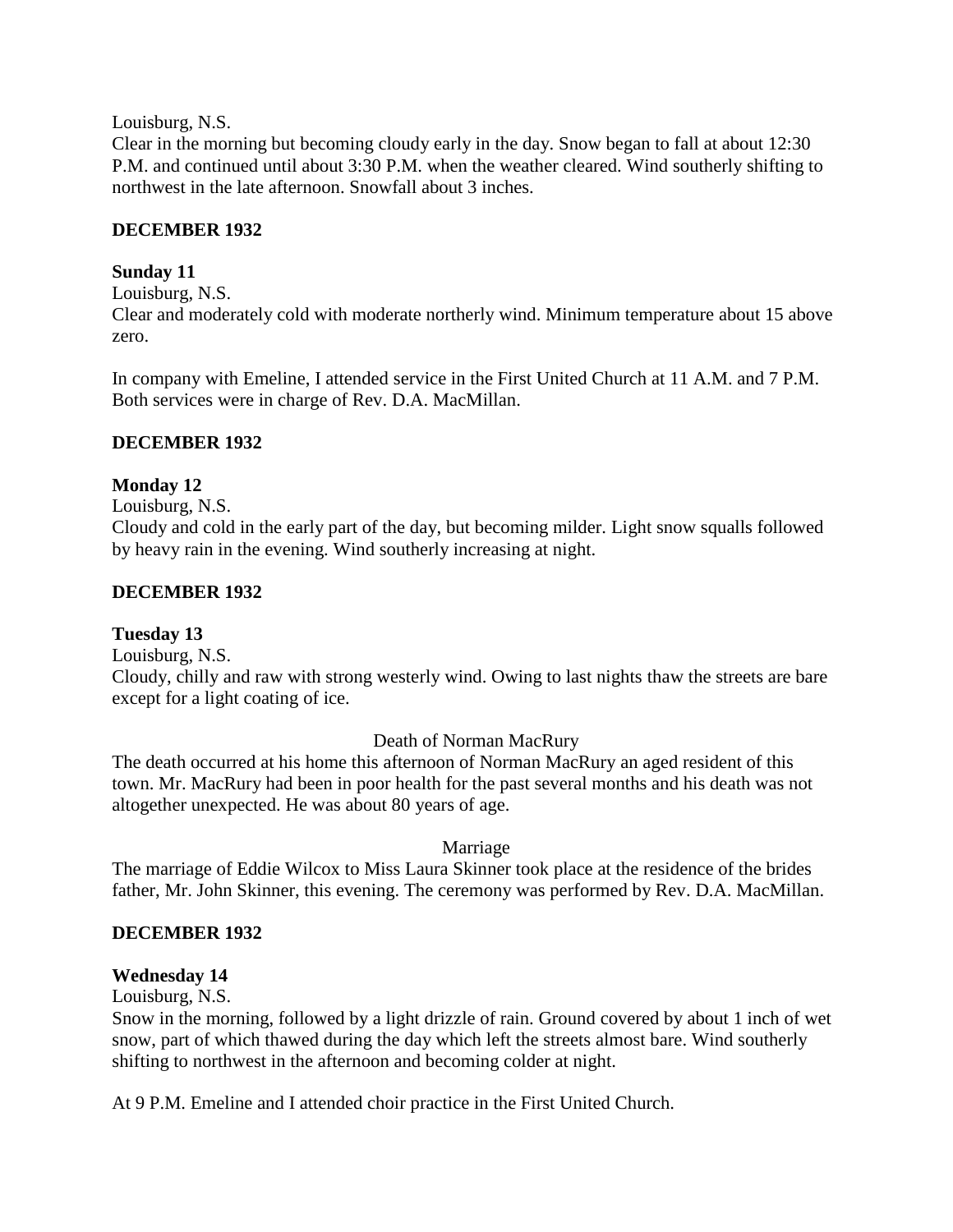### **DECEMBER 1932**

#### **Thursday 15**

Louisburg, N.S.

Cloudy and moderately cold in the morning and evening. Mild during the noon hour. Light winds.

#### **DECEMBER 1932**

#### **Friday 16**

Louisburg, N.S. Clear and moderately cold with moderate to fresh northwest wind. An ideal winter day. A few light snow squalls in the forenoon.

#### **DECEMBER 1932**

**Saturday 17** Louisburg, N.S. Clear and cold with light northwest wind. Min temperature about 10 above zero.

#### **DECEMBER 1932**

**Sunday 18** Louisburg, N.S. Mostly cloudy and moderately cold with light to northeast winds.

At 11 A.M. and 7 P.M. Emeline and I attended services in the First United Church. At both services the regular pastor, Rev. D.A. MacMillan was assisted by Mr. Edward MacVicar, Student Minister from Sydney.

#### **DECEMBER 1932**

**Monday 19**

Louisburg, N.S. Mostly cloudy and moderately cold with light northwest wind.

#### **DECEMBER 1932**

**Tuesday 20** Louisburg, N.S. Mostly clear and comparatively mild with light westerly wind.

#### Death of James Dowd

The death of James Dowd and (sic) aged resident of this town took place at an early hour this morning. Mr. Dowd who had lived here during the greater part of his life was in the 91<sup>st</sup> years of his age. He is survived by one daughter, Mrs. Christine Bates, with whom he lived.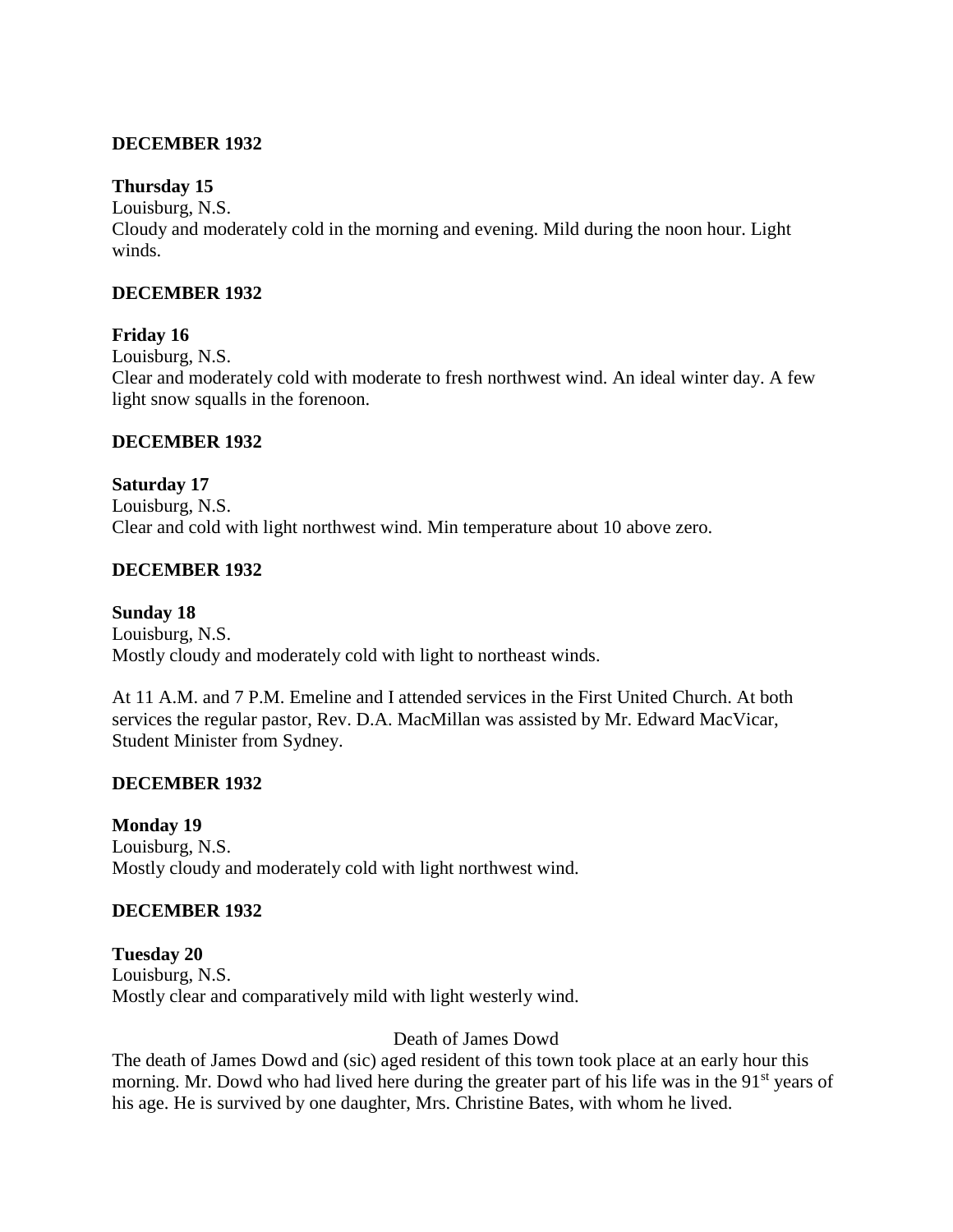### **DECEMBER 1932**

#### **Wednesday 21**

Louisburg, N.S. Sydney, N.S. Clear and cold. Wind northwest.

Leaving Louisburg at about 9 A.M. I motored to Sydney with A.W. Cameron. Other passengers were Clarence Peters, John Kehoe and Alex Alinard. After doing some shopping at Sydney, we returned to Louisburg, arriving at about 6 P.M.

Funeral of James Dowd

The funeral of the late James Dowd took place at about 8:30 A.M. Funeral service was conducted by Rev. D.H. Doyle. Interment in the Roman Catholic Cemetery.

#### **DECEMBER 1932**

#### **Thursday 22**

Louisburg, N.S.

Cloudy and mild with light rain in the early morning. Thawing all day. Streets almost entirely bare. Snow squalls during the night. Light southeast and west winds.

#### Liberal Convention

A Liberal Convention was held at Marion Bridge in the afternoon for the purpose of nominating a candidate to contest the constituency of Cape Breton West at the next Provincial Election. At this convention Mr. A.A. Martell of Louisburg the sitting member for Cape Breton West and Richmond was the unanimous choice of the delegates present.

#### Council Meeting

At 2:30 P.M. I attended and presided at a regular meeting of the Town Council. Councillors present: Clarence Peters, W.W. Lewis and P.P. Bates.

#### **DECEMBER 1932**

#### **Friday 23**

Louisburg, N.S. Clear and moderately cold with northerly wind. About ½ inch of snow on the ground as a result of last nights snow squalls.

#### **DECEMBER 1932**

**Saturday 24** Louisburg, N.S. Clear and moderately cold with fresh northeast wind.

#### **DECEMBER 1932**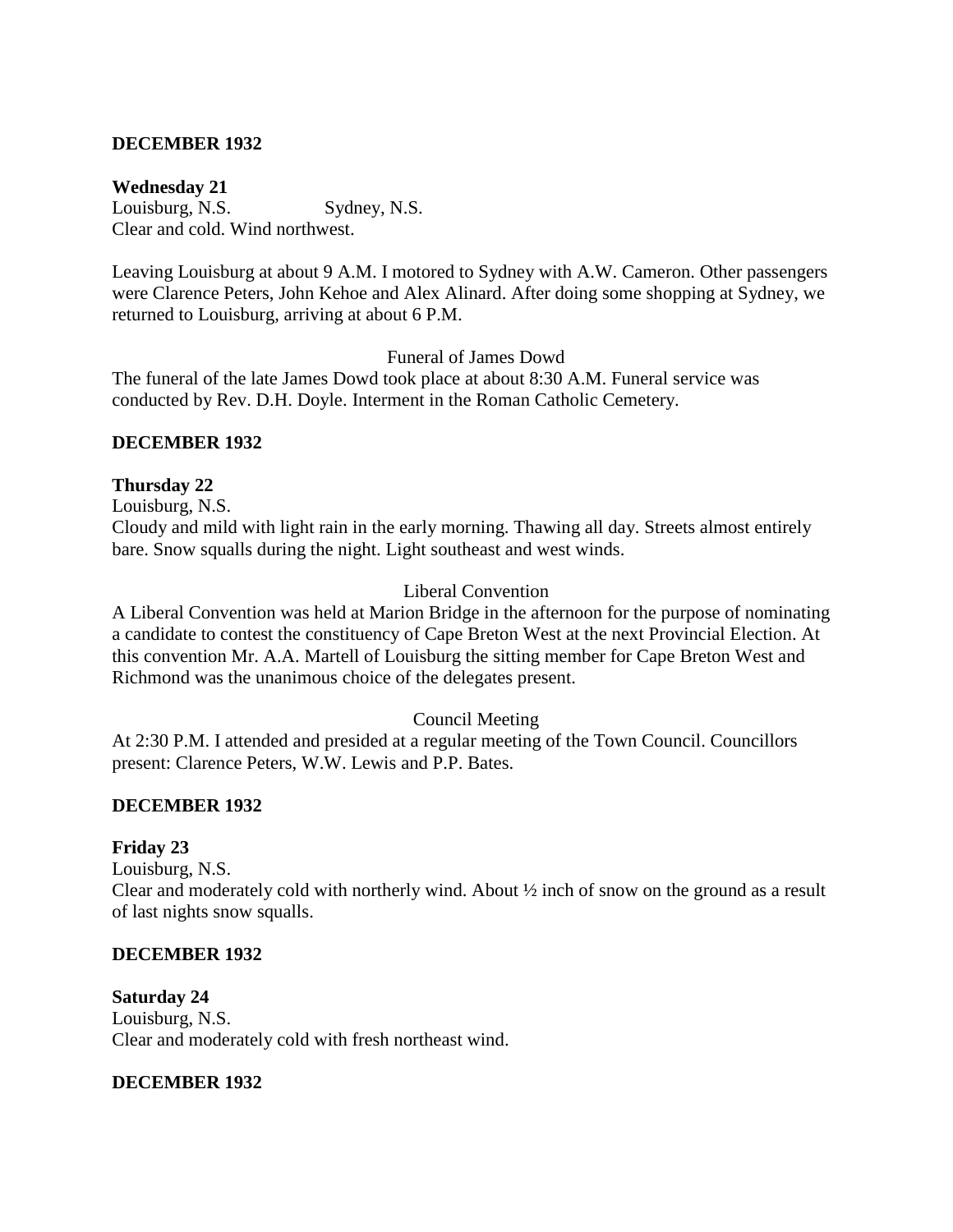### **Sunday 25**

### Louisburg, N.S.

Cloudy and mild with moderate to fresh south west wind. Light drizzle of rain in the afternoon. The light covering of snow which lay on the ground disappeared during the day. Maximum temperature about 40.

Emeline and I attended service in the First United Church at 11 A.M. and 7 P.M. Both morning and evening services were in charge of Rev. D.A. MacMillan.

# **DECEMBER 1932**

### **Monday 26**

Louisburg, N.S.

Very mild, partly clear with some fog. Light south west wind. An ideal day. Max temperature about 48. Ground entirely bare and weather springlike.

Today was observed as a general holiday by almost everybody. I had the shop open for business from about 9:30 A.M. until 12:30 P.M.

Our annual Christmas family gathering was held at Mrs. Townsend's in the afternoon. Those present at dinner at 1 P.M. and supper at 5 P.M. were as follows: Mrs. Z.W. Townsend, Wesley Townsend, Mr. & Mrs. Fletcher Townsend, Mr. & Mrs. Emerson Grant, Miss C. King, Emeline and myself. Emeline and I returned home at about 10 P.M. after having spent a very pleasant afternoon and evening.

New Railway Timetable

Effective tomorrow the  $27<sup>th</sup>$  the regular train from Sydney will arrive and depart 30 minutes later than under the previous schedule. Arrive 11:30 A.M., depart 1:30 P.M.

# **DECEMBER 1932**

#### **Tuesday 27**

Louisburg, N.S. Kennington Cove, N.S. Moderately cold and remarkably clear with light to moderate westerly wind. A perfect day.

Ground bare and frozen and good ice for skating on all the ponds and lakes.

In the forenoon I went to Kennington Cove and took snapshots of the tablet and cairn which were erected there in the summer of 1930, also copied the inscription which is on the tablet in both English and French. On my way to the Cove, I motored as far as the end of the road leading to Artillery Cove and walked the rest of the way. Returning I walked all the way along the shore to the National Park where I spent a short time exploring a few spots on the marsh, west of the Old Fortress which I had not visited previously. On a slight elevation about two or three hundred yards in a westerly direction from where the New England Monument stands, I discovered the ruins of some work which were no doubt erected at the time of the siege of 1758. One of those looks like as if it had been a redoubt and was about 30 paces long by 15 wide. Large quantities of stone are lying around this spot, and also about 50 yards nearer the city wall, which look as if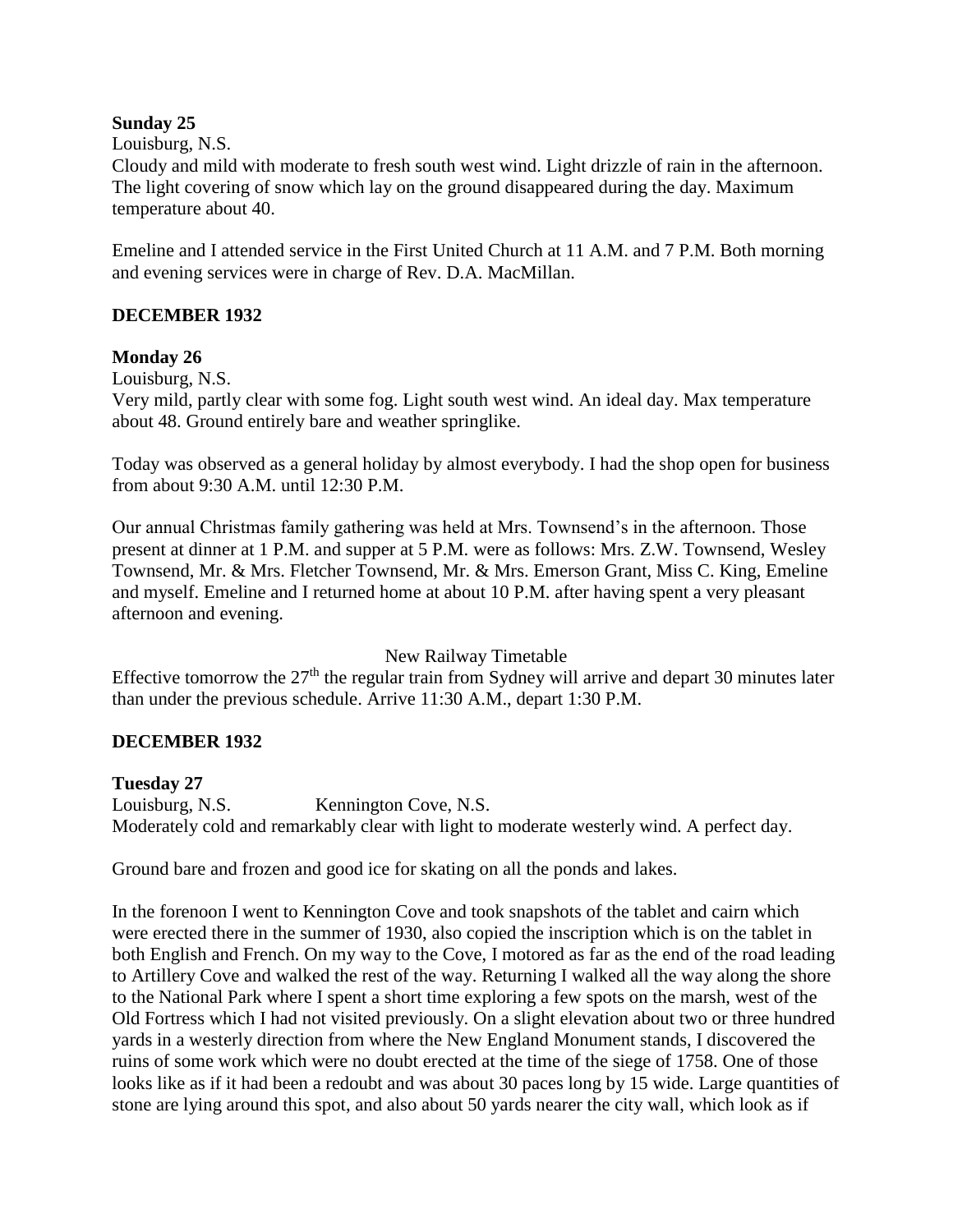they had been used in erecting offensive works by the besiegers. I returned home shortly before 6 P.M. somewhat tired after my long walk. All the bogs and marshes are frozen and the traveling is excellent considering the nature of the ground.

The inscription on the Kennington Cove tablet is in both French and English. The English version is as follows: "Wolfe Landing" "Here 8<sup>th</sup> June 1758, the Men of Brigadier James Wolfe's Brigade, after having been repulsed with heavy loss of the French troops entrenched westward, made their gallant and successful landing. Thus began the operations which ended on 26<sup>th</sup> July by the Capitulation of Louisburg." "This site donated by Daniel Archibald MacInnis" "erected 1930".

# **DECEMBER 1932**

### **Wednesday 28**

Louisburg, N.S.

A light fall of wet snow took place in the morning followed by a light drizzle of rain, which did not last for any length of time. Very mild with fog during the day. The snow fall of about 1 inch disappeared before night. Light southwest wind.

At 9 P.M. I attended choir practice in the First United Church.

# **DECEMBER 1932**

### **Thursday 29**

Louisburg, N.S.

Remarkably clear with light to moderate northwest wind. Light frost in the morning and increasing but very mild during the day. A perfect day. Max temperature about 40.

# **DECEMBER 1932**

#### **Friday 30**

Louisburg, N.S.

Clear with light frost in the morning but becoming cloudy early in the day. Very mild with light west to southwest winds. Maximum temperature about 40. Light frost at night.

# Rev. Frank Hutcheson

Rev. Frank Hutcheson, arrived here today for the purpose of taking charge of the Presbyterian congregation of this town. Rev. J.W. MacDonald who had been supplying this congregation for the past few weeks has gone elsewhere. I understand that Mr. Hutcheson is to be here for about four months.

# **DECEMBER 1932**

#### **Saturday 31**

Louisburg, N.S.

Mild, cloudy, foggy and showery with light to moderate southerly wind. Max temperature 47. Streets and sidewalks very muddy.